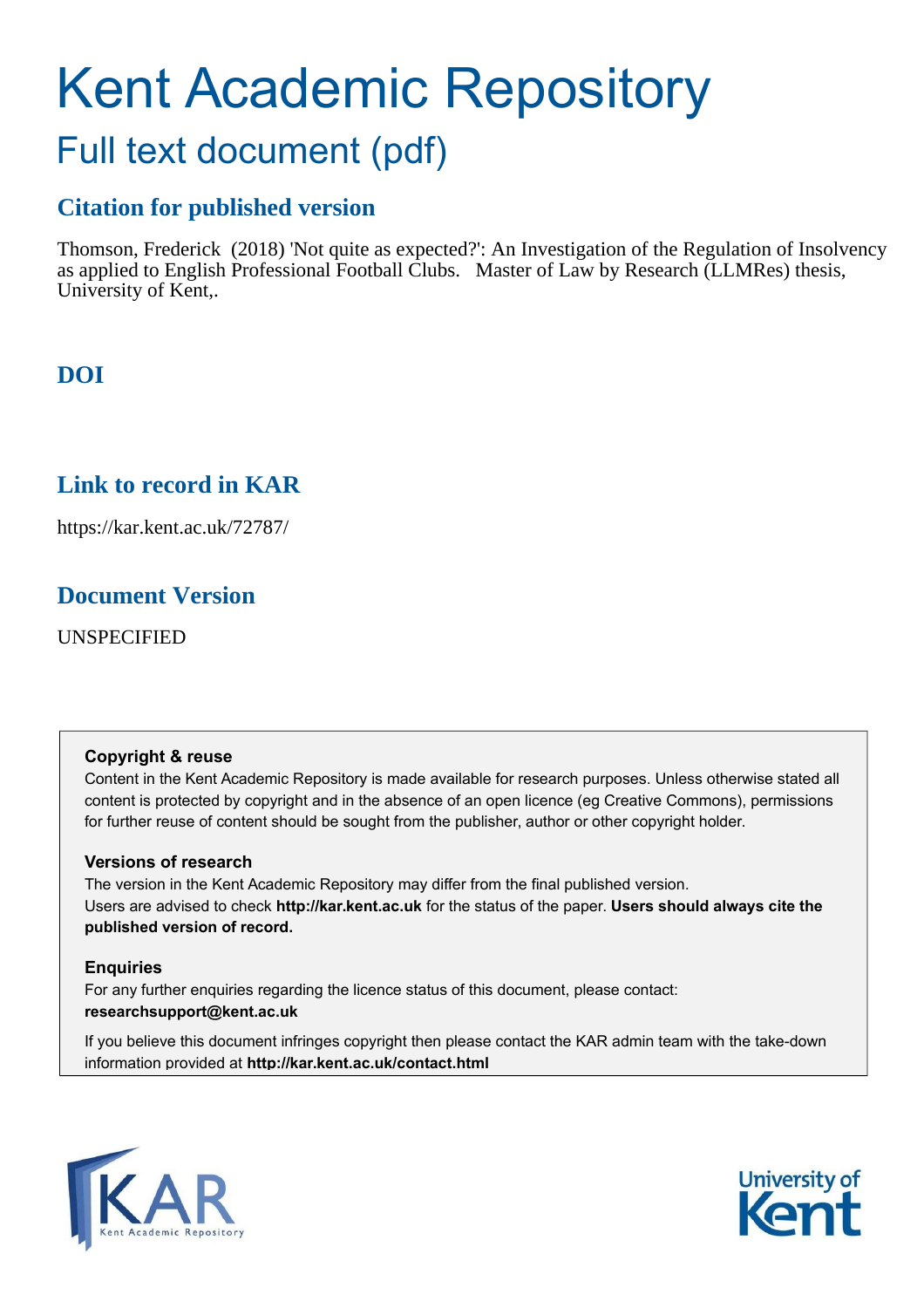

 **University of Kent** 

## **'***Not quite as expected?***': An Investigation of the Regulation of Insolvency as applied to English Professional Football Clubs.**

## **A dissertation submitted for the degree of LL.M. by Research**

**By Frederick Thomson** 

**Word count : 39,125** 

**31 August 2018**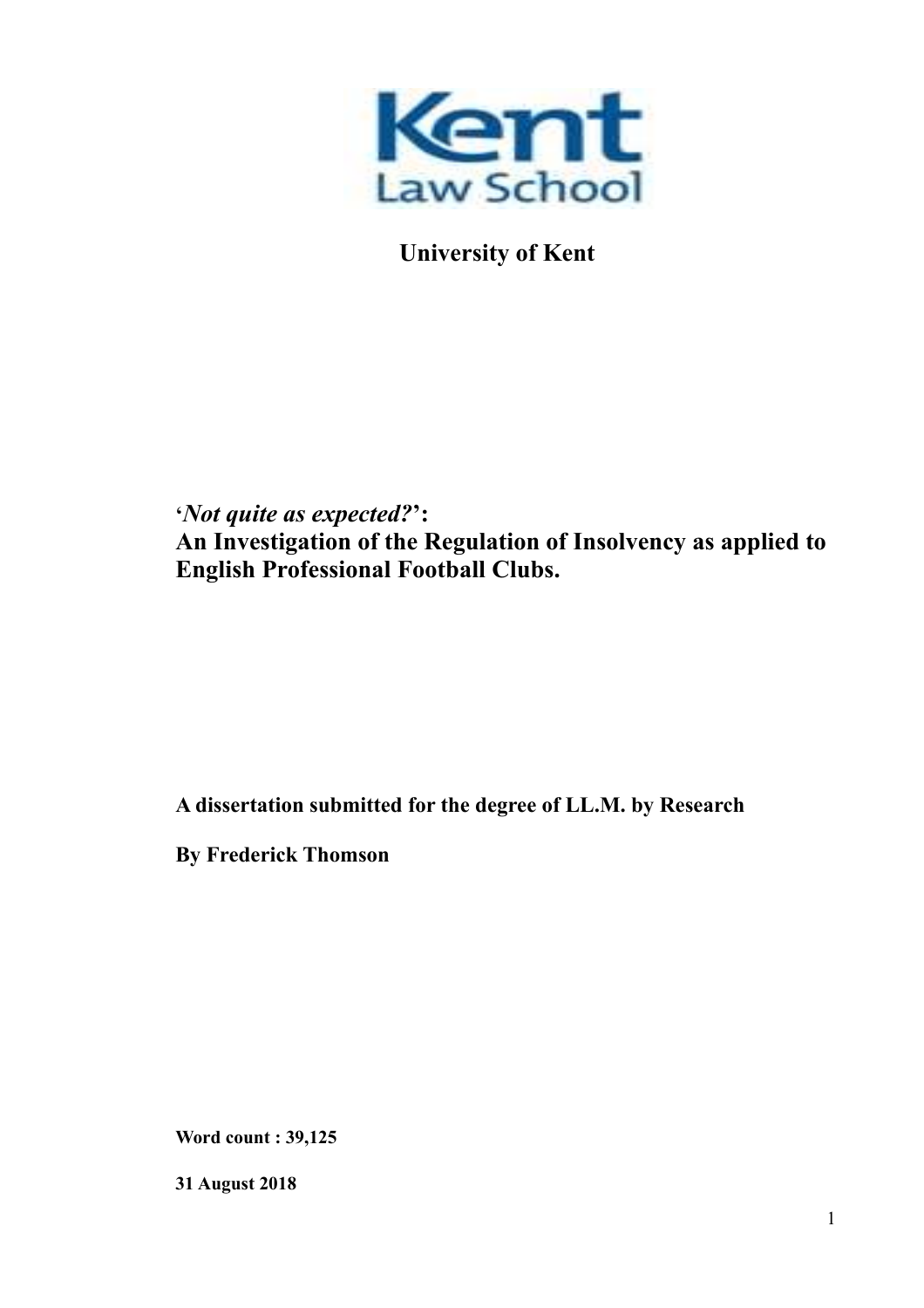The author gratefully acknowledges the advice and support given by his supervisors, Dr Gbenga Oduntan, Professor Iain Ramsey and Professor Toni Williams ... and also from his wife, Sheena Thomson.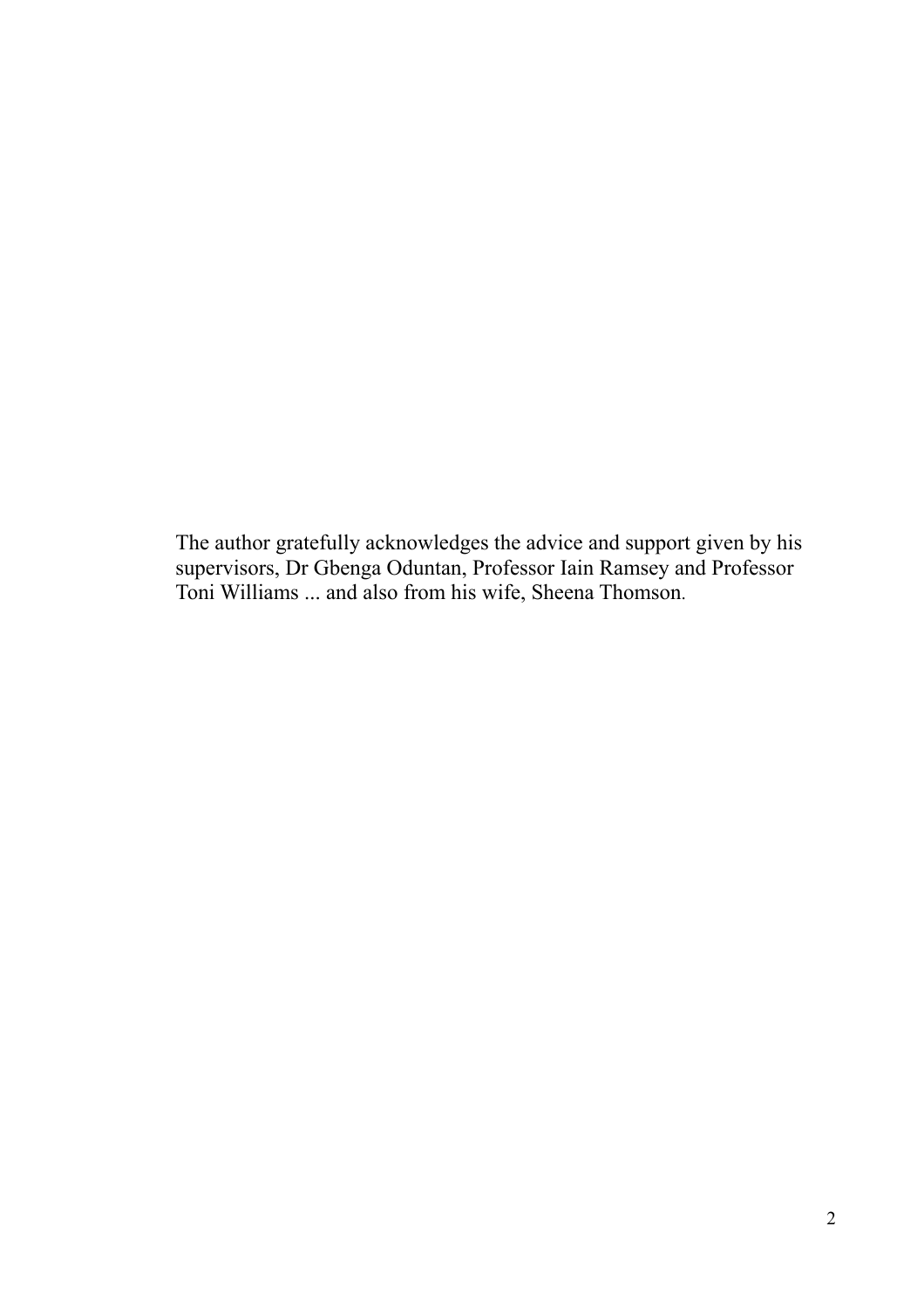# **'***Not quite as expected?'***:**

## **An Investigation of the Regulation of Insolvency as applied to English Professional Football Clubs.**

## **Contents**

| Chapter    | Title                                                                                                                                                         | Page                                       |
|------------|---------------------------------------------------------------------------------------------------------------------------------------------------------------|--------------------------------------------|
| Abstract:  |                                                                                                                                                               | 6                                          |
| Prologue:  |                                                                                                                                                               | $\overline{7}$                             |
| ONE:       | An Introduction                                                                                                                                               | 8                                          |
|            | The Puzzle<br>Scoping of the Topic<br>Regulation clarified.<br>Systems terms in precis.<br>Unintended Consequences introduced.<br>Reader signposts.<br>Method | $\,8\,$<br>8<br>10<br>11<br>13<br>14<br>15 |
| <b>TWO</b> | Regulation  as an Idea                                                                                                                                        | 17                                         |
| 2.1        | <b>Preliminary Thoughts</b>                                                                                                                                   | 17                                         |
| 2.2        | Perspectives on Regulation<br>Traditional Approaches to Regulation<br>Modern' Approaches to Regulation<br>Self-regulation                                     | 21<br>21<br>24<br>29                       |
| 2.3        | Regulatory Systems, Regulatory Outlooks<br>and Regulatory Arenas                                                                                              | 31                                         |
|            | <b>Public Interest Approaches</b><br>Private Interest Approaches<br><b>Institutional Dynamics Approaches</b>                                                  | 31<br>32<br>34                             |
| 2.4        | In Summary                                                                                                                                                    | 36                                         |
| THREE:     | Regulation  in Practice                                                                                                                                       | 38                                         |
| 3.1        | <b>Regulatory Enforcement Strategies</b>                                                                                                                      | 38                                         |
|            | The Responsive Regulation School<br>The Crafting of Regulatory Strategy School<br>The 'Ultimate' in Regulatory Strategy?                                      | 38<br>41<br>41                             |
| 3.2        | <b>Regulatory Failure</b>                                                                                                                                     | 44                                         |
|            | Some Causes of Regulatory Failure<br><b>Further Causes of Failure</b><br><b>Regulatory Weaknesses</b><br><b>Regulatory Deficits</b>                           | 40<br>46<br>47<br>49                       |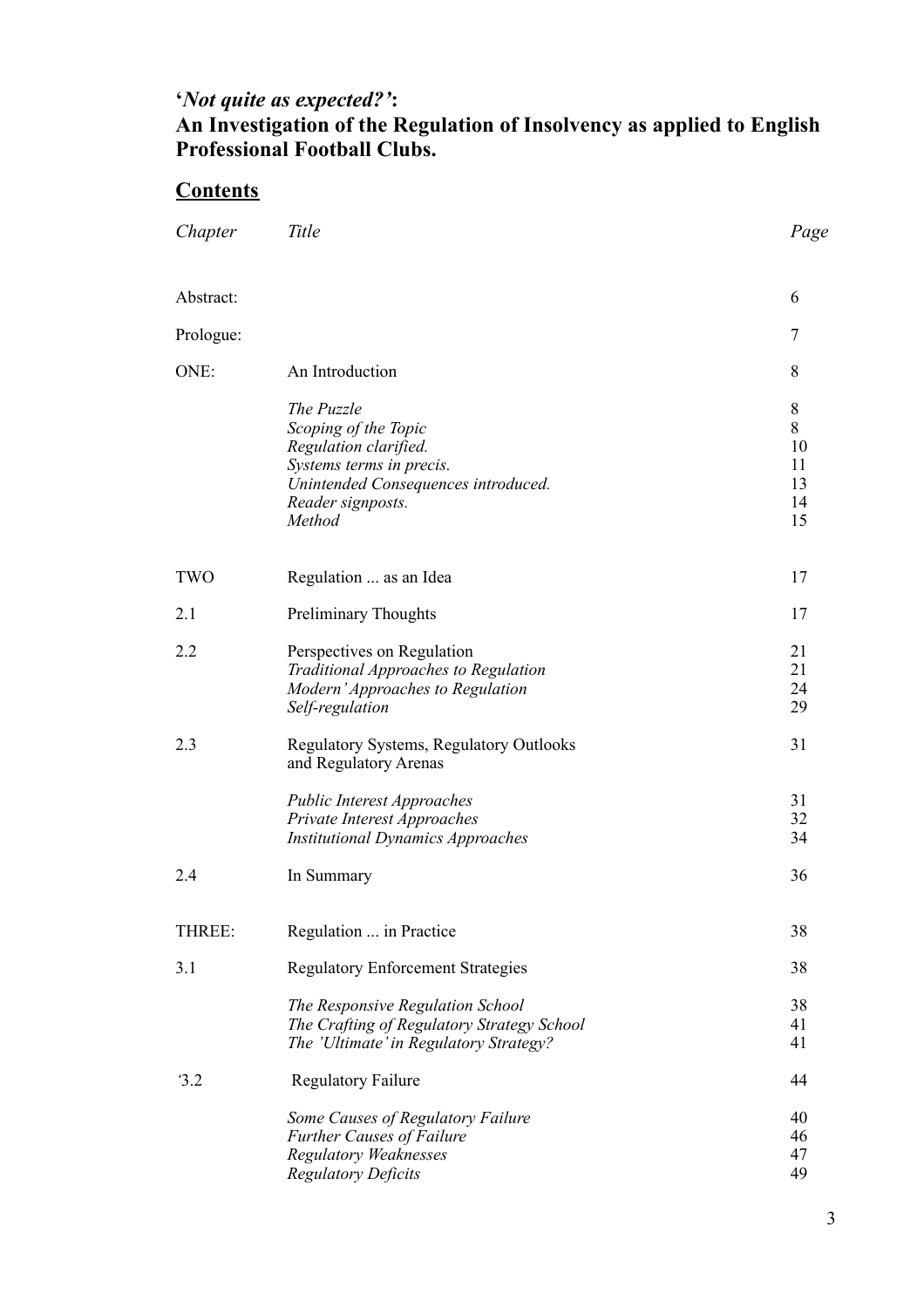| 3.3   | <b>Communication Concerns</b>                                                                                                                 | 52                   |
|-------|-----------------------------------------------------------------------------------------------------------------------------------------------|----------------------|
|       | Causes of Communication Concerns<br>Some Reasons for Regulatory Communication<br>Mis-understanding                                            | 52<br>54             |
|       | Legitimacy and Regulatory Obedience                                                                                                           | 57                   |
| 3.4   | <b>Concluding Thoughts</b>                                                                                                                    | 59                   |
| FOUR: | Accountability                                                                                                                                | 61                   |
| 4.1   | <b>Accountability Principles</b>                                                                                                              | 61                   |
|       | Clarifying the Term<br>Why should Actors be held to Account?<br>Codes of Conduct and Accountability<br>A Duty for Responsible Administration? | 61<br>62<br>64<br>68 |
| 4.2   | Accountability for Actions                                                                                                                    | 68                   |
|       | <b>Accountability across Tasks</b><br><b>Accountability Supports</b><br><b>Recent Developments for IPs</b>                                    | 68<br>72<br>76       |
| 4.3.  | A Coda on Accountability                                                                                                                      | 77                   |
|       | Administrative Accountability<br><b>Client Accountability</b>                                                                                 | 77<br>78             |
| FIVE: | The Insolvency Casino                                                                                                                         | 82                   |
| 5.1   | The Roots of UK Corporate Insolvency Legislation                                                                                              | 82                   |
| 5.2   | The Players in The Insolvency Casino                                                                                                          | 86                   |
|       | <b>Insolvency Practitioners</b><br>Lenders<br><b>Directors</b>                                                                                | 86<br>89<br>91       |
| 5.3   | The Casino Rules                                                                                                                              | 96                   |
|       | Liquidation<br>Pari passu<br><b>Other Rules</b>                                                                                               | 96<br>98<br>99       |
| 5.4   | Set-plays in The Casino                                                                                                                       | 103                  |
|       | Administration<br>Pre-Packs<br>Company Voluntary Arrangements<br>Creditors' Schemes of Arrangement                                            | 103<br>106<br>108    |
| 110   |                                                                                                                                               |                      |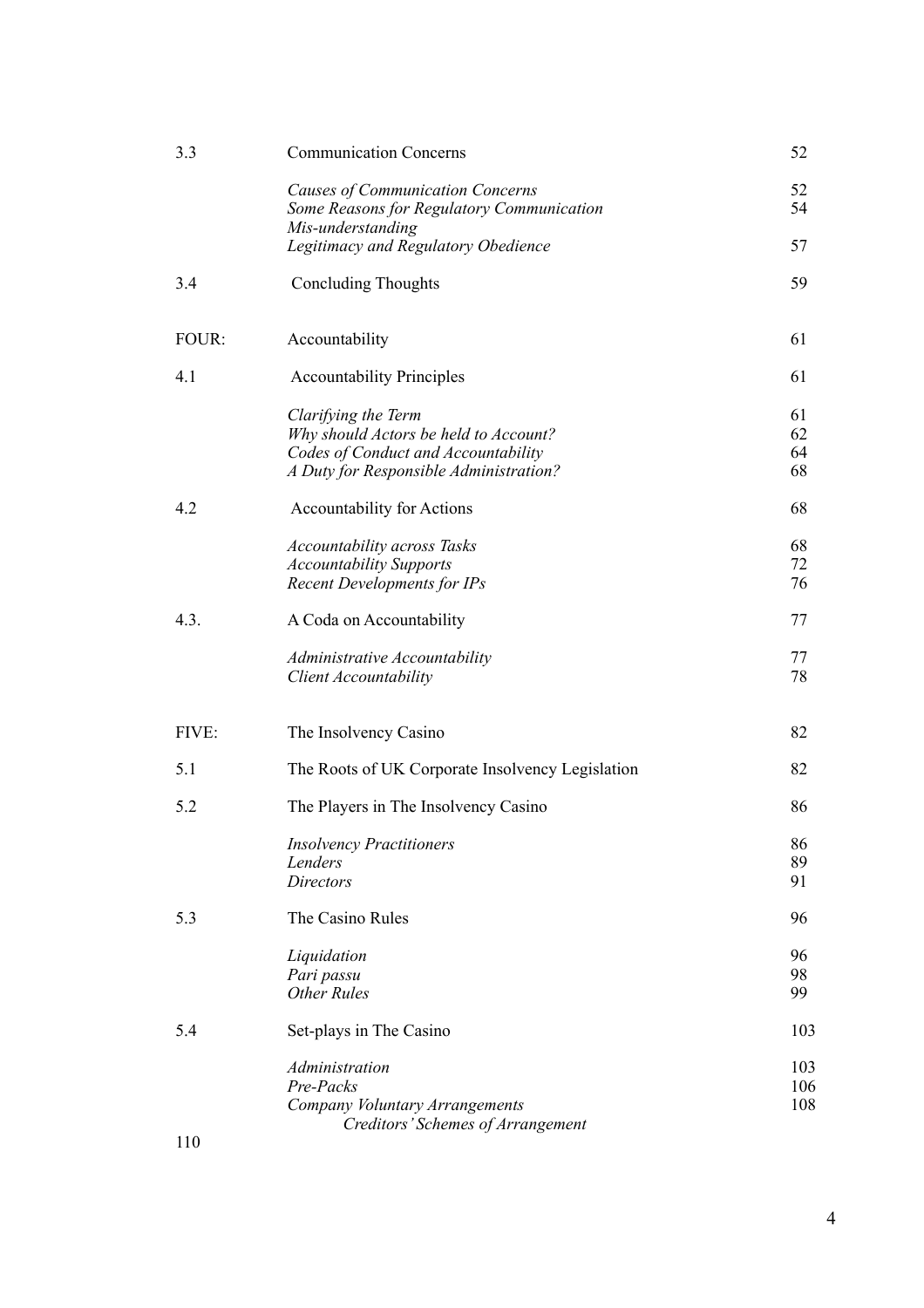| 5.5                       | <b>Awkward Cases</b>                                                      |     | 112        |
|---------------------------|---------------------------------------------------------------------------|-----|------------|
|                           | Cross-border Insolvency<br><b>Employees in Insolvent Companies</b>        |     | 112<br>116 |
| SIX:                      | The Football Creditors' Rule                                              |     | 121        |
| 6.1                       | Introduction                                                              |     | 121        |
| 6.2                       | The Football League's Employment of the FCR                               |     | 122        |
| 6.3                       | The HMCR's position in respect of the FCR                                 |     | 123        |
|                           | The High Court Hearing<br><b>Subsequent Events</b>                        |     | 124<br>126 |
| <b>SEVEN:</b>             | Pan European Developments in the Sporting Field                           |     | 128        |
| 7.1                       | The Financial Fair Play Rules                                             |     | 128        |
| 7.2                       | The Sporting Interest                                                     |     | 131        |
|                           | The European Dimension<br>The Evolution of the Specificity of Sport       | 1   | 131<br>132 |
| EIGHT:                    | <b>Concluding Discussion</b><br>A Summary, Analysis and Some Conclusions. |     | 137        |
| Epilogue                  |                                                                           |     | 145        |
| Appendices and References |                                                                           | 147 |            |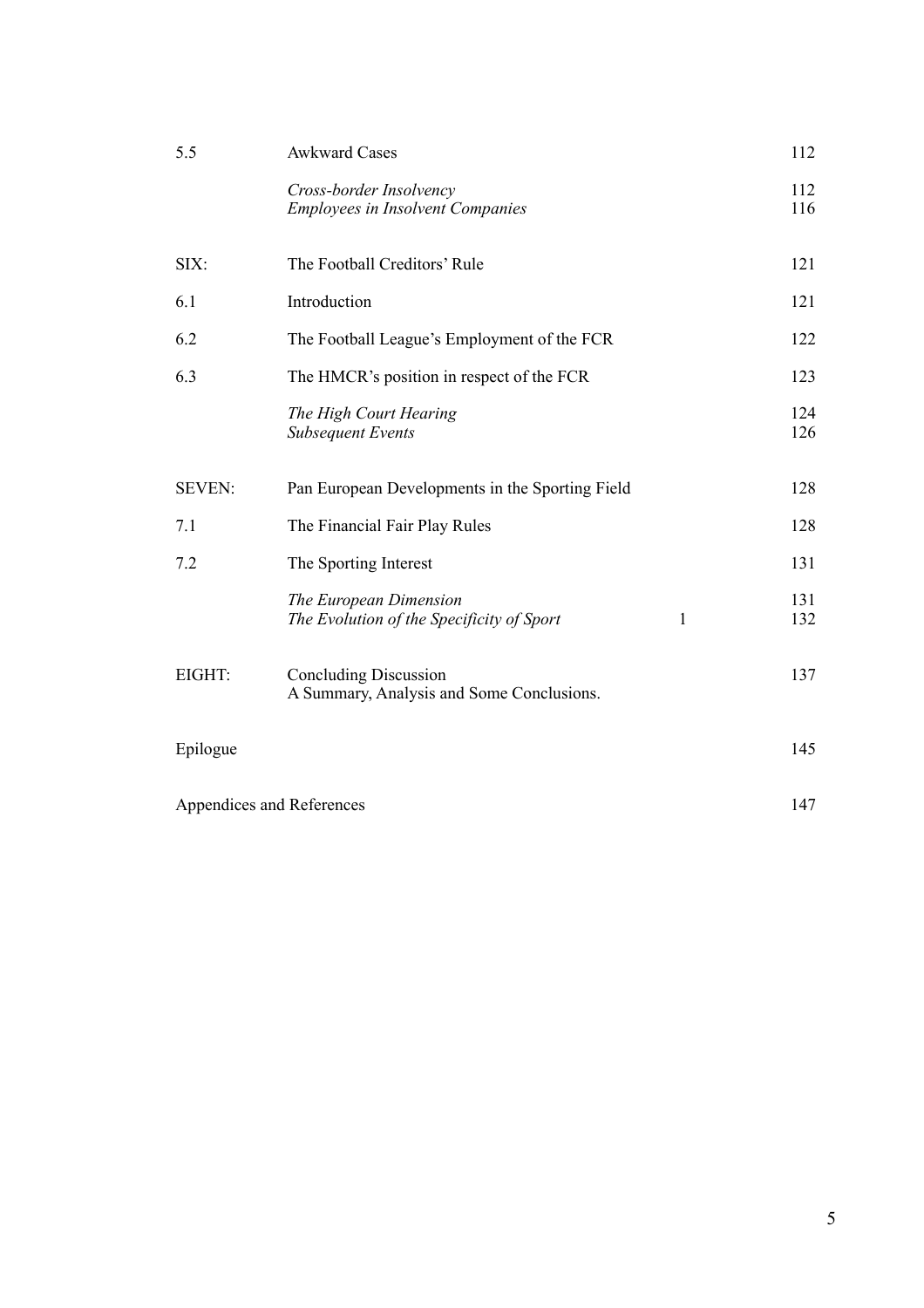#### **Abstract**

This dissertation reviews the theory and practice of Regulation and its application to professional football. The exploration uses the legal pivot of the 1986 Insolvency Act with subsequent amendments and consolidations to analyse the activities of regulatory agents (Insolvency Practitioners), industry bodies (the Football League) and directors (owners of football clubs) in the context and conduct of affairs relating to Corporate Insolvency. The operation of *The Football Creditors' Rule* receives specific scrutiny. At the heart of this investigation lies '*The Puzzle'* in that, historically, firms in this industry seem exceptionally likely to suffer an insolvency event yet appear exceptionally unlikely to be wound-up. The causes and consequences of this paradox are probed via a journey from theory to practice in the development of the study.

Whilst '*unexpected consequences*' attend many human activities, this thesis is novel in its examination of phenomena in which many taken for granted assumptions are not wholly delivered as expected. The ideas driving the review are obtained from extensive reading of published material and the data are obtained from on-line published sources and are often couched in systems terms. In the main, the data refer to the period 1986-2016 and relate to the full-time English Football industry. The discussion and analysis of data within the thesis are categorised in the manner of Merton's Law of Unintended Consequences. The results of the enquiry pay special heed to issues relating to the accountability of key actors for both the manner and the outcome of their actions; to the need for greater energy to be devoted to how understanding of the complexities surrounding insolvency might be achieved by more effective communication styles/ methods; and to the suggestion that regulation of insolvency and the practice of insolvency law may be better accomplished via an approach which is both fine-tuned and industry-specific.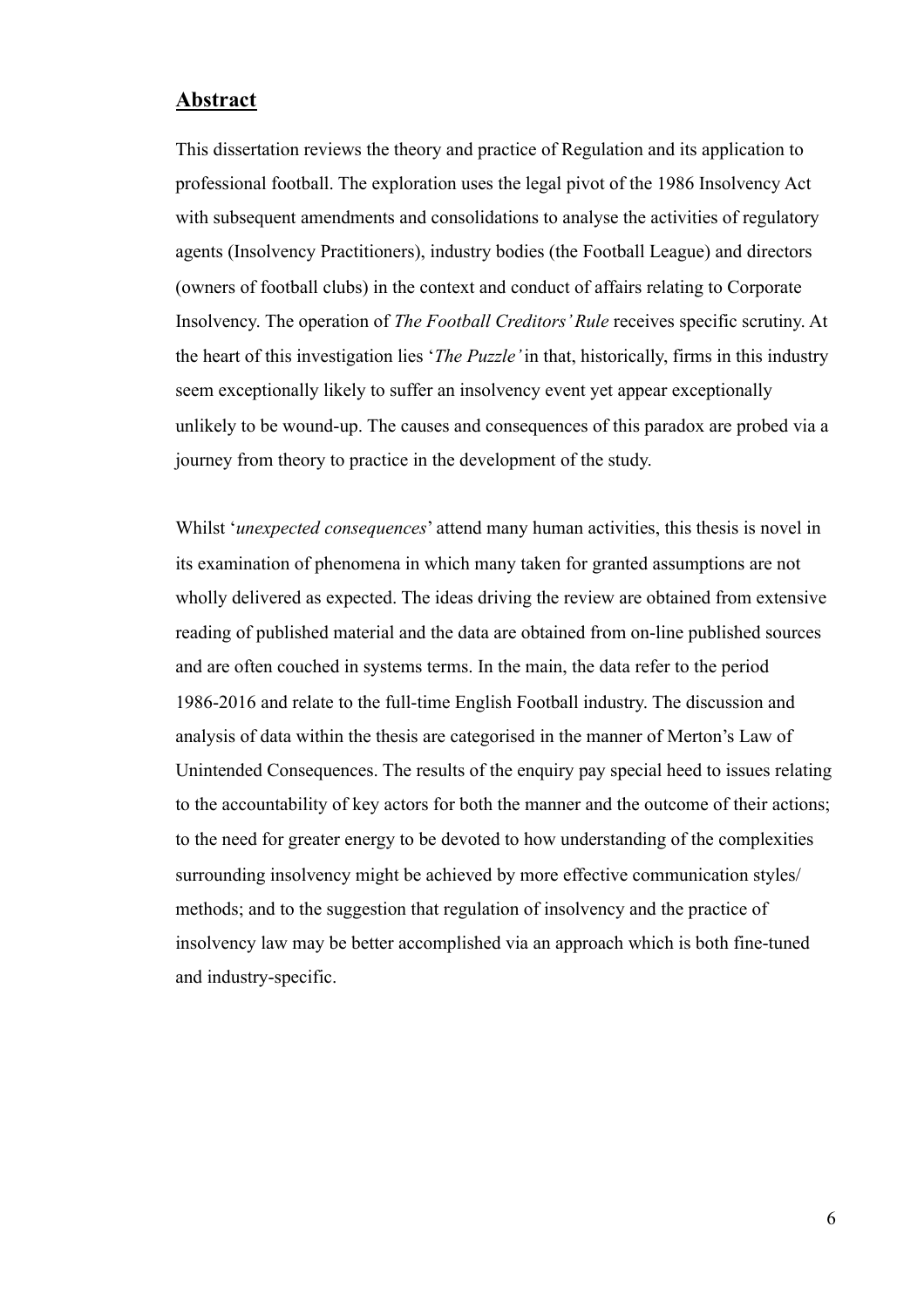### **Prologue**

*'Ye don't know what you're doing, Referee!'*<sup>1</sup> This abusive yet plaintive cry hurled by a spectator was the author's introduction, as a young boy watching his first 'big' football match with his grandfather, to an adult world. This was a world in which the spectacle was conditioned by 'rulers' controlling the behaviour of the 'ruled' via the device of 'rules'. That the application of these rules was inconsistent and not wholly understood by those to whom they applied merely added to the delicious unpredictability of the occasion for the author.

In the best Proustian**2** sense, this recollection sowed the seed from which this dissertation has developed into an academic examination of *Regulation* as applied to the world of football.

**<sup>1</sup>** Motherwell v Rangers : Fir Park Stadium, Motherwell October 1952.

Marcel Proust's '*A la recherche du temps perdu*' .. but with Scotch Pies substituting for the madeleines ! **<sup>2</sup>**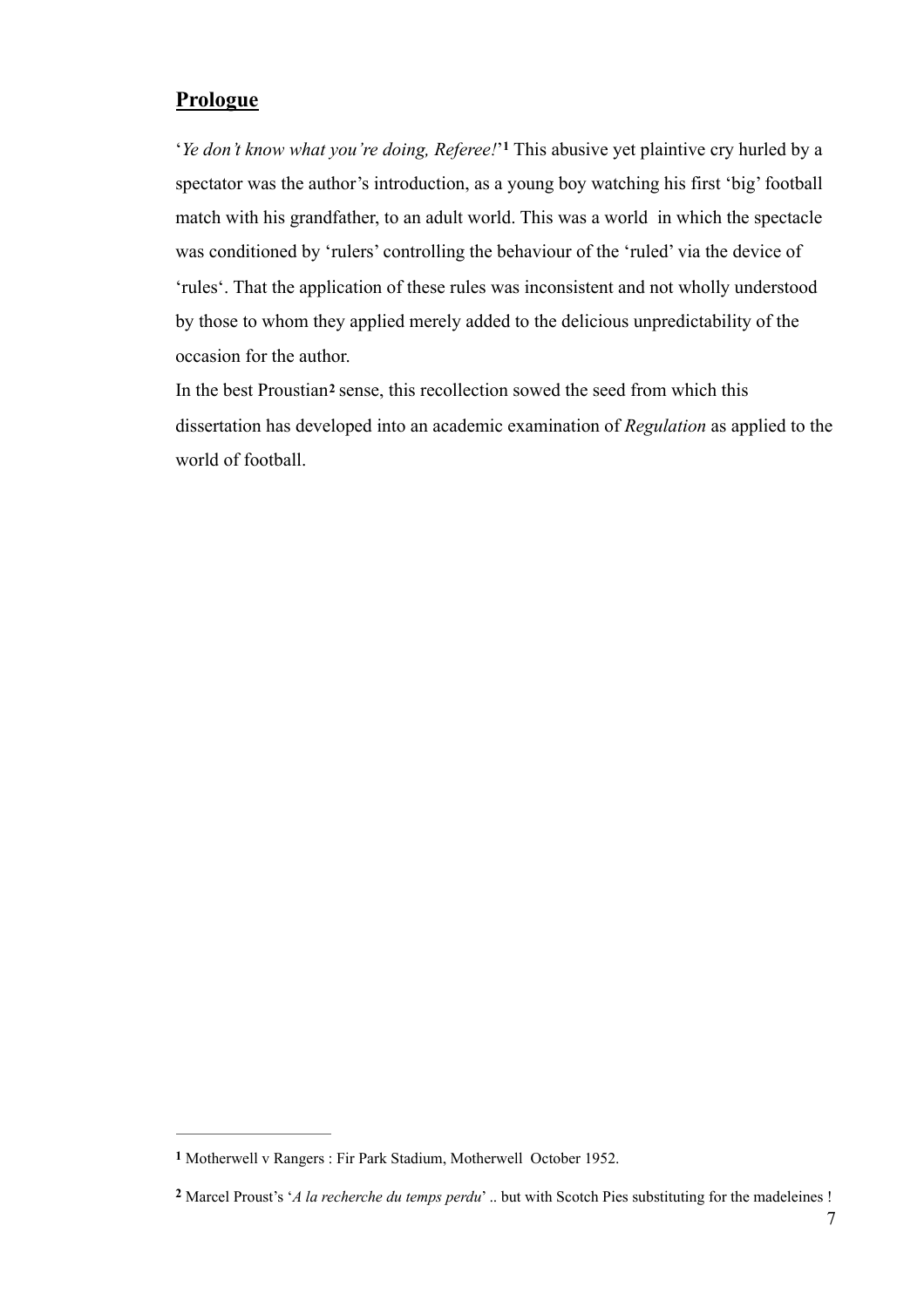#### **Chapter 1: An Introduction**

This dissertation can be seen to be about *THE* law and about *A* law. Although primarily socio-legal in perspective, it freely borrows concepts from other intellectual fields in order to provide a cross-disciplinary view and examines an area harking back to Roman times … that of *'panem et circenses*' ... the games designed for mass popular appeal, in this instance, professional football. The work is constructed in a style not unlike the tartan design on a Scottish kilt. There are dominant colourways such as Regulatory theory, Regulatory practice and the Insolvency Act 1986 which interweave with subdominant themes such as the profession of Insolvency Practitioners and the world of English professional football. In the kilt, these combine in a complex, yet ultimately logical manner, to determine the end product. The discussion produced here follows this kilt design style in its development.

What follows explores a relatively obscure area of organised human behaviour; the activities of financially distressed football clubs. What is of interest is the way in which matters are not entirely as they may seem at casual glance ... nor do they quite conform to openly declared rules of intention and causation. In short, the exploration is of a Wonderland in which Alice might have been comfortable.

#### *The Puzzle:*

Central to our discussions is the Puzzle which initiates the enquiry. Baldly stated, this is "Why do so few English football clubs 'go bust'?" The pursuit of an answer to this question leads the discussion in unexpected ways.

#### *Scoping of the Topic:*

It is usual in commentaries such as this to offer some words on framing the field but even at this early stage, a little of the out of focus character of the ensuing investigation begins to become apparent.

Here, one might easily set a temporal scope; events from 1986 till the present day. The enactment of the Insolvency Act in 1986 provides one convenient bookend to this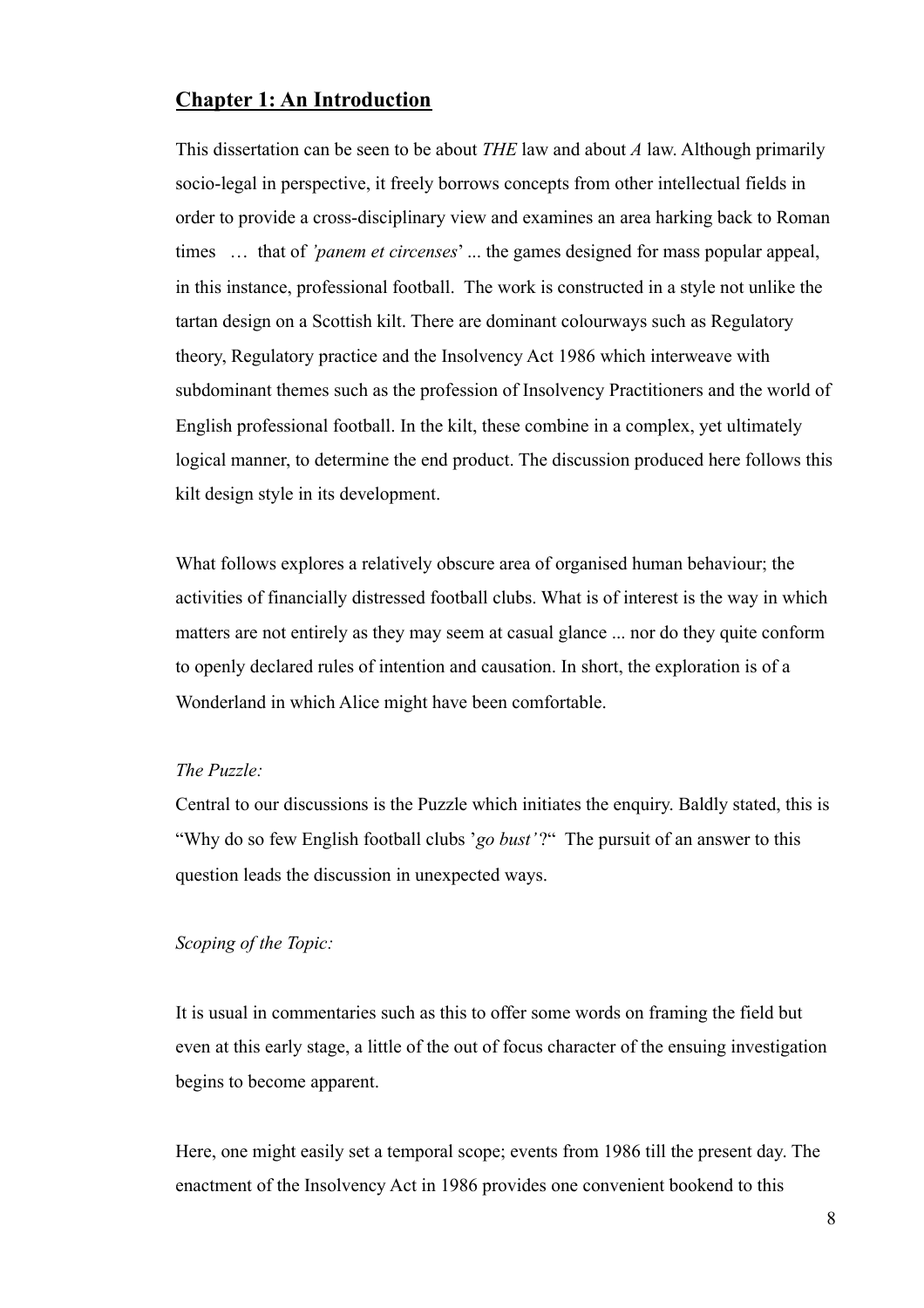dimension ... but the placing of the other bookend is less felicitous. Most of the empirical work in the literature in this area runs till around 2012-13 as do the observations on European Law<sup>3</sup> However, that admirable source of football economic and legal data, Deloittes,**4** continues to be published annually and underpins general thinking throughout.

A working geographical scope has been established in the title as being England. But even allowing for the ellipsis into England and Wales, some celebrated cases<sup>5</sup> from Scotland have been mentioned in reports relating to cases involving English football clubs. The law on corporate insolvency in Scotland is not materially different from that in English Law. Additionally, top-level football clubs who compete in international competition render themselves subject to European legislation.

The study will, naturally, concern itself with the quest for success of professional football clubs. The notion of 'success' (or being successful) might therefore be put forward as a scoping criterion ... but closer consideration leads to the observation that this might be a fruitless avenue to follow. It seems clear that economic success is neither sought nor achieved**6** by football clubs ... strategically, survival may be the principal economic objective in most instances. Other dimensions of success may be, at least in part, be more significant. There is, quite probably, significant personal status (hence social success) to be gained by owning a football club which has achieved/is achieving competitive superiority against its rivals ... one notes the (increasing ?) numbers of club owners who have difficulties with the footballing authorities in regard of meeting the 'Fit and Proper Persons'<sup>7</sup> test before acquiring the club. In passing, it might also be appreciated that even the idea of 'ownership' is not without controversy ... owners may

Possibly the moves towards Brexit have dulled an enthusiasm to publish in this field .. or perhaps there **<sup>3</sup>** has just been little of interest to report?

Deloitte's Annual Review of Football Finance: Deloitte UK. **<sup>4</sup>**

Perhaps that involving Glasgow Rangers is the most recent (2012) .. and certainly the most prominent; **<sup>5</sup>** others include Heart of Midlothian (2012) and Gretna (2008).

Notwithstanding this point football clubs in this study rarely make much money on a year by year basis **<sup>6</sup>** such is the competitive intensity which provokes extraordinary expenditure in acquiring superior playing talent.

<sup>&</sup>lt;sup>7</sup> See Chapter 7 later.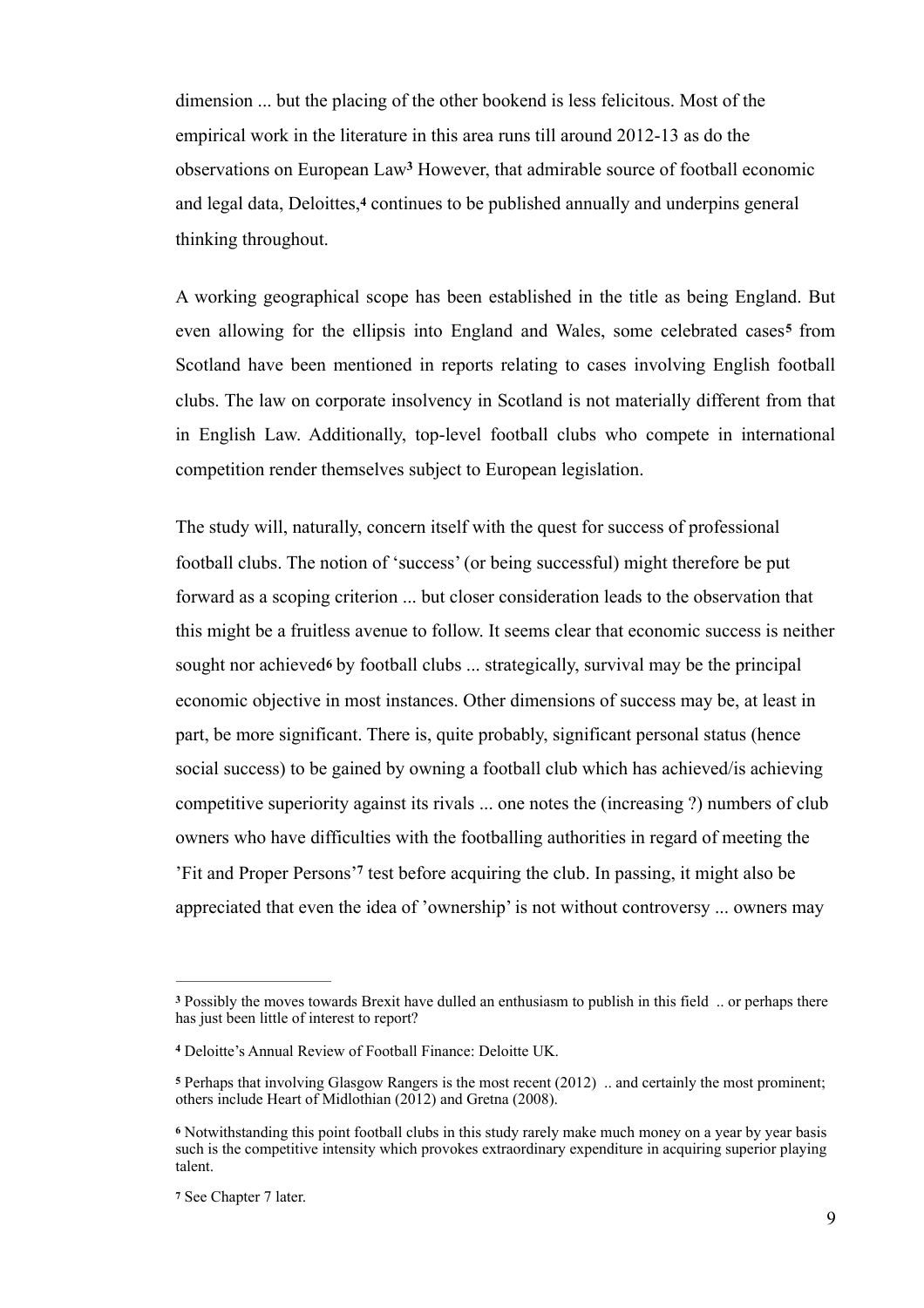have economic and legal title to the club<sup>8</sup> but fans may feel they have an enduring ownership of a social type; a communal right akin to '*the Commons*'.

 The descriptor *'professional'* football club is, thankfully, lucid and used as a shorthand for teams in the top four leagues in England ... where all players receive taxable payment. In contradistinction, teams in lower leagues who may well have players signed as amateurs (no taxable payment). **<sup>9</sup> <sup>10</sup>**

However imprecise these frames seem, they do have a fair degree of functionality in that they help both reader and writer make sense of the chosen topic. So, the investigation will go forward to review matters which mainly took place over the 30 years from 1986, which mainly involve the top 90 or so English professional football clubs and which relate to situations in which some of these clubs have found themselves in 'financial distress'. The level of English football studied here is organised into four divisions. The top division which includes the elite clubs has a membership of 20 clubs whereas the remaining three (Championship, Leagues 1 and 2) each have 24 participating clubs. The practice of promotion and relegation between all four leagues gives a substantial spur to playing performance with exceedingly large economic consequences for both success and failure on the pitch.

#### *Regulation clarified:*

'Regulation' is also a term which encourages unpacking with its implications for clarity as to regulator/ruler as compared with regulatee/rule-follower. Immediately, there arise questions as to who fills what role ... and what 'qualification' is needed for the role. Consequential questions as to why regulation is required at all, what the purpose of the regulation may be perceived to be and what style/mode the regulation might best exhibit do need to be addressed. Regulations are seen as being 'rules of order having the force

Although not always to the club's ground and other facilities. **<sup>8</sup>**

Such players, of course, no longer receive banknotes in their football boots for travel expenses as did the **<sup>9</sup>** author as an undergraduate.

This matter is highly significant and was a major feature in the HMRC's action against Glasgow **<sup>10</sup>** Rangers ... and, presumably, was the principal motive force in the landmark Football Creditors' Case (see Chapter 6 later.)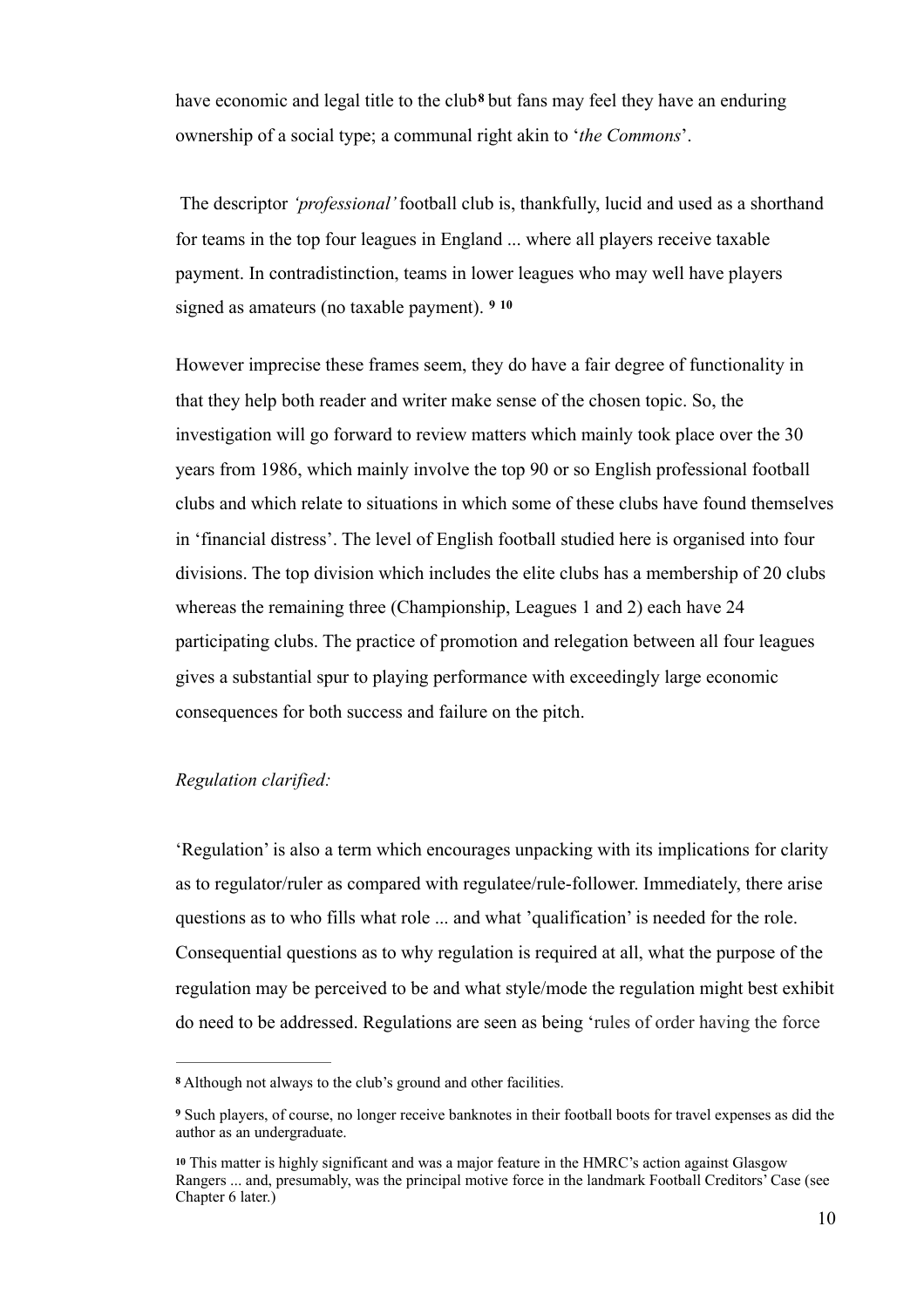of law*,* prescribed by a superior or competent authority, relating to the actions of those under the authority's control.<sup>'11</sup> These would be issued to carry out the intent of the regulator. Conventionally, the regulator would be the state but an expanded view of regulation will be taken in what follows. The treatment of regulation for the purposes of this dissertation will lean towards the conceptualisation in the sociological and/or business fields.

In the wake of such consequential questions lie deeper considerations of the part to be played by communication as an aid to rule-conformance, by sanctions as encouragement by actors to conform, by agents who may act as delegated/proxy regulators on behalf of rule-makers or by adjudicators /facilitators who bring enlightenment and/or realistic solution-building to complex situations.

#### *Systems terms in precis:*

This exploration will often use a systems approach as an analytical device. This approach is commonly used in Engineering and in Medicine and it has an acrossdiscipline perspective which will be useful in this study. It will allow legal ideas to be framed and fruitfully developed in relation to an environment which is evolving and in which resources available to interacting actors cannot be taken as given. Whilst no deep understanding of systems theory is utilised, some key ideas are used to marshal the discussion. Accordingly, a very brief outline of terms is now offered. Systems are collections of elements (sub-systems) which are inter-connected and which often are designed to deliver some objective. These elements are inter-related and interdependent; if such relationships fail, then the original objective will not be reached … which is not at all to say that no outcome results. They may work together (coupled) or, for a variety of reasons, may not.

Systems theory frequently asserts that the aims of the overall system ought to have priority over that of any element. The word *ought* carries significance ... connoting a duty. In what follows, this will be seen to be problematic. There is the assumption that systems are ordered which in some way delivers the (larger) system's aim and that the

<sup>11</sup>Taken from legal-dictionary.thefreedictionary.com / regulation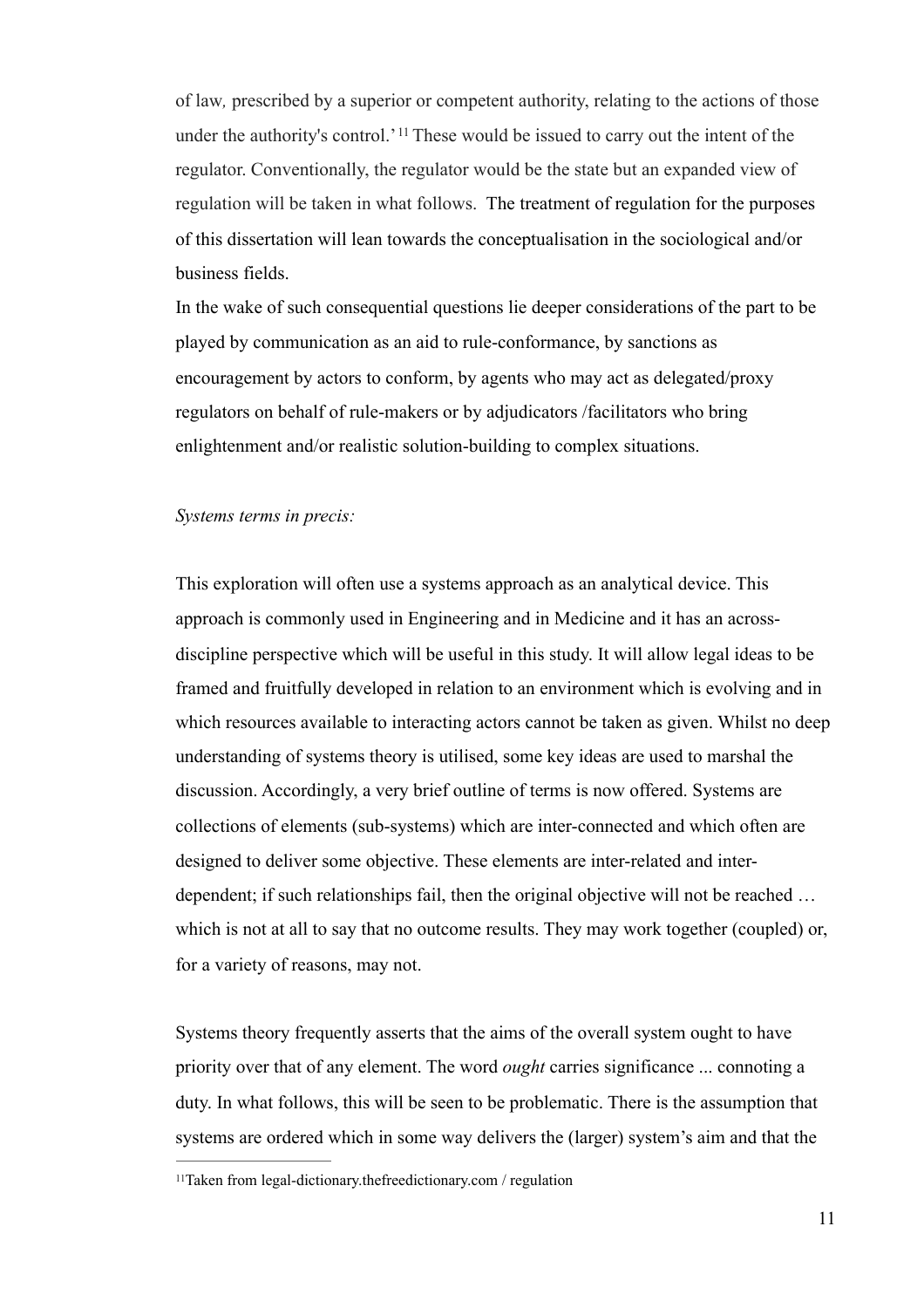elements are able to interact one with another. We will examine whether ability to interact equates to capacity to interact during our discussion. The concept of interdependence<sup>12</sup> implies a degree of co-ordination between elements/subsystems for the effective delivery of an aim (or, indeed, of multiple aims) and raises the question of the degree of integration/ cohesiveness of the overall system. The aims may be real or stated … the reality is that social systems (the type we discuss) may frequently overtly aver one aim and covertly pursue another ... a result which we will note later.

From this can be derived four potential assessment measures for the operation of such a system as will be examined in later discussion …

- $\geq$  System purpose<sup>13</sup> ... what is the desired aim and what benefits are expected (and to whom)?
- $\geq$  Accountability<sup>14</sup> ... who is responsible for achieving the aim(s) (stated or otherwise) of the system … and how might success be measured?
- $\geq$  Clarity <sup>15</sup>... how understandable is the functioning of the system ... to what extent is misinterpretation of written material/legal instruments a handicap to delivering aims?
- $\triangleright$  Repeatability<sup>16</sup> ... how consistent (and predictable) is the operation of the system?

These will all be used to estimate the way in which the Corporate Insolvency system operates.

Also of relevance are the thoughts that systems have boundaries which may or not be permeable to pressures (inputs) from the outside environment. These inputs may/may not be deliberate (ie. intentional) and so their results (outputs) may/ may not be as planned. The extent of permeability is often, simplistically, labelled as *open* or *closed* in relation to the amount of external influence on the system. Here we see such matters as

<sup>&</sup>lt;sup>12</sup> Here understood as a relationship implying some mutuality which need not be symmetric.

Who gets to articulate this can be of especial interest. **<sup>13</sup>**

**<sup>14</sup>** Accountability to whom ... and what sanctions come with failure?

Questions of different 'languages' spoken by different actors become relevant. **<sup>15</sup>**

Chaos ensues when the system delivers different outcomes to a series of similar inputs. **<sup>16</sup>**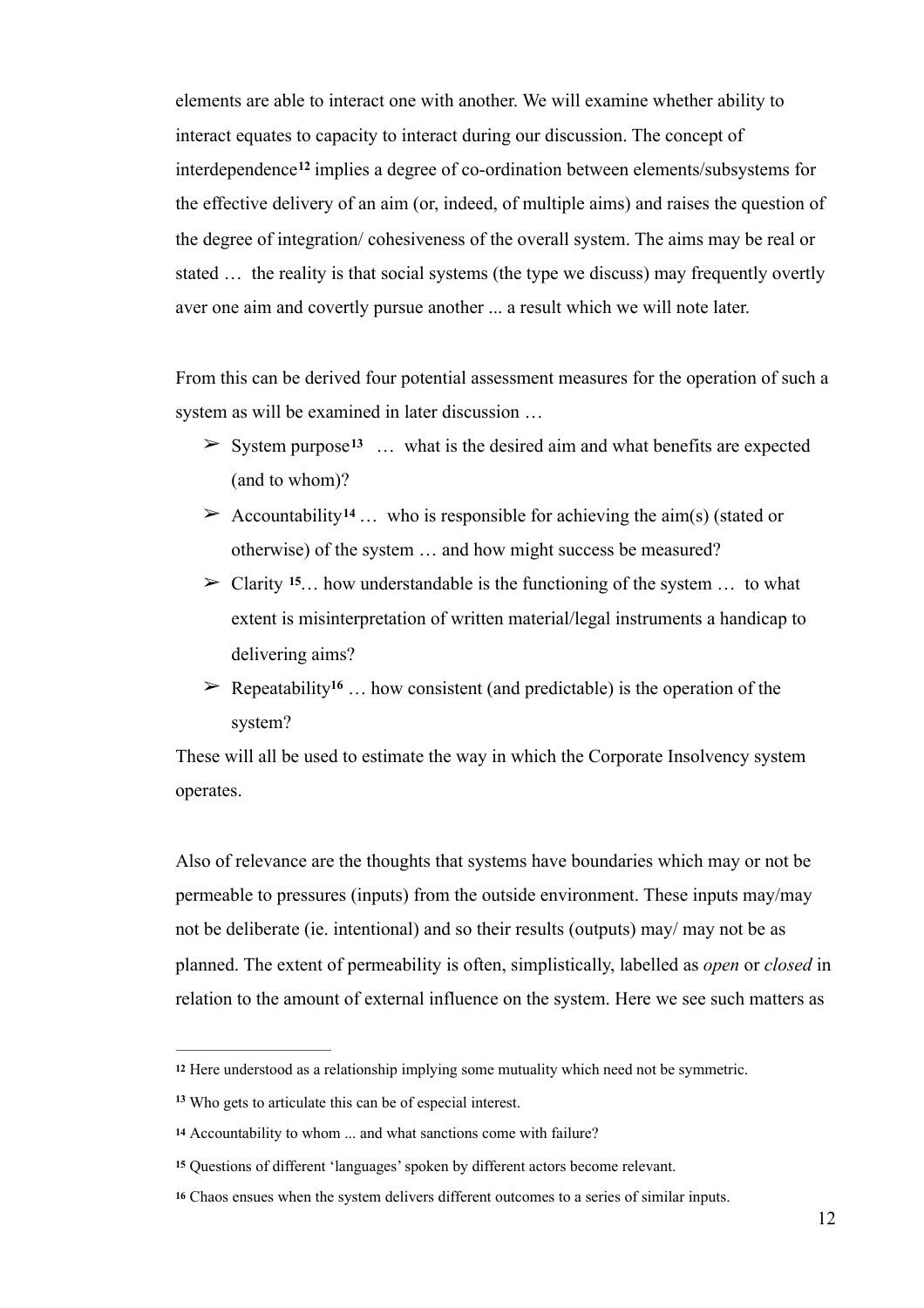being on a continuum<sup>17</sup> rather than being polar extremes. Finally, and crucially, regard needs to be paid to the constraints to which actors in the sub-systems are subject … being always aware that these constraints will vary over time for multiple reasons.

#### *Unintended Consequences introduced:*

The analysis of material brought forward in each of the main chapters will, inter alia, employ a somewhat crude usage of the eponymous Law of Unintended Consequences. Principally<sup>18</sup> associated with work of Robert Merton,<sup>19</sup> this 'Law' suggests that there are three main possible outcomes which may be caused by one or other of five main causes.<sup>20</sup> These outcomes are, in turn, 'An Unexpected Benefit';<sup>21</sup> 'An Unexpected Drawback'**22** and 'A Perverse Result'.**23** The causes are listed below ...

- 1. Ignorance, making it impossible to anticipate everything, thereby leading to incomplete analysis.
- 2. Errors in analysis of the problem or following habits that worked in the past but may not apply to the current situation.
- 3. Immediate interests overriding long-term interests.
- 4. Basic values which may require or prohibit certain actions even if the long-term result might be unfavourable (these long-term consequences may eventually cause changes in basic values).

Which provokes consideration of "to what extent?" type questions. **<sup>17</sup>**

Although economist Adam Smith with his '*invisible hand'* quite possibly has an earlier input to the **18** notion. He (and much later, Bastiat in 'What is Seen and What is not Seen') analyse events in a manner redolent of systems theory.

In "The Unanticipated Consequences of Purposive Social Action" (1936). **<sup>19</sup>**

Merton's 'causes' will be returned to the concluding chapter (Chapter 8). **<sup>20</sup>**

A positive yet unanticipated benefit is made available to one or more of the principal actors in the **21** system.

An unanticipated detriment which accompanies the wished-for effect of the regulation. **<sup>22</sup>**

An outcome quite contrary to the original aim of the regulation. **23**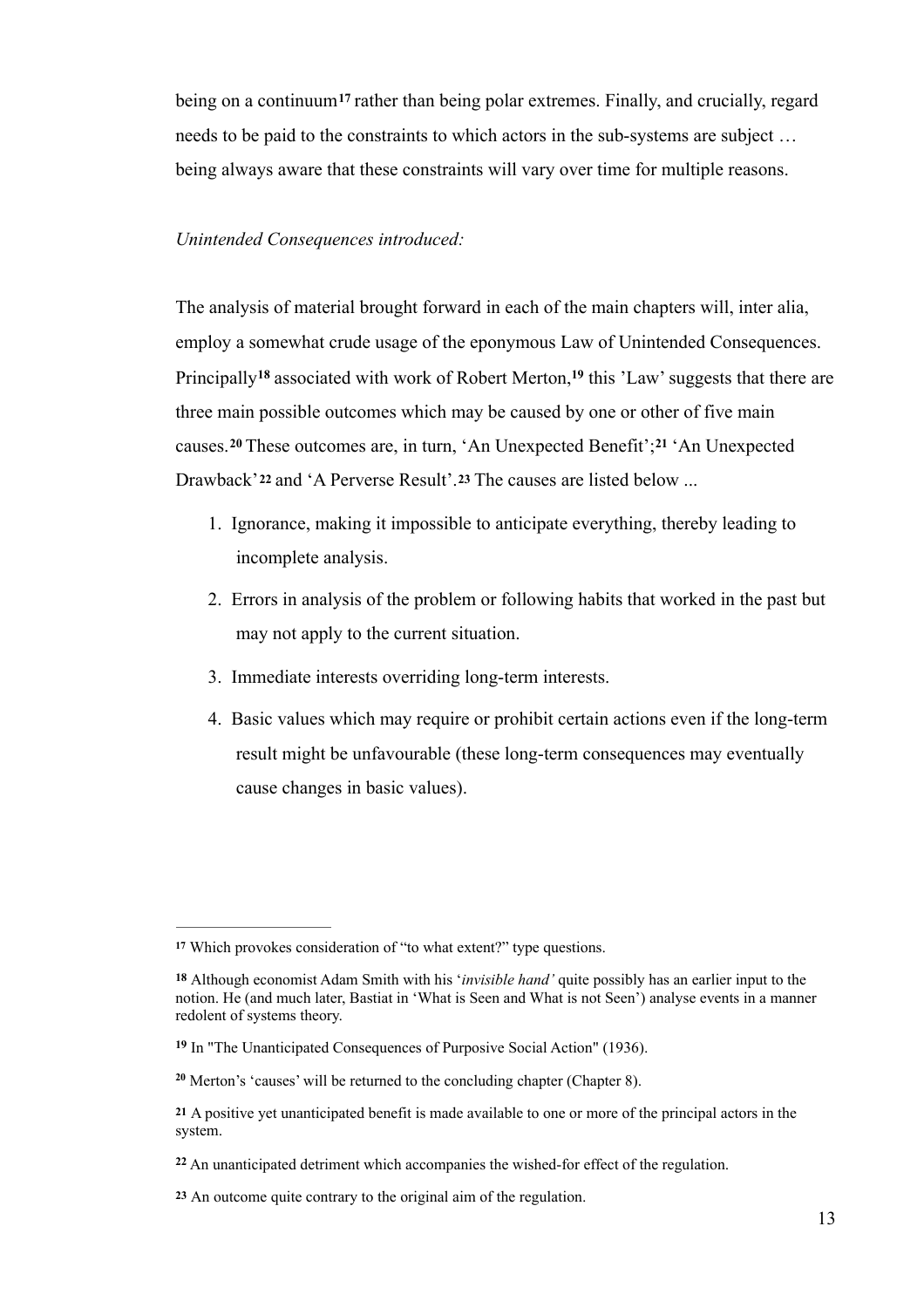5. Self-defeating prophecy, being the fear of some consequence which drives people to find solutions before the problem occurs, thus the non-occurrence of the problem is not anticipated.**<sup>24</sup>**

The discussion of each chapter analysis will then be synthesised into the overall conclusions in Chapter 8.

#### *Reader signposts:*

This thesis develops beyond a scene-setting introductory chapter<sup>25</sup> by engaging firstly with the central concern of the thesis, that of regulation. In this chapter  $26$  a bewildering variety of perspectives along with multiple approaches are articulated and a tentative chapter summary is offered. It is no real surprise to note that the literature in this field is extensive yet consensus as to the most effective approach(es) is/are not easy to find. The next chapter<sup>27</sup> attends to 'the real world' of regulation by exploring regulatory strategy and examines causes of regulatory failure, considers some aspects of regulatory weakness and comments upon areas of regulatory deficit. This leads naturally to probing concerns held by some as to the nature, style and extent of communication between the regulator (and agent) and the regulatee before deriving further reflections.

The ensuing chapter**<sup>28</sup>** presents a provisional look at the notion of 'accountability' ... after all, if matters do not go entirely to plan, then someone may/should be held to account? It returns to the issue of accountability raised in the second chapter and examines both accountability principles in addition to a review of accountability issues before yielding a further short set of conclusions.

This list is acknowledged as being from Wikipedia. **<sup>24</sup>**

Chapter 1: Introduction. **<sup>25</sup>**

Chapter 2: Regulation ... as an Idea. **<sup>26</sup>**

Chapter 3: Regulation ... in Practice. **<sup>27</sup>**

Chapter 4: Accountability. **<sup>28</sup>**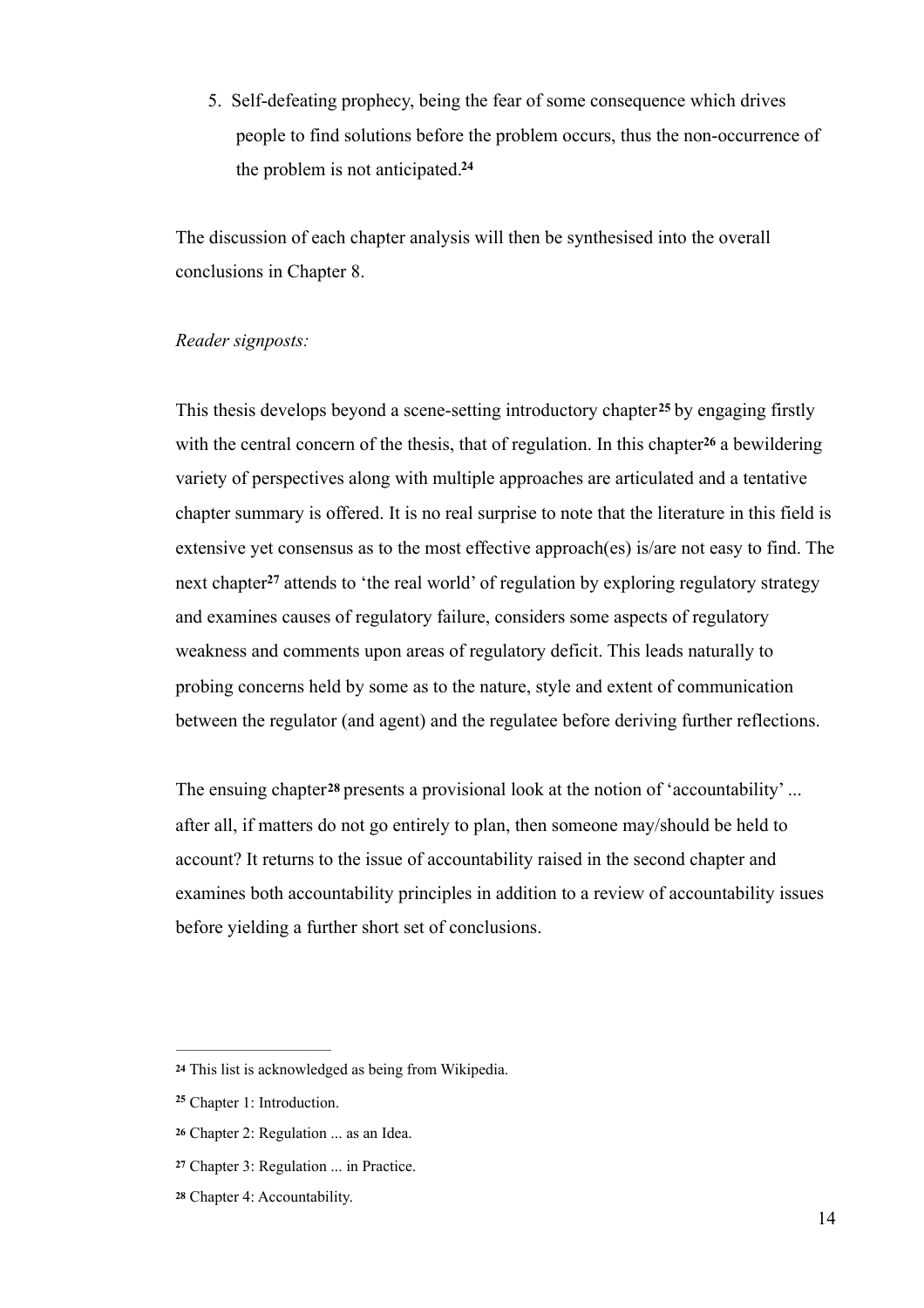Given that a continuing theme throughout the piece is one of uncertainty in many aspects, it was felt that the metaphor of *The Casino*, <sup>29</sup> where rules, actions and outcomes are affected to some extent by chance or ambiguity, might be a suitable device by which to unroll the basic legal platform of this discussion. In turn, the roots of the key legislation, the principal 'players' in the Casino, the major 'set-plays' or choreographed legal manoeuvres and those instances which may be difficult to deal with for crosscultural or for moral reasons also receive attention. Some fundamental ideas in respect of the English law on Corporate Insolvency are established as are outlines of the enforcement strategies associated with corporate insolvency.

The transit in the discussion from theory to practice moves further in the real world to a contemplation of the practical detail surrounding insolvency in English professional football. This review<sup>30</sup> commences by looking at the landmark case in which HMRC sought<sup>31</sup> to overturn the effects of the notorious 'Football Creditors' Rule.' Related material on Financial Fair Play and on the notion of '*The Sporting Interest*' is also surveyed;<sup>32</sup> the latter being a notion that Alice's Queen of Hearts would have certainly warmed to ... briefly, '*the law does not apply to me!'* Finally, a Concluding Discussion**<sup>33</sup>** is offered.

#### *Method:*

This thesis was developed around a methodical review of current and significant literature. In the first instance, the original research puzzle<sup>34</sup> was the starting point for the construction of a series of mind maps. A consolidated version of the map was then used as a basis for Google Scholar 'anchor points' … which, in turn, allowed a search for suitable books and articles. Notes taken from these sources form the basis of the

Chapter 5: The Insolvency Casino. **<sup>29</sup>**

Chapter 6: The Football Creditors' Rule. **<sup>30</sup>**

HMRC v The Football League and FA/Premier League [2012] EWHC 1372 (Ch) **<sup>31</sup>**

In Chapter 7: Pan European Developments in the Sporting Field. **<sup>32</sup>**

Chapter 8: Concluding Discussion. **<sup>33</sup>**

Subsequently amended in the light of developments. **<sup>34</sup>**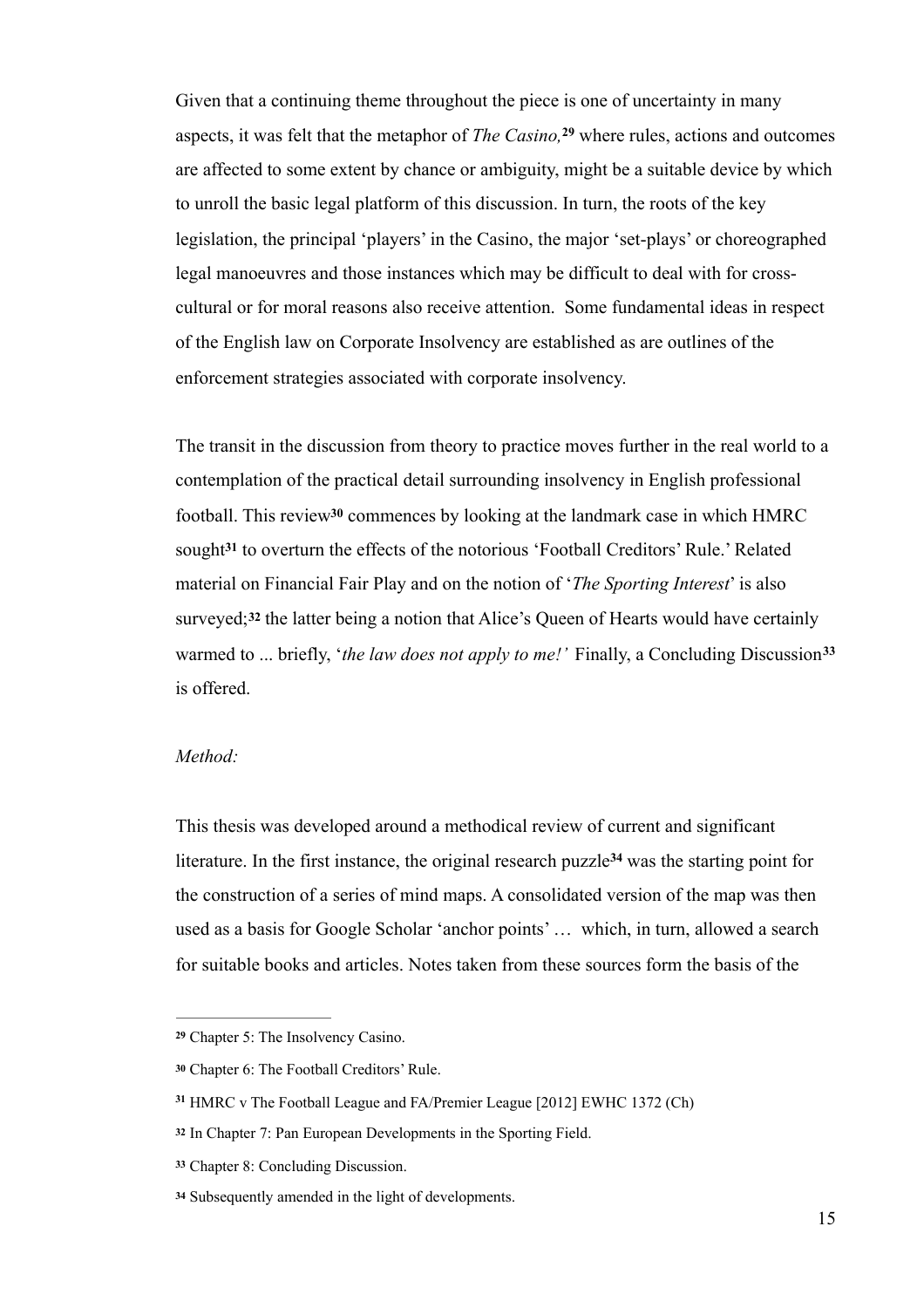thesis. These notes were supplemented by electronic material obtained from more popular sources such as major consultancies,  $35$  reputable newspapers  $36$  and sectorspecific magazines.<sup>37</sup> This latter material, although not peer-reviewed, was deemed essential to flesh out the academic literature and to provide some topicality. The approach is, in turn descriptive, interpretive and analytical with insertions of critique both in the body of the development of the various sections and as crucial components of the chapter conclusions and the concluding synthesis.**<sup>38</sup>**

<sup>&</sup>lt;sup>35</sup> Such as Deloittes.

Such as The Guardian. **<sup>36</sup>**

Such as *Recovery*, the monthly magazine of R3, the group representing Insolvency Professionals. **<sup>37</sup>**

Whilst the core writing was carried out in 2016-17, the remarks are believed to be up-to-date as at **<sup>38</sup>** August 2018.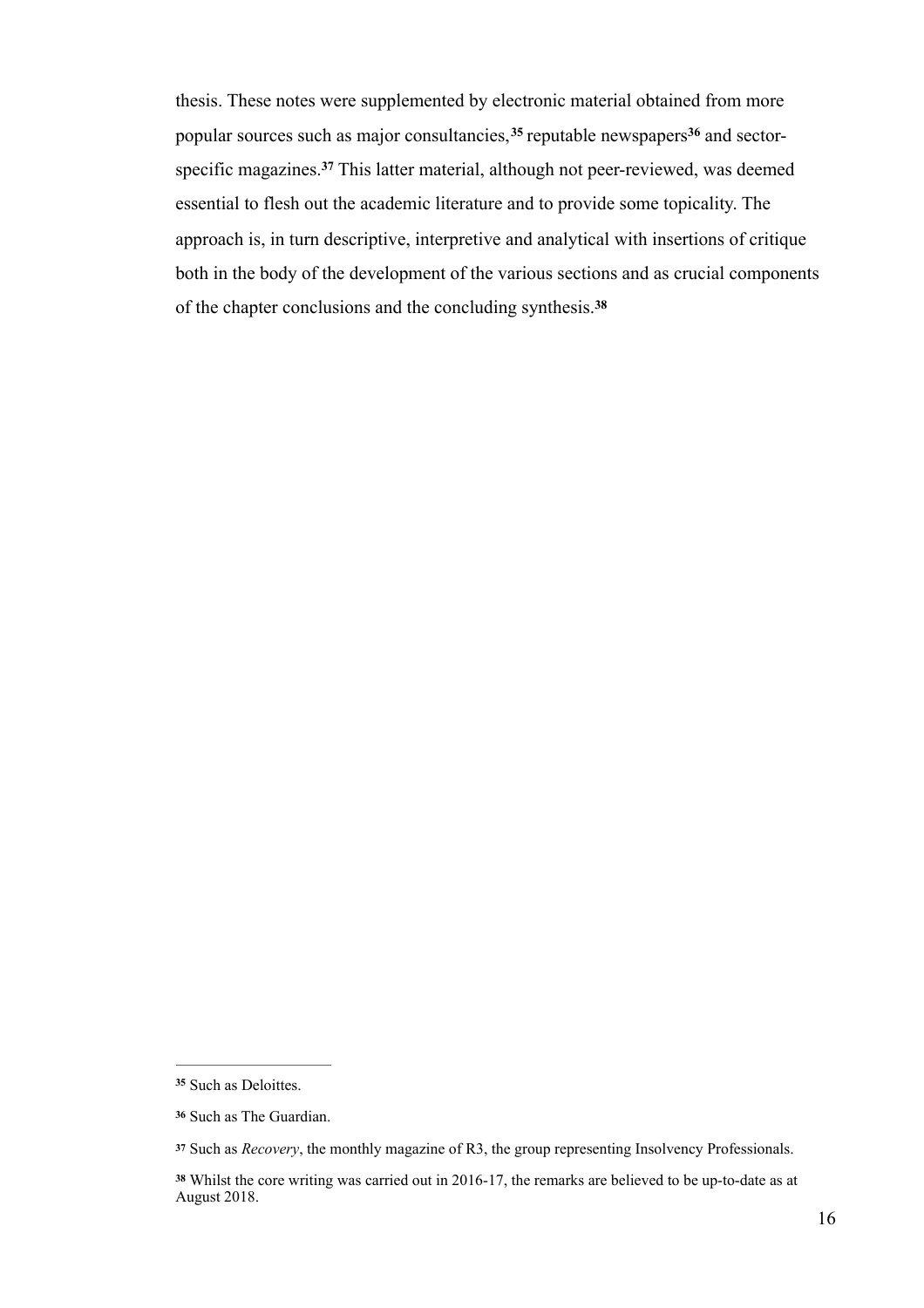## **Chapter 2: Regulation**

#### **2.1 Preliminary Thoughts:**

As a re-iteration of The Puzzle at the heart of the thesis, it is useful to highlight the domain of interest (corporate insolvency in professional football); to note some unexpected recent outcomes; and to raise the question of whether key actors regard these outcomes as being 'satisfactory.'

That there are likely to be a variety of causes for the existence of The Puzzle is taken as given; some speculation as where these causes might lie are explored in the discussion to follow.

There are factors in play in this discussion which may be uncommon. There exist two levels of regulatory authority between the legislature and those whose behaviour is to be regulated. These 'meta-regulatory' regulators are firstly, the football authorities (whose Football Creditors' Rule stands in defiant and continuing opposition to stated law) and secondly, the various Recognised Professional Bodies (RPBs) who regulate the professional conduct of such groups as the Insolvency Practitioners.

The system of regulation being scrutinised is complex and comprises different actors each in their own sub-system which interacts with other sub-systems in unpredictable and in unproductive ways. These actors include Football Clubs and their ownerdirectors; the football authorities and the RPBs; the Insolvency Professionals whose job it is both to help financially distressed clubs and, potentially, to investigate the conduct of directors of clubs; the Insolvency Service and at, one remove, the Courts and the Secretary of State. There also exist diffuse interest groups such as football supporters; TV companies; and local authorities (who in some instances are also the Landlords of the football clubs). These actor-groups have connections, one with another, which are at times defined by the law ... and at times governed by relations of a different nature. In what follows, mention will frequently made of "The Football Authorities." In England, these comprise of The Premier League (PL), The Football League (FL) and The Football Association (FA) .. all of which adds to complexity! The FA have oversight of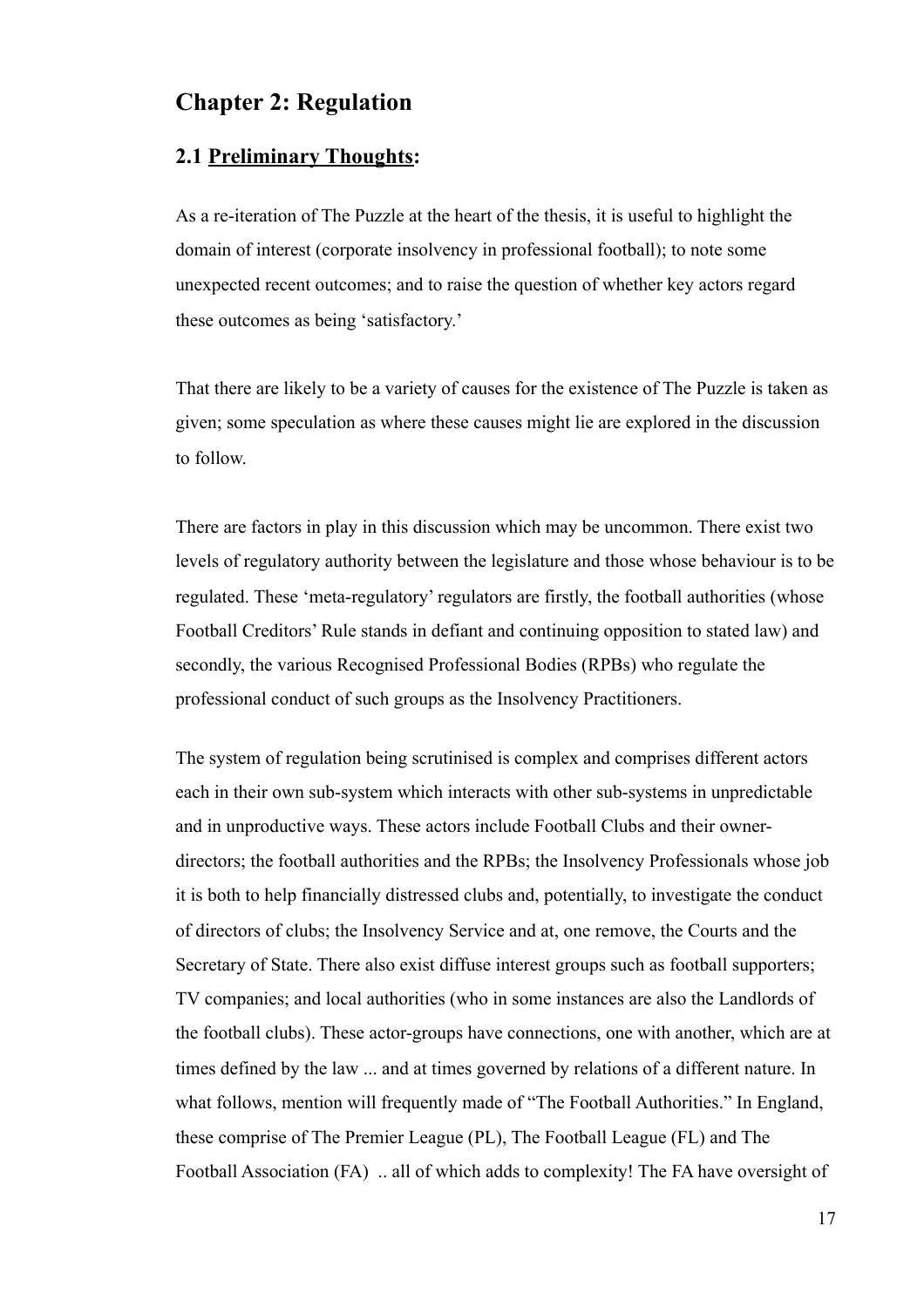"the rules of the game" (ie soccer); the PL is the principal beneficiary of TV broadcast money and is the top tier in the sport. The FL collectively looks after the other three tiers in the English game.

Perhaps the most obvious tension between the Insolvency Act and the private rules of football is revealed<sup>39</sup> by The Football Creditors' Rule which inserts a form of supercreditor above the claims of preferential, secured and unsecured creditors. In the event of a professional football club entering administration, by the private rules of the football authorities such a club may only continue as a member of the appropriate league if it exits Administration  $40$  via a CVA $41$  and by paying football debts  $42$  in full. Thus, on exiting Administration, the club's 'old' debts to non-football actors are not a responsibility of the new club and its owners: to continue participation in league football all that is required is payment of football debts.

It is unsurprising that the differing 'worlds' constituting these interacting sub-systems experience communications difficulties; language, meaning and motives for communication are candidates for the cause of confusion. Additionally, there are differences in perspective; differences in cultural history; and differences in arena and focus. Taken together, these factors point to abnormal communication challenges.

The football world is one experiencing substantial change owing to the increasing financial rewards available to successful clubs and the attendant social esteem which concomitantly falls upon the increasingly foreign owners of such clubs. The penalties for failure on the pitch are severe ... financially, socially ... and if the worst happens and the club is insolvent, legally also. The extent to which a resource-poor set of regulators

eg Ward 2002 … *The State of the Game: The corporate governance of football clubs* (pp53-56) **<sup>39</sup>** Football Governance Research Centre.

**<sup>40</sup>** But also note the update at Chapter 5 section 3

Needs approval of 75% creditors voting and is binding on all. **<sup>41</sup>**

<sup>&</sup>lt;sup>42</sup> See Chapter 6 for detail .. players, clubs and footballing bodies but NOT others even ticket sellers or HMRC. (the landmark case involved HMRC vs Wimbledon FC *IRC v Wimbledon Football Club Ltd* [2004] EWCA Civ 655)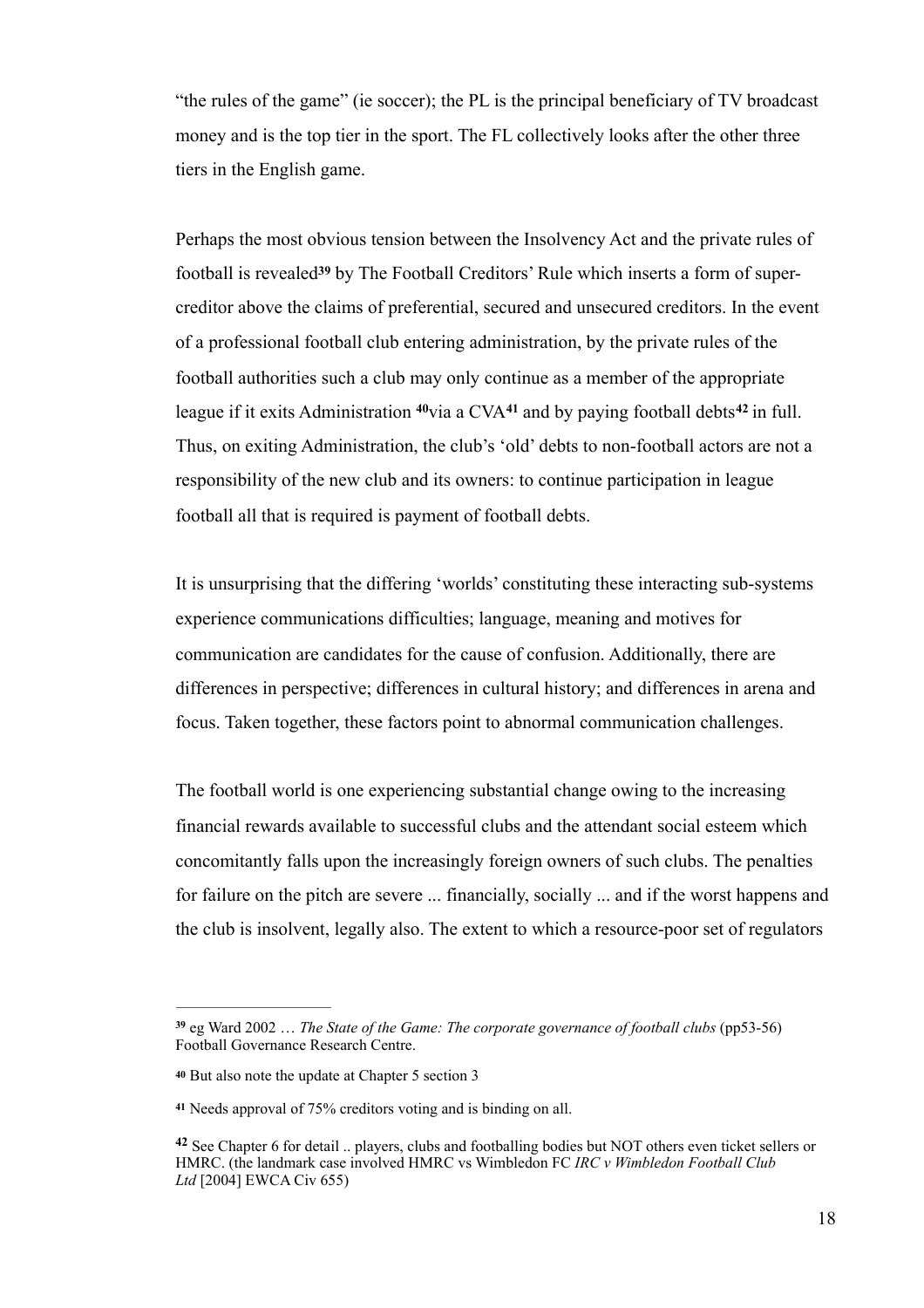(of any description) can hope to regulate activity in such a sector will inevitably evolve in response to new environmental conditions ... but how quickly and how?

The thesis discussion on regulation will follow two distinct lines of exploration. One line will be plainly legal in approach ... and will focus on the instruments used in regulation, whereas the other will be rather more abstract dealing, as in does, with principles. We start with the latter line and move to the former in the next chapter.

Hamil et al (2004), <sup>43</sup> articulated concerns that football club boards typically had no internal audit committee nor did they commonly undertake regular reviews of risk assessment reports. These comments were made in the wake of a collapsed agreement with a TV company**44** which had significantly reduced revenue for clubs and the entry of some into Administration; the response<sup>45</sup> then by clubs was that "*they would find advice on Company Law useful*".

Dimitropoulos (2014)**,46** focusing on the slightly different field of European football, found evidence that efficient mechanisms of corporate governance, such as the increased board size and independence of directors, result in a reduction in the level of leverage and debt, thus lessening the risk of financial instability. This study provides an additional insight for the importance of establishing sound governance principles in European soccer so as to enhance the effectiveness of the 'Financial Fair Play'**<sup>47</sup>** regulations as well as to improve the financial status of the clubs and sustain their future viability.

Hamil S. ; M. Holt ; J. Michie ; C. Oughton ; L. Shailer . The corporate governance of professional **<sup>43</sup>** football clubs *Corporate Governance*, 2004, Vol.4(2), p.44-51

ITV Digital 2002 **<sup>44</sup>**

A figure of 78% of ALL clubs was reported by Hamil! **<sup>45</sup>**

Dimitropoulos, P. Capital structure and corporate governance of soccer clubs *Management Research* **<sup>46</sup>** *Review*, 2014, Vol.37(7), pp.678-658

Discussed in Section 7.1 later. **<sup>47</sup>**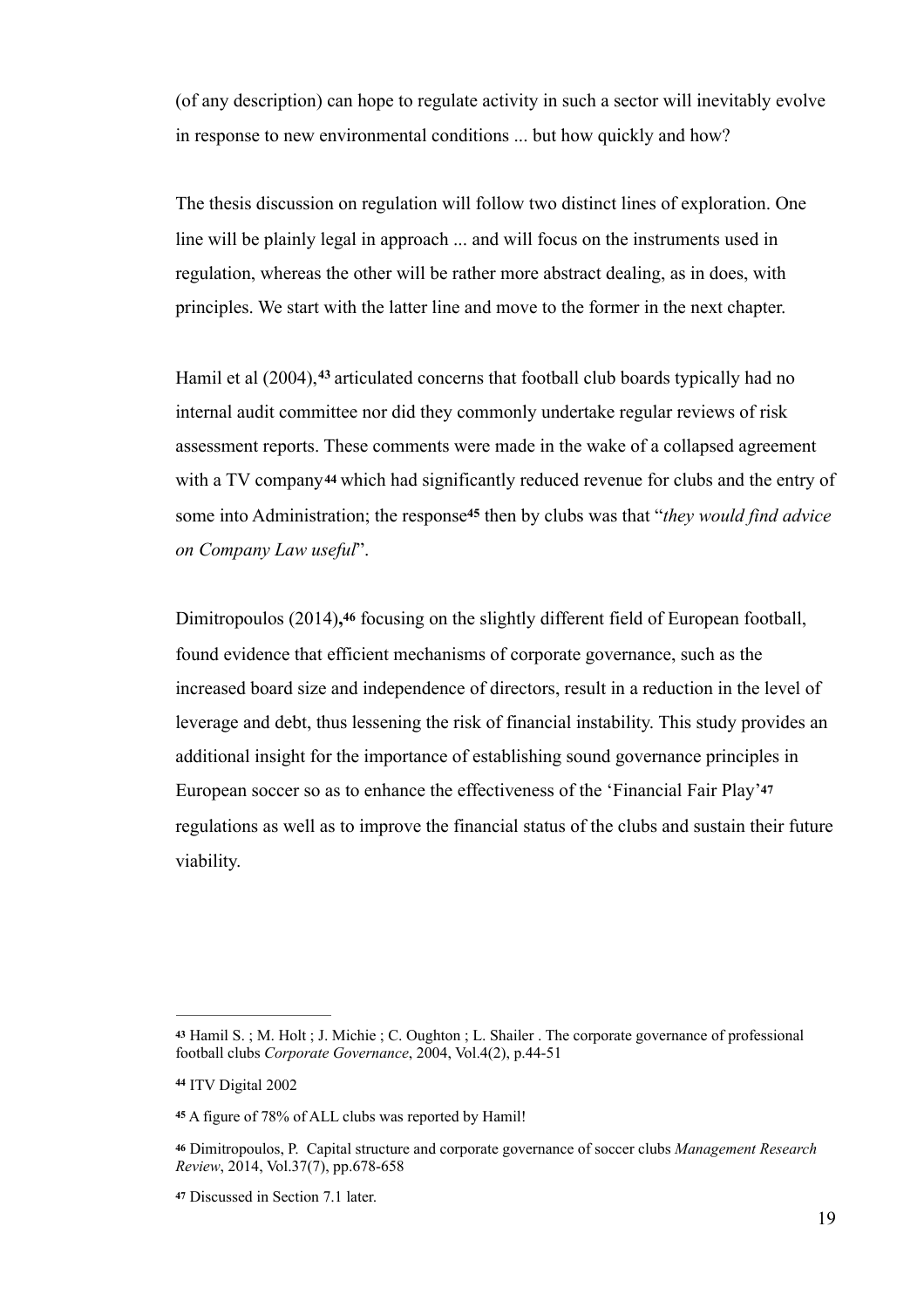In a Scottish context, Kolyperas et al  $(2015)^{48}$  also examine the way in which Corporate Social Responsibility (CSR) develops within professional football clubs, along with its organizational implications, phases, drivers and barriers for corporate governance. They emphasise that professional clubs have become particularly strong socio-political business institutions, home to numerous social and business relationships.

Perhaps the key paper examining corporate governance of English football clubs is that by Michie and Oughton (2005)**<sup>49</sup>** in which they claim that good corporate governance is essential if such clubs are to be managed effectively and to survive in the difficult economic circumstances surrounding the football sector. They contend that many existing clubs would benefit from following sundry best practice guidelines and make suggestions on information disclosure, the appointment of directors, board composition, induction and training of directors, risk management and consultation with stakeholders. They found that, despite improvement in some areas over the previous three years, standards of corporate governance in football clubs were significantly below those of listed companies as a whole and there thus was considerable need for improvement. Corporate Governance in the UK is regulated by Company Law and by codes of corporate governance such as the Combined Code (CC)<sup>50</sup> and Michie and Oughton urge that a code of corporate governance for professional football clubs be developed.

Whereas compliance with company law is obligatory, compliance with best practice codes of corporate governance, such as the CC, is voluntary. Companies listed on the London Stock Exchange must either comply with the code or else explain any instance of non-compliance in their Annual Report. The rationale for this self-regulatory process is that good corporate governance brings benefits to companies by engendering the trust of investors and improving corporate performance. Firms will therefore find it in their

Kolyperas, D ; S. Morrow ; L. Sparks, Developing CSR in professional football clubs *Corporate* **<sup>48</sup>** *Governance*, 2015, Vol.15(2), pp.177-195.

Michie, J ; C. Oughton, The Corporate Governance of Professional Football Clubs in England ; **<sup>49</sup>** *Corporate Governance : An International Review*, July 2005, Vol.13(4), pp.517-531.

The Combined Code (CC) sets out principles of good governance and a code of best practice for **<sup>50</sup>** companies (Committee on Corporate Governance, 1998).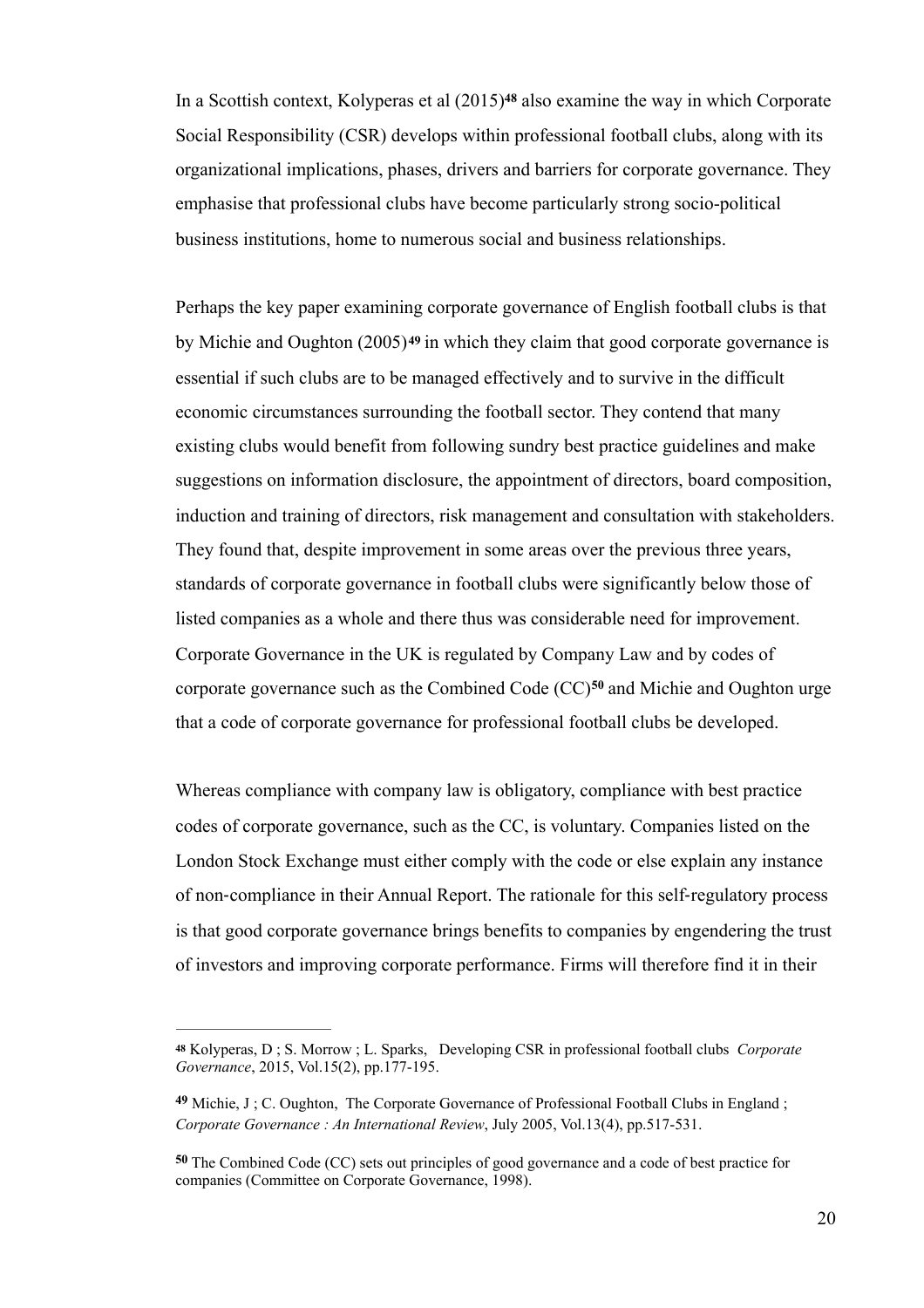own interests to comply with the code absent a good reason not to … which should then be explained to shareholders in the company's statement of compliance.

However, it is emphasised that this will be reviewed in a chapter different to this one ... which, instead, will look at issues relating to the design and structuring of regulation. Here the attempt is to review an extensive literature on Regulation and it is that to which we now turn.

#### **2.2 Perspectives on Regulation:**

We start our exploration of regulatory concerns with the behaviour of professional football clubs by considering what *regulation* connotes and how this varies according to the approach taken. Three different approaches are considered (traditional; modern and self-regulation) and rather different emphases are uncovered.

#### *Traditional Approaches to Regulation:*

Here, and in what follows, regulation is used as a portmanteau term encompassing laws, rules, restrictions and, often, codes. The premise that regulation takes place within the confines of the apparatus of the nation-state is not supported in what follows which asserts that regulation occurs in several sub–state levels. Given that regulations may derive from multiple sources, we may have to consider multiple regulators. By extension, it may be unwise to perceive the regulated as being homogeneous. Instead, they comprise a myriad of sub-groups, sometimes all subject to the same regulations, sometimes subject to regulations of a particular nature and applicable to only one or a few of these potential subgroups.**<sup>51</sup>**

Regulation is thus seen as an activity exhibited within a network of relations between identifiable groups of regulators and regulatees. Later, when Black's (2001) decentred approach**52** is explored, this network relationship will indicate a different perspective to the conventional hierarchical command and control conception of the regulator/

Much in the way that the criminal law applies to all but the rules governing the activity of a golf club **<sup>51</sup>** apply only to the membership.

Black, J. 2001. 'Decentring regulation; the role of regulation and self-regulation in a "Post Regulatory" **<sup>52</sup>** world', *Current Legal Problems* 54: 103-146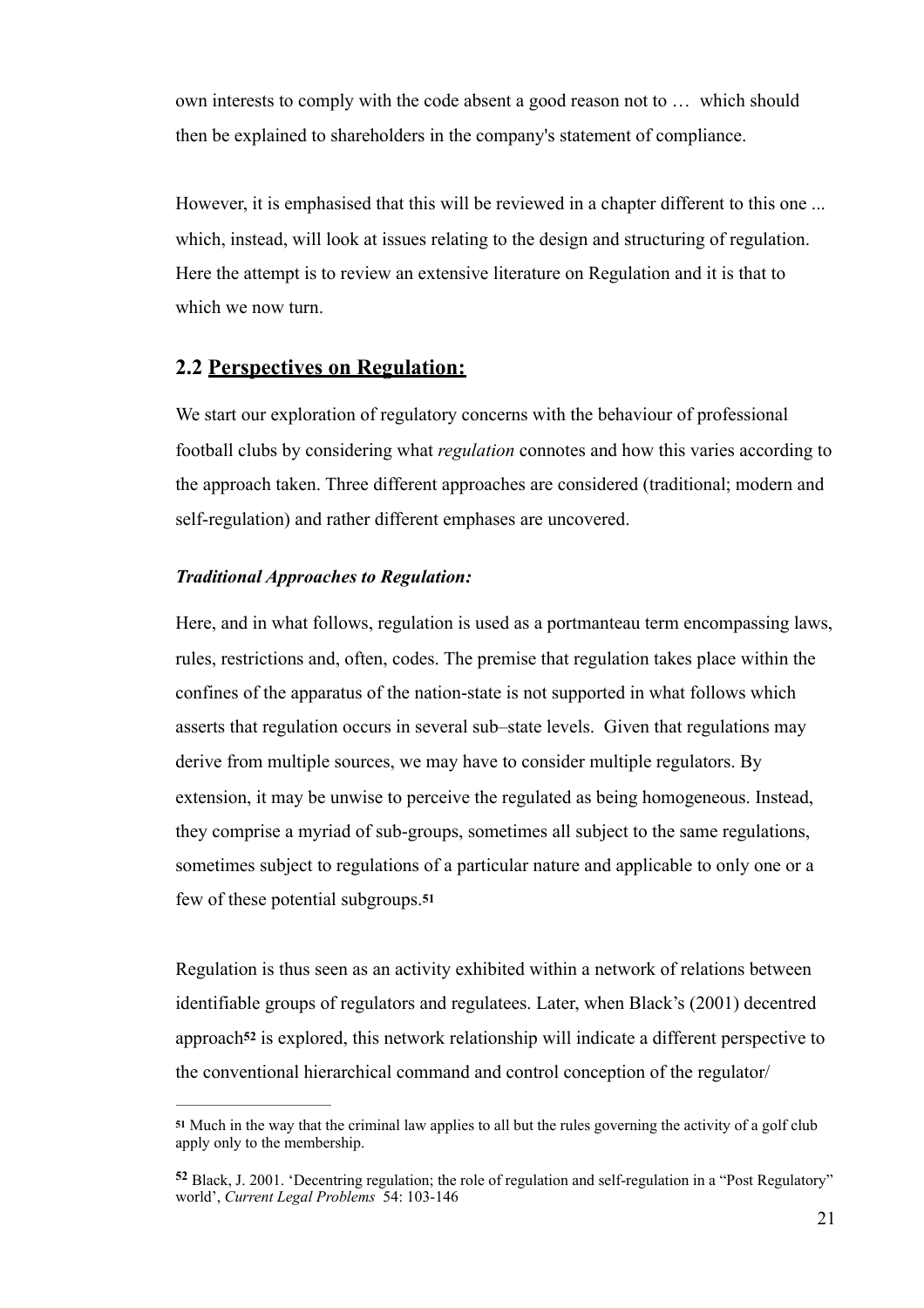regulatee relationship. This is the "traditional' perspective of ruling whereby laws/rules proscribing / prescribing behaviour of the ruled are promulgated by rulers and criminal / civil sanctions are applied after due investigation to rule violators. However, the approach taken here develops the communications emphasis of Black by entertaining the possibility of conflict not just between regulator and regulatee but also between groups of the regulators themselves. Conflict can thus be seen as being both horizontally as well as vertically expressed in hierarchical terms. This decentred approach also enables consideration of 'soft law'**53** methods of control of the ruled. Soft control measures may range from inter-group co-operation<sup>54</sup> to the production of codes of behaviour<sup>55</sup> by regulators, (although it is entirely possible that regulatees may participate in the production of codes affecting them<sup>56</sup>), echoing Michie and Oughton above. Although frequently not legally binding in the first instance, these controls still retain much practical value.**<sup>57</sup>**

Establishing the meaning of 'regulation' is difficult ... and opinions vary. Standard texts**<sup>58</sup>** see regulation as having a trio of meanings. These are firstly, as a set of focused rules usually exercised by the state; secondly, as social control of behaviour by state and non-state actors alike; and thirdly, as direct intervention by the state in aspects of the economy.<sup>59</sup> However, these meanings may not be shared between sub-system actors.

We start by examining the first of the meanings, the state's use of rules. Selznick (1985) sees Regulation as *a sustained and focused control exercised by a public* **<sup>60</sup>** *agency over activities that are valued by a community* . This introduces the concept of

**59** This last meaning appears tangential to this thesis and thus will lie in the background.

**<sup>53</sup>** 'Soft law' refers to rules with less than or without legally binding force.

eg Football Association and Football League. **<sup>54</sup>**

**<sup>55</sup>** eg Codes produced by IP RPBs.

For instance, between IPs and RPBs … or between clubs and football authorities. **<sup>56</sup>**

**<sup>57</sup>** eg The ghost of *The London Agreement* still lingers (involving the leading banks)

For instance, Baldwin, Cave, Hood, Lodge, Morgan and Yeung who have all published various **<sup>58</sup>** standard texts on Regulation.

Selznick, P 'Focusing Operational Research on Regulation', in R.Noll ( ed ), *Regulatory Policy and the* **<sup>60</sup>** *Social Sciences* ( Berkeley, C,A, 1985 ), p363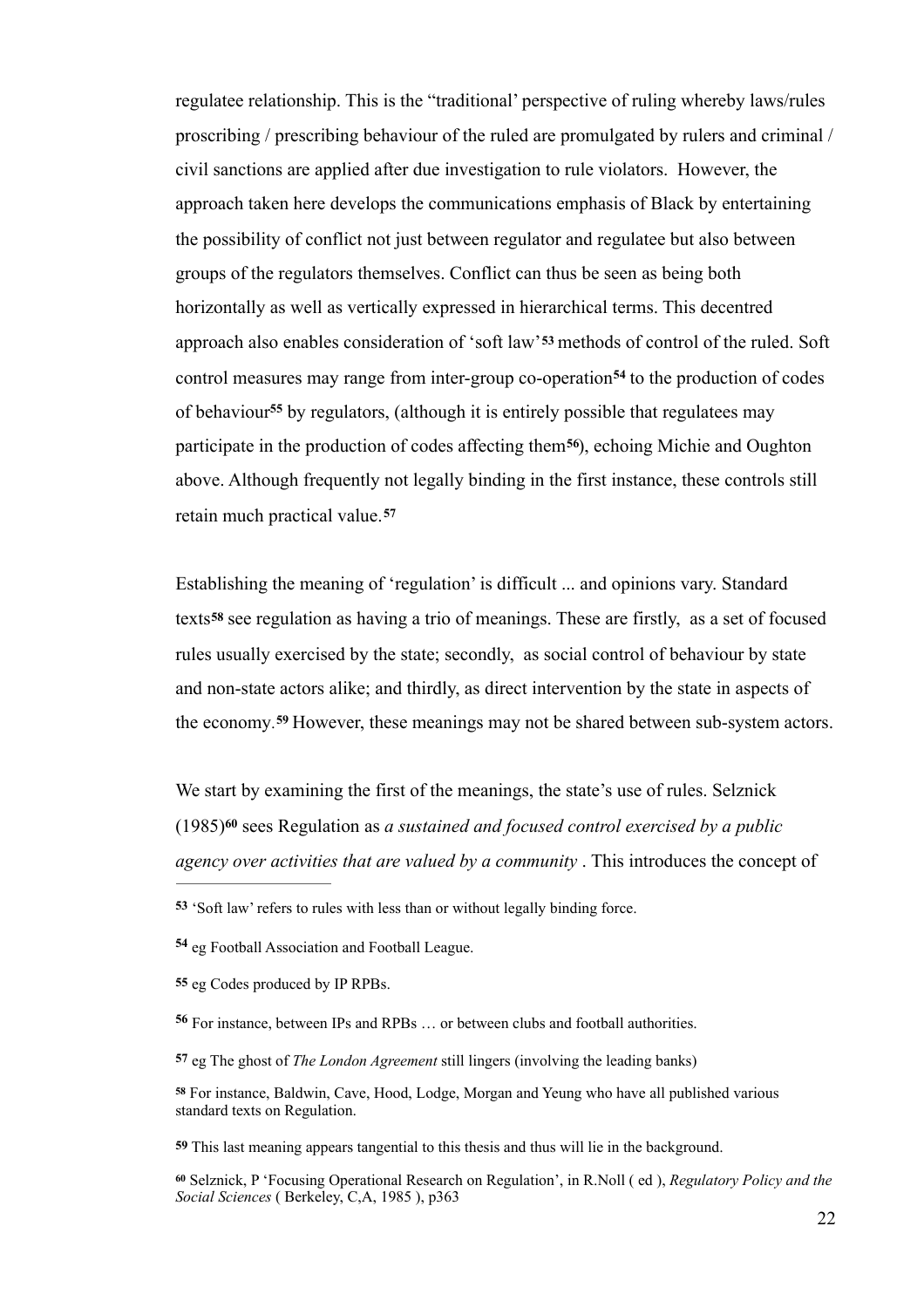*control* by a regulator and the associated idea of regulatee(s). Also notable is the emphasis on time (in *sustained* ) which distinguishes from the one-off . The introduction of *focus* however omits to clarify on what such focus might be. This ambiguity extends to *community* (which community is in play?) and to *values* (again, which ones?). Regulatory discussion is a field in which a multiplicity of views and approaches can be found; it is not just ambiguity which leads to argument, it can also be differences in principle. Consequently the regulation field is one which carries a noticeable degree of contestation either in the foreground or in the background ... but inevitably it is there. The emphasis on *public agency* above implies a state-centred perspective on regulation which is not shared by all writers. Significantly, Selznick omits mention of exactly how the promulgated regulation will achieve compliance by regulatees, either directly or indirectly ... a question which certainly gets ample coverage in the literature, nor does he draw attention to any monitoring required in order to establish instances of rulebreaking; again, a question of importance. Nevertheless, it seems accepted that regulation in most forms is an attempt to deal with the relationship between both state and societal actors and between these societal actors.

The second approach to regulation (social control of behaviour), relates regulation to communication<sup>61</sup> or to regulation being a deliberate attempt at state influence which may be based on command and control but which might encompass other methods. Baldwin et al (1998)**62** expand on Selznick to go beyond a state-centred approach and suggest that *all* forms of social and economic influence on behaviour might be seen as being regulatory. Indeed, regulation may be attempted by bodies other than the state.**<sup>63</sup>** This approach also acknowledges that regulatory outcomes can be deliberate or accidental and can be enabling or restrictive in aim. It can be useful to deconstruct the

of rules/laws applicable by some duly-established body. **<sup>61</sup>**

Baldwin, R. Scott, C and Hood, C. '*A Reader on Regulation',* Oxford University Press 1998 p3. **<sup>62</sup>**

Such as professions, trade bodies and, even, by self-regulation. **<sup>63</sup>**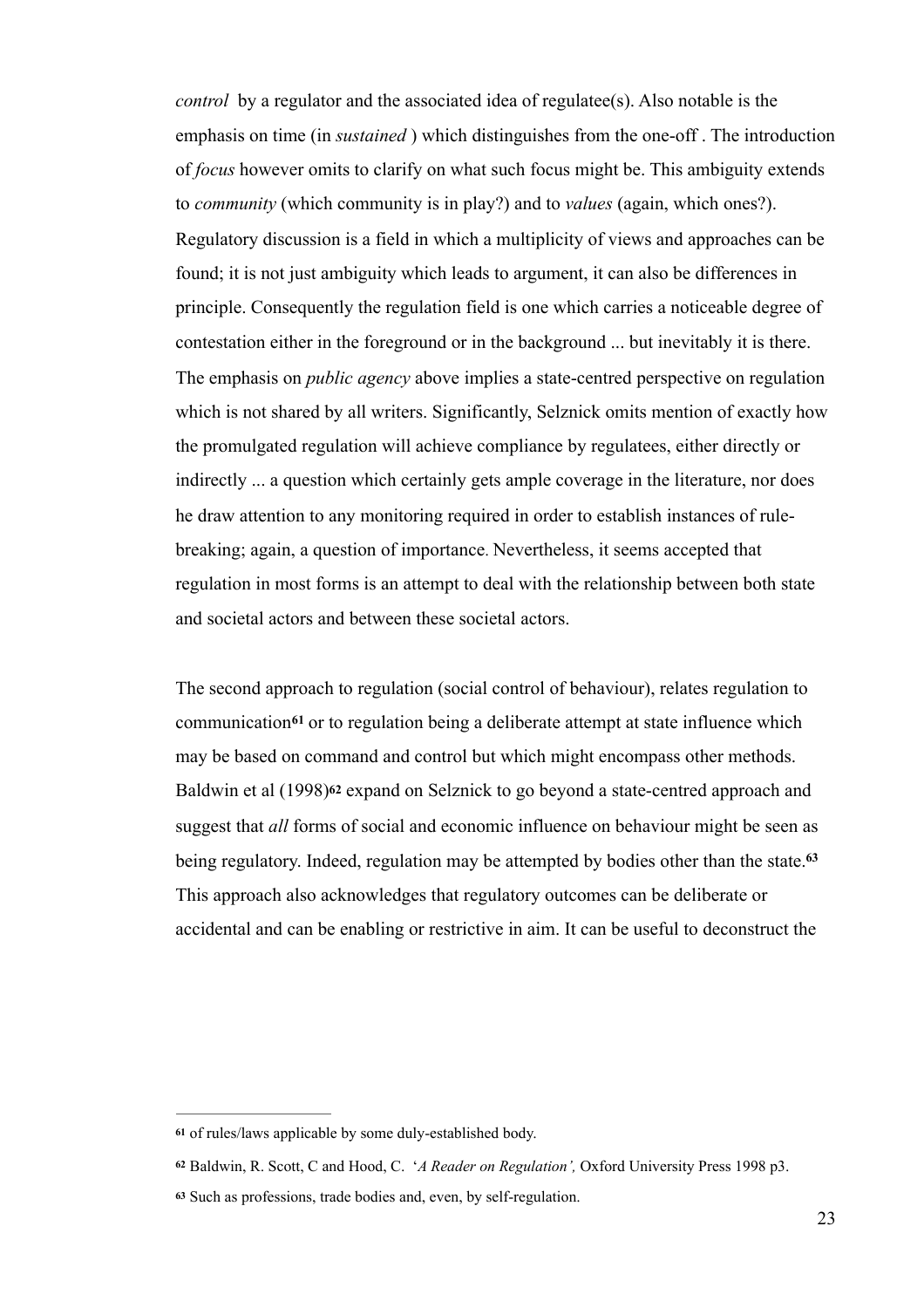term further to clarify thinking. Thus, ideas like *regulator*, <sup>64</sup> target, <sup>65</sup> command <sup>66</sup> and consequences are all in common usage<sup>67</sup> in the field.

Outcomes of the regulatory action which may be expected or otherwise and desirable or otherwise will be discussed in different terms in Chapter 8 when *The Law of Unintended Consequences* is in view. Interestingly, these terms also reflect usage in marketing circles, yet this author has not as yet come across any explicitly marketing perspectives on Regulation.

Given that the burden of conforming to regulation can be substantial both in economic terms and in attention/energy/time terms for the actors concerned, it is unsurprising that that there have been calls for deregulation … exemplified in the UK Government of 1993 urging a 'bonfire of red tape' and establishing both new laws<sup>68</sup> and new mechanisms<sup>69</sup> to propel the deregulation cause forward. These manoeuvres aimed to give ministers powers to use statutory instruments to deal with the regulatory load on organisations. The success of such initiatives seems difficult to measure practically and the returning of state-owned organisations to private ownership may have had the unintended consequence of increasing rather than decreasing regulatory activity. This may not be pressing on the actors being studied here ... but the 'general mood' may offer some explanation for a reluctance to introduce further regulation in this area.

#### *'Modern' Approaches to Regulation:*

Black offers a useful fine-grained analysis of Regulation and these are taken forward in amended fashion here. After defining Regulation**<sup>70</sup>** as …

The person or body who creates, promulgates and enforces the regulation. **<sup>64</sup>**

<sup>&</sup>lt;sup>65</sup> The person or group whose behaviour requires influencing and from compliance is expected.

The instruction with which compliance is wished; it can be either means or ends. **<sup>66</sup>**

eg Coglianese, C. in 'Engaging Business in the Regulation of Nanotechnology' in C.Busso (ed) **<sup>67</sup>** *Environmental Regulation in the Shadow of Technology* John Hopkins University, Baltimore 2009

The Deregulation and Contracting Out Act 1993 **<sup>68</sup>**

**<sup>69</sup>** The Enterprise and Deregulation Unit.

Black, J. … see Fn 51 above **<sup>70</sup>**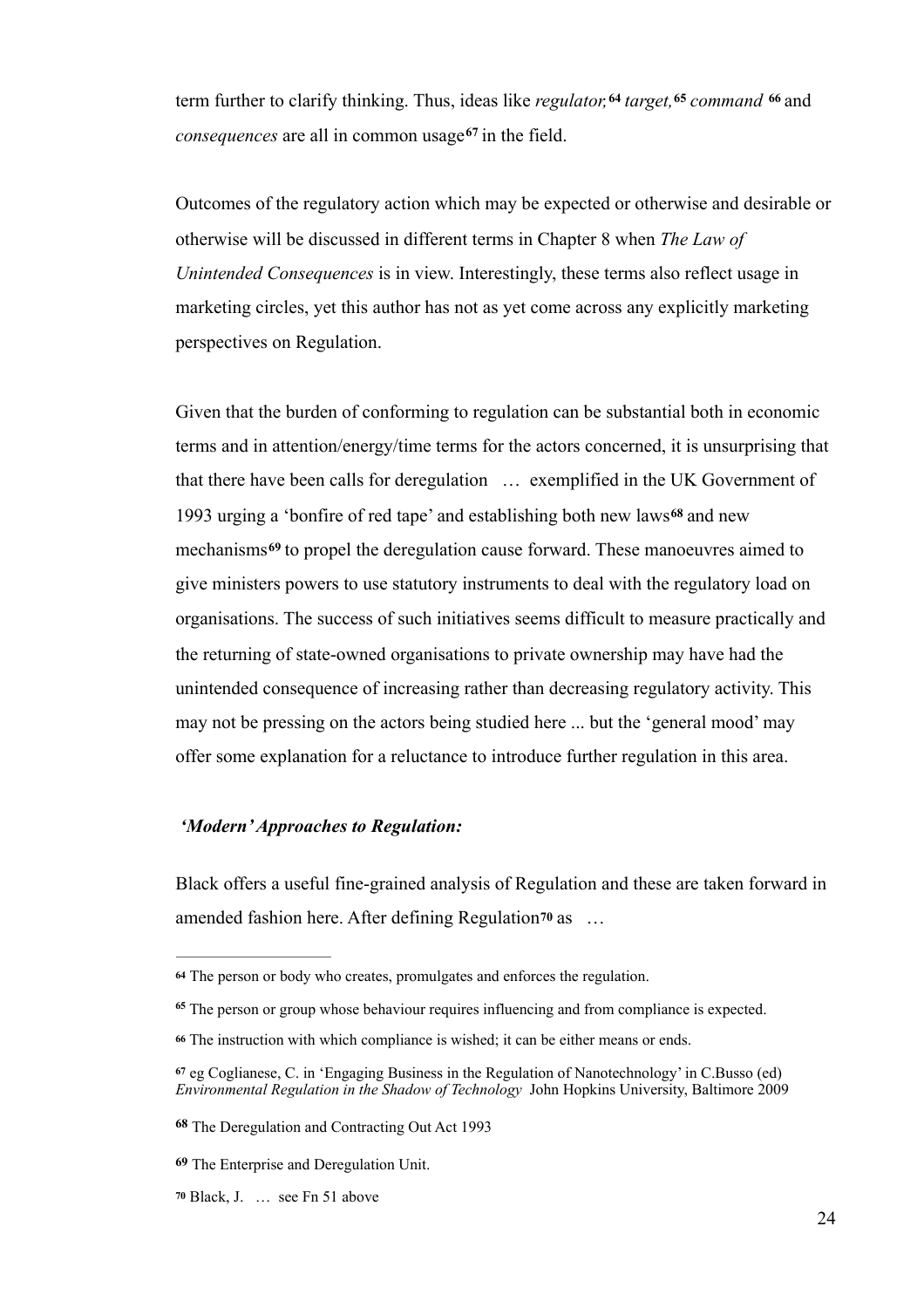*"the sustained and focused attempt to alter the behaviour of others according to defined standards or purposes with the intention of producing a broadly identified outcome or outcomes, which may involve mechanisms of standard-setting, information-gathering and behaviour-modification"*… she proceeds by way of four questions which help structure our following discussion :

- ➢ *Who regulates ? …* In this thesis, regulators are variously the state; non-state actors such as the football authorities and the RPBs. Economic forces and social forces might also be seen as a form of regulator as both forces influence behaviour in diffuse ways such as the sales of assets in distressed clubs and in the social esteem which accrues to owners of successful teams whereas non-state actors have committees and review bodies.
- ➢ *What is the form of the regulation? …* Here, the State uses the courts and the agency of The Insolvency Service. The market is the principal economic form of regulation and social forces take form in culture, systems and language.
- ➢ *What is being regulated? …* The state is interested in regulating the behaviour of directors of football clubs especially at times immediately proximate to an insolvency event. It is also interested in regulating the behaviour of IPs but has delegated this to the relevant professional bodies and, ultimately, to the courts. The football authorities wish to control actions and responses within the football system in order to ensure the ongoing health of this professional sport in England. Both economic and social forces are 'blind' as to intention and both interact both with each other and with other systems.
- ➢ *What techniques are principally used?* **…** Both state and non-state actors use a compendium of techniques which are broadly similar eg rules, information gathered, monitoring and sanctioning. The state has its monopoly on the use of legitimate force whereas non-state actors may use trust. The market is an arena laying stress on rationality and often on repeated interactions whilst social forces use framing, enabling and self-referential reproduction as some of their techniques.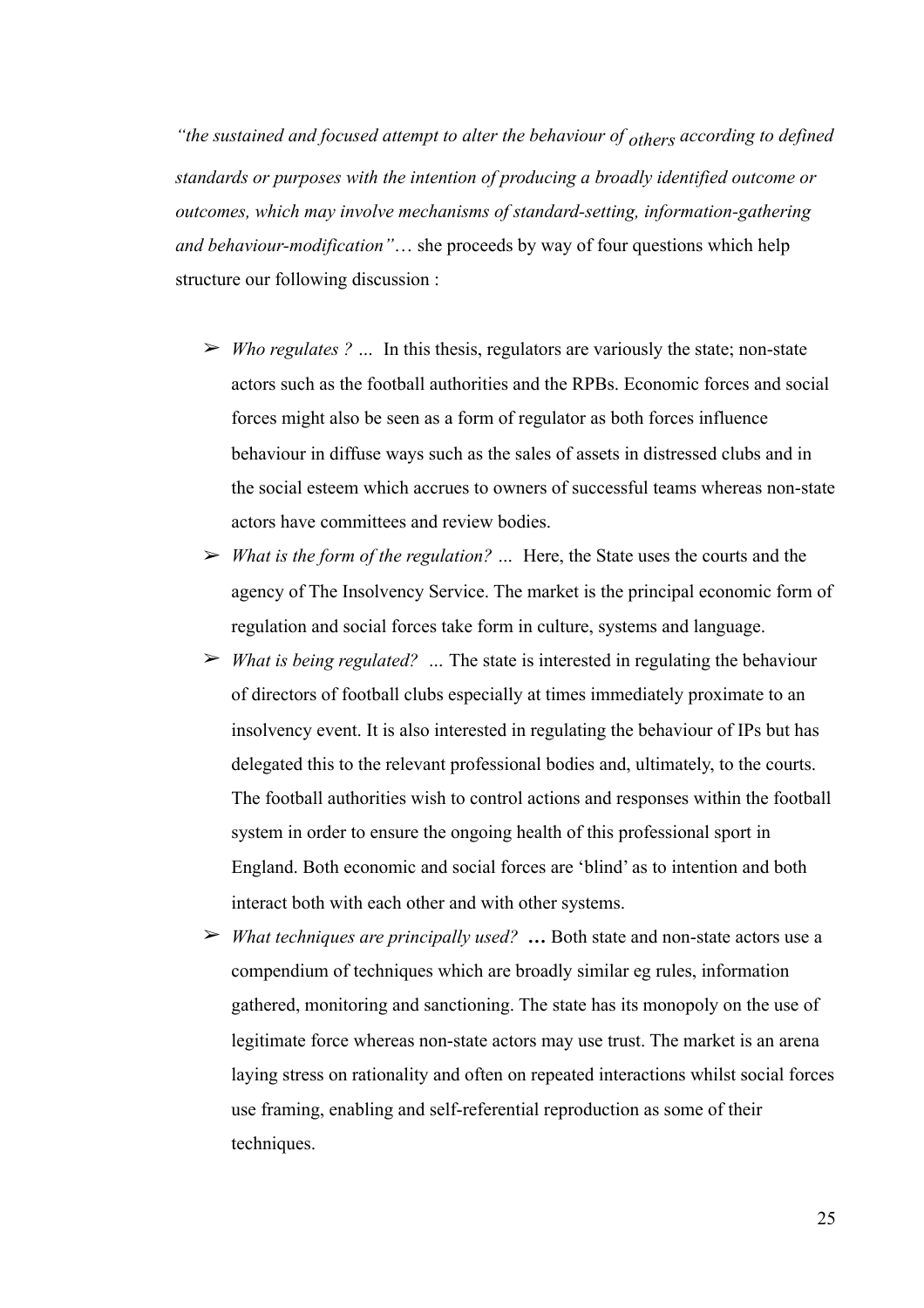This view of regulation explicitly removes the state from being the focus of regulatory initiatives, being described as '*decentred*' ie not state-centred. This conception of regulation points to five main and distinct strands within the approach. Each is regarded as being significant in its own right yet having an effect on each of the others. These five strands are complexity, fragmentation, ungovernability, interdependency and an acceptance of a diffuse boundary between public and private spheres. The multiple interactions between the actors mentioned above lead to *complexity* with regard to causality ... some factors are known and some are not; some factors change and some do not; some consequences are predictable and some are not.<sup>71</sup> Complexity may be noted in the interactions between actors<sup>72</sup> and Black quotes Koimann<sup>73</sup> ... *"These interactions are themselves complex and intricate and actors are diverse in their goals, intentions, purposes, norms and powers"* 

Such a view sets up consideration of regulation in systems terms.

 A second key strand is what Black calls fragmentation and is applicable both to power and control as well as to knowledge. The fragmentation of power and control takes analysis away from more traditional state-centred approaches in that, whilst not refuting the state's monopoly on the legitimate use of coercion as a force implementing a command and control approach to regulation, it does however accept that power (and the ability to control) is diffused between the state and the various social actors which are to be the target of regulatory influence. Thus are outlined potential fault lines between the legal system with its state-induced formal ordering and the social system(s) in which other actors exist which perhaps pay more heed to their own social ordering. For instance, IPs may have regard to their seniority within the profession as a whole and owners may value the reflected glory from a successful football team.

Again, see musings on *Unintended Consequences* in Chapter 8. **<sup>71</sup>**

For instance, at one point the football club owner may see the IP as 'friend' when a solution to pressing **<sup>72</sup>** financial problems are being sought ( eg at 'Pre-pack' stage ) but may later regard the IP as 'enemy' if the IP investigates the owner's conduct.

Kooiman. J (ed), *Modern Governance: New Government-Society Interactions* (Sage, London, 1993) **<sup>73</sup>**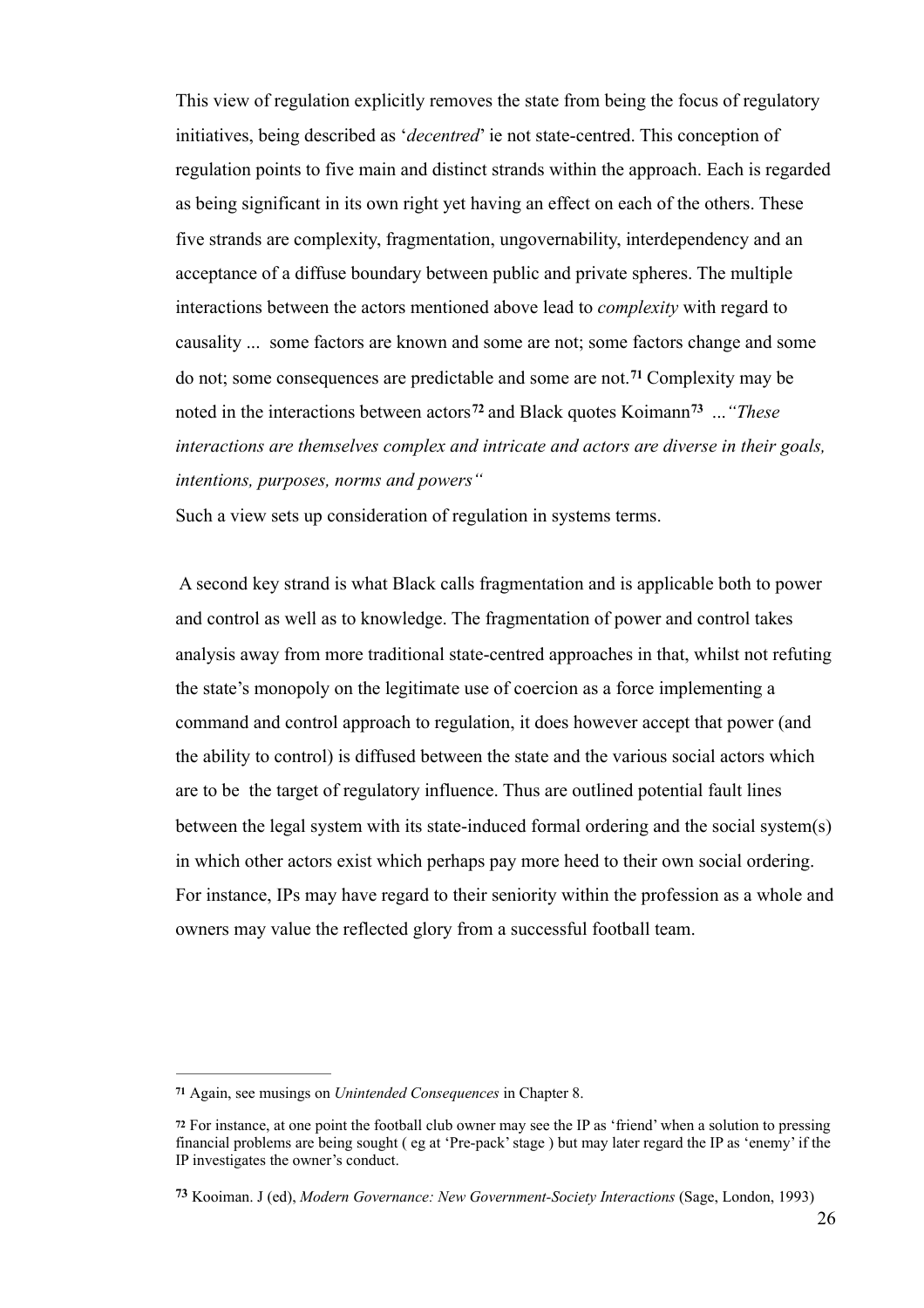So, "*Regulation occurs in many locations, in many fora: there is "regulation in many rooms*."<sup>74</sup> The fragmentation of knowledge is portraved as being more than the traditional acceptance of asymmetric knowledge distribution;<sup>75</sup> it is rather that no one actor possesses the knowledge required to deal with the complexity involved. This paucity of information available to regulators has implications for their power to sanction. If the regulator is not completely aware of the facts, it will be difficult to bring forward sanctions ... owners may have experience in making information hard to obtain.**<sup>76</sup>** Arguably, knowledge is socially constructed with the consequence that different social groups are likely to construct knowledge in their own terms ... which may differ from that constructed by those in different groups. This line of thought is most prominently developed in writings on autopoeisis which take up the theme of interacting systems (or not) touched upon above. Perhaps the key insight from this type of analysis is that each interacting subsystem constructs its view of the other systems in its own language and terms with each system having its own way of engaging with and making sense of the environment. Understanding by interacting groups of the act, communication or influence attempt of one group towards another can thus not be taken for granted. The idea of sub-systems being reflexively open yet epistemically closed with reference to inter-sub-system connections<sup> $77$ </sup> is significant.

The third decentring strand is *ungovernability.***78** The actor-systems are both selfregulating and in constant movement resulting in regulation of a system's behaviour producing both intended and unintended results. These unintended consequences need not always be harmful to the regulatory initiative. The restrictions on the knowledge available to any one actor may also combine with the actors' autonomies to substantially

Nader, L. and Nader, (1985) C.'A Wide Angle on Regulation: An Anthropological Perspective' in R.G. **<sup>74</sup>** Noll (ed), '*Regulatory Policy and the Social Sciences*' University of California Press, Berkeley, US

in the form of regulatees having the information that government needs in order to effectively regulate. **75**

Owners may have experience in making information hard to obtain ... vide the FA's "Fit and Proper **76** Test" for owners. (see later at Section 7.1)

**<sup>77</sup>** See Teubner quoted in Morgan and Yeung ? p 70-72

In Black's occasionally strained lexicon, this means autonomy, not quite in the limited sense of freedom **<sup>78</sup>** from state engagement but rather that actor-systems will develop along their own path in the absence of intervention.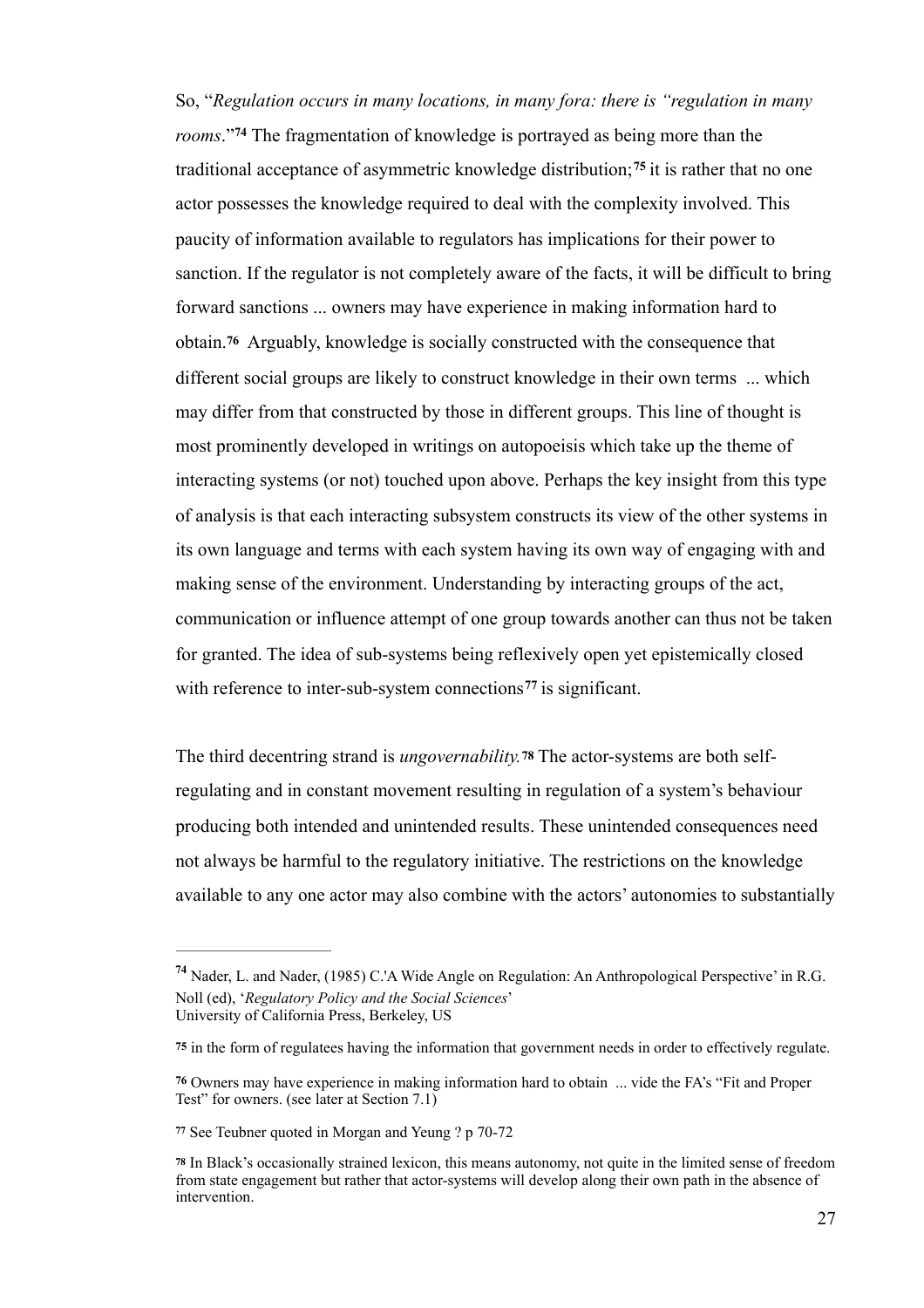deny the opportunity either to the state or to any alliance of actor-systems to impose their will on the others. In short, each actor-system may have the capacity to regulate itself but is unlikely to be able to successfully influence the behaviour of any other actor-system in a direct way, a point articulated in some detail in Teubner's**79** conception of '*the Regulatory Trilemma*.' Recall that a trilemma implies a choice being made between three equally undesirable outcomes. In this instance, Teubner foresees three somewhat undesirable potential consequences of regulatory activity ... firstly, that regulatory initiatives will be ignored; or secondly, that the continued existence of the sub-system being regulated will be threatened; or finally, that the integrity and autonomy of the legal system itself will be seriously compromised.

The fourth strand, interdependency, points up the notion that regulation may be coproduced in the sense that all actor-systems have problems and solutions, needs and capacities. Thus each actor needs one or more of the others if matters are to be resolved ... eg the contractual nature of relations between football clubs and the football authorities.

The final aspect of decentring is the dissolution of any boundary between public and private in terms of the social and political realms. This has substantial implications for the way in which regulation can be conceived and allows regulation to become seen as the outcome of the interactions between networks of actors and not just as the desired product of governing hierarchies nor of the blind operation of the market. As Black**<sup>80</sup>** puts it,"*In a decentred understanding of regulation, therefore, formal* de lege *authority plays an ambiguous role, and regulation is not so much an activity as a product of activity*".

The consequences of such an approach imply that any analysis of regulatory failure**<sup>81</sup>** which is even partly based on decentring should look closely at the configurations of interaction between actor-systems to assess the extent to which they enable or hinder

Teubner, G. (Ed) *Dilemmas of Law in the Welfare State* (de Gruyter Inc, Berlin, 1986); **<sup>79</sup>**

**<sup>80</sup>** Black, J. (2002) 'Regulation' *Australian Journal of Legal Philosophy* 27 p8.

**<sup>81</sup>** See later ... section 3.2 *Regulatory Failure*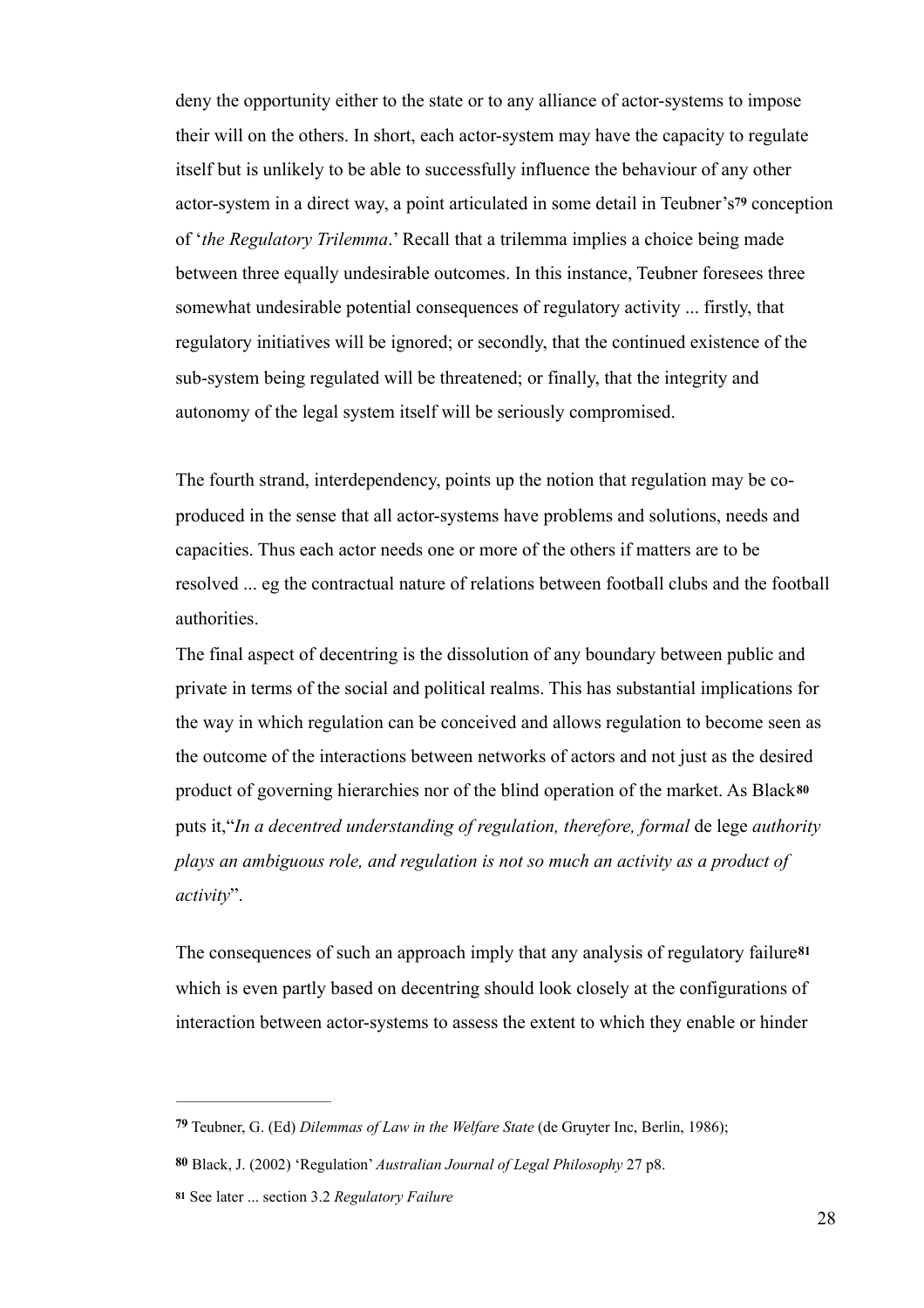regulatory objectives. How these patterns of interaction may be adjusted and/or exploited is considered later.

#### *Self-regulation:*

Another important aspect of the control function in regulation lies with *selfregulation* ... here, not seen as the ability of an individual to rein in behaviour deemed unhelpful or injurious but more as actor-systems regulating their own affairs. The person doing the 'deeming' can, of course, be the self or some significant other. Potentially, there are benefits to be gained by all parties involved in such arrangements. The state may be able to displace the costs of rule determination, compliance monitoring and sanctioning to others. It may also believe that actor-systems are better placed**<sup>82</sup>** than it to understand both the complexity of the environment in which that actor-system exists and the inducements required to ensure adequate compliance by actor-elements within that sub-system. Similarly, the actor-system may be more inclined to sense a self-regulated regime as being somewhat more legitimate than an externally imposed one and certainly to calculate that such a regime would be much more susceptible to capture by the regulated actor-system. Thus, the interests of the subsystem would perhaps be likely to be put ahead of that of others, including that of the state. The internal view of legitimacy, however, is liable to be contested by external actor-systems.

That self-regulation occurs at all can be a consequence of a rational state decision delegating some bundle of powers<sup>83</sup> to regulate intra-group behaviour ... or it may transpire because the interest group seizes the initiative and takes on the mantle of self-regulator. The state may connive at this or have other more pressing issues requiring attention. After all, the State can always legislate such regulation away, should it wish to. The way in which activities of Insolvency Practitioners are regulated by their set of Recognised Professional Bodies exemplifies the former (state-delegated self-regulation) whereas the regulations established by the

This remark links to the more extensive discussion of the point in *The Sporting Interest* (section 7.2) in **<sup>82</sup>** later discussion.

Often with some oversight powers and with some form of backstop in extremis. **83**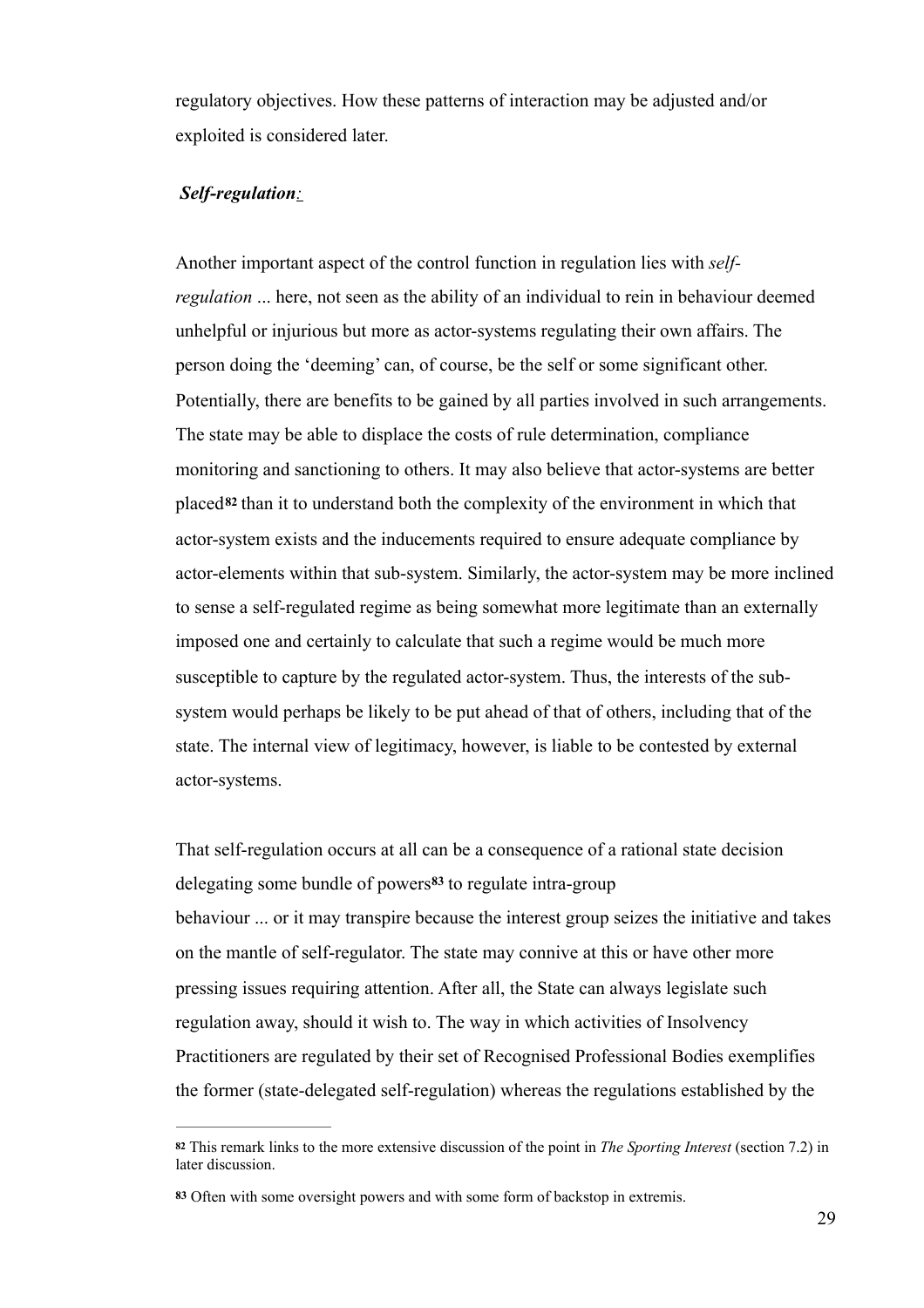set of football authorities represent the latter (interest group initiated self-regulation.) Commentators on historical professional practice<sup>84</sup> see self-regulation as the hallmark of organised professional activity over the years allowing as it does here, the authority of RPBs**<sup>85</sup>** to establish entry qualifications, to impose rules of conduct and perhaps most importantly, to mark out a specific area of expertise as their own ... thereby establishing the boundaries of their actor-system.<sup>86</sup> This boundary may shield against unwanted external influences; it also provides a space within which specialised expertise coupled with discretion can flourish. This specialism leads to the development of culture and communications particular to that actor-system and may be, in part or in whole, unintelligible to those rooted in a different sub-system. Specialism, discretion and oblique communications coupled with predominantly internal accountability may well be seen as being a recipe for an actor-system with an external PR problem**87** at best and a focus for accusations of self-serving<sup>88</sup> at worst.

Coglianese and Mendelson<sup>89</sup> make a distinction between meta-regulation and selfregulation where they stress intentionality as the essence of *meta*-regulation. In this sense the State, with prior consideration, attempts to influence targets to establish their own internal responses to what are perceived to be pressing public issues. Thus, Coglianese and Mendelson would characterise the Insolvency Practitioner example above as being meta-regulation. Their central point about *self*-regulation, however, is that the target of the influence attempt is the regulator of that attempt. In other words, the target issues commands which apply only to itself. This more closely describes the activities of the football authorities which issue rules which apply only to the members

such as Rostain : Rostain, T. " Self-regulatory authority, markets and the ideology of professionalism" **84** in *The Oxford Handbook of Regulation* eds Baldwin, R. Cave, M and Lodge M. Oxford Univ. Press 2012 p169-171

Recognised Professional Bodies. **<sup>85</sup>**

There is the suggestion that the State was pushing on an open-door in the case of IPs. See .. Rescuing **86** business**:** *The making of corporate bankruptcy law in England and the United States* Carruthers, B.G and T.C. Halliday - 1998 - Oxford University Press

For dubious external legitimacy. **87**

Criminal charges against IPs are not unknown ... see the Collyer, Bristow case of 2012 which was a **<sup>88</sup>** consequence of Glasgow Rangers' financial difficulties.

Coglianese, C. and Mendelson, E. "Meta-Regulation and Self-Regulation" in *The Oxford Handbook* **89** ibid p146-151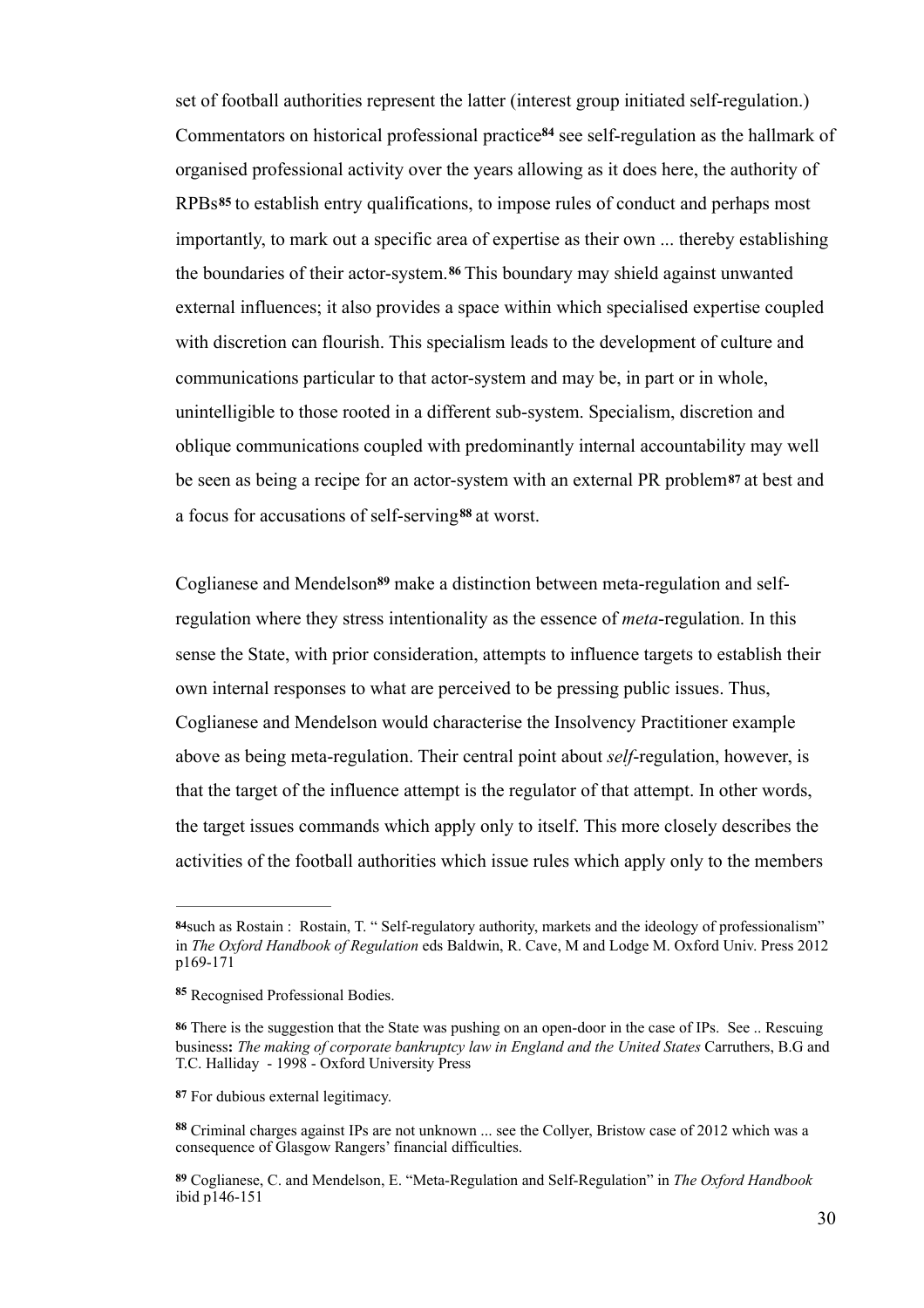of these authorities and which rules have no particular nor explicitly discernible root in the state's perception of the public good.**<sup>90</sup>**

#### **2.3 Regulatory Systems, Regulatory Outlooks and Regulatory Arenas:**

Aside from contemplation of networks of regulators and an acknowledgement of the existence of multiple perspectives, a further fundamental issue requires examination; that of ...

*"what aims and purposes are expected to be furthered when regulators make their regulations?".*

The best start to analysis is to contrast regulations which have at heart some conception of public interest to be achieved with those which may be understood as attempts to serve the private interests of one or more groups of regulators.

#### *Public Interest Approaches:*

*Public interest* approaches attempt to put first the interests of specific or all members of a community as a goal of any regulation; a general welfare aim. Sub-varieties may emphasise an economic, market-oriented perspective ... or may focus on different aspects of a more social type.**<sup>91</sup>** In the economic variation, the regulator responds to some perceived weakness in the operation of the market. Any resultant correction of socalled '*market failures'* is then an increase in general welfare ... and hence in the public interest. The advocacy of the European football authorities (UEFA) in 2009 of measures such as the Financial Fair Play Regulations**92** exemplifies this approach. The aim was to prevent professional football teams over-extending themselves by purchasing players who were expensive to buy and to pay; a type of prophylactic against insolvency.

Ogus (2004)**93** sees this as …

**<sup>93</sup>** Ogus. A. 2004. *Regulation: Legal Form and Economic Theory*, Oxford: Hart Publishing

Which is EXACTLY the situation to be analysed later re The Football Creditors' Rule or The Fit and **<sup>90</sup>** Proper Persons rule.

eg. enabling the fans of a particular football club to have cross-generational continuation of their **<sup>91</sup>** interest over time; grandfather, father and son united in their support for a (once-) local team.

Similar measures were instituted in England. **<sup>92</sup>**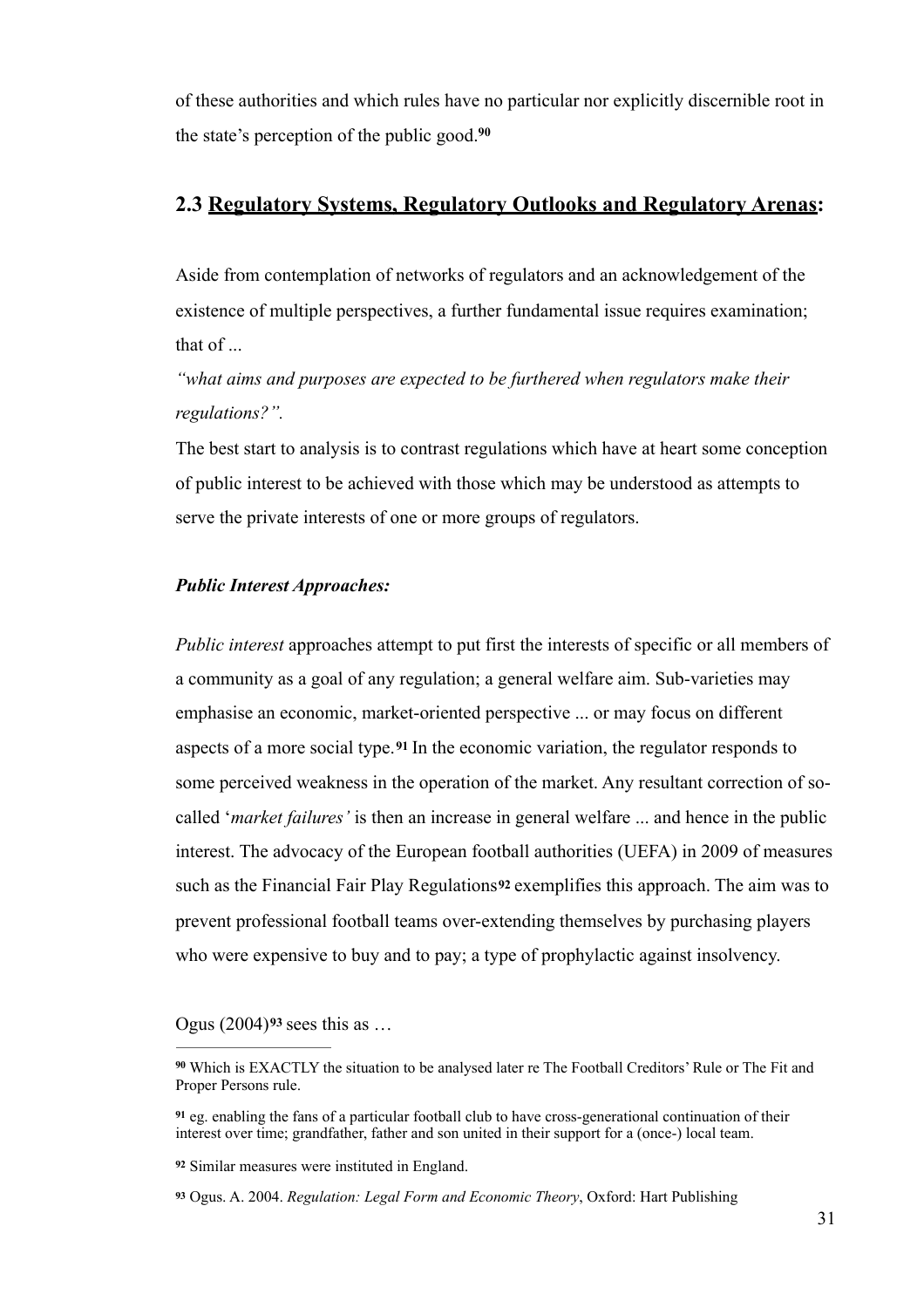"*the necessary exercise of collective power in order to cure 'market failures' to protect the public from such evils as monopoly behaviour, 'destructive competition', the abuse of private economic power, or the effects of externalities*."**<sup>94</sup>**

 Ogus proceeds to add a cautionary note urging a reluctance to disturb a satisfactorily functioning relationship between regulator and regulatee(s) before conceding, almost dissonantly, that what constitutes the public interest is likely to change over time and place.

However, this may be seen as a narrow economic approach. Other opinions as to the public interest stress matters with a social and/or political nature. These opinions might include, in turn, a need to redistribute asymmetrically held powers;<sup>95</sup> an aspiration to move towards some socially just end ( in a sense, supporters of football clubs '*own*' their club yet they rarely have an input into the club's affairs ... especially in times of financial distress); or even forward-looking to serve some purpose<sup>96</sup> in respect of future generations.<sup>97</sup> This public interest focused approach may progress relations between regulator and regulatee in a more participative and dialogue exchanging mode than the command and control approach mentioned above … perhaps heralding the possibility of negotiations between regulator and regulatee ? Arguably, the activities performed by The Insolvency Service conform to this approach.

#### *Private Interest Approaches:*

A contra-distinction to public interest theories of regulation, are *private interest* theories. These assume that the aims/purposes of regulations derive from the actions of those eager to maximise their own interests via the following of the regulation by the regulated. Such actions may arise directly from the regulators themselves or

Author's emphasis ... to establish links elsewhere in this discussion. **<sup>94</sup>**

Most obviously in expertise? eg Insolvency Practitioners compared with Directors of distressed football **<sup>95</sup>** clubs.

For instance, see the notion of Football Trusts as explained in "In Football We Trust", Kelly. K, Lewis. **<sup>96</sup>** R, and Mortimer. T *International Journal of Business and Social Science Vol. 3 No. 8 [Special Issue - April 2012]*

The question of "*to what extent is the social fabric of a locality rendered the poorer if its local* **97** *traditions in sport in general (or football in particular) are not preserved?",* although of considerable background interest, is not developed further here.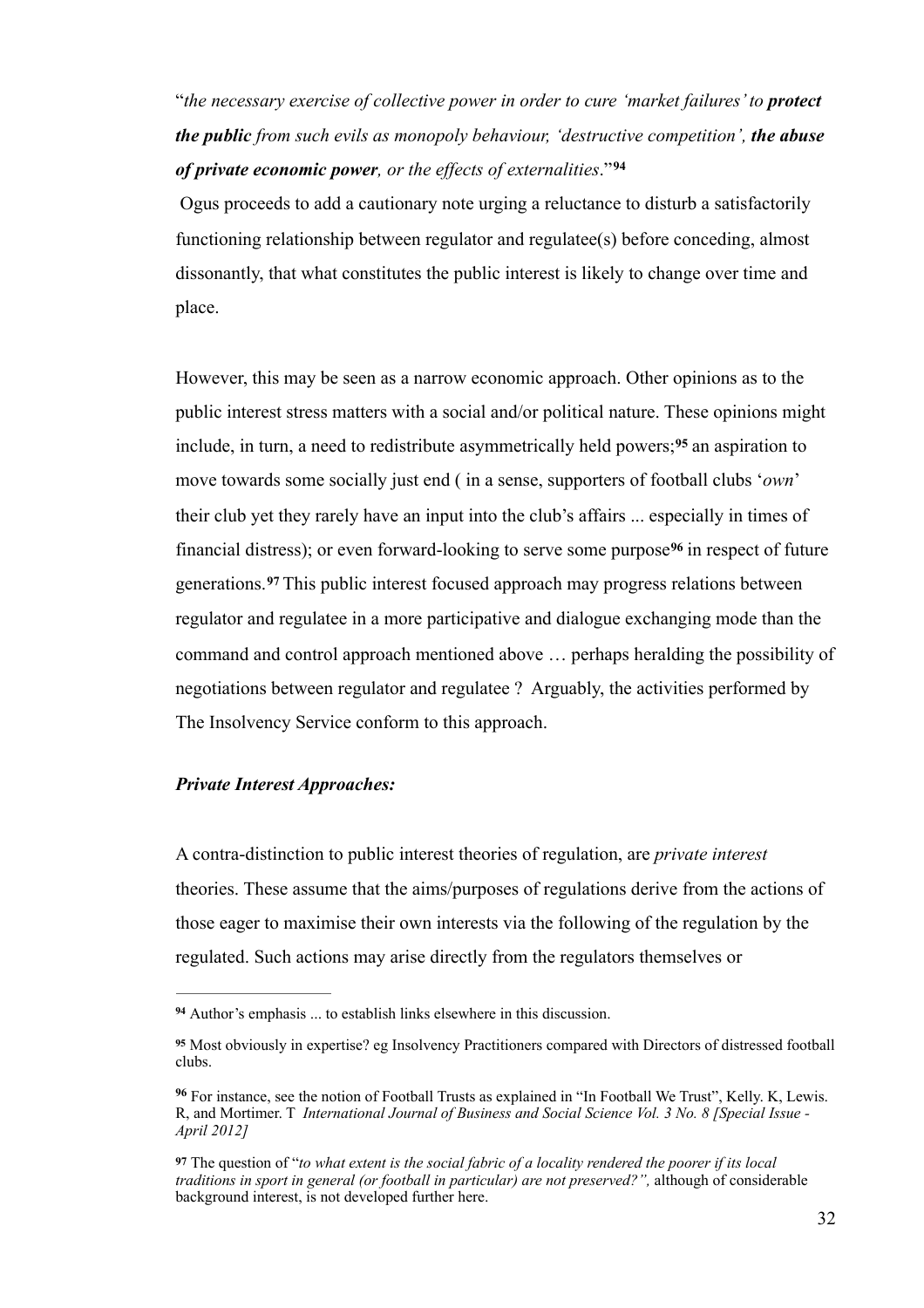potentially, from indirect influence by others upon the regulators<sup>98</sup> at the stage of formation of any specific regulation. Consequently, any connection between the effect of the regulation and the serving of a public interest is accidental.**<sup>99</sup>**

Discussion of private interest approaches may reveal possibilities not just of market failure but of *regulatory* failure. Regulatory failure can result from '*regulatory capture* ' whereby officials whose job is directed towards the increase of collective welfare develop such close relations with groups within the ruled so that it is the interests of those groups<sup>100</sup> rather than the generality of the community that are promoted.<sup>101</sup>

Variants on the private interest perspective can, as before, be seen in economic and in socio-political terms. The well-known concerns about the Principal and Agent relationship exemplify the economic strand of private interest thinking viz. In circumstances where the Principal delegates to the Agent the power to take decisions on the Principal's behalf. Here, where the Principal creates the rule and the Agent is expected to apply that rule, either to the Agent's own behaviour or to that of others. Some suggest that Agents may fail to follow the rules as determined by the ruler and seek to manipulate context and interpretation of the rule to the advantage of the Agent establishing the concepts of *conflicts of interest* and of *moral hazard*. That there is likely to be an asymmetrical access to relevant information accentuates possible difficulties.

Conversely, the political strand points to a view of competition between interest groups for influence and power in relation to the ruled often found in accounts of a pluralist society. Pluralism is seen as a state of diversity (in groups) where there is a degree of tolerance for the holding of different views or beliefs and the pursuit of differing agendas. There is no requirement for the groups to have equivalent power ... this would be somewhat of the exception.

<sup>&</sup>lt;sup>98</sup>eg, the Committee of the Football Association is extensively lobbied by informal groups of their membership eg "the London Cabal" .. directors of London-located clubs.

Although entirely possible. **99**

<sup>&</sup>lt;sup>100</sup> One might see the relationship between IP and regular corporate insolvency players such as Banks being explainable by this approach?

<sup>101</sup> See Croley, for a MUCH more extensive treatment of this. Croley, S. 1998 'Theories of regulation ; Incorporating the administrative process' *Columbia Law Review*' 1: 56-65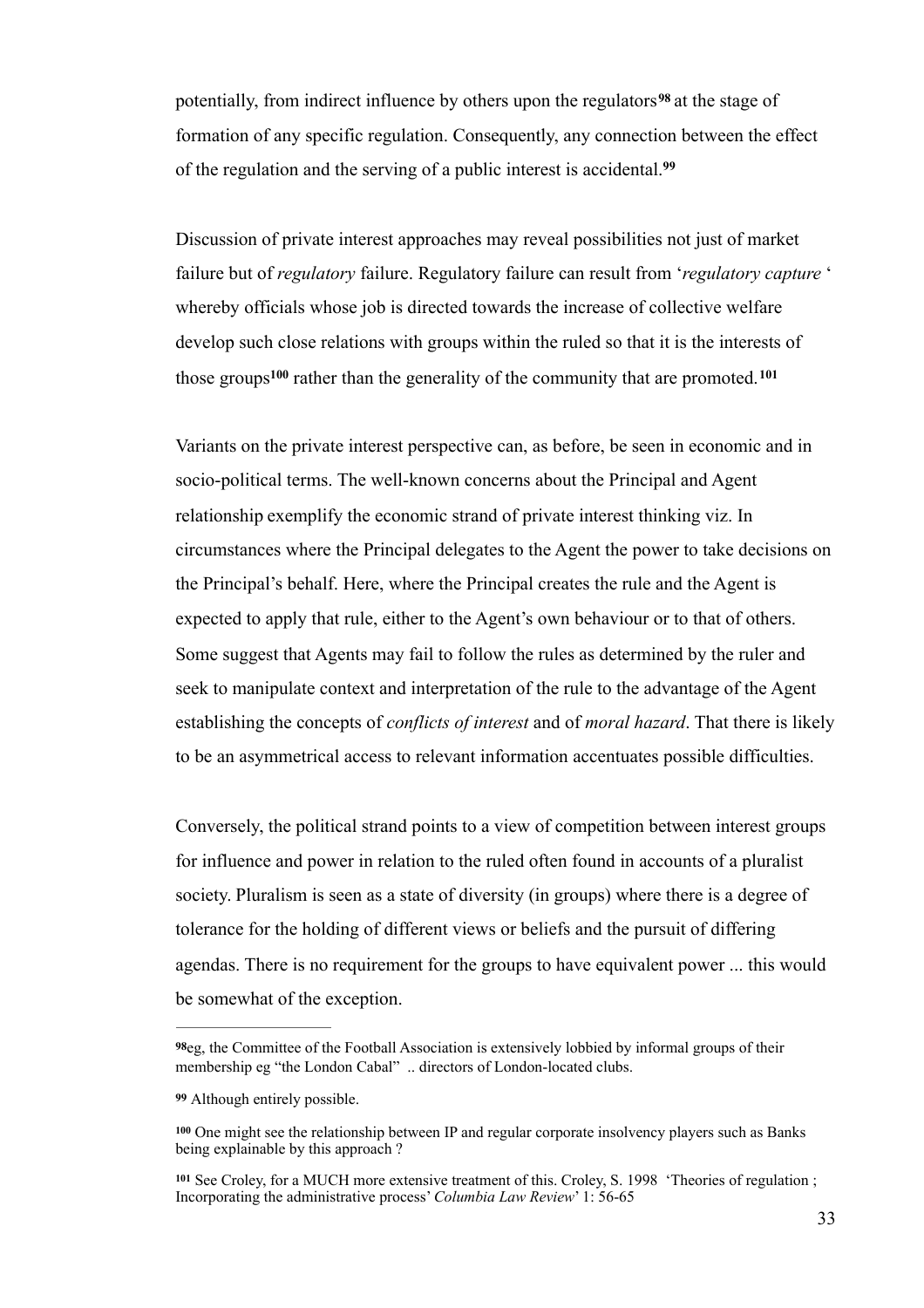Accordingly, it might be said that public interest approaches to regulation are prone to focus on the propensities of *markets* to fail ... and thus are sensitised to the capability of regulation to redeem these failures. In contrast, private interest approaches focus on *regulatory* failure and the probability that special interests of competitively successful or favoured groups may be promoted ahead of any conception of collective welfare.

#### *Institutional Dynamics Approaches:*

Aside from the bi-polar constructs of public and private interest perspectives on the regulator-regulatee relationship is a group of theories about regulation labelled the "institutional dynamics" approach. This stresses the '*life of its own'* nature of the various actor groups in the sundry relationships between regulators and regulatees.**<sup>102</sup>** The institutional dynamics approach stresses firstly that regulatory outcomes may be difficult to predict as these outcomes reflect the interplay<sup>103</sup> of interests and manoeuvres by participants and, secondly, sees little of importance in the public / private actor typology.

Ayres and Braithwaite (1992)<sup>104</sup> take a view blending the public/private duality in an approach which sees relations between actors in terms of gaming by the groups concerned of the rational calculation of cost-benefit 'pay-offs'. Thus, Ayers and Braithwaite move the analysis onwards from mere inter-group competition and allow the actors to consider the consequences of cooperative behaviour. In turn, this permits contemplation of corrupt practices**105** between actors and introduces the notion of the evolution of '*regulatory capture*'.**106** The enduring issue of '*Quis custodiet ipsos* 

**<sup>102</sup>** As outlined in brief in The Prologue

<sup>&</sup>lt;sup>103</sup> Consistent with the moving relationships between sub-systems discussed elsewhere in this chapter.

Ayres, I and Braithwaite, J. 1992 *Responsive Regulation : Transcending the regulation debate*, New **<sup>104</sup>** York : Oxford University Press, 19-53

<sup>105</sup> Hancher, L and Moran. M. 1989. 'Organising regulatory space' cited in Morgan, B and Yeung, K. 2007 *An Introduction to Law and Regulation*, Cambridge. CUP p61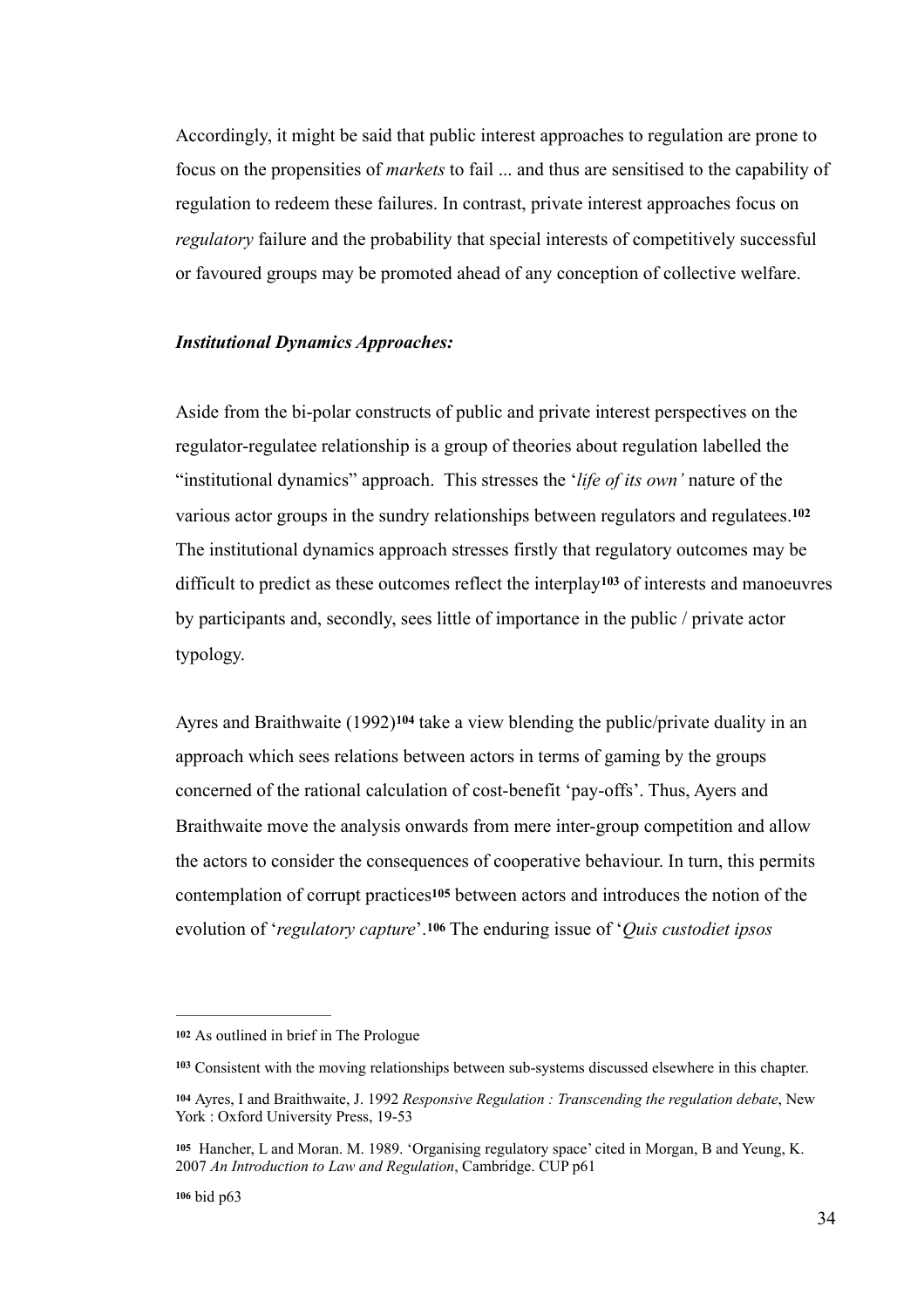*custodes?'* is addressed in their theory of *Tripartism* in which Public Interest Groups **<sup>107</sup>** are charged with overseeing<sup>108</sup> *the guards* in their monitoring and investigatory roles.

A different approach even more firmly grounded in institutional dynamics is offered by Hancher and Moran (1989)<sup>109</sup> as '*Regulatory space'* ... a concept which emphasizes the arena in which behaviour takes place and which influences the practices that occur therein. According to Hancher and Moran,<sup>110</sup> a regulatory space is composed of a range of regulatory issues subject to public decision. Three main consequences follow from this definition ... which this author shows below.

| Aspects of Hancher and Moran | Consequences                                                                                                                                                                                                                                        |
|------------------------------|-----------------------------------------------------------------------------------------------------------------------------------------------------------------------------------------------------------------------------------------------------|
| Occupiable space             | a space which can be rationally allocated<br>among several actors but is also available<br>for occupation.                                                                                                                                          |
| Relative nature of space     | regulatory space may be general in<br>relation to the general economic<br>regulation or may be specific, referring to<br>specific sectors of regulation.                                                                                            |
| The character of space       | the concept of regulatory space can be<br>expressed using other metaphors. This<br>accommodates this author's suggestion<br>that both intra- and inter-regulatory space<br>may be the scene for negotiation, for co-<br>operation and for conflict. |

Table A : Consequences of Hancher and Moran's thinking on Regulatory Space

Such a space might allow for interactions between actors in a more subtle and dynamic nature manner than other rather static or linear views of regulation would allow. This

Attributed to Juvenal and often mis-translated as "Who guards the guards ?" **<sup>107</sup>**

A check and balance of the 'Jeffersonian democracy' type associated with the US approach to rule- **<sup>108</sup>** making .

**<sup>109</sup>** Hancher and Moran op cit. p59

In Zanettini, L. in 'The Regulatory Space of Public Procurement'.(n.d.). **<sup>110</sup>**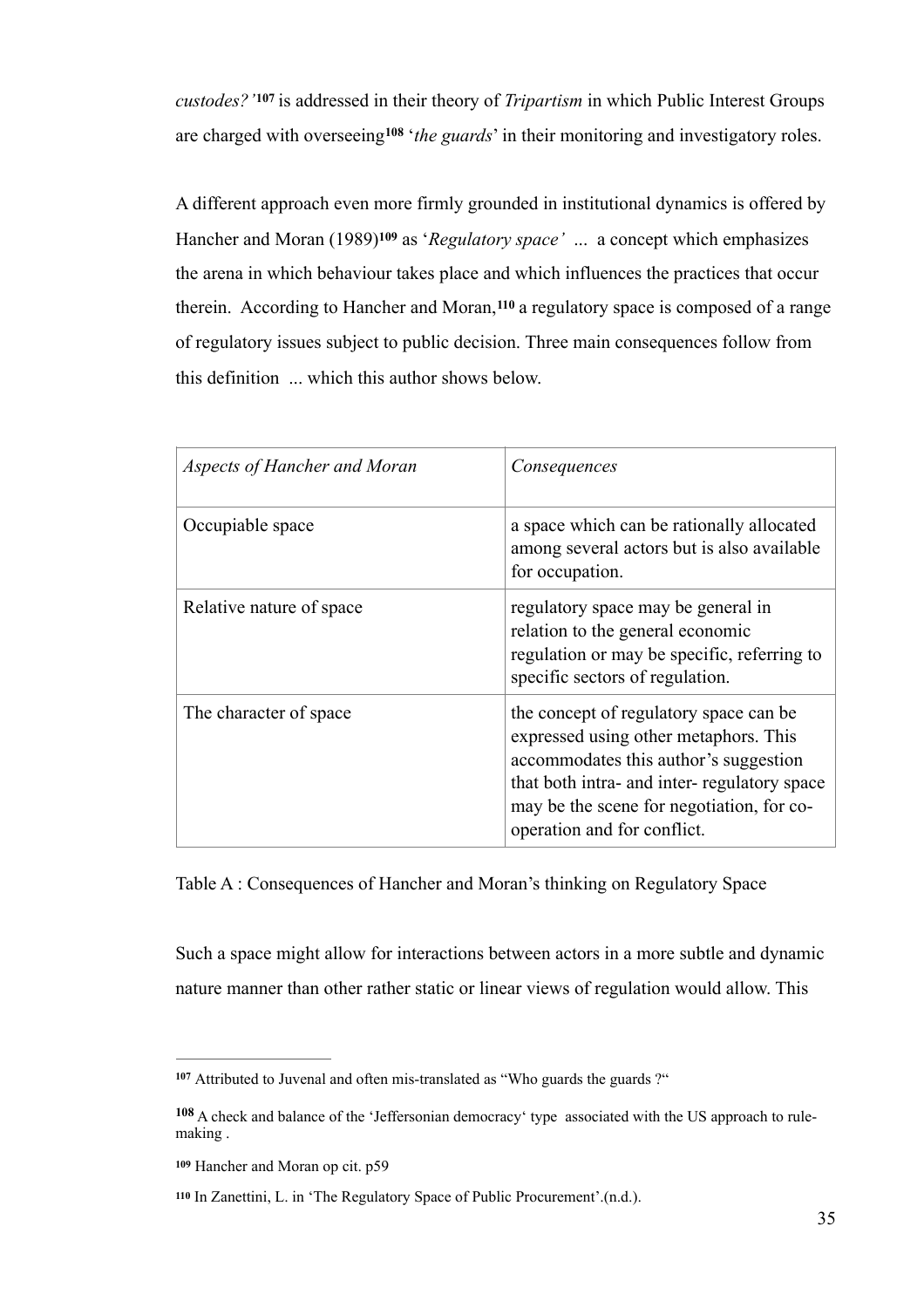idea might be deepened in a related but different way by extending the consideration of interactal space to include the idea of *Ba.* **111**

It is worth noting the complexity of the relations taking place between the interactants in the regulatory space and, unsurprisingly, Hansher and Moran's scepticism regarding the predictability of the expected behaviour of the regulated. Additionally, their perspective gives substantial attention to the contingencies of history; of institutional development;**112** and of the changing balance of power between actor groups.**113** All of these elements appear germane in the context of the historical development of football clubs, their development into elite and non-elite but professional leagues and the nuanced power changes actuated by the unexpectedly high sums of 'TV money' now available to successful clubs.

## **2.4 In summary**:

Much of the discussion above revolves around the establishing of ideal types ... but, as management theorist Henry Mintzberg correctly observed, '*we don't live in an ideal world*!'. Thus, reality may consist of a mixture of types ... and there seems little reason why one type may not morph into another over time or as the context changes. One could conceive of a cycle of change eg. from wholly public interest, through partly public interest/partly private interest, to wholly private interest ... and even a return journey back to public interest as a consequence of changing contextual pressure.

Review of the foregoing discussion indicates that little prominence has been given there to the notions of values and beliefs. Arguably, these are to the fore in public interest accounts ... and also arguably in the background when considering the regulations of professionals ... but what values might spur the regulation of football clubs by the football authorities (*solidarity?)* or what might motivate the actions of a director of a

 <sup>&#</sup>x27;Ba' (Japanese) can loosely be conceived of as a shared space (real or virtual) in which interactants **<sup>111</sup>** feels safe and consequently exchange insights; often associated with Nonaka in the mid 1990s; the concept also resonates with Bourdieu's *habitus* (or field).

With quite a focus on organisational size and structure. **<sup>112</sup>**

 $113$  These groups might equally be the regulator; the regulatee $(s)$ ; or the agents of the regulator.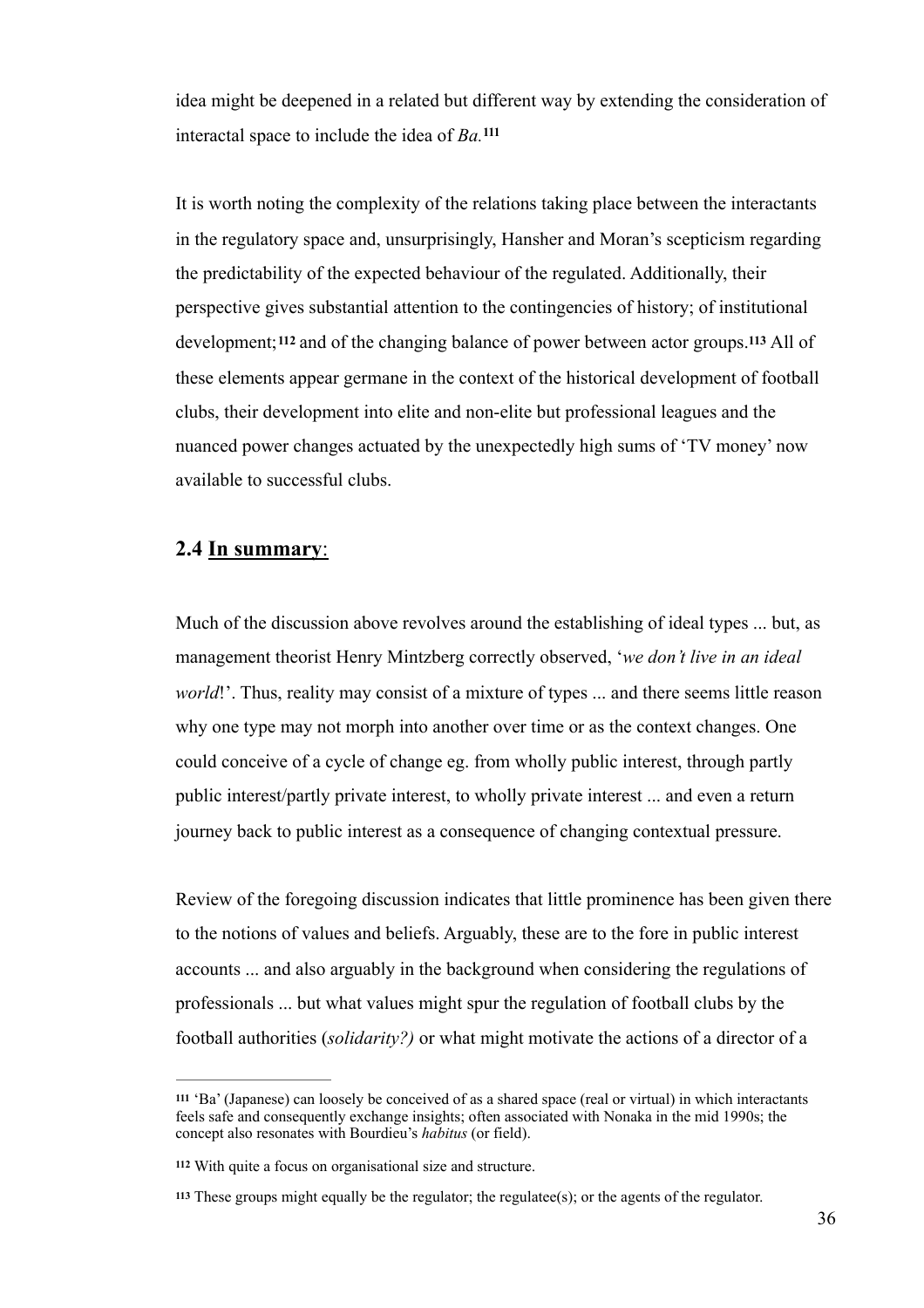football club (*civic pride? self-importance? profit?).* And, after all, the idea of private interest (and capture) also raises similar questions of ethics and values.

The thread of sub-system difference may also be important. Teubner seems to suggest that autopoietic systems are epistemically closed ... which is consistent with each system having different values and languages. But does this necessarily result in boundary closure in epistemic terms ... after all contiguous countries may speak differing languages but be perfectly capable of understanding each other.**114** May there be some form of permeability between some 'neighbouring' sub-systems such as those populated by Insolvency Professionals and their counter-parts at The Insolvency Service ? That interactive understanding between directors and professionals may be difficult to achieve is, however, acknowledged.

The theme of contestation is likewise subdued in the above treatment. Perhaps it might be prudent to bring this more centre-stage in that suggestions, initiatives and sanctions in this field are all very likely to induce a Newtonian opposite and equal effect**115** with the result that regulation and conflict are frequently inhabitants of '*the same room'* outlined <sup>116</sup> earlier. The forms of these contestations and conflicts, perhaps, might require deeper study ?

Thus, we may see the simple distinction of 'regulator and regulated' as one which merely introduces a much more complex regulatory landscape than at first imagined. Perhaps the adage<sup>117</sup> "*People*<sup>118</sup> obey rules when it is more in their interest to obey than *to disobey*" is a useful concluding dictum?

eg, The Netherlands and Germany; Spain and Portugal; **<sup>114</sup>**

<sup>&</sup>lt;sup>115</sup> Notwithstanding the state's alleged monopoly of legal coercion ... which may not be q the case in reality.

<sup>116</sup> See Fn73 above.

Perhaps from Weber? (nd) **<sup>117</sup>**

In our context, we might substitute the term 'actors' in order to encompass organisational entities also. **<sup>118</sup>**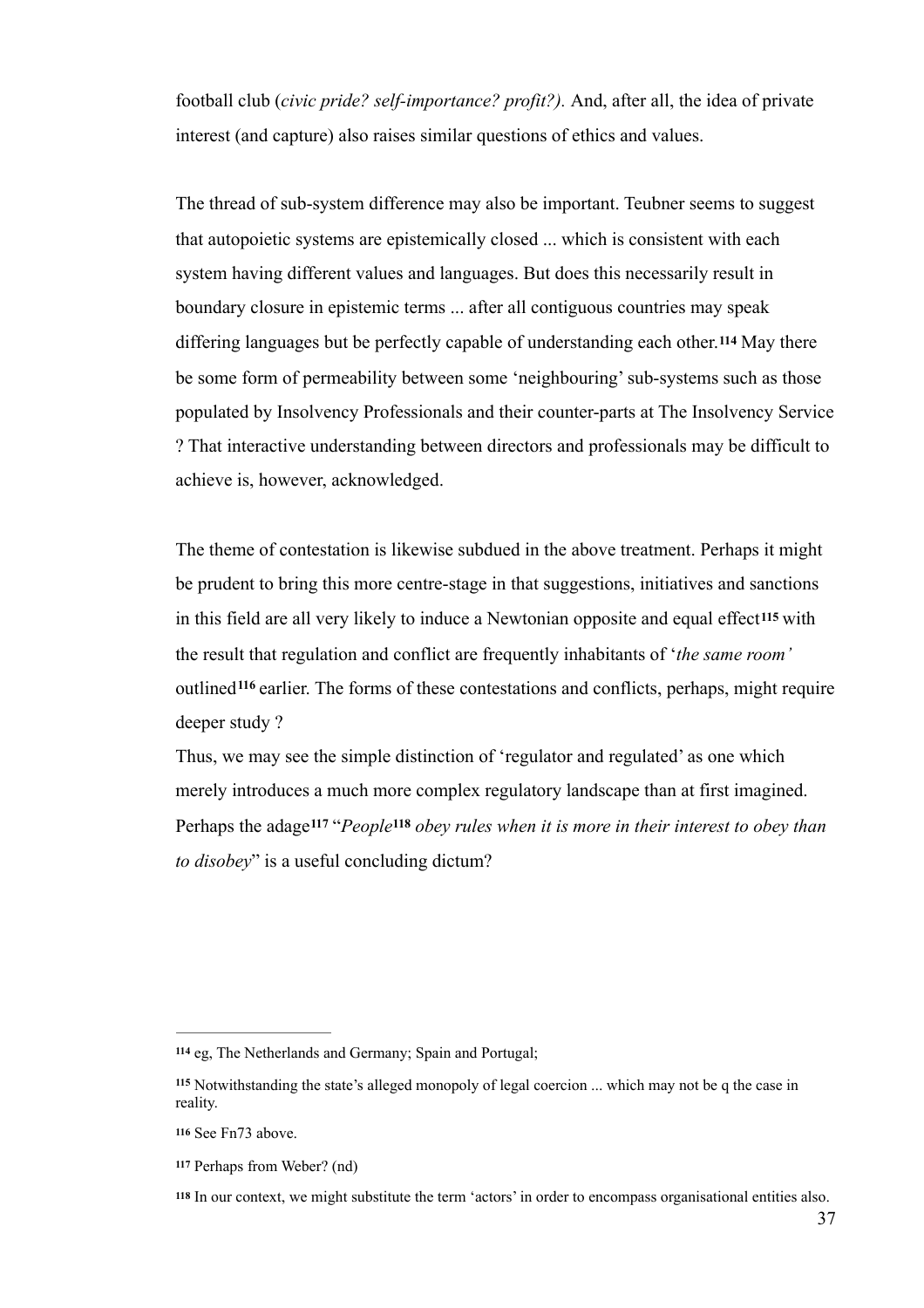# **Chapter 3 : Regulation in Practice**

## **3.1 Regulatory Enforcement Strategies:**

A continuing theme in our discussion has been the clear tension between deterrence and persuasion in relation to enforcement. Thus, some form of plan as to how behaviour is to be influenced requires to be implicitly or explicitly developed and a need for some form of regulatory strategy seems clear.

### *The Responsive Regulation School:*

Taking thinking on regulatory strategies beyond '*either/or*'**119** is an approach characterised by '*both*'. Leading in this perspective are Ayres and Braithwaite who introduce 'Responsive Regulation' as *...* 

 *'rejecting punitive regulation is naïve, to be totally committed to it is to lead a charge of the light brigade. The trick of successful regulation is to establish a synergy between punishment and regulation.*' **120**

This is enduringly associated with the notion of enforcement pyramids. The pyramids represent an escalating series of regulatory actions which usually commence at the bottom and advance in severity of regulatory response up the pyramid as appropriate.**<sup>121</sup>** In this way, a more punitive response is offered when persuasion has failed to induce compliance. This attempts to introduce an explicit Tit-for-Tat<sup>122</sup> approach to regulatory strategy and they envisage its utility as much in the regulation of industries as in the regulation of specific firms.**<sup>123</sup>**

<sup>119</sup> That is ... *either* deterrence *or* persuasion.

**<sup>120</sup>** Ayres, I. and Braithwaite, J. *Responsive Regulation* (Oxford,1992)

Appendix 1 is an example of a developed pyramid. **<sup>121</sup>**

**<sup>122</sup>** Tit for tat; Robert Axelrod, a rational strategy where each participant in a series of interactions follows a course of action consistent with the other party's previous turn ... and thus, each influences the other's behaviour.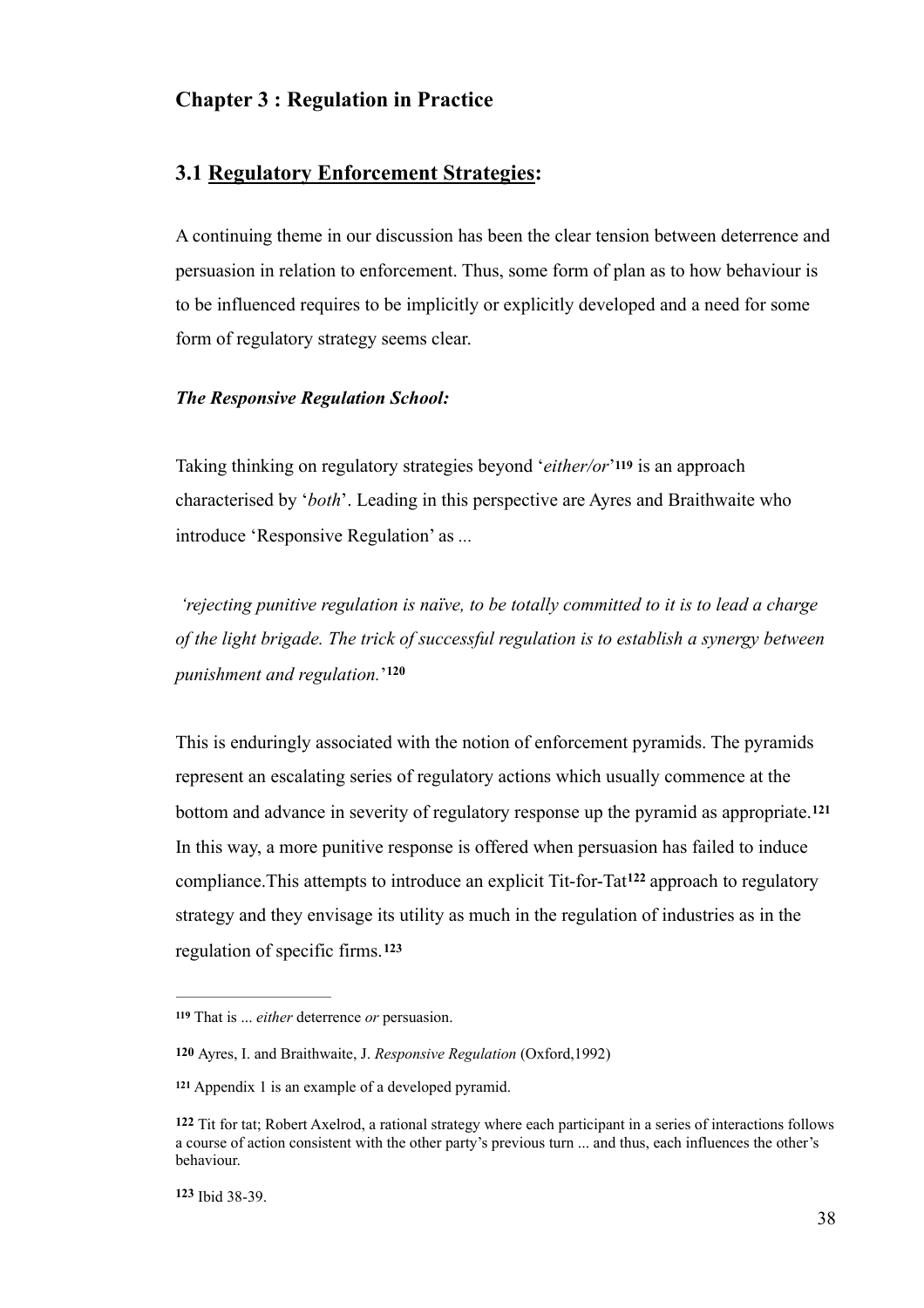Like many novel approaches, 'Responsive Regulation' has become both the basis from which other proposals<sup>124</sup> are developed and the target of detailed criticism and objection.**125** The first comment is the most obvious one ... there will surely be instances where a measured (slow?) escalation will be 'too little, too late'. Events in an insolvency context may take place extremely quickly; the idea of '*Pre-pack'* (see later) is often justified by saying 'speed is of the essence'. This is also especially relevant if non-compliance in a high-risk context**126** is suspected. Secondly, an issue for any stages concept, is the difficulty in reversing back one or more stages.  $127$  The third objection is trenchant; there is a supposition that regulatees will respond to the regulatory action. This may not be well-founded. Surely regulatees, as actors, will '*march to their own drum* '? Consequently, some regulatees will attend to other pressures**128** than those of the responsive pyramid.<sup>129</sup> So, Responsive Regulation is vulnerable to suggestions that it is poorly targeting those on which certain regulatory measures are pressed.

A fourth caveat is a subtle one; there is a presumption that the regulator has the ability/ freedom to escalate enforcement as required. This may not obtain. Resource and/or competence gaps will possibly exist and information on non-compliance may be unreliable/unavailable A feature of recent economic times has been the mandatory reduction in resource made available by the state for regulatory purposes and action. This results in a reduction in proceeding with small scale infractions of regulations ... such as those involved in corporate insolvency. Crucial, in some circumstances, the will of the regulator's political masters may be subject to rapid change in the face of a new '*cause celebre'* with the necessary support for enforcement escalation evaporating.

**<sup>124</sup>** Later we look in turn at *Smart Regulation*; *Regulatory Craft*; and at *Really Responsive Regulation.*

Many of these critiques apply to the further theory developments also but for clarity of exposition are **<sup>125</sup>** dealt with here.

**<sup>126</sup>** eg The Nuclear Power generation industry.

eg escalation up a level may engender an experience or psychological response in the regulatee which **<sup>127</sup>** may damage the relationships between regulator and regulatee on which success at a lower level rests**.**

**<sup>128</sup>** Competition, history and cold-blooded calculation are all potential pressures in this regard?

Intuitively, this "*marching to their own drums*" seems credible vis-à-vis the owners of football clubs. **<sup>129</sup>**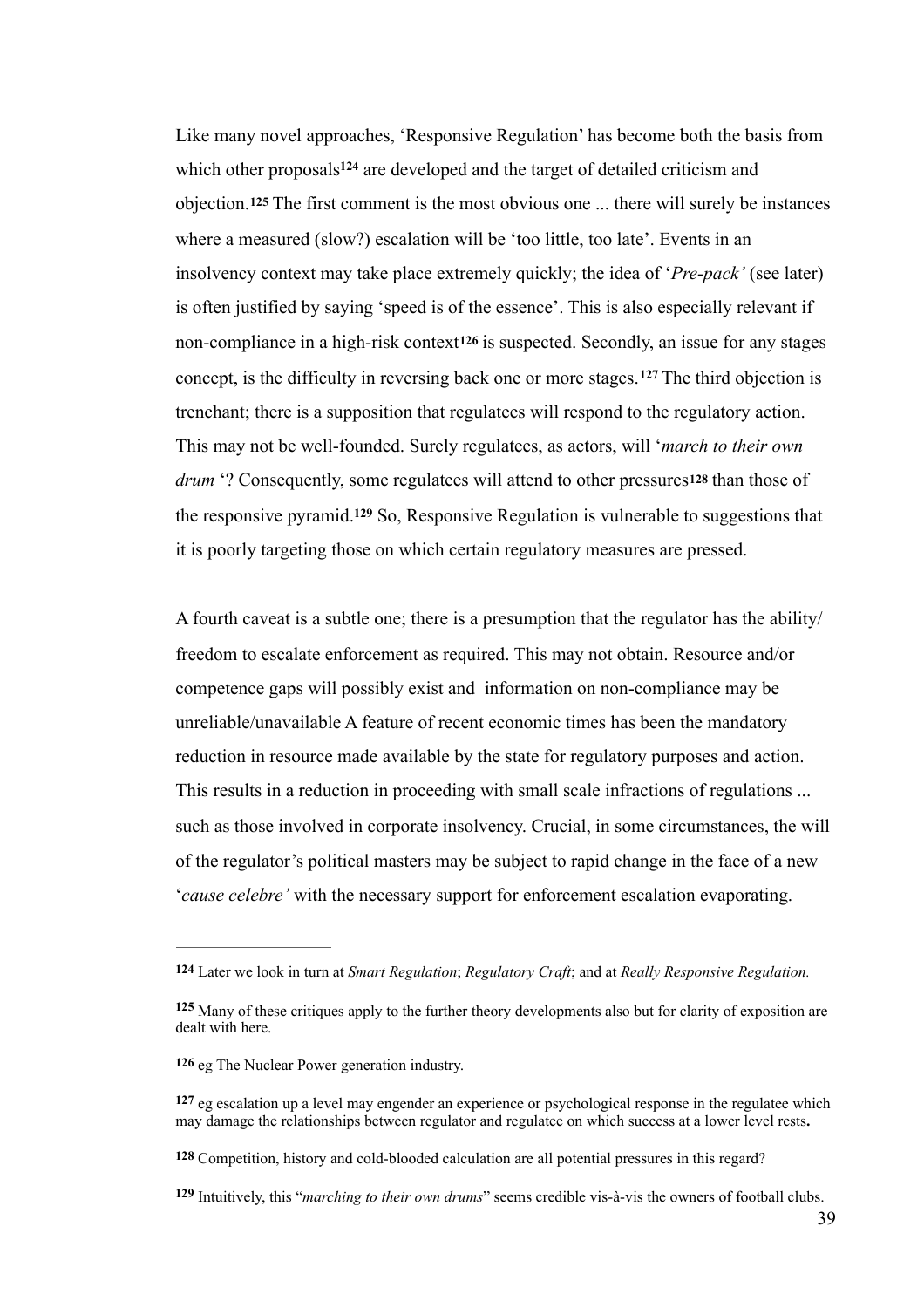Finally, the discretionary actions implemented by individual regulators<sup>130</sup> may be labelled as non-transparent and it may be difficult to hold the regulator to account for their decision-making. So, suspicions of regulatory capture whereby the regulator may be perceived to be in some way '*controlled*' by the firm/industry concerned, may not be far behind? It is acknowledged that the pyramid enforcement approach is suggestive rather than conclusive ... thus signalling the consideration of other regulatory tools and strategies. Perhaps there are several routes to successfully climbing this pyramid?

Building on the central ideas of Responsive Regulation is the notion of '*Smart Regulation*'. Again, there is escalation up a pyramid but here the scope is broadened**<sup>131</sup>** by introducing a third dimension**132**... regulation by businesses themselves or by quasiregulators.<sup>133</sup> Thus, the regulatory pyramid in Smart Regulation becomes triple-sided and opens up the possibility for the regulator of moving sideways as well as upwards**<sup>134</sup>** in determining response. Whilst offering a wider range of potential responses which may be rather more creatively applied than in the Ayres and Braithwaite approach, many of the criticisms expressed above in respect of Responsive Regulation still obtain but the approach potentially may be more successful in influencing regulatees compared with more traditional methods.

Conceivably, owners of football clubs are accustomed to examining the rules of which they know in order to exploit these rules; so 'command and control' might not be the most productive path in their instance. This might encourage their would-be regulators to consider the alternative, Responsive Regulation approach. The additional complexities may heighten the burden on individual regulators. However, proponents of the Smart Regulation approach are quick to assert that it may be less costly and easier to apply in many contexts.

eg The tailored response to an individual firm's non-compliance. **<sup>130</sup>**

from the consideration of just two actors (state and organisation/ industry) **<sup>131</sup>**

<sup>132</sup> See Appendix 1.

<sup>133</sup> eg industry associations or professional bodies.

<sup>134</sup> See earlier caveats re backward movement.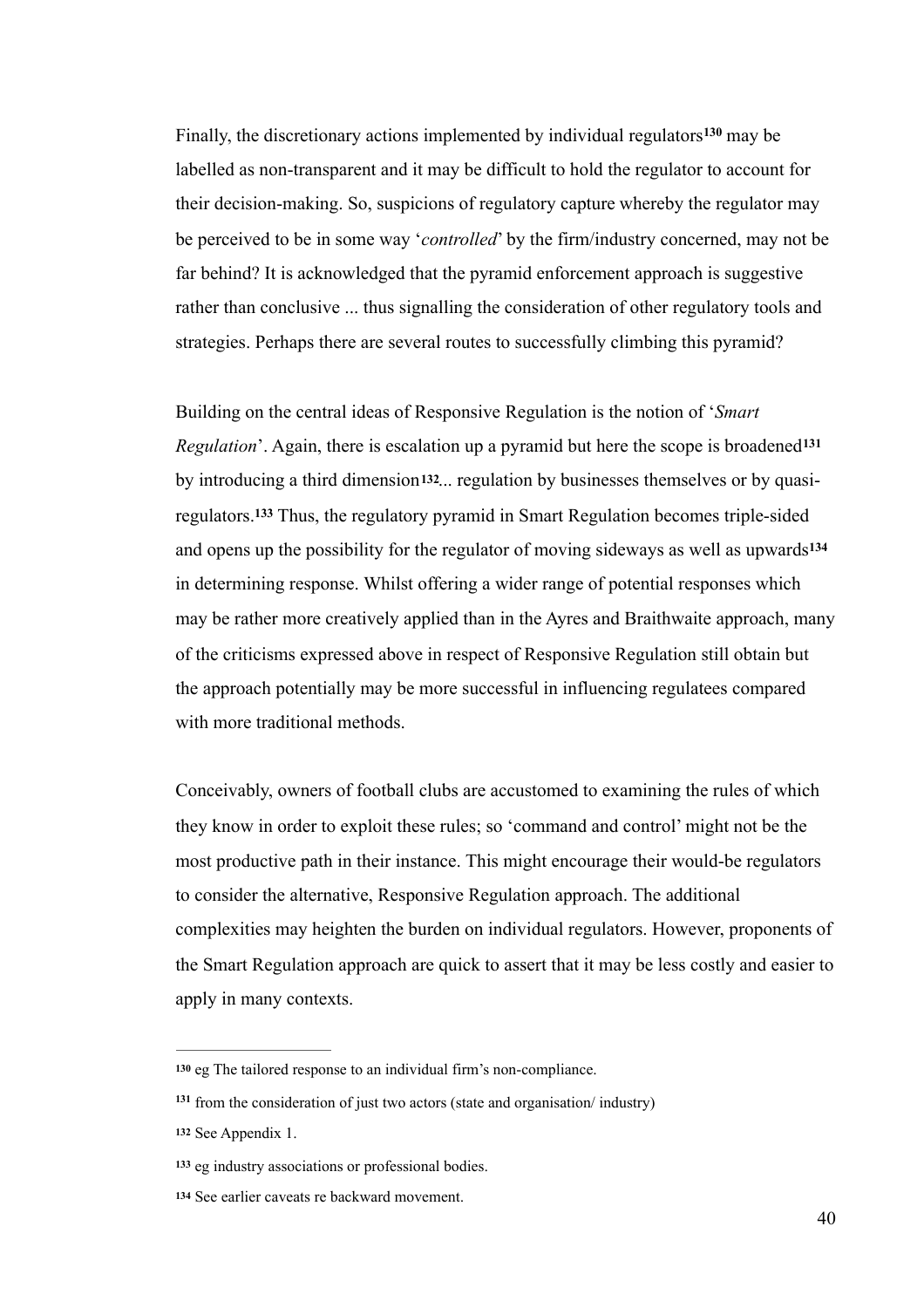### *The Crafting of Regulatory Strategy School* **:**

A somewhat different approach to the regulatory puzzle is offered by Sparrow. His *Regulatory Craft*<sup>135</sup> approach<sup>136</sup> puts the solving of problems at the heart of devising effective regulatory strategies. For Sparrow,' *... the need is to pick the most important tasks and then decide on the important tools ... rather than decide on the important tools and pick the tasks to fit'*. **137**

This alerts regulators to the need to prioritise the tasks (problem areas) needing attention in relation to the performance AND the evaluation of regulatory activity. In turn, this drives the focus on dealing with  $key^{138}$  regulatory challenges and, even more tellingly, obliges attention to be given to the way in which these challenges evolve over time.

The Regulatory Craft approach has its links to Risk-based Regulation<sup>139</sup>... and endures similar drawbacks in that there is an uncritical assumption that issues CAN be packaged/problematized ... and that there is no direct consideration given to the possibility of the solution to one problem having a knock-on effect on another problem or its 'solution'. However, it does have the immense appeal of being an action-driven/ solutions-oriented way of engaging with regulatory strategy. This will likely win approval from those whose disposition is avowedly pro-active and practical.

### *The 'Ultimate' in Regulatory Strategy?:*

Baldwin and Black's Really Responsive Regulation paper<sup>140</sup> takes the debate even further. Their comprehensive approach suggests that successful

Sparrow, M.K *The Regulatory Craft* (Washington DC 2000 ) ch 10 **<sup>135</sup>**

Said by some to be a broader approach than Responsive or Smart Regulation but, in actuality, rather **<sup>136</sup>** more focused than either.

Sparrow, M.K. *The Character of Harms* (Cambridge 2008 ) ch 1 **<sup>137</sup>**

**<sup>138</sup>** As compared with 'mere' compliance?

As in Black, J. "The Emergence of Risk-based Regulation" (2005) *Public Law* 512 **<sup>139</sup>**

<sup>140</sup> Baldwin, R. and Black, J. 'Really Responsive Regulation' (2008) 71 MLR 59-94 from which many of the ideas in this section were taken.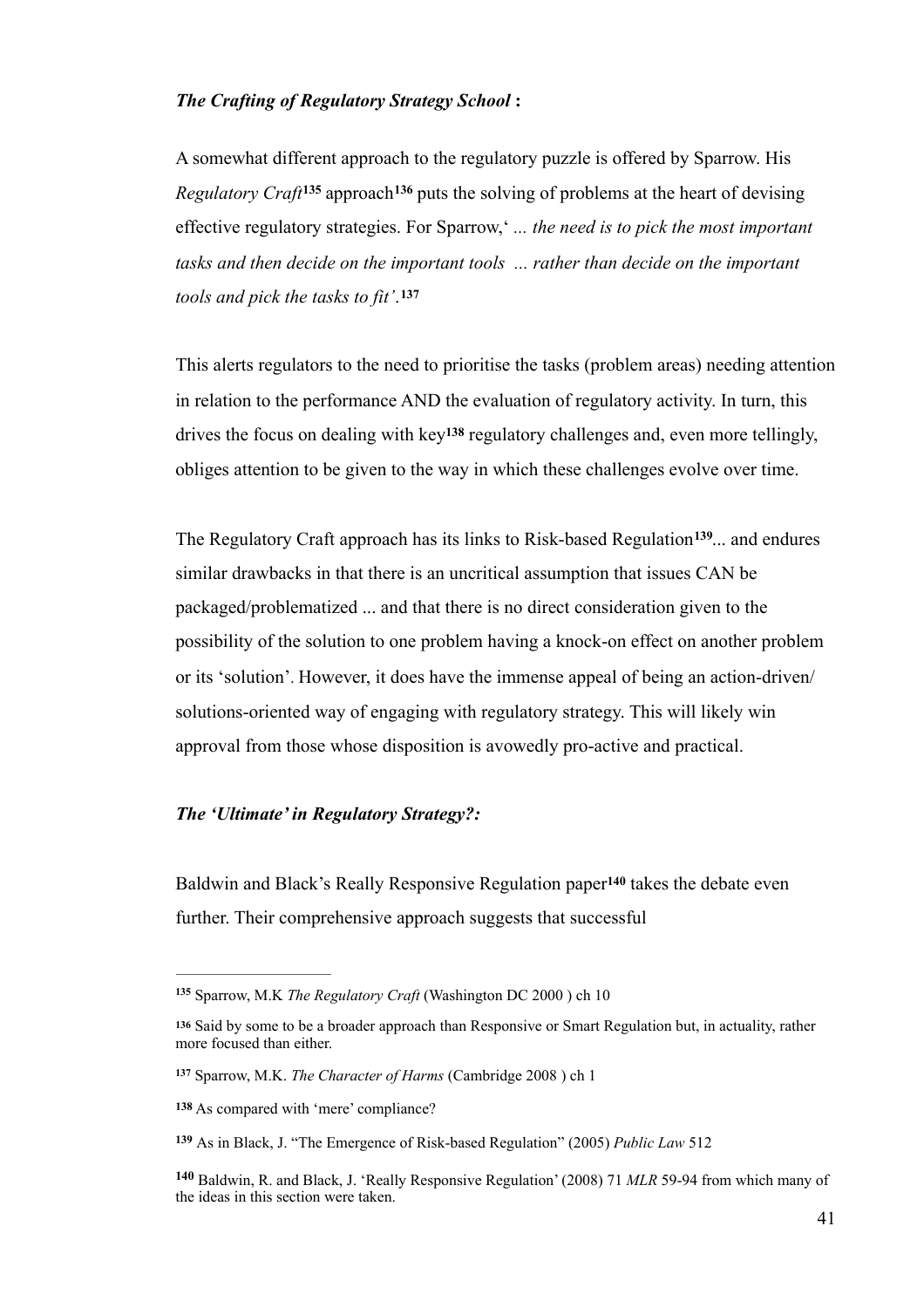regulatory systems need to advert to five key elements ... which they offer as being *attitudes* (and culture and behaviour) shaping the regulatee's disposition to the regulatory activity;<sup>141</sup> institutional setting, especially matters of formal and informal control of the regulator in regard of actions and resources; *interactivity* of the logics of regulatory tools and strategies;<sup>142</sup> the *performance* of the regulatory regime over time;<sup>143</sup> and the way in which each element *changes* through time.<sup>144</sup> Responsiveness to the interplay of these five factors is said to lie at the heart of the regulator's challenge. They, somewhat exotically, outline the core tasks of regulation for the regulator in *The Dream Sequence* outlined below.

| <b>Detection of undesired behaviour:</b>                                    | Key here is the difference between<br>ensuring compliance (a la Tit-for-Tat<br>based schemes) and gaining an insight<br>into the real level of compliant behaviour.<br>The latter focuses upon the real<br>performance of the enforcement system<br>and may encourages consideration of<br>uncontrolled, non-compliant behaviour. |
|-----------------------------------------------------------------------------|-----------------------------------------------------------------------------------------------------------------------------------------------------------------------------------------------------------------------------------------------------------------------------------------------------------------------------------|
| <b>Response by the development of more</b><br>appropriate regulatory tools: | An assumption made by advocates of<br>responsive based regulatory frameworks<br>is that regulators will have access to and<br>the skills to use the 'full regulatory<br>toolkit.' As this is unlikely it becomes<br>important to have the capacity to develop<br>more focused tools and to augment<br>deficient skills.           |

These may change over time and are contextually dependent. **<sup>141</sup>**

**<sup>142</sup>** Essentially this is about coherence; it is an attempt to consider the extent to which various regulatory rules or tools harmonise or conflict in their operation.

This element focuses on task achievement; the performance of the regulator in achieving the **<sup>143</sup>** regulatory objectives **over time.**

**<sup>144</sup>** This links to change and to novelty; the appearance of new challenges for the regulator in the face of some shift in the systemic environment.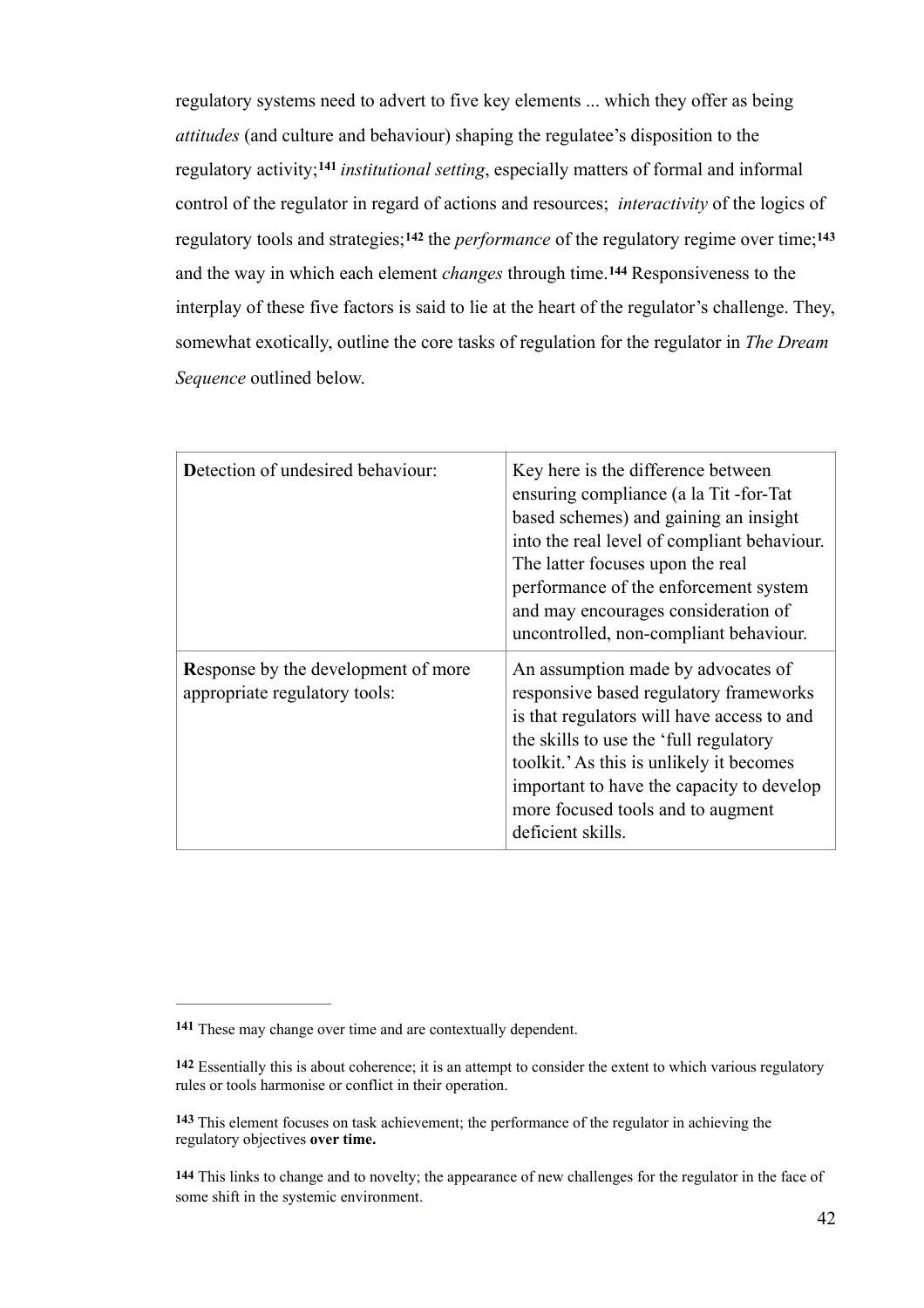| Enforcement by application of coherent<br>regulatory strategies: | The use of tools delivering a regulatory<br>strategy forces deliberation of their<br>interaction. Adverse consequences hinder<br>and unexpected benefits help the<br>achievement of objectives. Establishing<br>fit between tools is desirable. |
|------------------------------------------------------------------|-------------------------------------------------------------------------------------------------------------------------------------------------------------------------------------------------------------------------------------------------|
| <b>Assessment processes:</b>                                     | Attention is needed to making clear<br>statements of essential actions for<br>removing possible sources of tension.<br>This will also help with performance<br>assessment.                                                                      |
| <b>Modification:</b>                                             | This activity builds on the previous four<br>points to possible adjustments to existing<br>regulations; much easier than embarking<br>on new proposals!                                                                                         |

There may be significant issues in making the Really Responsive Regulation suggestions workable in real life. As ever, resource deficiencies may render the collection of necessary information problematic. The exercise of regulator discretion may hinder accountability and transparency and prove politically embarrassing. The development of new tools may well be constrained by the institutional context in which the regulator must operate.

There may be significant difficulties for the Really Responsive approach when regulatory power is fragmented ... as in de-centred systems.**<sup>145</sup>** There are complexities involved in gaining relevant information. There are communication nuances involved in moving that information back and forward to system elements which will hold different values and have different capacities and motivations for dealing with such communication. Above all, there are extraordinary resource demands**146** involved on all sides.

**<sup>145</sup>** As explored in this study.

Appendix 2 gives a good idea of the complexity involved! **<sup>146</sup>**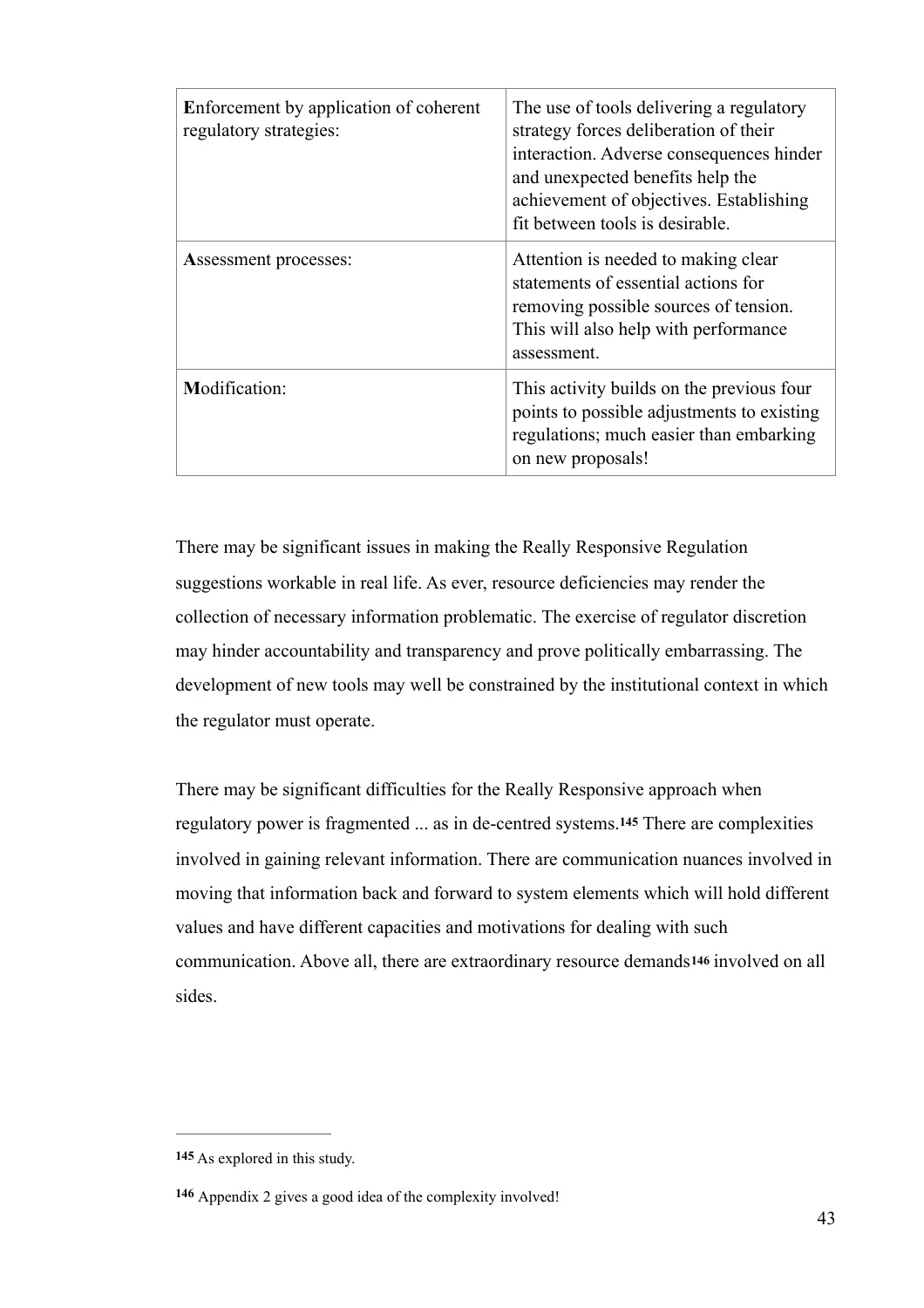## **3.2 Regulatory Failure:**

We turn now to instances where the regulatory regime is thought NOT to be delivering its original objectives … 'Regulatory Failure'. We look at a continuum from Regulatory Success to Regulatory Failure rather than simplistically looking at the polar extremes. Instances of Regulatory Failure are commonplace**<sup>147</sup>** ... but what constitutes a failure needs consideration as do the causes of these failures.

### *Some causes of Regulatory Failure:*

Failure may be foreseeable for some and come as a shock to others; it may result in undesired outcomes or may not follow recommended processes. As examples of outcome failure, three issues are observed.

The first underlines the importance of detection of inappropriate behaviour.**148** Detection difficulties may arise from under-regulation owing to insufficient relevant information being gathered. This raises issues of under or overinclusivity of the rule to be followed. Under-inclusivity gives rise to conduct which ought to be controlled being overlooked … whereas over-inclusivity generates excessively strict controls on behaviour which ought not to be controlled (by that rule). Over-regulation may also lead to overzealously punitive approaches from regulators and, consequently, to withdrawal of cooperation and communication by regulatees.

The second difficulty relates to regulatory failings due to enforcement problems. Arguably, most pervasive difficulty facing regulatory enforcers 'creative compliance' wherein the regulatee goes through the motions of conforming**149** in order to evade detection. A more subtle difficulty connected with enforcement may surround an overemphasis on information transparency provoking risk-averse actors to reduce information given to that regulatory process. Reputational inadequacy can have damage

The BHS Pension Fund affair being a topical example. **<sup>147</sup>**

<sup>148</sup> However defined.

The practice known as tick-boxing relates to this side stepping of the spirit of the regulation and leads **<sup>149</sup>** to regulation becoming a sham.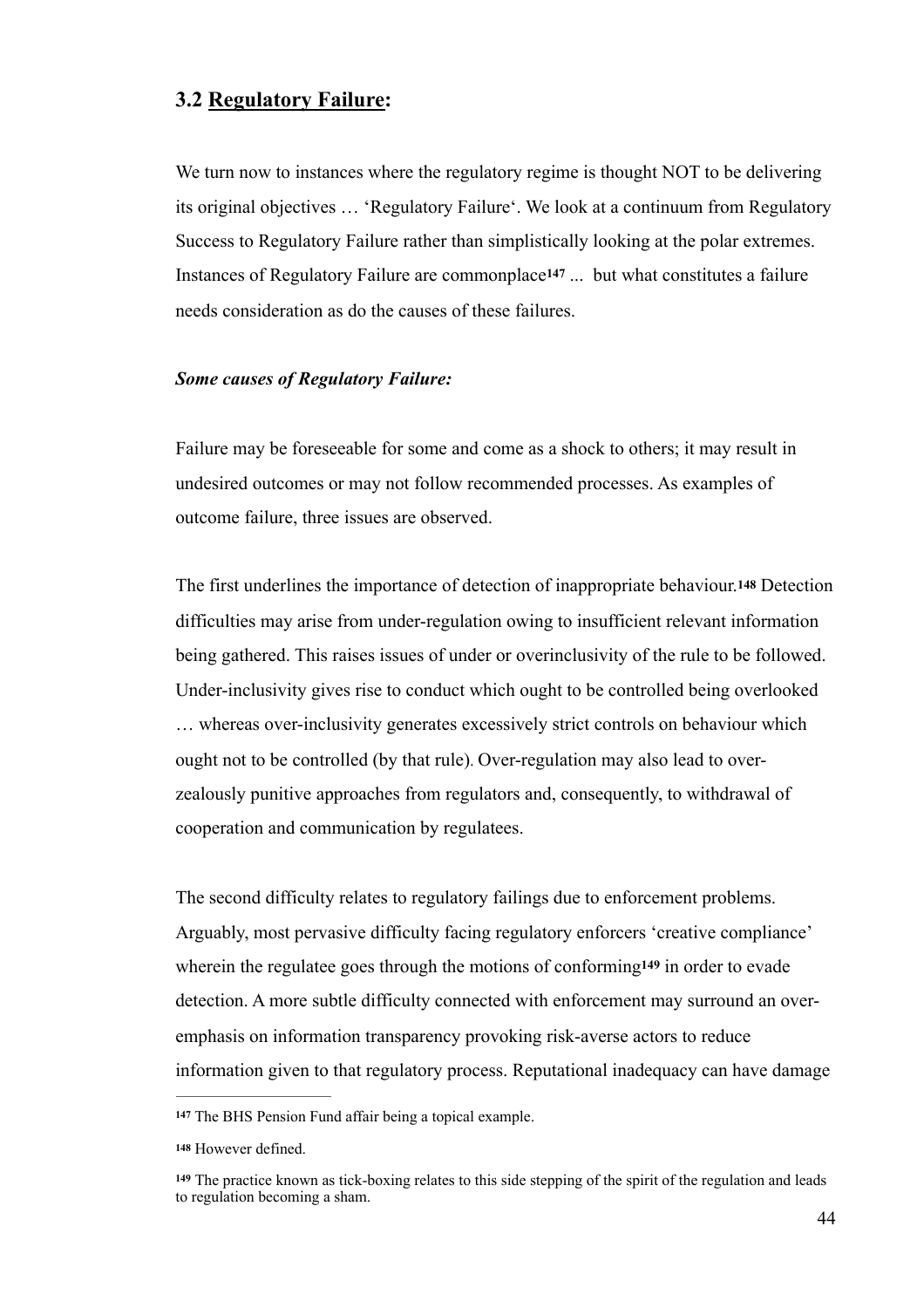successful enforcement. Regulators lacking in credibility<sup>150</sup> are poorly placed to take enforcement activity forward. This credibility shortfall could be perceived or real; could be as a consequence of direct or indirect experience .. and could be a consequence of past or present circumstance. That the credibility gap could be based on for all kinds of criteria ... eg. *capacity/inclination/knowledge-expertise* … serves to highlight the nature and magnitude of the enforcer's challenge.

The final difficulty centres on the regulator's inability to assess and then modify the operation of the regulatory regime. Without relevant data and effective feedback systems it is difficult for regulators to assess their actions and, hence, may find adjustment of their regulatory strategies difficult. It is noteworthy that regulatory failure becomes even more complex as the responsibility for success or failure may be difficult to allocate ... thus driving the thought that regulatory failure may be linked with organisational failure. Indeed, the lines between the various systems in our analysis may be blurred in reality. This will be so both at the "higher" level of legal vs economic vs social systems or at the "actor" level of Insolvency Practitioner vs Director vs Insolvency Service.

Failure may also be a consequence of procedural shortcomings. Commentworthy in this regard would be the manner in which the Leeds Utd administration of 2007 struggled with issues relating to mysterious loans from off-shore entities enabled the then directors of the club to use the votes from the providers of these loans to push through a CVA accepting a payment of 2p/£ at the appropriate Creditors' Meeting. The affair of Glasgow Rangers administration in 2012 also faced procedural difficulty when the IP's favoured buyer**<sup>151</sup>** turned out himself to be insolvent.

The multi-faceted approach advocated by the decentred view implies that different actors will have different assumptions as to how regulatory procedures ought to be conducted. Whether these expectations are to do with transparency, accountability or consistency matters little; what does matter is that different constituencies may have

As current (Aug 2018) events in relation to the regulator's (FCA) inability to act against RBS Bank's **<sup>150</sup>** GRG for several corporate insolvency misdemeanours.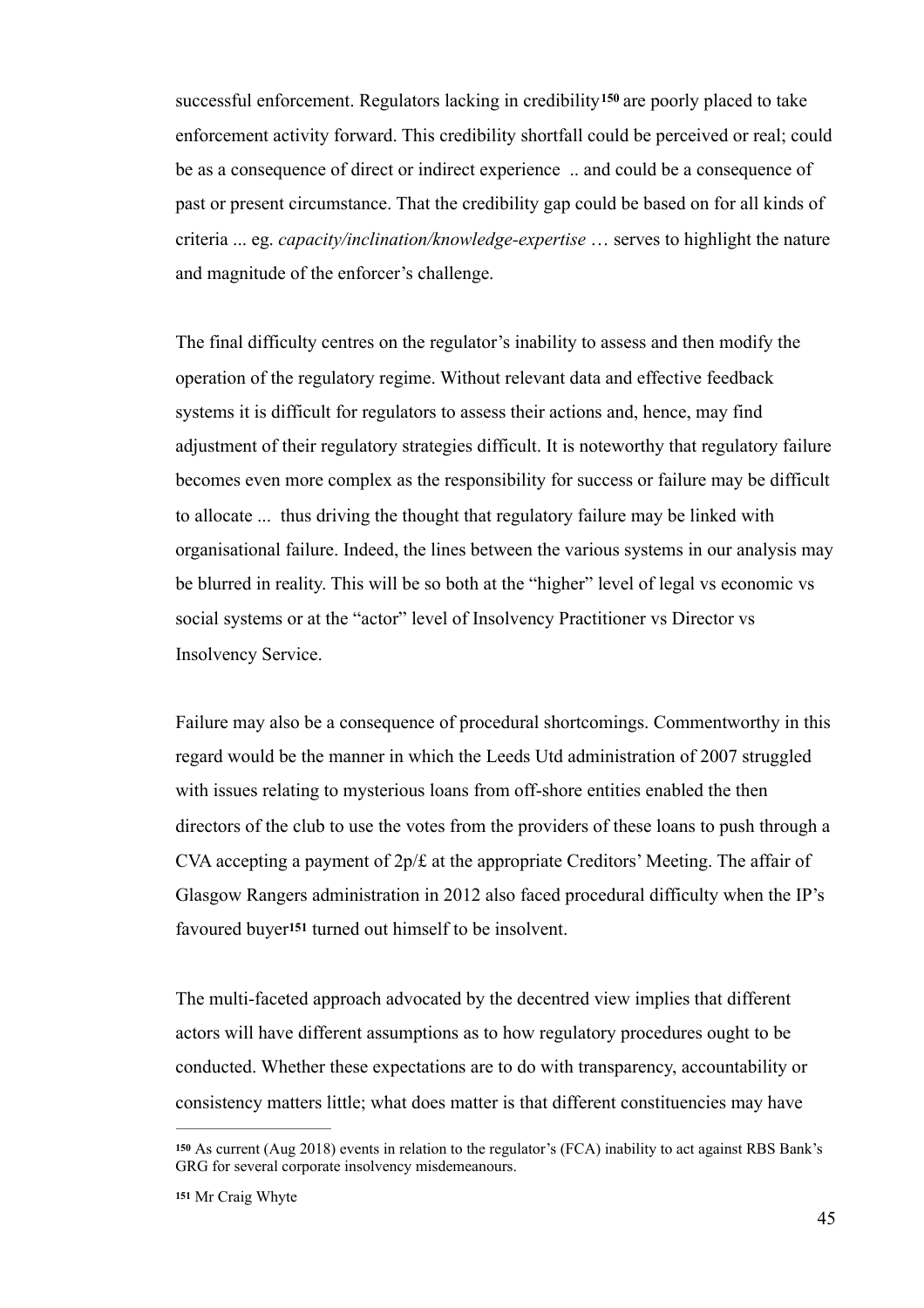really quite different views as to what constitutes regulatory success or regulatory failure.

## *Further Causes of Failure?:*

Explanations of regulatory failures point to matters such as the disinclination of regulatees to conform or to the lack of resource accessible to regulatory agents. However, a different perspective is offered by Hirschman**152** who sees failure as ensuing from one or other of a set of resistor strategies by sceptics of regulatory intervention. These are the futility, jeopardy and perversity positions which may be used to dispute the effectiveness of current or proposed regulations. The *futility* proposition suggests that people do not change their behaviour just because of a regulation ... and that is even more likely where complexities of problems or systems exist. The *jeopardy* position indicates that whilst any single regulatory manoeuvre may be well-intended and useful, the implementation of that measure would prejudice successes already achieved elsewhere or yield side-effects of an unwanted type; narrow 'wins' being outweighed by broader 'losses'. The '*perversity*' view claims that actions often have outcomes which are quite the reverse of their original intentions. Hirschman is, in his way, prefiguring the use of Merton's Unexpected Consequences ideas which we will turn to in later discussion.

Following earlier commentary here, other potential causes of regulatory failure might be conceived, to wit: public interest perspectives on regulation stress the notion of the *public interest* ... but different groups may hold different views of what this term connotes ... and how the public interest is best obtained may also be disputed. This position, much advanced by advocates of Public Interest regulation, is inherently challengeable ... and thus 'success/failure' will be a function of individual stance as much as of objective review. Contrastingly, commentaries based on interest group theories emphasise the self-interested behaviour of groups in the regulation arena. That this self-interest may be economic, political or even symbolic in nature has already been discussed and such groups will be inclined to assess failure in a predictable way.

Hirschman. A. *The Rhetoric of Reaction* ( Cambridge 1991) **<sup>152</sup>**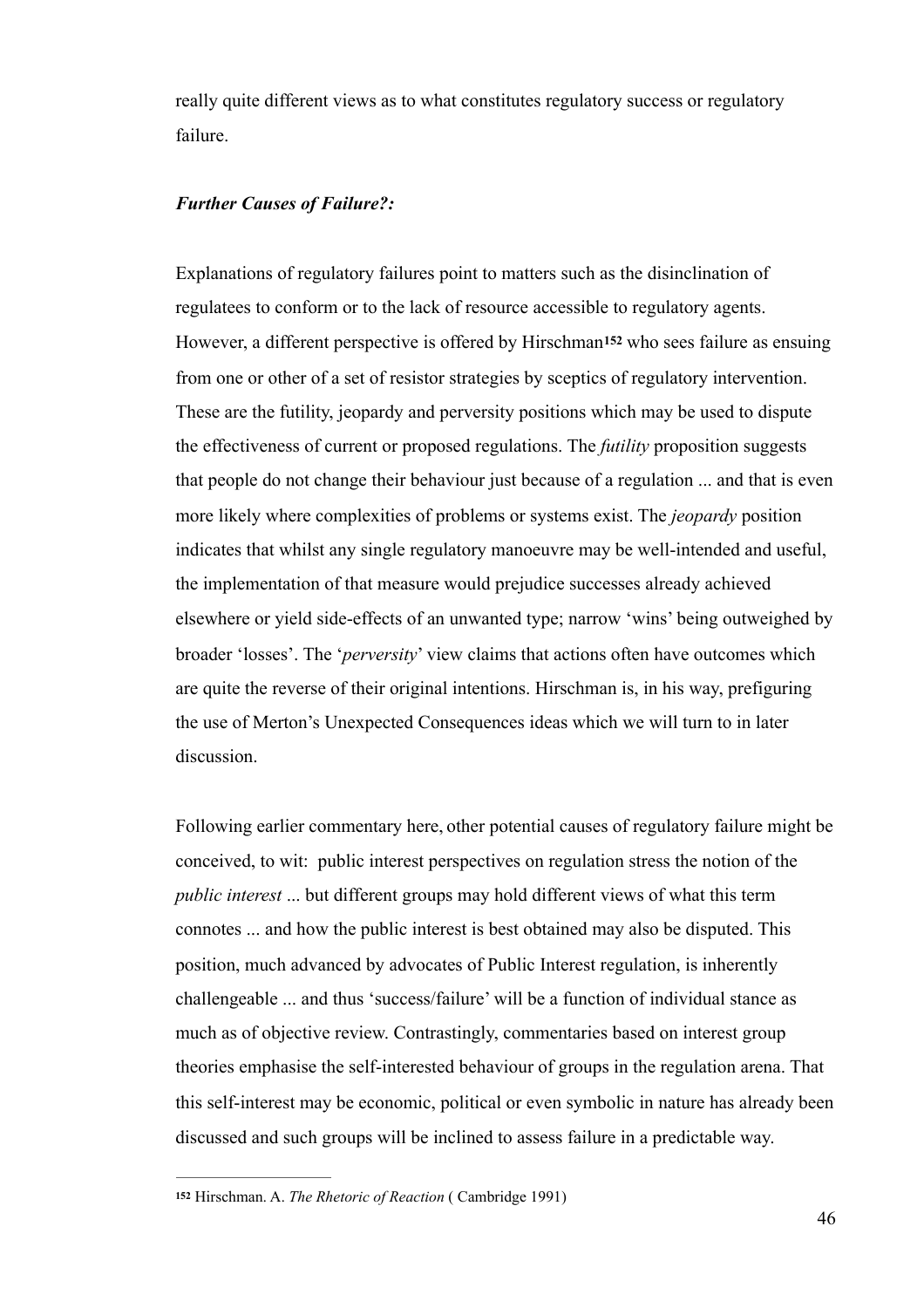However, that the consequences of regulatory failure may be perceived in terms of financial loss, of risk avoidance or of blame shifting is worth re-stating here.**<sup>153</sup>**

Recalling the systems perspective on regulation prompts comment on the Teubnerian**<sup>154</sup>** notion of the self-referential system closing itself off from external influence thus failing to adapt to new contexts and/or rejecting information which appears to threaten its existence ... accordingly condemning attempts to regulate that (sub)system to failure. Baldwin et al**155** point to a further aspect of regulatory failure by asserting that the inevitable informational asymmetries<sup>156</sup> between key system actors generate drift. Drift is defined to be "*a tendency of a regulatory system to lose focus and direction*" ... ie. a tendency to fail. They conceive drift to be due to governments changing their regulation preferences over time;**157** to regulatory agents being unable (for multiple reasons) to deliver on their regulatory objectives;<sup>158</sup> and to regulated industries not conforming to their regulatory obligations.**<sup>159</sup>**

#### *Regulatory Weaknesses***:**

One regulatory weakness in a variety of areas may not cause a regulatory strategy to fail of its own accord ... but may well combine with other weaknesses to irretrievably damage the strategy. These weaknesses may involve one or more of the following ... *ineffective co-ordination*; *poor organisational learning*; and *simplistic thinking*. Examples from the world of football are easy to find; Wimbledon (2003-4) contrived to lose their ground because of co-ordination issues between their landlord ( the council ) and a developer. They survived only by moving to Milton Keynes.<sup>160</sup> Arguably, Portsmouth demonstrated poor organisational learning by entering administration

Freud, Jung and Klein all have commentary on blameshifting .. aka 'projection'. **<sup>153</sup>**

<sup>154</sup> See earlier.

**<sup>155</sup>** Ibid p250

**<sup>156</sup>** See section on *systems in precis* in Chapter 1

Coalitional drift. **<sup>157</sup>**

Agency drift. **<sup>158</sup>**

Industry drift. **<sup>159</sup>**

<sup>160</sup> Hence their current name of MK Dons.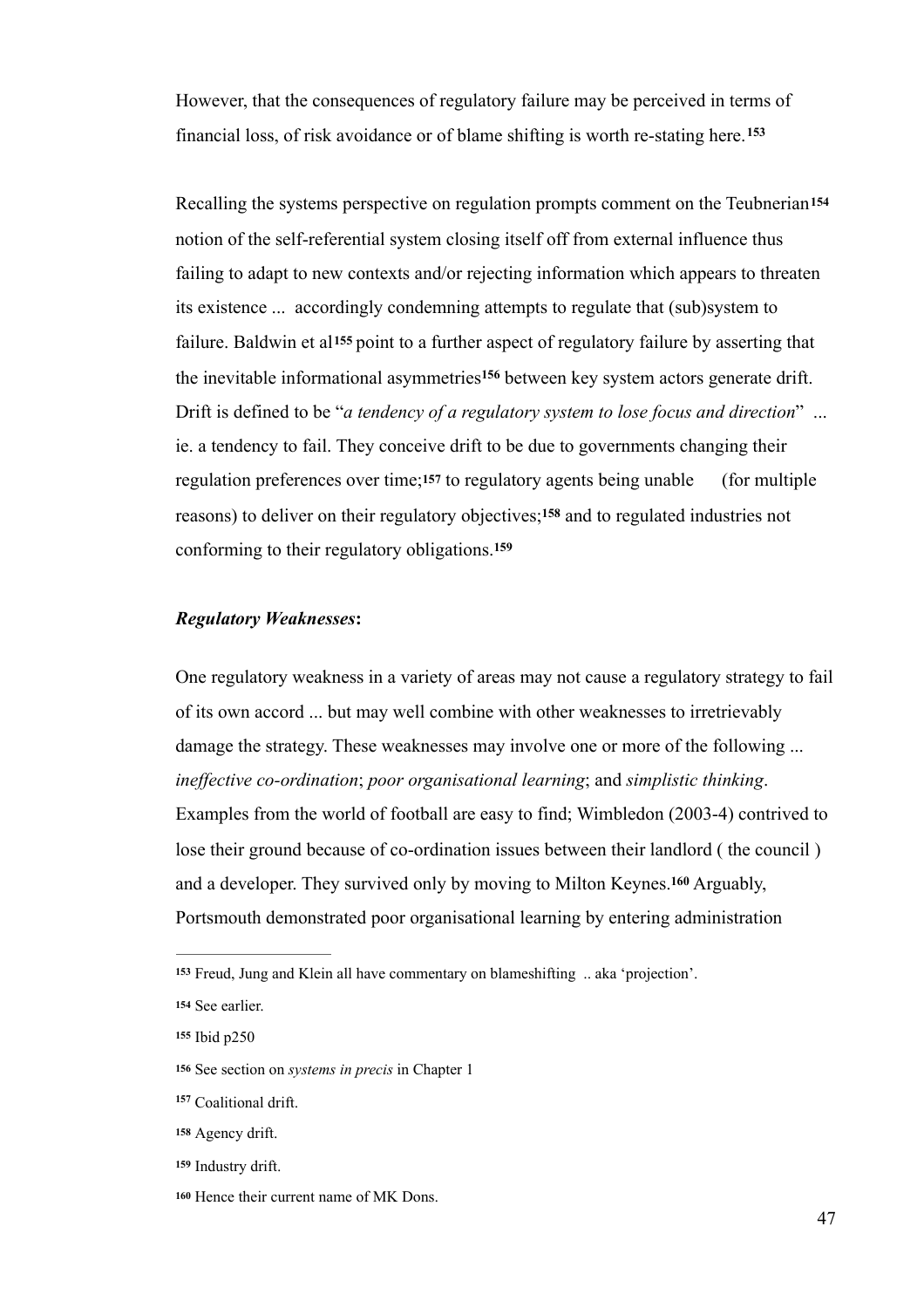twice.<sup>161</sup>, Bradford City are celebrated for their 'six weeks of madness' (profligate spending on expensive new players ) which took them into administration in 2004 ... simplistic thinking at its most striking wherein it was believed that sporting success would inevitably follow this expenditure.

Co-ordination weaknesses have already been highlighted in the discussion of over/ under-regulation. This may occur in contexts in which different regulators have an interest in the same field and even in the same activities. Problems occur when methods, sanctions and even time-scales differ. Baldwin et al<sup>162</sup> note the vulnerability of complex organisations to the 'normalisation of deviance' whereby small deviations from the rule at one stage, perhaps at the exercise of discretion, can be compounded by similarly small and acceptable deviations at subsequent stages and eventually result in regulatory failure. Contrary to intention (echoing the *perversity* point above), attempts to improve co-ordination via the 'more regulation' route may increase cost and delay action due to time-lagging or may reduce regular endeavours, so achieving the perverse result.

That poor organisational learning may be a cause of regulatory failure may not surprise. Like humans, organisations endure bounded rationality which propels the search for solutions which satisfice<sup>163</sup> and the acceptance of results which are sub-optimal. The notion of bounded rationality is often attributed to Simon; it suggests that decisions made by humans are limited by the information available, the individual's thinking ability ... and the time available to make the decision. Notably, no mention is made of motivation!

The complexity of the dimensions of decision-making on non-trivial matters is recognised, at least implicitly, and so exhaustive efforts are not always attendant on taking decisions ... even those in relation to the implementation of regulations.

In 1998-89 and again in 2010. **<sup>161</sup>**

**<sup>162</sup>** Baldwin (ibid) p248

I define 'satisfice' as being equivalent to 'good enough to get an acceptable result in the prevailing **<sup>163</sup>** circumstances'.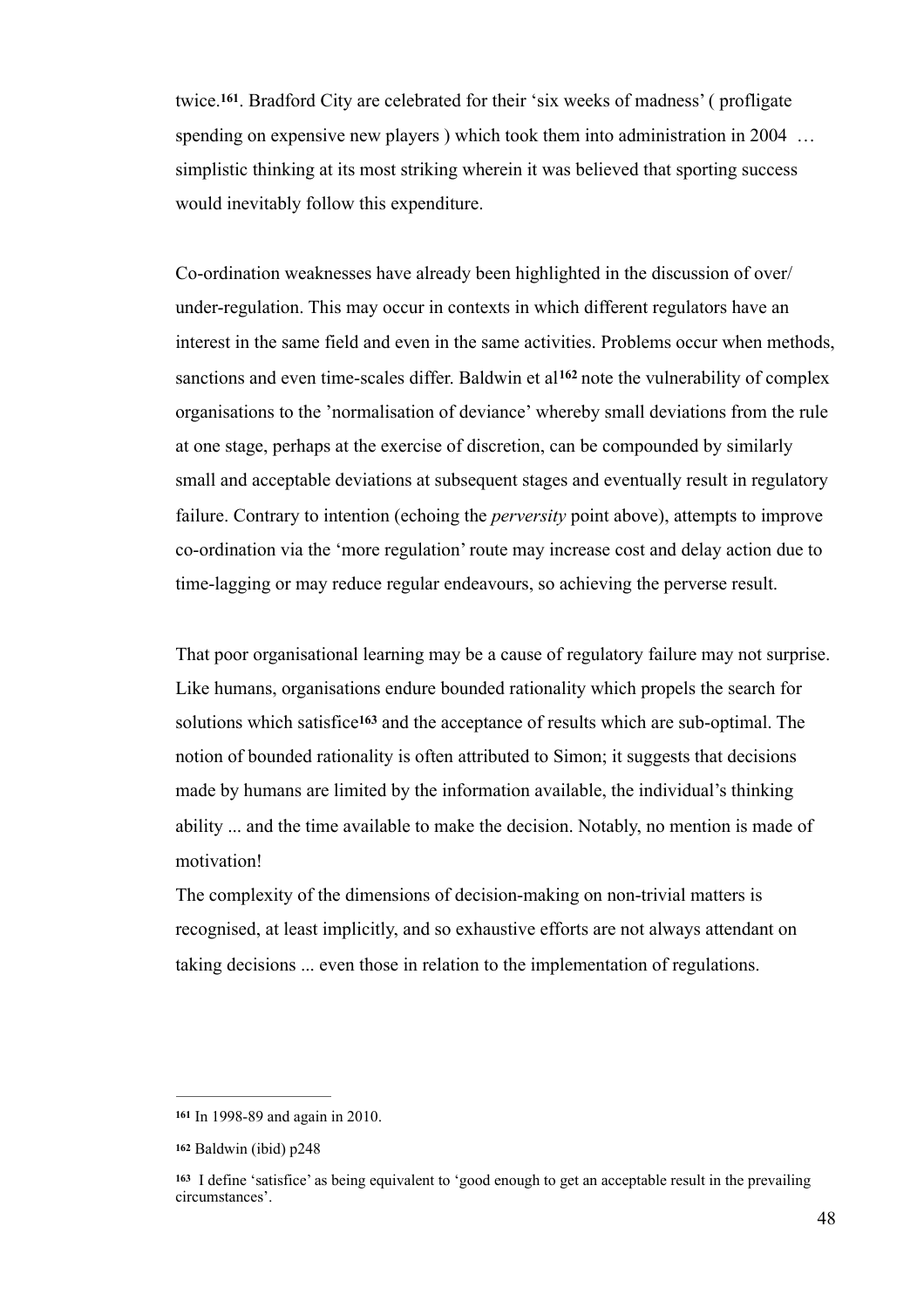A related aspect of organisational learning is rooted in the notion of the organisational paradigm. <sup>164</sup> The consequence of the paradigm is both information-filtering and direction-setting. Thus, the organisation may attend only to whom it trusts and to what it wishes ... thus discarding perturbing information. The organisation may also have a propensity to conduct its affairs in a manner which has given comfort to the organisation (and its directors) hitherto ... thus driving the organisation along a familiar and supposedly safe route. The consequence of ignoring environmental signals and the refusing to update behaviour patterns can lead to regulatory failure.

The final item of regulatory weakness to be explored here may attract a description 'simplistic'. It is acknowledged that such positions may not be frequently encountered in pure form and are included here as ideal types only. Within this set are the notions that '*one straightforward rule is best'*; that '*rules can last for ever'*; and that '*rulemakers have a monopoly on wisdom'*. Taking these in order, the *one rule is best* notion invites failure because its inherent susceptibility to regulatee exploitation by gaming and is thus subject to an array of unexpected side-effects. The *last for ever* point implies that social change does not occur. When it does occur, often bewilderingly quickly, ... the regulation fails. The *monopoly of wisdom* position relates to the propensity of rulers to believe that their dominant view of appropriateness is unchallengeable<sup>165</sup> ... an affliction which in yesteryear was said to offer employment to Court Jesters. That groupthink has led to regulatory failure in military circles has been well documented elsewhere.**<sup>166</sup>**

## *Regulatory Deficits:*

The idea of regulatory failure has a historical tang to the term as compared to regulatory condition ... which focuses more on the present. Contemporary regulatory efforts have

An organizational paradigm is a collective mindset/mental model held by the strategic elite driving **<sup>164</sup>** their strategic decision-making.

See Janis on invulnerability and groupthink eg Janis, I.L. (1982) *Groupthink: psychological studies of* **<sup>165</sup>** *policy decisions and fiascoes*. Boston: Houghton Mifflin.

Bay of Pigs, Cuba 1961 **<sup>166</sup>**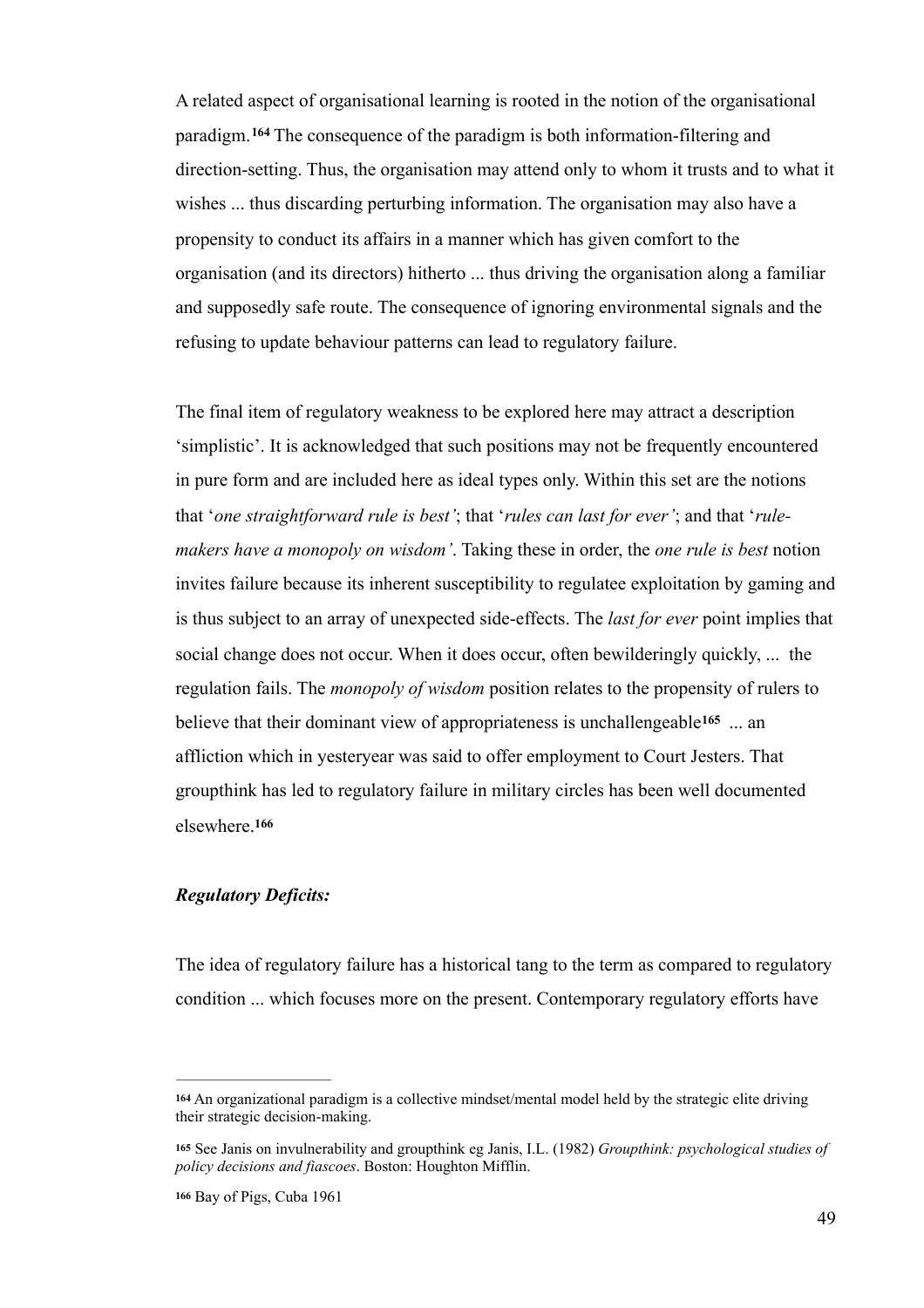to guard against failure in four areas, suggest Lodge and Wegrich (2012). The **<sup>167</sup>** language here uses 'deficit' as an umbrella term interpreted as implying a shortfall of some kind. The thrust of their discussion is suggestive and draws attention to a series of areas in which regulation might be deliberated.

The first potential deficit is *oversight*. A lack of oversight may be held to be responsible for inconsistent decision making, especially in conformance activity. It may also lead to insufficient resource allocation for investigation and data collection … and for initiatives aimed at the modification of regulatee behaviour. Black<sup>168</sup> also engages with this point suggesting that centralised oversight mechanisms might be appropriate to combat inconsistency. She speculates that a better resourced regulatory infrastructure might require deeper consideration of issues relating to the recruitment and development of regulators with enhanced and relevant expertise to achieve this oversight. Both Black and Lodge and Wegrich are alive to the possibility of regulators becoming too close to the parties whom they oversee, the '*revolving door'* problem whereby senior civil servants, when they retire, regularly move into senior positions within the industry which they recently regulated. In general, such centralising tendencies may be expected to engender any of the types of resistance suggested above.

Another different, potential deficit is that of *participation*. Here the fear is some regulatory relations are conducted too directly between the regulator and regulatee and may eliminate interaction with interested third parties.<sup>169</sup> This exclusionary process may damage both efficiency and social acceptability outcomes unnecessarily. The obvious remedy is to construct a participatory apparatus which enables others who are not directly in the 'line of regulation' to play their part according to their abilities and inclinations. The proposals made by Ayers and Braithwaite<sup>170</sup> and others of the Smart/ Responsive Regulation schools clearly address this point. Participation deficits may also be encountered when self-regulation is a feature and thus some external validation of

Lodge, M. and Wegrich, K. 2012 *Managing Regulation : Regulatory Analysis, Politics and Policy* **167** Palgrave MacMillan, London p246-251

**<sup>168</sup>** Black, J. (2007) 'Tensions in the regulatory state, *Public Law*, 58-73

As may happen in a Pre-pack. **<sup>169</sup>**

**<sup>170</sup>** See the idea of 'Public Interest Groups' in *Responsive Regulation* (ibid) ch 2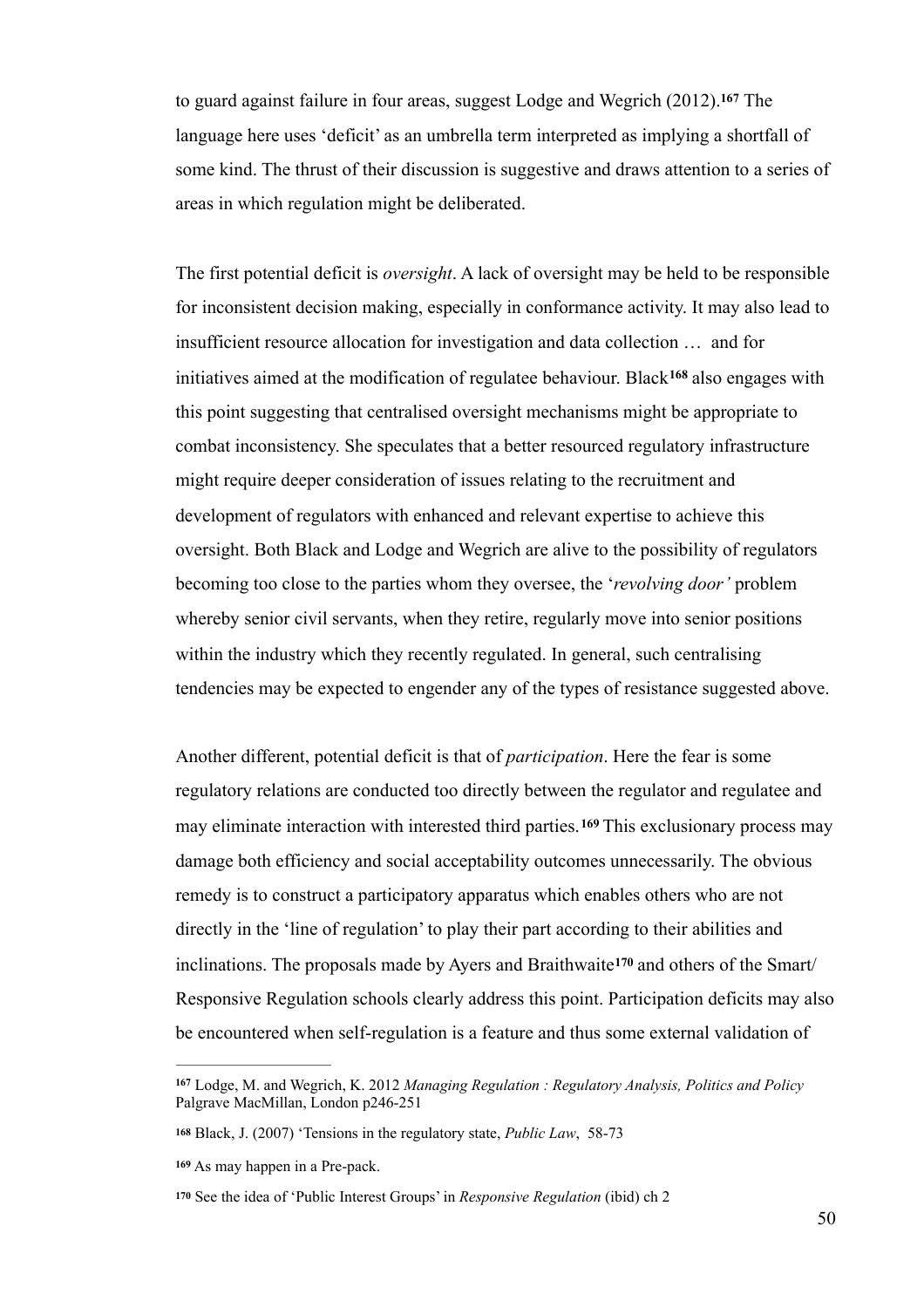the self-regulation may be required. A similar planned intrusion into decision-making habits may also help to minimise<sup>171</sup> the blinkering effects of strongly held organisational paradigms. **172**

A further regulatory shortfall relates to over-predictability; an *adaptability* deficit occurs. In this, regulators lack the imagination to see potential types of failure and their causes and begin to exhibit 'comfortable'  $173$  action plans revolving around 'going by the book' and consequently protecting themselves against allegations of arbitrariness. The regulators' views are thus dulled as to potential problems ahead ... particularly regarding threats to the system itself. Haldane and May (2011) note the slightly counterintuitive point that diversity in regulatory activity may lead to stability in the regulatory system. Thus, regulators who insert some method of challenge vis-a-vis their regulatory arrangements and who act in an unpredictable way with regard to regulatees may be consuming an antidote to over-routinisation.

The final deficit strikes a substantial chord; the concern here is that those involved in a regulatory system may gain insufficient reward for their participation and thus they deliver performance which is sub-optimal. Thus, there may exist an *incentive* deficit. The notion of the benchmarking of regulator performance is powerful although the criteria for this remain unexplored in much detail, as does consideration of who would benchmark the regulators. The idea of incentivising regulatees is consistent with the tenets of behavioural economics<sup>174</sup> and the practice of 'nudging' has been widely reported elsewhere. In the context of exploring regulation, it is of interest to note that there is little in the literature which explicitly looks at how intra-organisational behaviour in respect of regulation-following might be encouraged/rewarded/nudged.

<sup>&</sup>lt;sup>171</sup> eg The Court Jester mentioned above.

Where strongly held views are not necessarily correct and might benefit from being contested. **<sup>172</sup>**

For the regulator concerned. **<sup>173</sup>**

<sup>174</sup> See, for example, Thaler and Sunstein's many writings ... such as '*Nudge*'.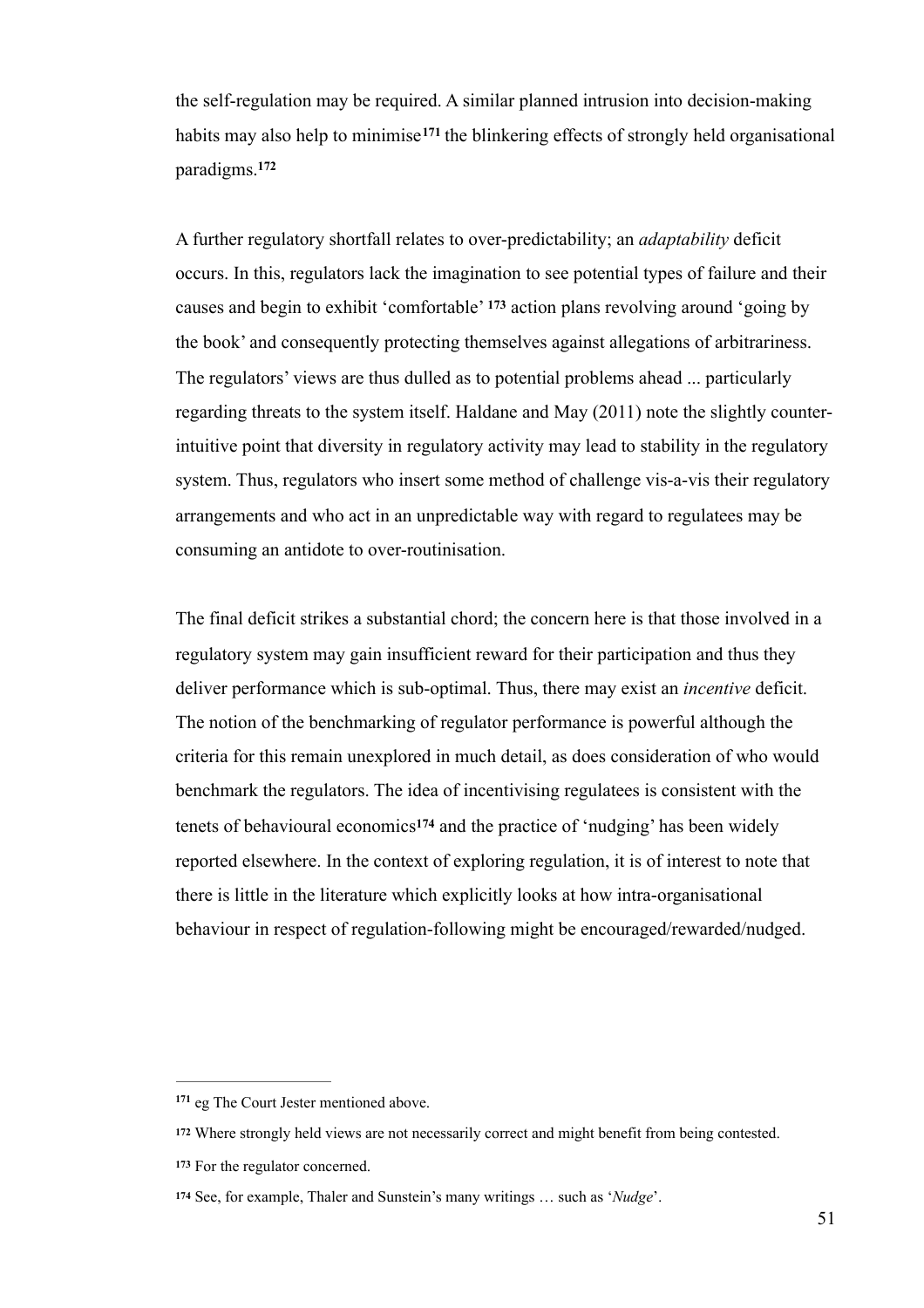# **3.3 Communication Concerns:**

Communication underpins many aspects of regulation. Concerns abound in areas such as the cost of gaining information and of promulgating regulations. Drafting problems beset the content of regulation and the language in the regulatory instrument may be obscure. Views differ as to who should take action to ensure that understanding IS achieved. Acquiring data on mischief perpetration involves non-negligible expense for a resource-poor regulator. The difficulties here are exacerbated by the hiding of noncompliance by individuals and firms and there may be over-reliance on informal/ unreliable data collection.**<sup>175</sup>**

#### *Causes of Communication Concerns:*

Rule promulgation is no guarantee that that the associated regulatory objective will be achieved. Hence it is useful to outline potential causes of possible failure to achieve. These lie under three heads viz. *creative compliance, inclusivity problems and communication failures*.

Creative compliance is the hall-mark of a regulatee who adheres to the letter of the law but contrives to subvert the spirit of the law.<sup>176</sup> This may occur as a by-product of cries for more precise law<sup>177</sup> and thus the removal of uncertainty in application ... the greater the rule precision, the greater the potential for creative side-stepping of that rule ; particularly so, if the rule has not been updated in the face of environmental shifts.

The inclusivity problems lie with inadequate drafting of regulatory instruments. These may be over or under-inclusive in effect and may discourage behaviour which is consistent with the rule in question.**178** Bardach and Kagan (1982)**<sup>179</sup>** assert that

eg.'whistle-blowing' .. the 'telling of internal and prejudicial tales' to external sources. **<sup>175</sup>**

<sup>&</sup>lt;sup>176</sup> The tax-avoidance industry exemplifies this.

eg. McBarnet, D. 'Law, Policy and Legal Avoidance' (1988) *Journal of Law and Society* p113. **<sup>177</sup>**

Or, conversely, may encourage undesirable behaviour. **<sup>178</sup>**

**<sup>179</sup>** Bardach, E. and Kagan, R. (1982 ) 'Going by the Book' Philadelphia, pp66-77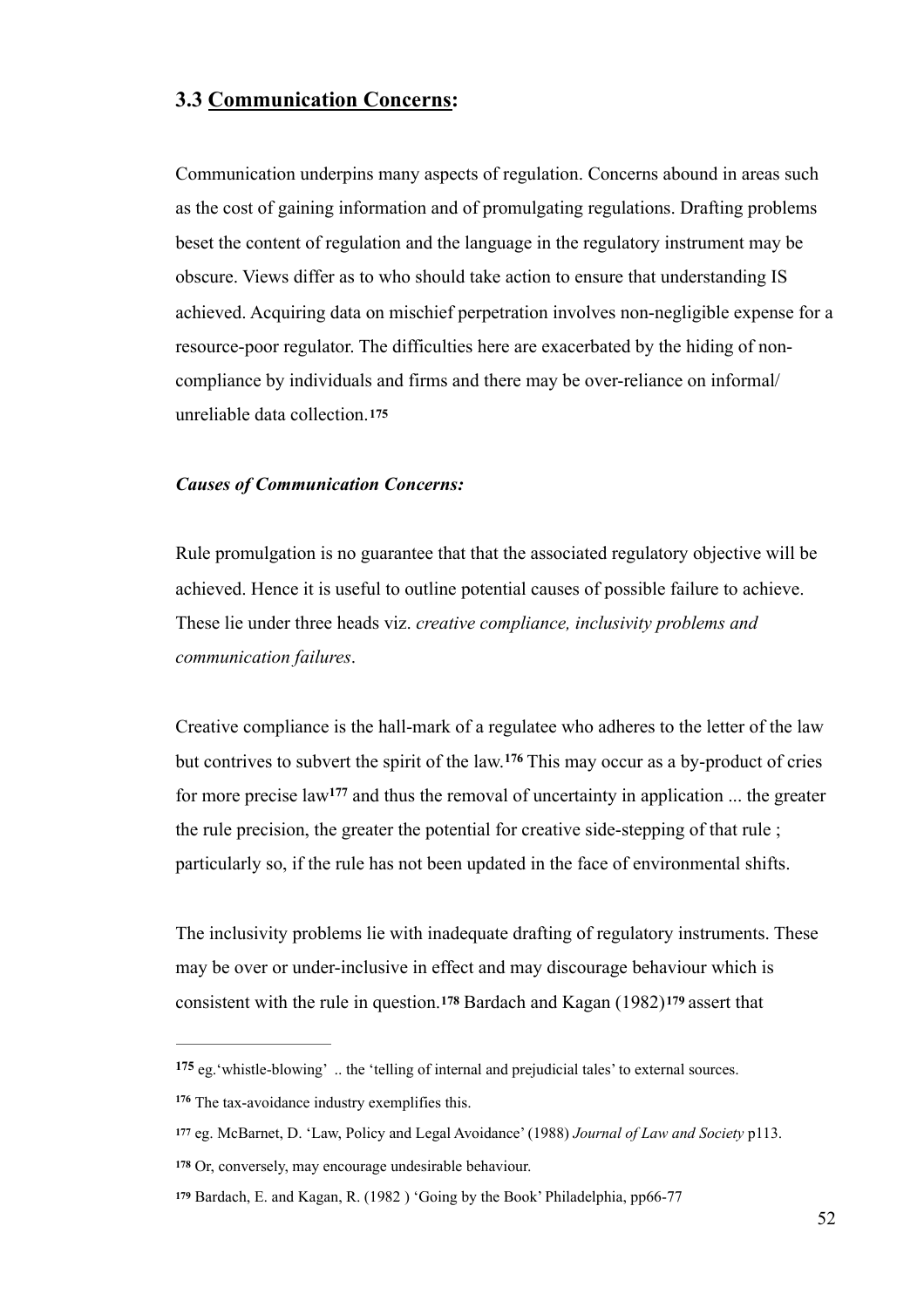regulators tend to over-regulate with over-inclusive rules because rules can frequently be made in haste; or because regulators are uneasy about displaying discretion; or because regulators wish to avoid the high cost of information–gathering associated with administering well-targeted regulations. Under-inclusiveness will occur if the regulator is unable to accurately establish the cause of the presenting mischief ... with some noncompliers being over-looked. However, Diver (1998)<sup>180</sup> contends that under/overinclusiveness may indicate other problems equally caused by informational difficulties which are difficult to apply without costly expert assistance.**181** It can be recalled that transparent and accessible rules surface substantial inclusivity problems whereas detailed, precise and up-to-date rules do score well on inclusivity. The question of over/ under-inclusiveness obliges consideration of which inclusiveness approach is the more desirable for a regulator to follow? ... leading to the review of Shrader-Frechette's  $(1991)^{182}$  Type 1/ Type 2 risks. Shrader-Frachette suggests that although regulators are more inclined to avoid Type 1(producer) risk than they are to avoid Type 2 (consumer) risk, The Type 1 risk is a rule prohibiting the use of technology (and by extension behaviour) which is falsely seen too be dangerous but is in fact safe whereas a Type 2 rule is one which allows the use of technology which is falsely seen as being safe but is in fact risky. In situations of uncertainty, the suggestion is that regulators ought to err in the opposite direction.

Blume (1990)**183** asserts that the situation is further complicated by a series of indirect communication mechanisms whereby the targets of one message receive the message, perhaps in one code via one medium, and then, in their turn, relay this message onwards towards the ultimate target of the regulation using a different code and medium

<sup>180</sup> Diver, C.S. (1998) 'The Optimal Precision of Administrative Rules', cited in a Reader on Regulation eds Baldwin, R., Scott,C. and Hood C.

A simplified example of Diver's thinking is whether a rule might be passed prohibiting the use of **<sup>181</sup>** electric hedge-clippers by anyone over 65 years (clear, accessible .. and easy to enforce assuming birth certificate availability). But there are many over 65s able to cut hedges on their own. However, setting a rule in reliance on a set of variables such as levels of experience, eyesight, upper-body strength and participation in an accredited training course may effectively target those able to use the cutter ... but at a hugely inconvenient cost; an open invitation to those tempted to be creative compliers ??

Shrader-Frechette, K.S.(1991) *Risk and Rationality*, Berkeley, 1991. **<sup>182</sup>**

Blume, P. (1990) The Communication of Legal Rules 11 *Statute Law Review*. 189 **183**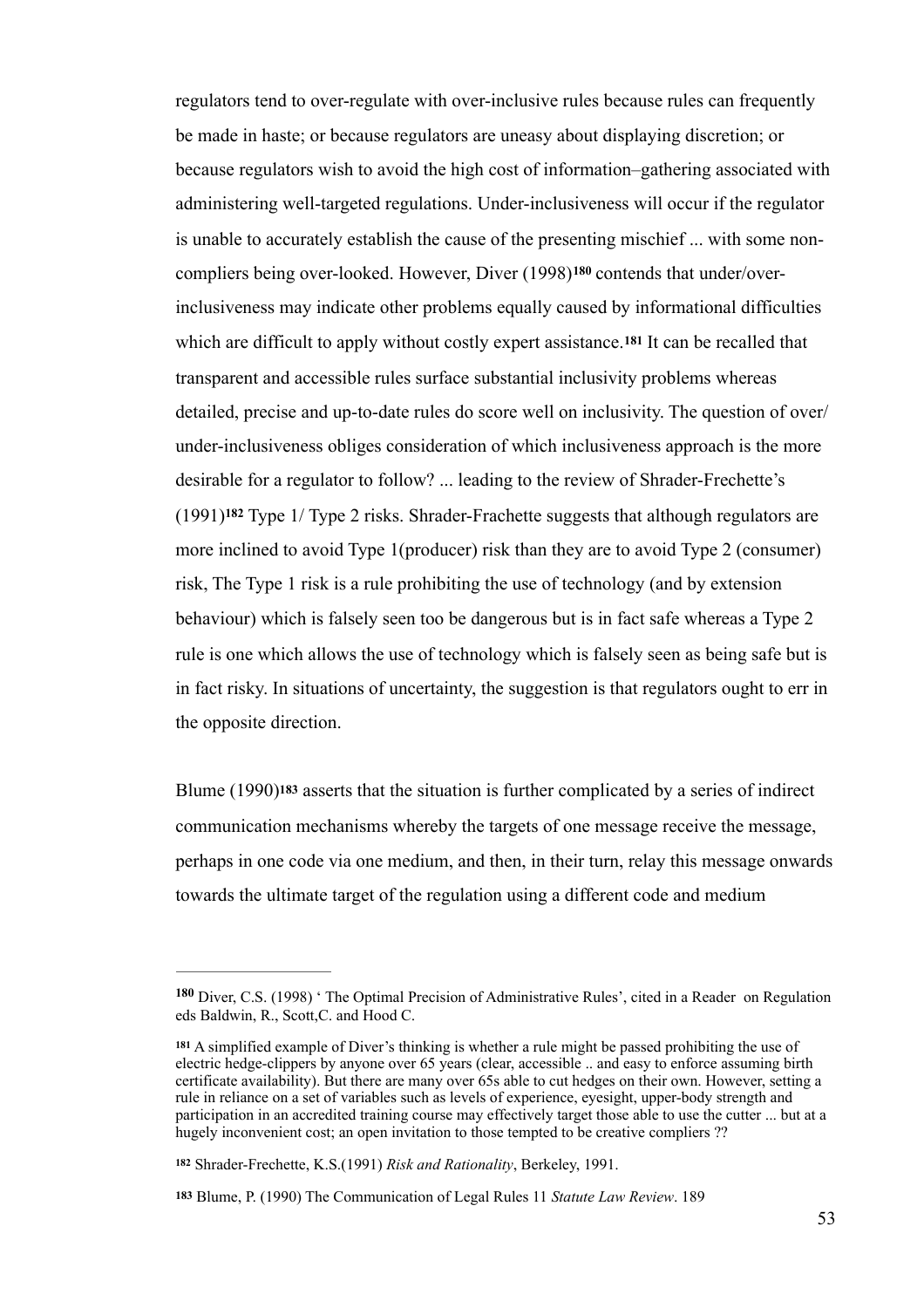combination and possibly with an altered degree of formality. Professional advisors**<sup>184</sup>** commonly play a significant part in such indirect communication lines ... but the observation is made that the more extended the communication chain becomes, the more likely it is that problems and issues may arise relating to desired regulatee behaviour.

One reason for the use of indirect communication chains is the probability that encoders of original rules may, in reality, speak a rather different language from those whose behaviour is in question. This is not about intelligence nor of literacy in the conventional sense, it is a matter of *functional illiteracy* whereby the ruled do not understand the terms of the rule ... and thus are unlikely to conform adequately to the expected behavioural requirements. This is often wrongly termed '*mis-understanding'*  whereas '*non-understanding*' would be more accurate. Translation is required; hence the existence<sup>185</sup> of the intermediary professional advisor acting to remove the drawback of this type of problem. This problem will be particularly in the foreground when the rule in question is legal in origin and when that law is complex and multi-faceted (as is the case in this inquiry).

## *Some reasons for Regulatory Communication Misunderstanding :*

The promulgation of rules and the expectation that these rules will be understood is problematic. The reasons driving rule promulgation are several and mixed. Communication aims might be *to inform*; *to educate; to influence* ... or even *to protect* the ruler against potential adverse circumstances.**186** Consideration of both communications outcomes and how these might be reached follows briefly …

**<sup>184</sup>** Possibly but not exclusively IPs?

**<sup>185</sup>** Perhaps this is a major justification for the existence of company doctors/turn-round specialists?

In popular parlance, '*the protect your backside*' approach. **<sup>186</sup>**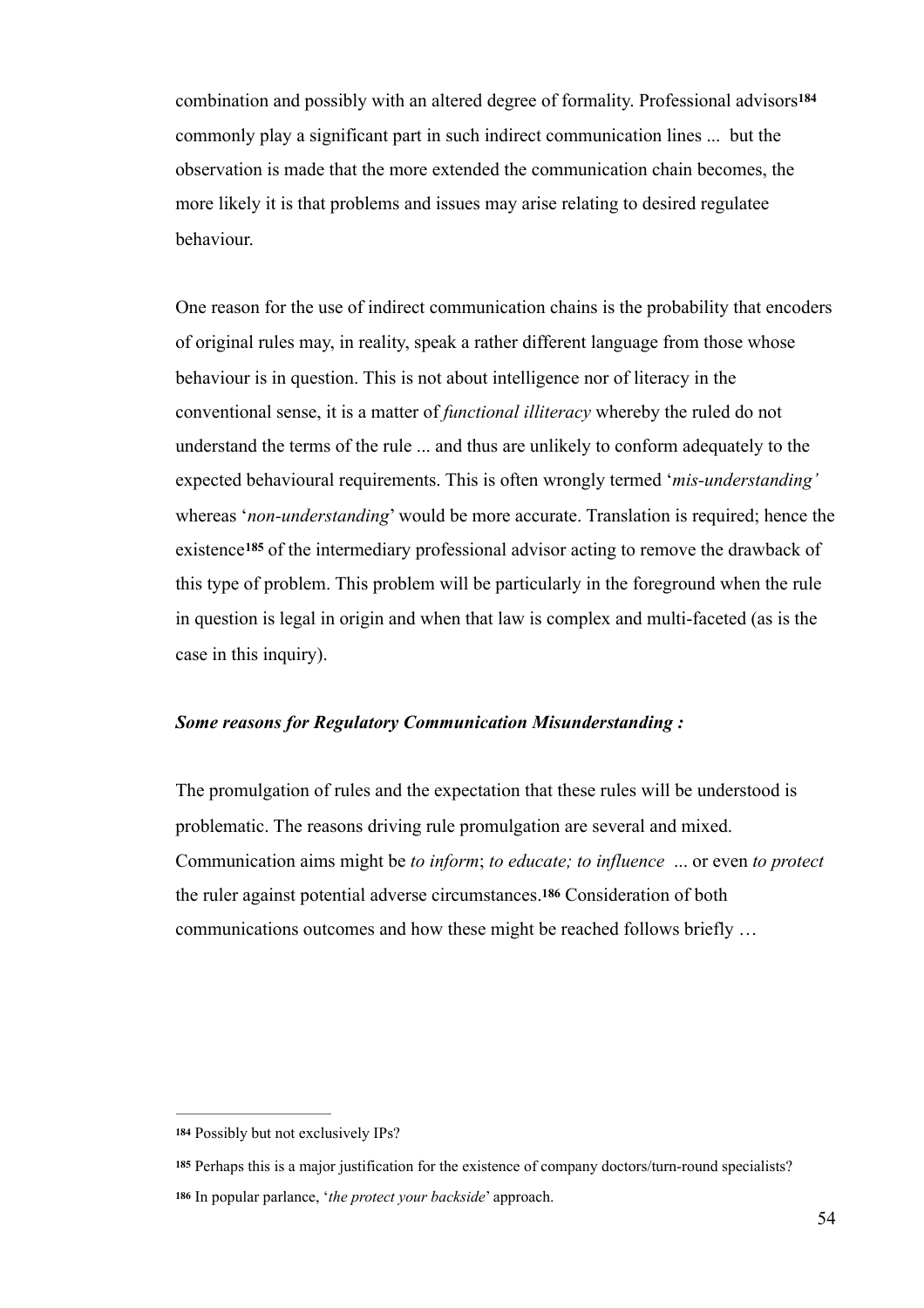### *The lack of understanding of rules by the ruled:*

The much-quoted maxim *'Ignorantia leges non excusat'* is used to prevent<sup>187</sup> rulebreakers in all legal systems from offering a '*I didn't know I was breaking the law* ' defence. There is a resultant tension in the rule-communication process; regulatees are expected to obey rules devised by regulators<sup>188</sup> but which they may not always be aware of, far less be able to comprehend.<sup>189</sup> A further, practical, tension ensues when rules, especially legal rules, are changed moderately frequently over the life of a regulatee.**<sup>190</sup>** Rule obsolescence, whether a consequence of political or environmental change, thus carries the capacity for confusion in the mind of the ruled which the advice of advisors may not eliminate. Unlearning<sup>191</sup> is difficult ... and the potential for ill-informed behaviour is significant when the field covered by the rule is unfamiliar to the regulate. Arguably, the suggestion that regulatees have the right to be cognizant of rules does not always imply<sup>192</sup> a duty to be cognizant of these rules.

### *The presence or absence of Positive Action to achieve understanding:*

The distinction between making rules known in contrast to taking positive action to influence behaviour is a troubling one. The Hansard Society was sufficiently concerned in 2008 to make a series of recommendations**193** on how the UK Parliament might improve its ability to promulgate legal rules as follows ...

"*In order to enhance Parliament's ability to communicate with members of the public, the Hansard Society recommends that:* 

However, this principle has its roots in 2,000 year old Roman law and in a context then of many fewer **<sup>187</sup>** and simpler laws being promulgated by rulers in a rather different manner to relatively few members of the ruled class

**<sup>188</sup>** eg.foreign owners of English football clubs ?

**<sup>189</sup>** The European Convention on Human Rights Art 7.1 is relevant?

Arguably the case in this thesis. **<sup>190</sup>**

The activity of dispensing with 'old' knowledge. **<sup>191</sup>**

In today's different circumstances (from ancient Rome) ... see Introduction ( Chap.1) above. **<sup>192</sup>**

Hansard Society Briefing "*Enhancing Parliament's Ability to Communicate with Members of the* **<sup>193</sup>** *Public*". House of Lords Debate , Thursday 18 December 2008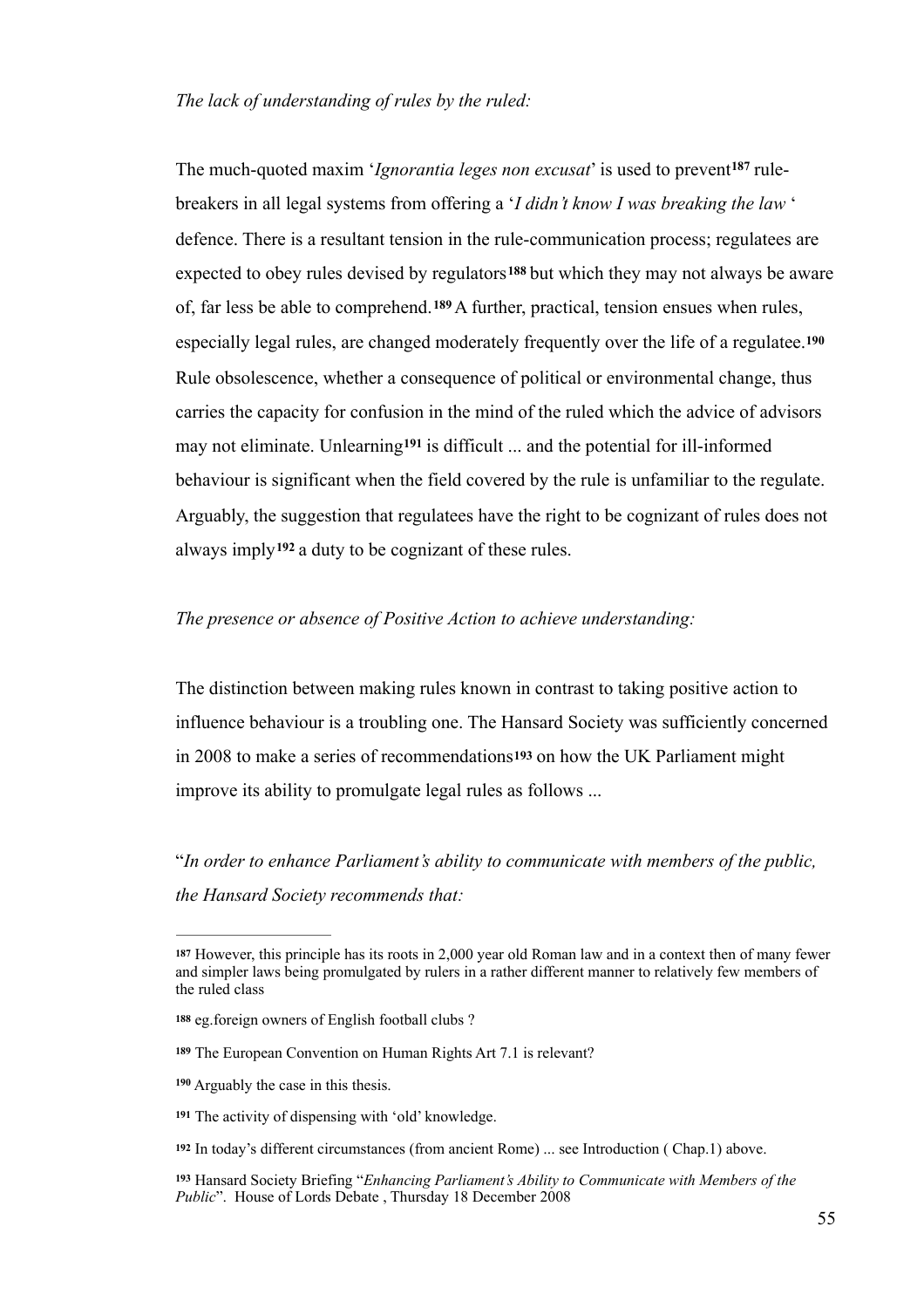*A Communications Service should be established for Parliament;* 

*Parliament's communications strategy should be subject to regular consultation, review and evaluation in relation to optimum principles of accessibility and transparency, participation and responsiveness, accountability and inclusiveness; …* " (further detail re drafting practice followed)

Note this advice was offered a generation after the modern laws governing corporate insolvency<sup>194</sup> were passed and that the Hansard Society was sufficiently concerned to further comment (*as excerpted* ) ...

*"The language, terminology and rules that govern how Parliament works are often complex and anachronistic …* 

*Parliament as an institution is often too risk averse in relation to both the concept of change and to communicating …* 

*The lessons learnt from previous initiatives are yet to be applied consistently Parliament has to compete with other changing patterns of cultural consumption, an ever-expanding media base, particularly online, and with other institutions that people look to first as exercising more influence on their lives … People will only switch on to those issues that interest them Democracy does not come cheap. But ... the public (do) not think that initiatives to improve communication would be a waste of public money."* 

As a consequence of the above, Blume's<sup>195</sup> comments appear apposite ...

"*Today many legal rules are in reality hidden and such rules are oppressive. The legal system should not be an exclusive domain for jurists. The gap between 'know and knownots' is not acceptable in a democratic society."*

<sup>194</sup> The backdrop to this thesis.

Blume, P. 1990. Op. cit. **<sup>195</sup>**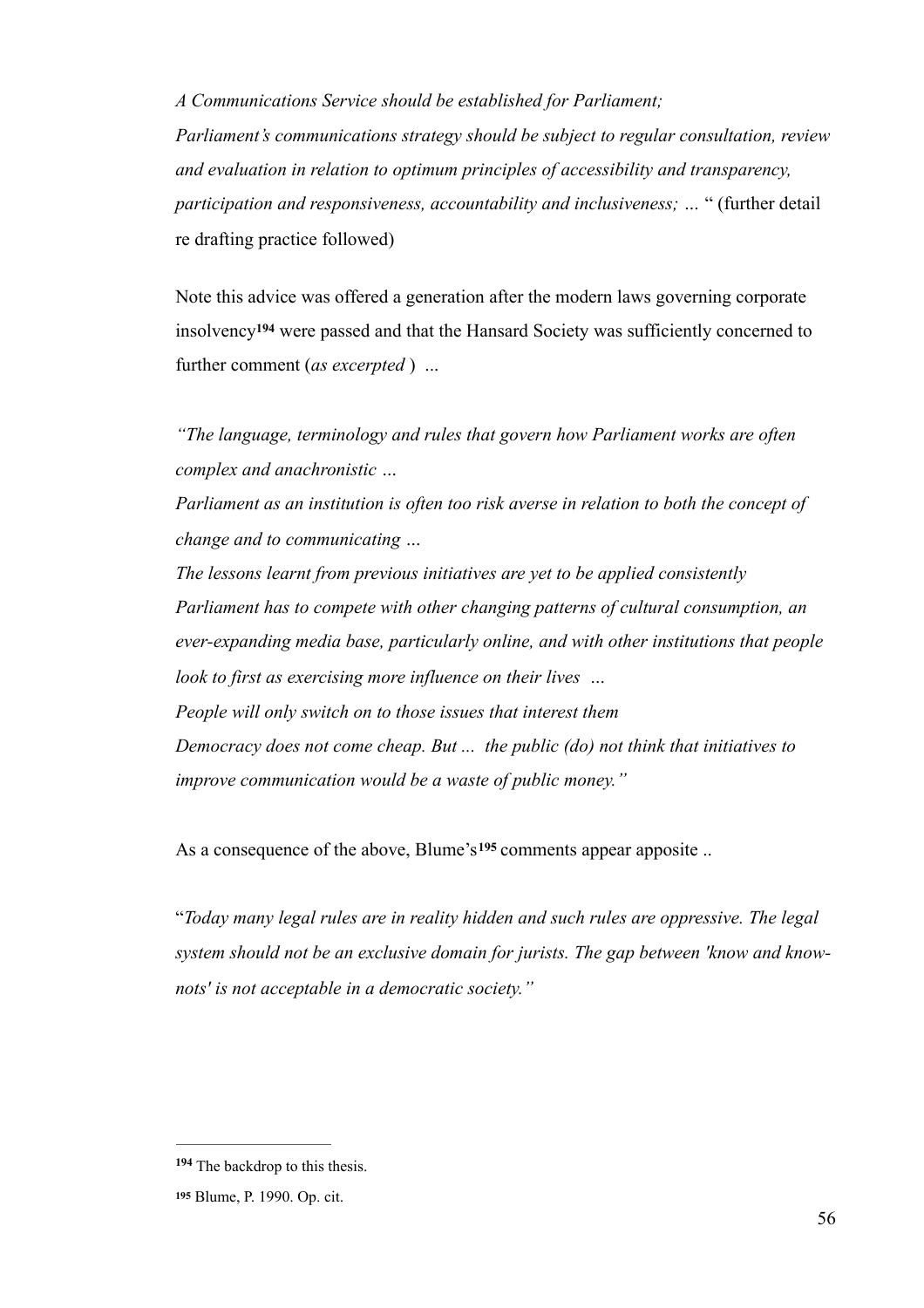This state of affairs possibly helps the cause of the professional<sup>196</sup> with the aptitude and inclination to acquire the knowledge/expertise connected with these rules?

## *Legitimacy and Regulatory Obedience:*

If regulated actors are to obey the regulations communicated to them by regulators, then some acceptance of the regulator's right to regulate seems required. This acceptance may be as a calculation of coercive power ... or rather it's imbalance. But the acceptance may also be brought by a belief that the regulator *should* be able to develop rules requiring obedience: it is legitimate to expect compliance. So, there exists the possibility of a normative foundation for legitimacy in that regulator and regulatee share certain values. Whilst Scott<sup>197</sup> typifies values of three sorts .. *economic, social/ procedural* and *security/continuity,* he indicates these types may mix together and the ensuing blends may characteristic of particular sub-sets (social groups) within society. This echoes the earlier discussion re Teubner<sup>198</sup> and re Black.<sup>199</sup>

Regulators may be pro-active in developing their claims to obedience and Baldwin**<sup>200</sup>** suggests five possible ways in which they might so do. The more each claim is accepted individually and collectively, the more the regulator's claim to legitimacy is increased. The entire list of ways is relevant to our discussion here although some claims are more relevant<sup>201</sup> to one or other of the sub-systems being explored, for instance, football creditors may well perceive the due process claim to be fair in their context and IPs will equally deem the expertise claim to be fair in their context.

**<sup>196</sup>**Again ... the Insolvency Practitioner ?

Scott, C. in Handbook of Regulation (op. cit) p104-118 **<sup>197</sup>**

Teubner (op.cit.) **<sup>198</sup>**

Black (op.cit.) **<sup>199</sup>**

Baldwin ( p238 , Morgan & Yeung *Introduction to Law and Regulation*. op.cit ) **<sup>200</sup>**

eg. 'Football creditors' may well perceive the due process claim to be fair in their context and IPs will **<sup>201</sup>** equally deem the expertise claim to be fair in their context.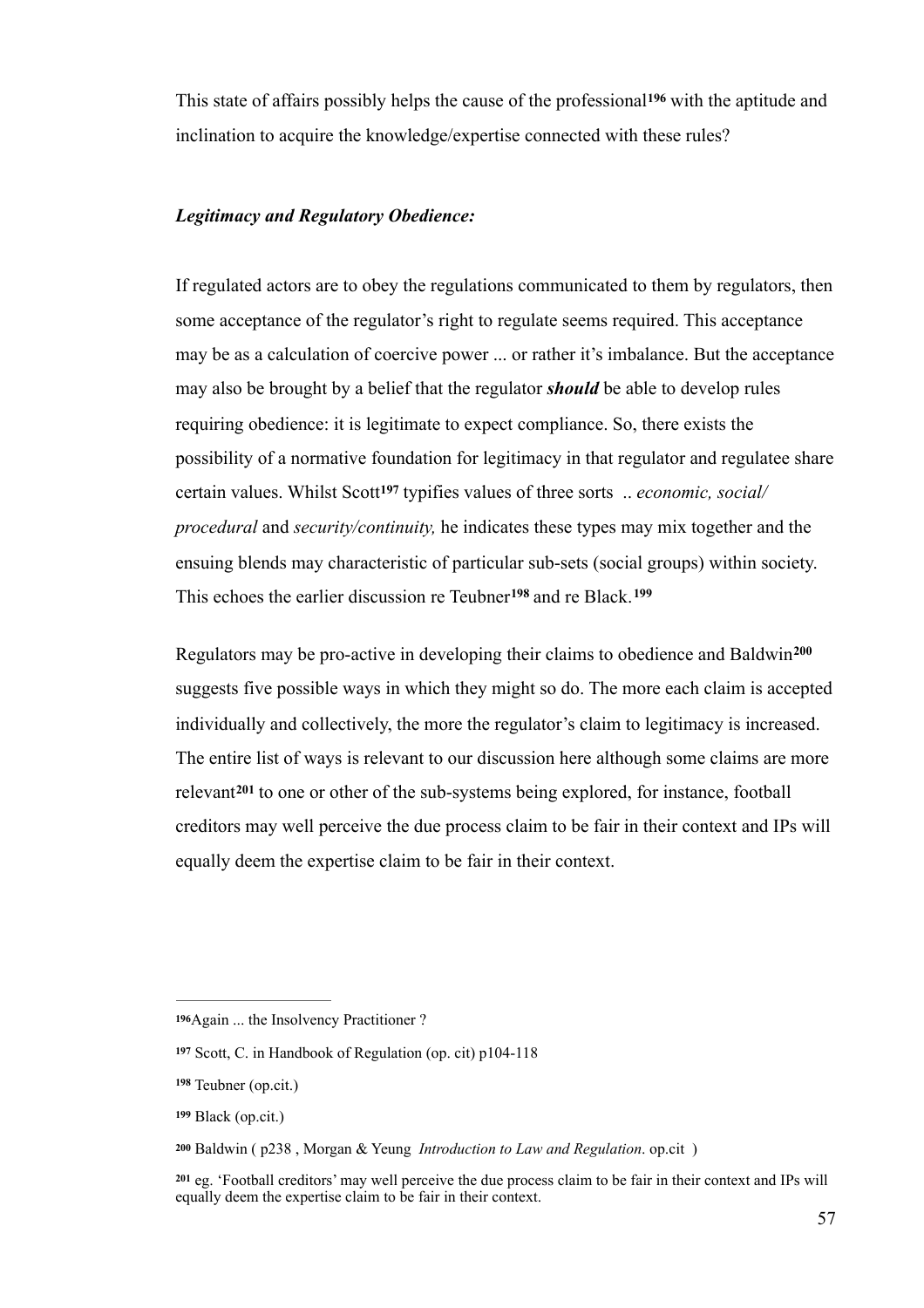Baldwin's list is ...

| Claim for Regulator Obedience              | Basis for Development of Regulator's<br>claim                                                 |
|--------------------------------------------|-----------------------------------------------------------------------------------------------|
| The <i>legislative mandate</i> claim       | where the rule is based on a clear order<br>by the state.                                     |
| The <i>accountability or control</i> claim | where the operation of the rule has<br>unequivocal lines of accountability.                   |
| The <i>due process</i> claim               | where the rule is perceived to be fair by<br>those to whom it refers.                         |
| The <i>expertise</i> claim                 | where the rule is developed and<br>operated by those with appropriate<br>technical expertise. |
| The <i>efficiency</i> claim                | where the rule produces results at<br>acceptable economic and social cost.                    |

Whilst retaining the focus on values in legitimation in rule-following, Mashaw**<sup>202</sup>** emphasises the requirement for rules to be administered justly to retain their legitimacy. He offers a three-fold set of perspectives or "dimensions" for such administrative justice which all add something to Scott's analysis above. His dimension of '*Moral Judgement*' reflects the due process claim to fairness; the '*Professional Treatment*' dimension is clearly linked to the expertise claim; and the '*Bureaucratic Rationality*' is another way of looking at the efficiency claim. But Mashaw is going beyond a typology in his thinking ... for him, the key point is that each dimension has a fundamental goal which differs between the dimensions in a way consistent again with the Teubnerian approach. For instance, the moral judgement perspective attempts to deliver conflict resolution and will thus be appropriate when sub-systems of roughly equal power are in disagreement; the bureaucratic rationality perspective will deliver results where

Mashaw, J.L.1983 cited on p252 of Morgan and Yeung, *An introduction to Law and Regulation* (op. **<sup>202</sup>** cit.)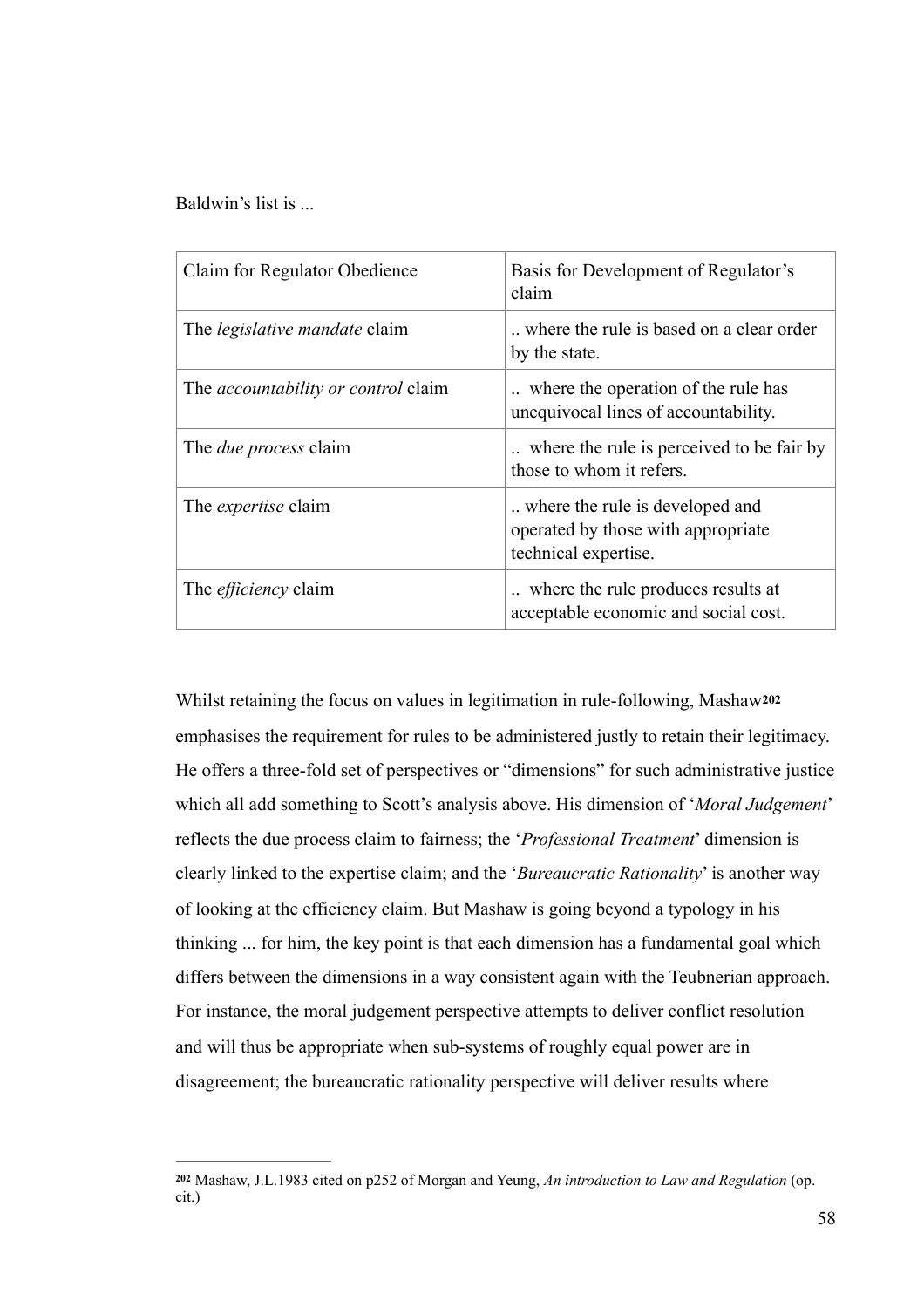programme delivery of rules is of prime importance and the professional treatment view will become paramount when client satisfaction is required.

# **3.4 Concluding Thoughts:**

In a thesis populated by sundry acronyms, the author offers his own acronym to finish the chapter. So, we organise the 'concluding thoughts' with the aid of **MURDER**.**<sup>203</sup>**

**M**, here, calls attention to the centrality of *Movement* in enforcing regulation. The context changes, yet the rule may not; the tool may change, but the behaviour may not; the mischief maker may change but the mischief may not. Any analysis of regulatory enforcement which does not account for movement will be inadequate.

**U** points to *Understanding* ... specifically to understanding the causes of non-compliant behaviour. There seems more to gaining compliance than mere rule promulgation. Thoughtful targeting of potential non-compliers, nuanced matching of message to mischief and awareness of how to negate**<sup>204</sup>** potential harms resulting from disinclination to comply all appear to be areas which need scrutiny if enforcement is to be meaningful.

**R** is for *Roles* ... which the various parties play. These roles may be formally conditioned ... or informally derived. But roles are executed in different styles, to different levels of ability and with different enthusiasms over time. Consideration of roles guides the analysis in the direction of the standards of performance of rule enforcement and also to the connections between role-actors.

**D** indicates *Deficits*. Deficits, gaps and failures featured prominently towards the end of the chapter. They seem important not just as shortfalls and thus instances of the inconvenient and uncomfortable knowledge of non-achievement of objectives but also

A Crime of Intent! **<sup>203</sup>**

From *The Character of Harms* above. Sparrow, M.K. (2008) *The Character of Harms* Ch1 **<sup>204</sup>** Cambridge .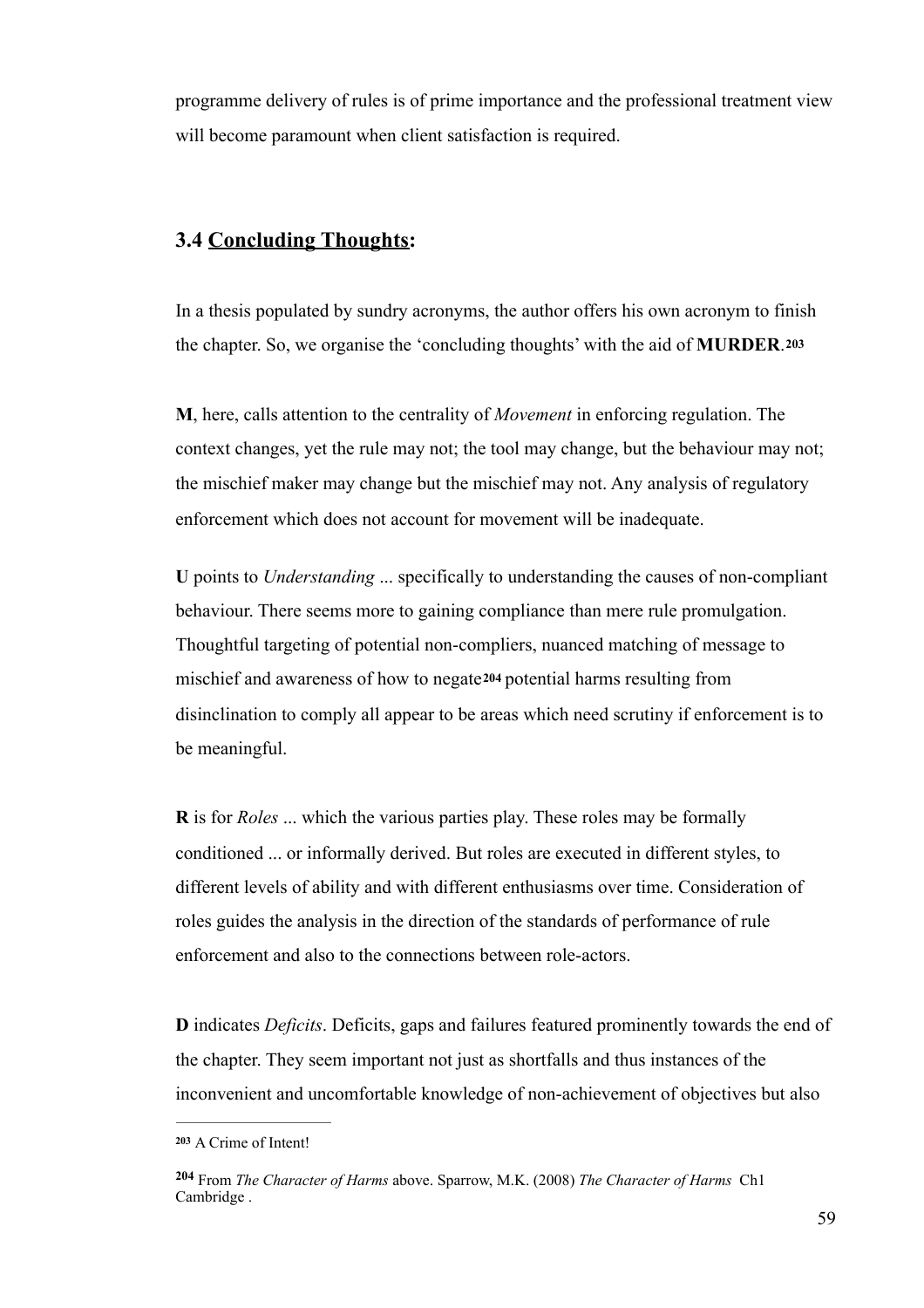areas worthy of investigation as to cause and to consequence. The possibility of differential perception by the various parties to regulation and its enforcement is real and significant.

Moving to **E** ... signifying *Enablers*. There is frequent mention in the previous discussion, obliquely or otherwise, of the difficulties caused by lack of resource.<sup>205</sup> The absence of appropriate resource is held to commonly disable enforcement. However, it could be pertinent to also highlight that the presence of certain competences can enable regulatory enforcement initiatives to be more successful. At times, this is the focus of the "Better Regulation" movement ... examples addressed might be *flexibility*, *experience* and *empathy* as competences which enable a regulator to function more effectively.

Finally, there is **R** standing for *Responsivity* ; thus emphasising the continuing nature of enforcement yet recognising that actions have their consequences. In an area which revolves round continuing attempts by one or more parties to influence the behaviour of others in a particular direction, it surely makes a great deal of sense to model continuing interactions in a nuanced way? Perhaps there is a time and place when deterrence ought to be favoured and another when persuasion will seem a better way forward?

**<sup>205</sup>** Often financial ... or perhaps also related to time?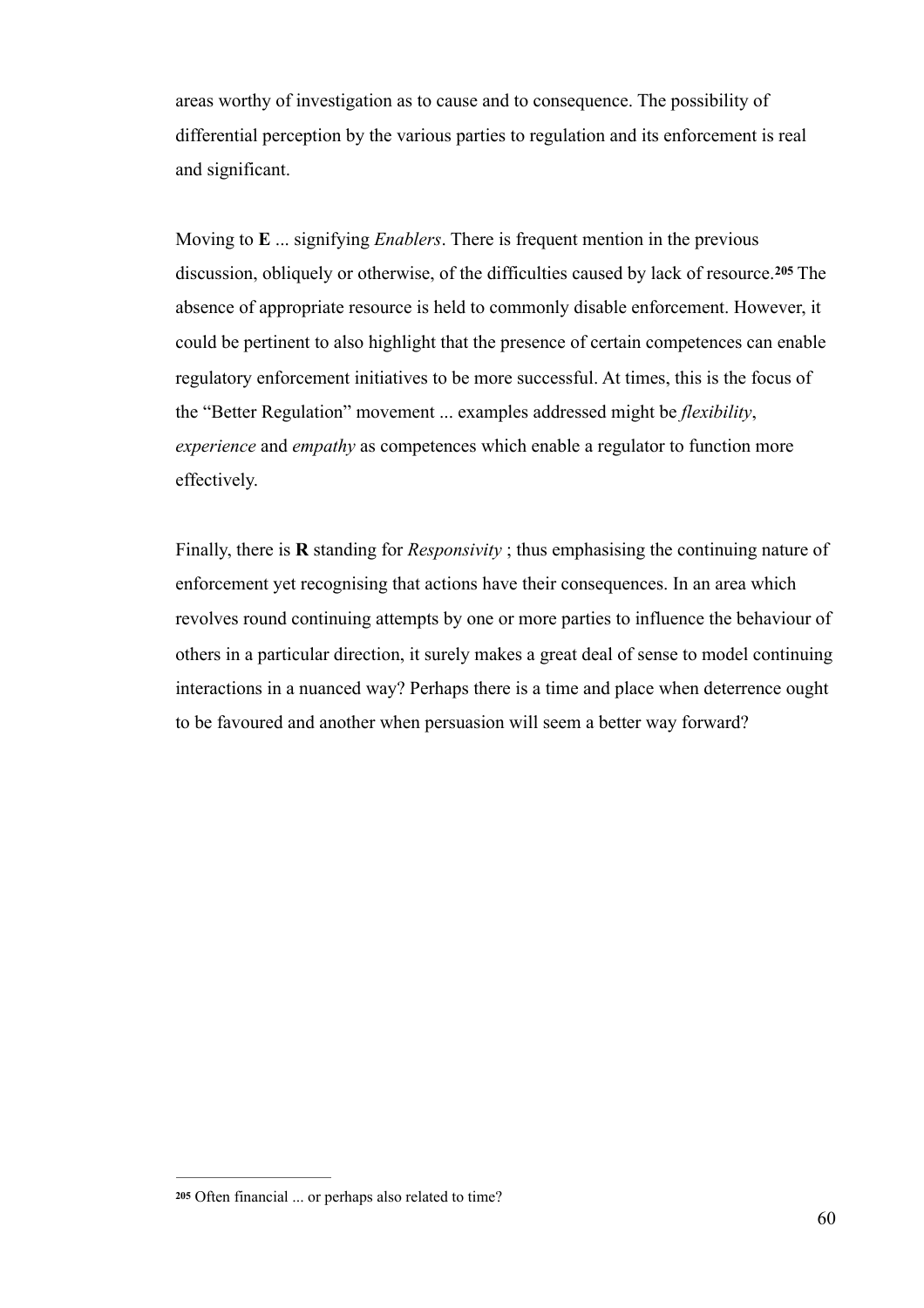# **Chapter 4 : Accountability**

# **4.1 Accountability Principles**

Exploration of regulatory activity is incomplete without considering which actor(s) should be responsible for the success/failure of any particular regulation. This also prompts consideration of how actors might be held responsible ... and of who could/ should do this.

## *Clarifying the Term:*

Accountability has elusive and elastic meaning; dependent on both user and context. A preliminary distinction is between internal and external accountability. Internal (inward?) accountability refers to a moral obligation to one's conscience for the consequences of actions taken. Actors may feel responsible for what they do. Arguably, this is brought on by personal values or societal norms ... or perhaps, if the actor is a professional, driven by some set of internalised professional standards. In either instance, this involves self-evaluation of personal behaviour by the actor concerned. Conversely, accountability can be seen as being external in character and, for Mulgan  $(2000)^{206}$ ...

*"it comprises a number of core elements, namely that an actor is called to account and obliged to explain and justify their conduct to a third party who can ask questions and pass judgment."* 

Mulgan, R.'"Accountability": An Ever Expanding Concept?' (2000) **206** 78 *Public Administration* 555, 556.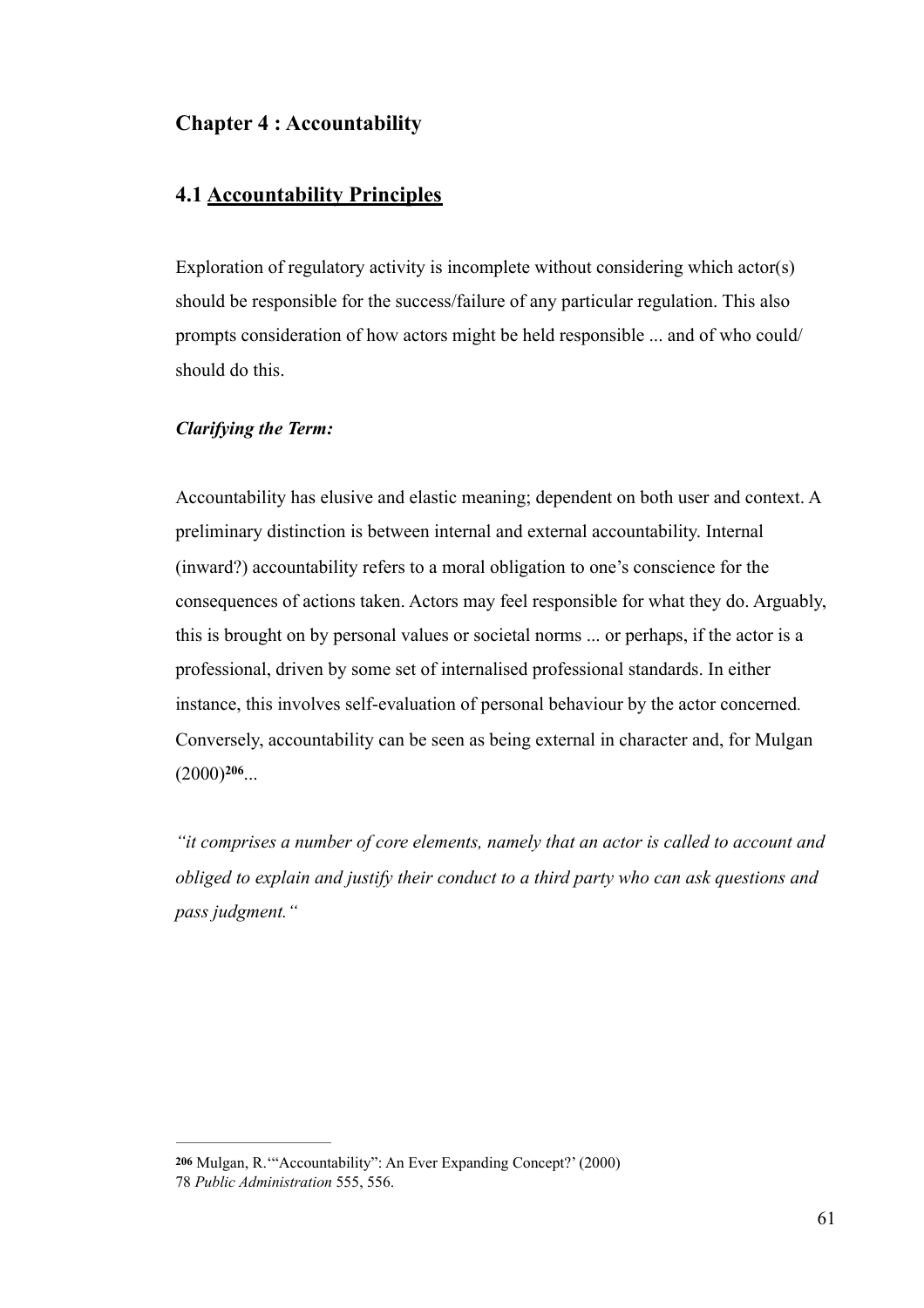The literature<sup>207</sup> points to different shades of accountability such as legal, professional and moral accountability ... to which this author adds accountability to clients and to organizational superiors. All five types of accountability are relevant to this thesis.

Concomitant with the external focus of accountability is the notion that there **may** be delivery of external consequences<sup>208</sup> on actors. Rhode  $(2001)$ <sup>209</sup> emphasizes the difficult to predict nature of future consequences as a useful control on actor behaviour. The external interpretation leads naturally to the external setting of 'acceptable' standards of behaviour. This rather begs the question, though, of the norms driving those who set these standards ... and the perceived legitimacy of the standard-setting activity.

Echoing the earlier theme of potential and future aspects of accountability is the idea of accountability having a responsiveness dimension with actors anticipating the needs/ responses of those with whom they interact and then acting accordingly. This encompasses a spectrum of actor-actions from advising clients in Pre-packs<sup>210</sup> to responding to Regulators operating a *Tit-for-Tat* regime.**<sup>211</sup>**

Attention will mainly be paid below to external features of accountability .. but the existence of differing norms in the various sub-systems in the investigation and the communication difficulties relating to these different norms will inevitably throw up aspects of internal accountability of interest.

As in Ayres and Braithwaite's *Responsive Regulation* approach. **<sup>211</sup>**

**<sup>207</sup>** eg Schwartz, M. 'The Professionalism and Accountability of Lawyers' (1978) *California Law Review*  669, 673.

**<sup>208</sup>** Either desirable or otherwise.

Rhode, D. 'Opening Remarks: Professionalism' (2001) 52 *South Carolina Law Review* 458, 467–470. **<sup>209</sup>**

**<sup>210</sup>** Whereby IPs may advise the Banks or other secured creditors on plans ahead of a formal entry to Administration.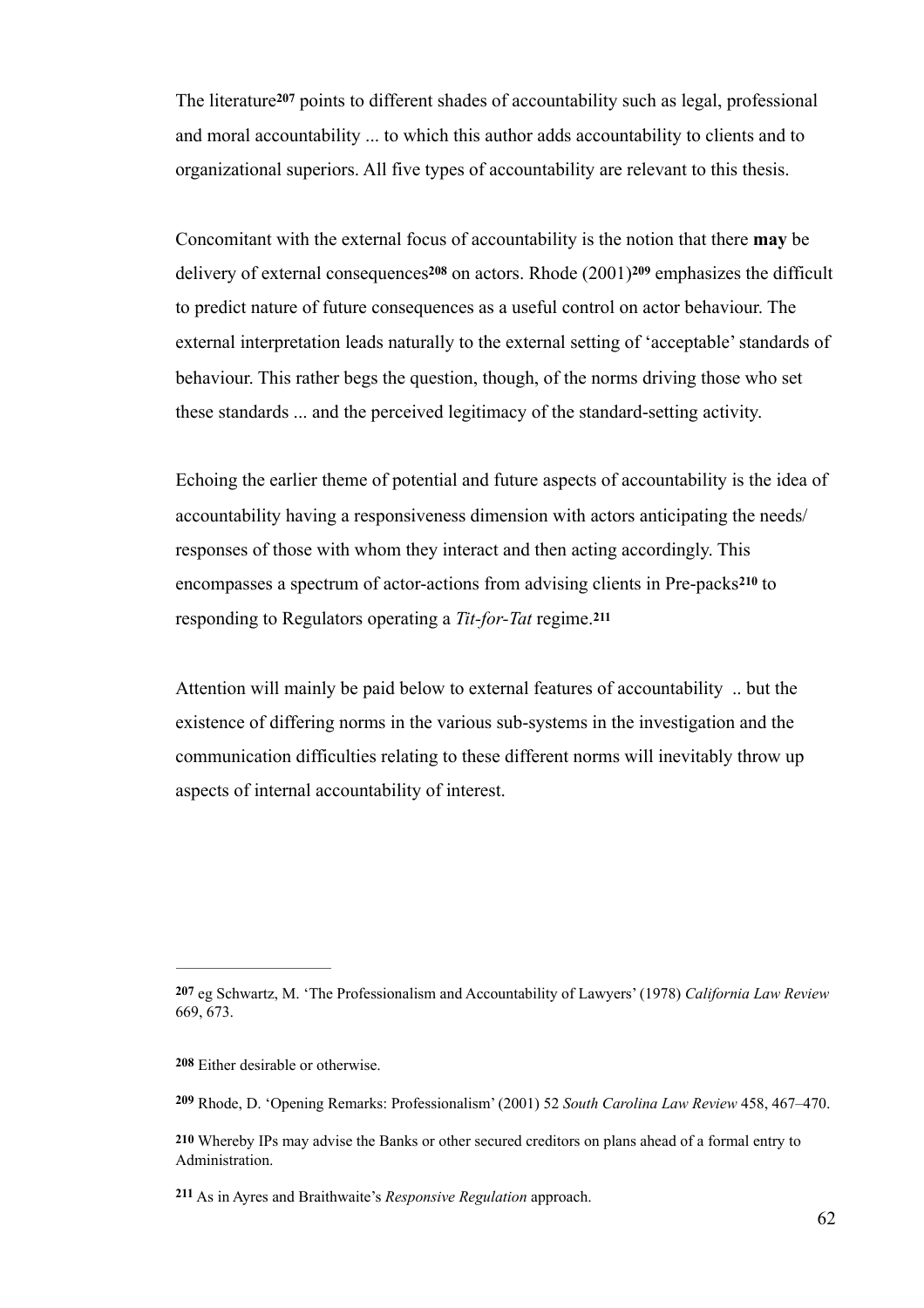### *Why Should Actors be held to Account?:*

Perhaps the principal reason for holding to account is the deterrent effect of a detected breach of rules. The deterrent effect is likely related to the expectation (or otherwise) of the infarction ... and possibly also to the degree of sanction commonly attendant on discovery of the breach. It is the fear of consequent sanctions which may encourage rule-following. Deterrence and the responsibility felt by an actor for rule observance are intermingled ... rules which are perceived as being illegitimate may not trigger any sense of personal responsibility in the actor for rule-breaking nor might stretching of a rule beyond its accepted compass<sup>212</sup> engender feelings of responsibility for any breach.

A further reason for holding to account is that external commentary is essential to cope with actors' tendencies to rationalise decisions which are self-serving with protestations to the contrary ... accompanied, perhaps, by a disregard of unfavourable information. Without such outside accountability, a risk obtains of actors displaying unethical conduct. **<sup>213</sup>**

Accountability may be used to deal with inadequate/defective decision-making by actors/firms. This may be the case where the actor/firm operates in a context where regulations have been externally set, yet discretion has been allowed as to how these are to be accomplished.**214** Here, there is opportunity to go through the motions of rule compliance with a preference for minimal disruption to existing practice and a tendency to attend to the actor's own objectives being a likely result.<sup>215</sup> This may be worsened where there exists a "ladder of communication" where information flows up and down through multiple levels ... the reality of not passing on information likely to throw one

eg a lawyer insisting that their responsibility was to draw up a contract rather than to have cognizance **<sup>212</sup>** of wider implications.

**<sup>213</sup>** As in relations between professional and client; and in relations between professional/ client and others, including the state and society in general.

<sup>214</sup> As is certainly the case for IPs undertaking an appointment .. or for directors running a football club.

**<sup>215</sup>**Bamberger, K. (2006) 'Regulation as Delegation: Private Firms, Decision-making, and Accountability in the Administrative State' 56 *Duke Law Journal* 377, pp427–429.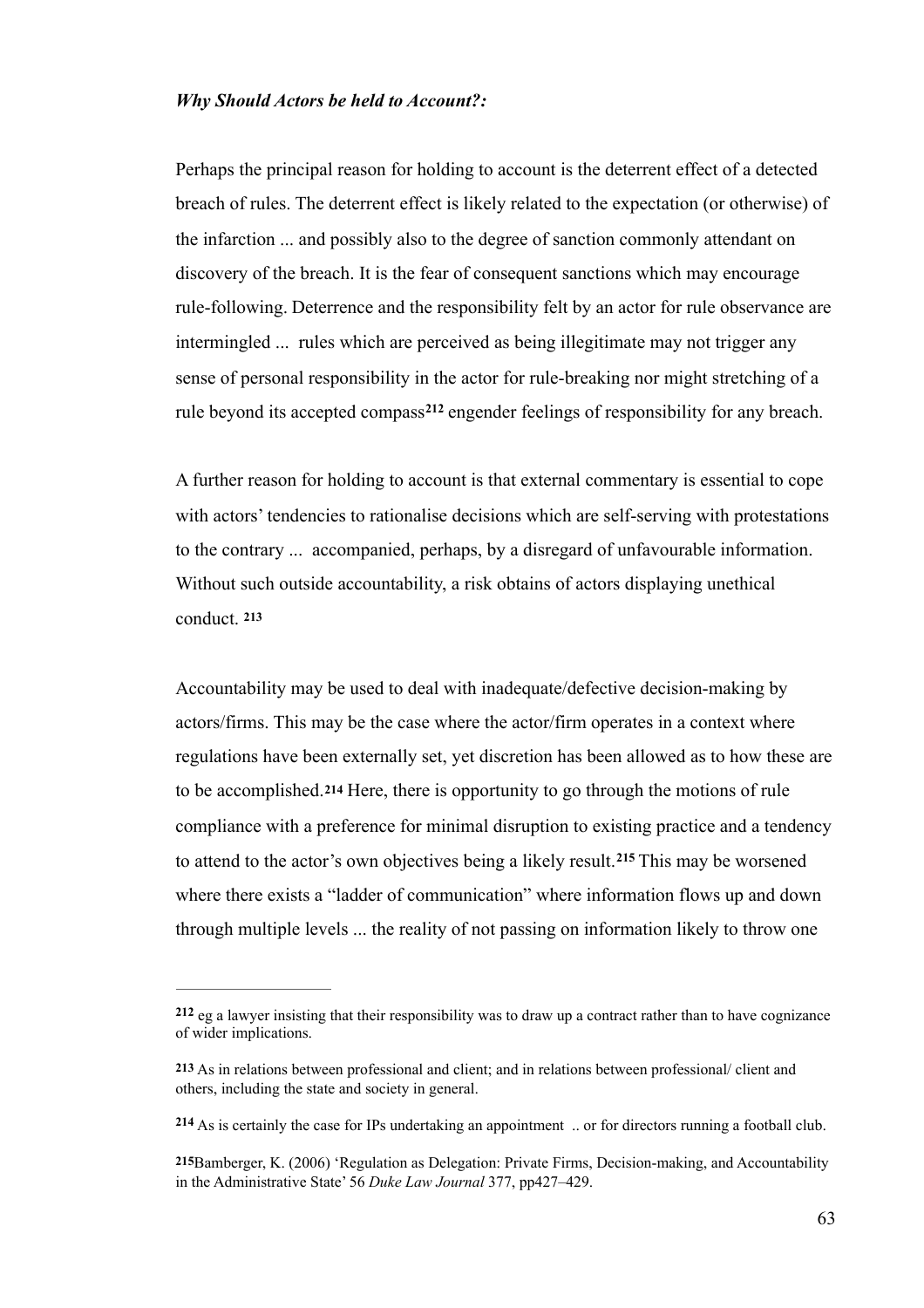actor in a poor light to another is substantial and contributory to inadequate decisions being made.

Accountability may be used to establish/maintain the legitimacy of not just the rule and the rule-maker but of those who have the power to use the rule. This is a question of both ensuring that the power to make decisions has been used in a fairly/ openly and then that any abuses of these powers have/will be held to account. The reputational issues deriving from this are non-trivial<sup>216</sup> viz; the 'rotten apples' label as applied to the rogue IPs prosecuted after the insolvency of Glasgow Rangers FC. For some, the suspicion remains that actors of substance and consequence may receive favourable treatment when held to account. In turn, this may need to be addressed. The markets in some senses provide a form of accountability between actors of broadly similar financial or expertise power**217** but are less able to restrain undesirable behaviour between powerful and powerless when the power gradient is steep.**<sup>218</sup>**

Lastly, accountability can function as a vehicle for the delivery of corrective justice, in that it may be a route to establishing that the harm caused by one actor to another is suitably compensated. Conversely, it may be the spur to retributive justice enabling the punishment of the actor who has done wrong.

### *Codes of Conduct and Accountability:*

In a regulatory context, actors contribute to two main forms of problem. These are Agency problems and Externality problems. Agency problems arise when harm is done to one actor by a second by behaving in a way against the interests of the first whilst purporting be acting on their behalf. In distinction, externality problems arise when both (first and second) actors behave in such a way as to burden third parties (and Society?)

See, for instance, the 2012 case of Collyer, Bristow solicitors. **<sup>216</sup>**

**<sup>217</sup>** eg as when the Banks and IPs regularly interact.

<sup>218</sup> eg as when deep-pocketed secured creditors manipulate IPs to favour their interests against small, inexperienced unsecured creditors in insolvency proceedings.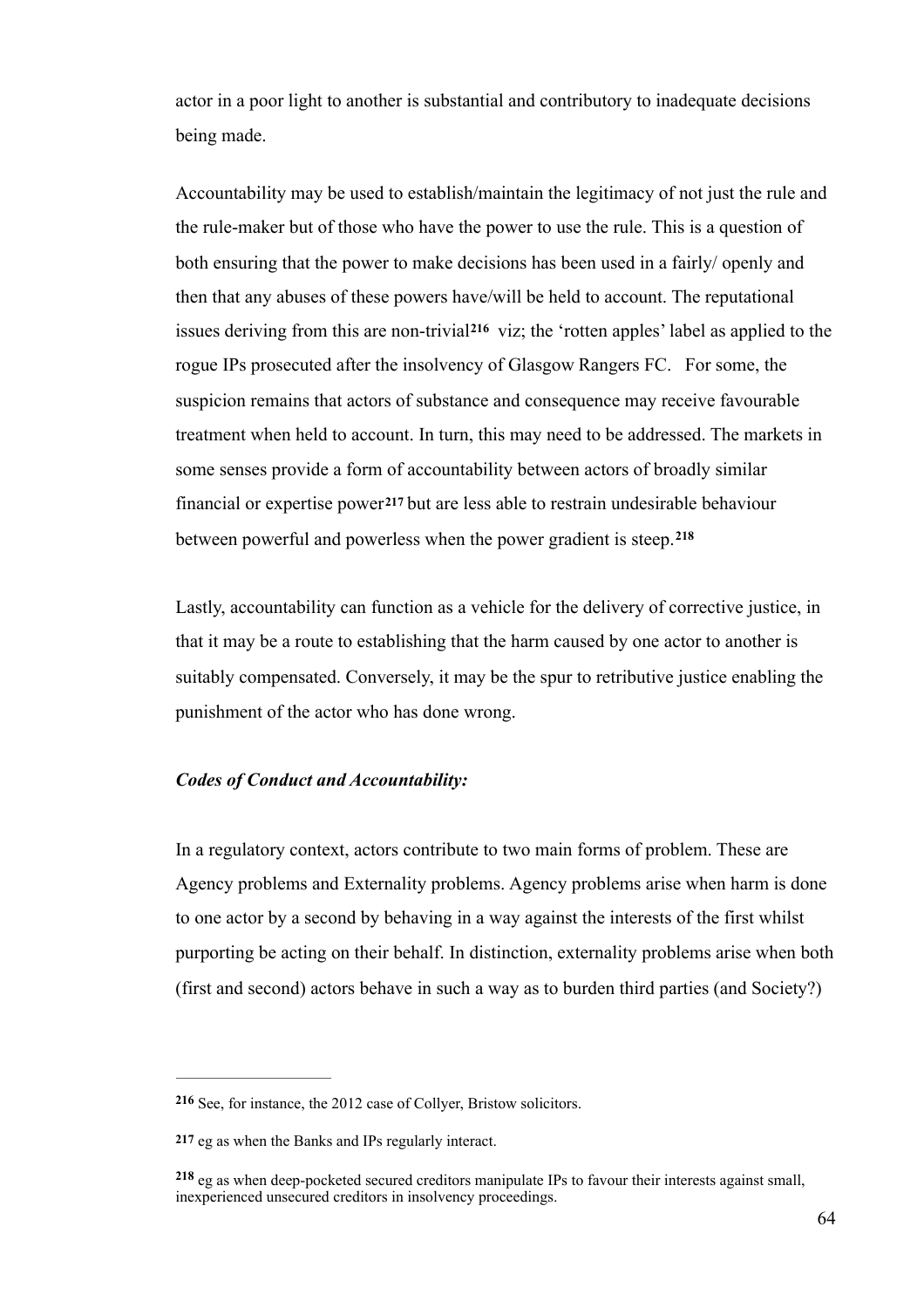with unnecessary cost. Loughrey  $(2011)$ <sup>219</sup> comments presciently, that large, wellresourced and experienced actors<sup>220</sup> are unlikely to suffer Agency problems at the hands of, say, IPs as they are repeat players with the power of repeat business. On the other hand, she warns that ... *"However, as externalities serve clients' interests, clients may not restrain them."*

Codes of conduct<sup>221</sup> are germane in that their contents are relevant to the actions to be controlled. This dissertation is not the place for detailed study of Corporate Governance; nevertheless some mention of the contents of the work of the Financial Reporting Council 222 may be apposite. The Financial Reporting Council (FRC) published a revised Corporate Governance Code (Code), applicable from October 2014. The selected excerpts from their guidance on Risk Management that follow below have relevance to the discussion in both this and the previous chapter ...

Exercising Responsibilities:

" … *The board should establish the tone for risk management and internal control and put in place appropriate systems to enable it to meet its responsibilities effectively …* 

 … *But in deciding what arrangements are appropriate the board should consider, amongst other things*:

- ➢ *How to ensure there is adequate discussion at the board.*
- ➢ *The skills, knowledge and experience of the board and management.*
- ➢ *The flow of information to and from the board, and the quality of that information. … "*

Establishing the Risk Management and Internal Control Systems:

" *… Risks will differ between companies but may include financial, operational, reputational, behavioural, organisational, third party, or external risks, such as market or regulatory risk, over which the board may have little or no direct control …"*

**<sup>219</sup>** Loughrey, J. Large law firms, sophisticated clients, and the regulation of conflicts of interest in England and Wales *Legal ethics,* Dec 2011, Vol.14(2), pp.215-238.

Loughrey clearly envisages the Banks as an exemplar here. **<sup>220</sup>**

Several are relevant to this thesis ... eg the Code governing the Conduct of Insolvency Practitioners. **<sup>221</sup>**

FRC Guidance on Risk Management, Internal Control and Related Financial and Business Reporting **222** (September 2014)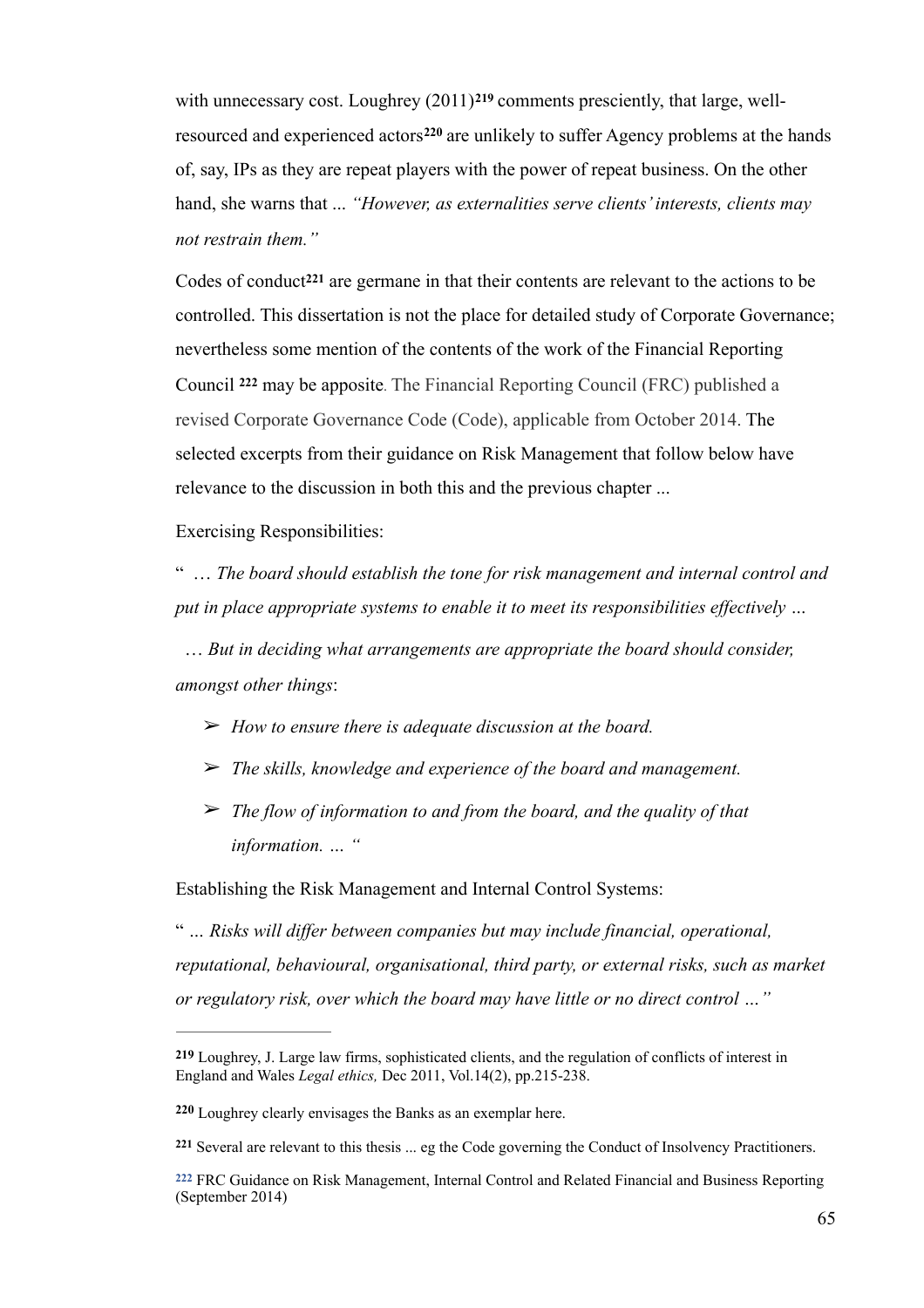" *… Training and communication assist in embedding the desired culture and behaviours in the company. To build a company culture that recognises and deals with risk, it is important that the risk management and internal control systems consider how the expectations of the board are to be communicated to staff and what training may be required …"*

A possible reason for corporate failure may lie with the personality characteristics of the key directors concerned. Despite the well-meaning endeavours of many committees over the years**223**, none of the codes to date have explored this prospect. Corporate failure may be due to many causes but a possible origin of inappropriate behaviour as having been brought on by enduring personality characteristics has scarcely been considered.

### However, Okoye<sup>224</sup> points out ...

"*Behavioural issues can, therefore, be viewed as risks to the corporate governance process, and these risks are significant because they have the potential to result in corporate failures. Questions then arise as to whether existing corporate governance mechanisms have taken cognisance of the significance of behavioural risks; if there are processes in place to manage such risks, how effective these mechanisms are in relation to these risks."* 

Okoye goes on to cite two instances from fairly recent corporate life to illustrate his concern. One instance is that of Robert Maxwell (of Maxwell Publishing fame.) and the other being Fred Goodwin of RBS Group.**<sup>225</sup>**

On Maxwell, Okoye reports inspectors saying ...

*… "We regret having to conclude that notwithstanding Mr Maxwell's acknowledged abilities*  and energy, he is not in our opinion a person who can be relied on to exercise proper stewardship of a publicly quoted company'. It is disturbing to reflect that Maxwell was still allowed to hold executive and managerial positions after the discovery of these flaws in his

Greenbury in 1995; Hampel in 1998, Turnbull in 1999 … all following in the footsteps of Cadbury in **<sup>223</sup>** 1992.

 $224$  Okoye, N.  $(2013)$  The personality of company directors and behavioural risks in corporate governance: Bridging the unidentified gap' *International Journal of Disclosure and Governance* Vol. 10,  $\bar{3}$ , 261–286

<sup>225</sup> Very sadly, this author has to confess the doubtful privilege of having performed management consulting contracts for both firms and, having met both men, can concur with the sentiments reported.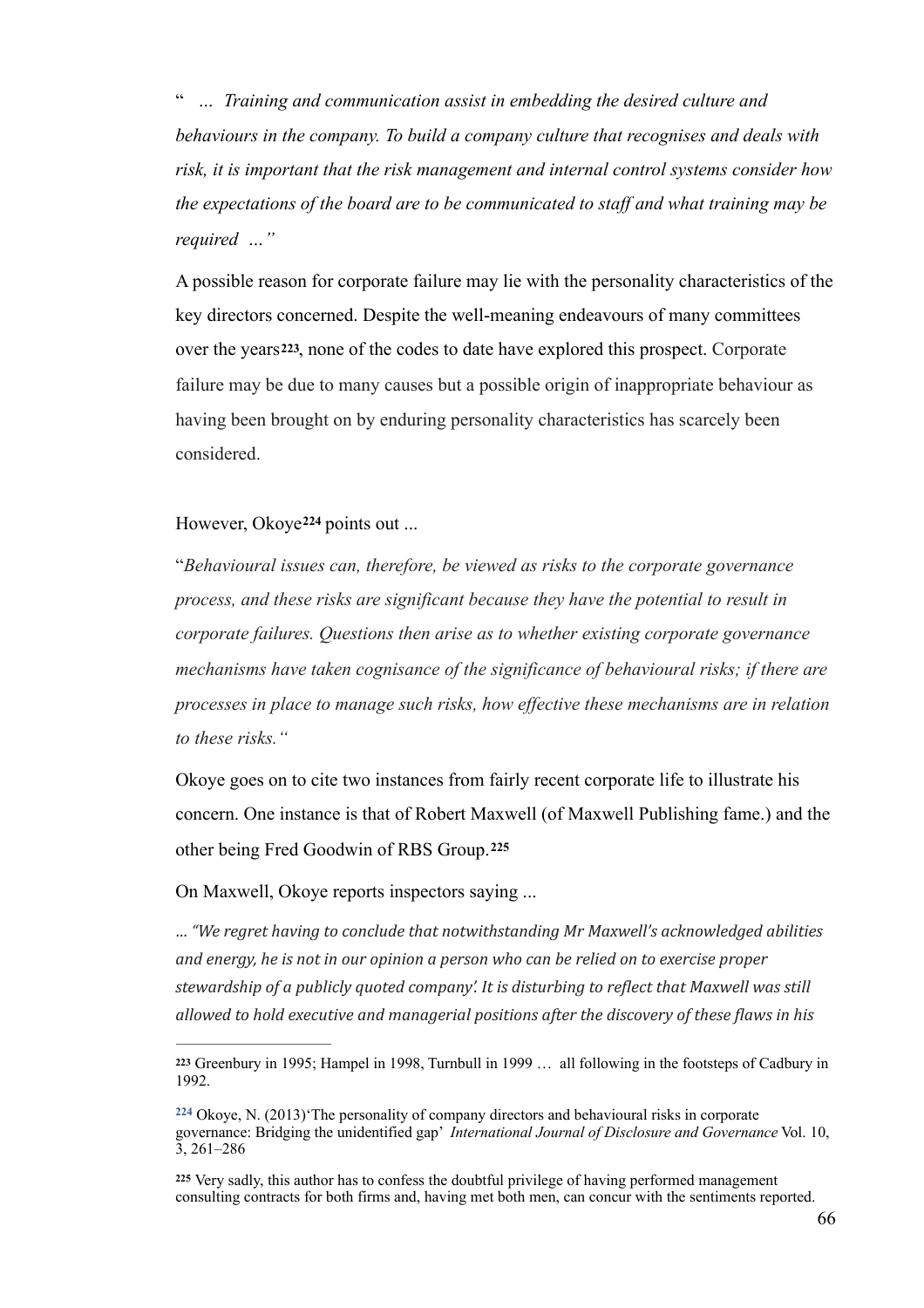personality and behaviour, only for a greater manifestation of his inappropriate behavioural *tendencies to occur 20 odd years later in 1991, with far greater implications."...* 

On Goodwin, Okoye cites the FSA Board as claiming in 2011 that

… "t*he FSA had identified a risk created by the perceived domineering behaviour of the CEO at RBS*" …

Perhaps one might observe that UK Company Law does not make mention of any need to contemplate the management of personality risk ... and that is an issue returned to later in the discussion on the 'fit and proper persons rule' later.<sup>226</sup>

The ideas propounded by Okoye fit fairly well with the soft law/self-regulation notions advanced by Ogus inasmuch as they might be incorporated in codes of governance or similar guidance. This might able the reap the advantage of flexibility whilst acknowledging the risk of failure from non-compliance. A hybrid regulatory approach to personality risk management might insert hard law sanctions in order to improve 'success' rates.**<sup>227</sup>**

The principles enshrined in codes should be unambiguous in language and in application. There should also be clarity as to which principle has primacy if the two conflict. Distinctions could be made between principles which relate to conduct between actors;<sup>228</sup> to conduct within an actor entity  $229$  (such as a professional firm or a football club); and to conduct having implications for Society.<sup>230</sup> Often, the issue is not one of principle its absence; the issue is one of interpretation and application. Regulators and regulatees can have different views on the meanings and implications for action linked to any one principle ... and any actor adversely affected may plead special/mitigating circumstances as to why that principle should not apply to them.

**<sup>226</sup>** See section 7.2 ... particularly the footnote on Mr Marinakis.

<sup>227</sup> See section 2.2 generally for linkage to these points.

<sup>228</sup> Such as between IP and client.

**<sup>229</sup>** Such as between IP and an employer who is an accounting firm.

<sup>230</sup> Such as the externalities above-mentioned.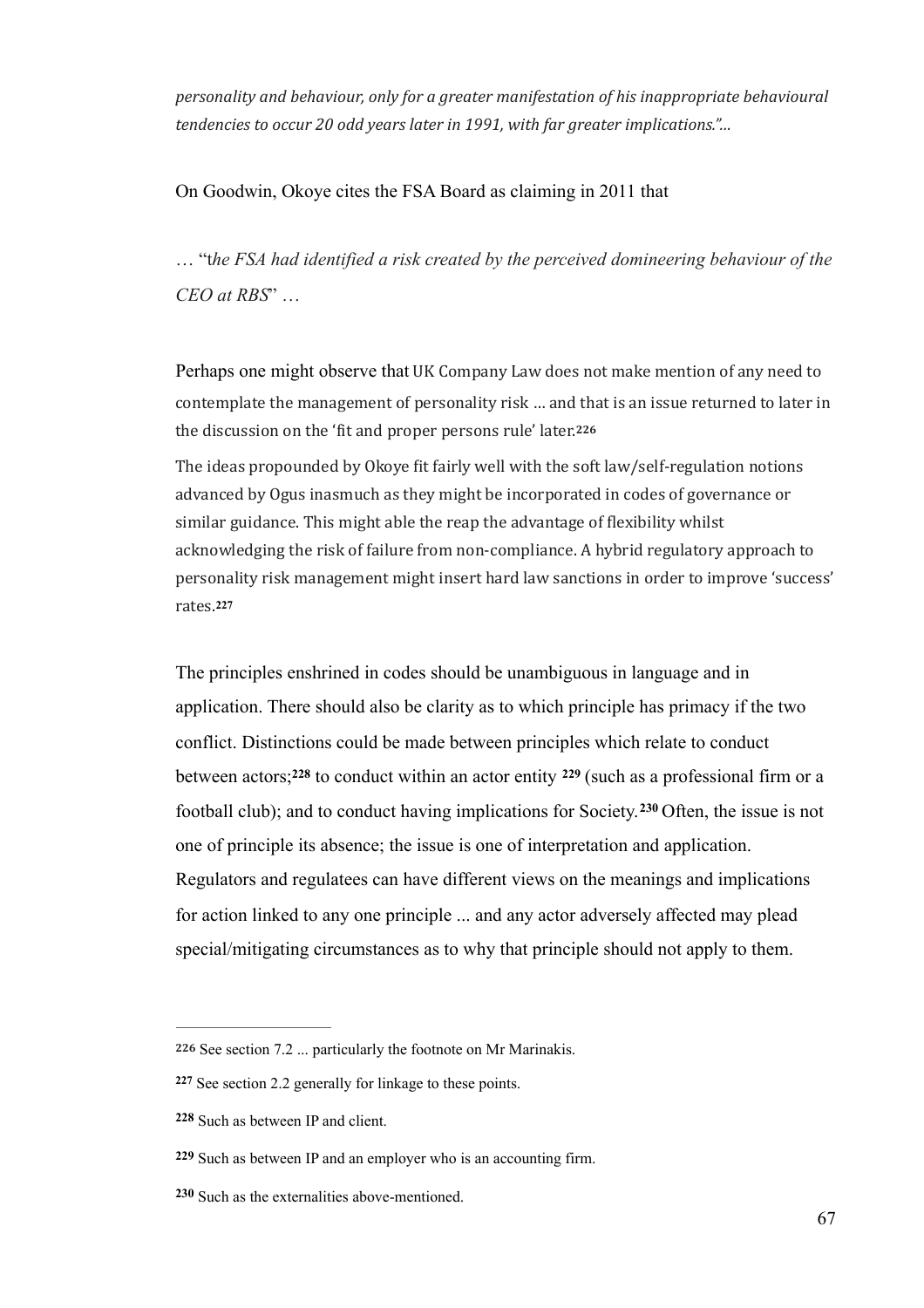Codes often emphasise giving independent advice **to** the client but the requirement to be independent of the client is mysteriously<sup>231</sup> absent.<sup>232</sup>

### *A Duty for Responsible Administration?:*

According to Sabel and Simon (2016), bureaucracy is constructed around the tension between a system of stable, hierarchically promulgated rules and lightly supervised discretion ... but they worry that the balance may no longer suit today's issues in that "*addressing current problems requires more flexibility than rules permit and more transparency than discretion typically affords."* **<sup>233</sup>**

They write in the context of the policing of Civil Rights but it would seem just as appropriate to the work of IPs. The US notion of a '*duty of responsible administration'* points to an increasing interest in the need to reassess routines in the light of changing circumstances. This might offer an additional yardstick against which the accountability of actors might be measured? It also appears an interesting route to assessing the ways in which discretion has been used.

# **4.2 Accountability for Actions:**

This section turns to examine those areas in which actors may be held accountable. These are developed mainly relating to IPs as this is a well-reported area … but many of the central ideas suggest connections to other areas $234$  of our enquiry.

**<sup>231</sup>** The ensuing regulatory deficit embedded in Codes is further enlarged when one searches for mention of accountability to Society.

Which may be intriguing when Banks contract with IPs for advice prior to a Pre-pack? **<sup>232</sup>**

**<sup>233</sup>** Sabel, C.F. and W.H Simon. (2016) The Duty of Responsible Administration and the Problem of Police Accountability 33 *Yale J on Reg* 165

As for example, Directors on *Running the Business*; the Insolvency Service on *Acting as a go-* **<sup>234</sup>** *between*; and the Football Authorities on *Sanctioning* .. all to follow in this section.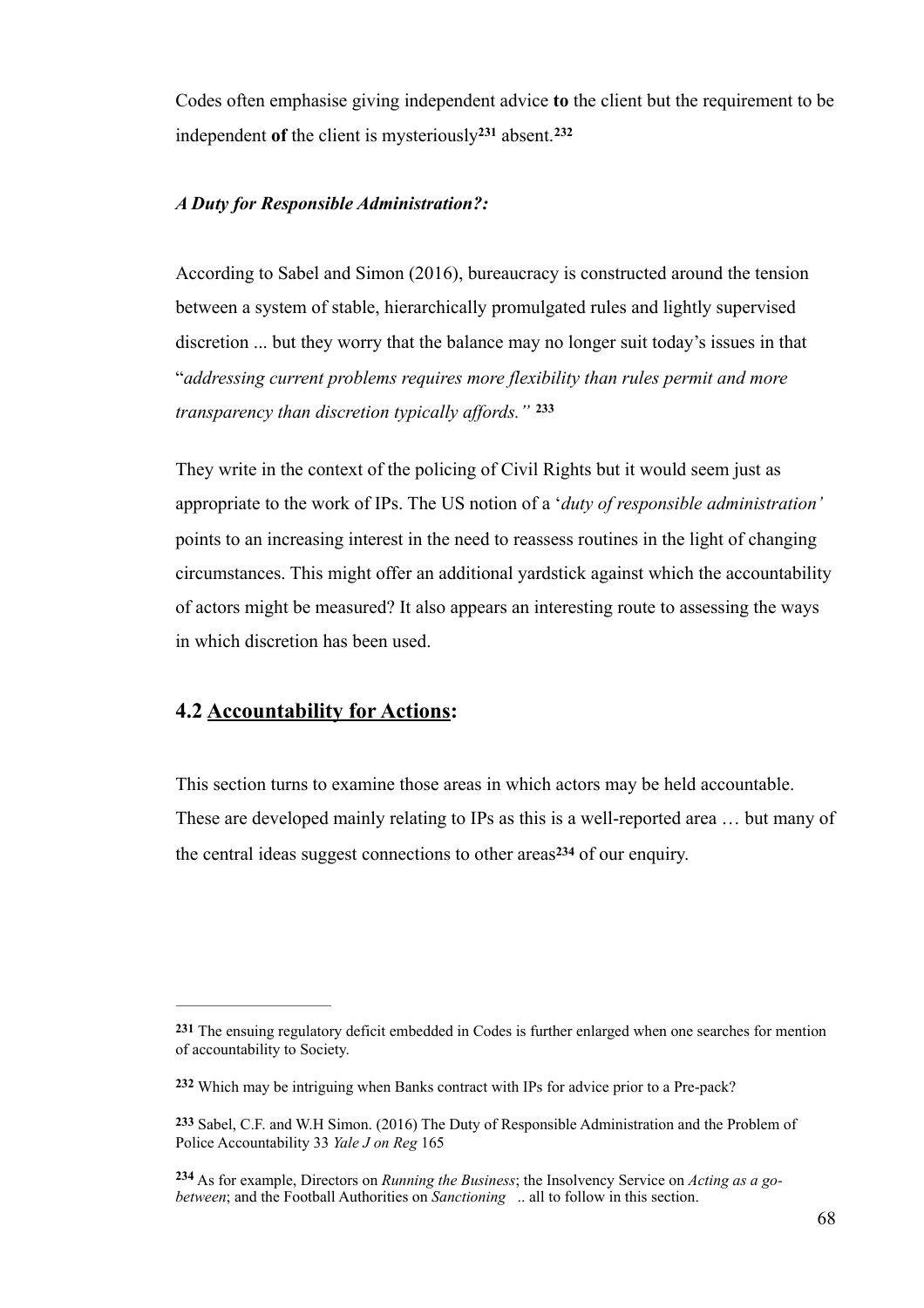#### *Accountability across Tasks:*

Finch, in her *Avenues of Accountability* (2012)<sup>235</sup> paper, makes the point that often an across-the-board judgement on an actor's performance may be over-comprehensive in approach; it may make more sense to break an actor's performance into constituent parts<sup>236</sup> with each element being assessed separately.

 $IPs<sup>237</sup>$  undertake several elements/functions and various factors impact differently on IP accountability for carrying out these activities. A selection of tasks follows<sup>238</sup>...

#### *Advisory work:*

The provision of client advice by IPs will be given under contract which indicates the scope<sup>239</sup> of advisory work. Given that the clients will be experienced, knowledgeable and, crucially, well able to communicate in the appropriate language, they will be in a good position to assess the quality of advice given. Other interested parties are unable to benefit from such advice at this stage but may learn of its substance later at creditors meetings. Potentially, IPs can be accountable to their clients via the market mechanisms of repeat business and reputation. IPs are not directly accountable to other creditors**<sup>240</sup>** for advisory work. Additionally, IPs are adjured to be heedful of duties owed to all creditors to note the possible liability of *"any person who is party to a decision that causes a company to incur credit and who knows that there is no good reason to believeit will be repaid".*<sup>241</sup> In the circumstances of a pre-pack sale, the *Kayley Vending***<sup>242</sup>** case established that the applicant should make the same disclosures as

#### **<sup>241</sup>** SIP16

*Kayley Vending Ltd, Re* [2009] EWHC 904 (Ch) **<sup>242</sup>**

<sup>235</sup> Finch, V. 'Insolvency Practitioners: The Avenues of Accountability' *The Journal of Business Law*, 2012, Issue 8, p.645

Dependent on the functions carried out. **<sup>236</sup>**

<sup>&</sup>lt;sup>237</sup> The line of argument could be extended to cover the Insolvency Service and the football authorities ... but for space reasons this has been avoided.

They are examined singly but overlap in practice. **<sup>238</sup>**

Which will delineate it from any subsequent role for the IP should an Appointment be forthcoming. **<sup>239</sup>**

SIP16 looms as a form of background regulation of IPs in the instance of directors obtaining an **<sup>240</sup>** interest in pre-packed asset sales.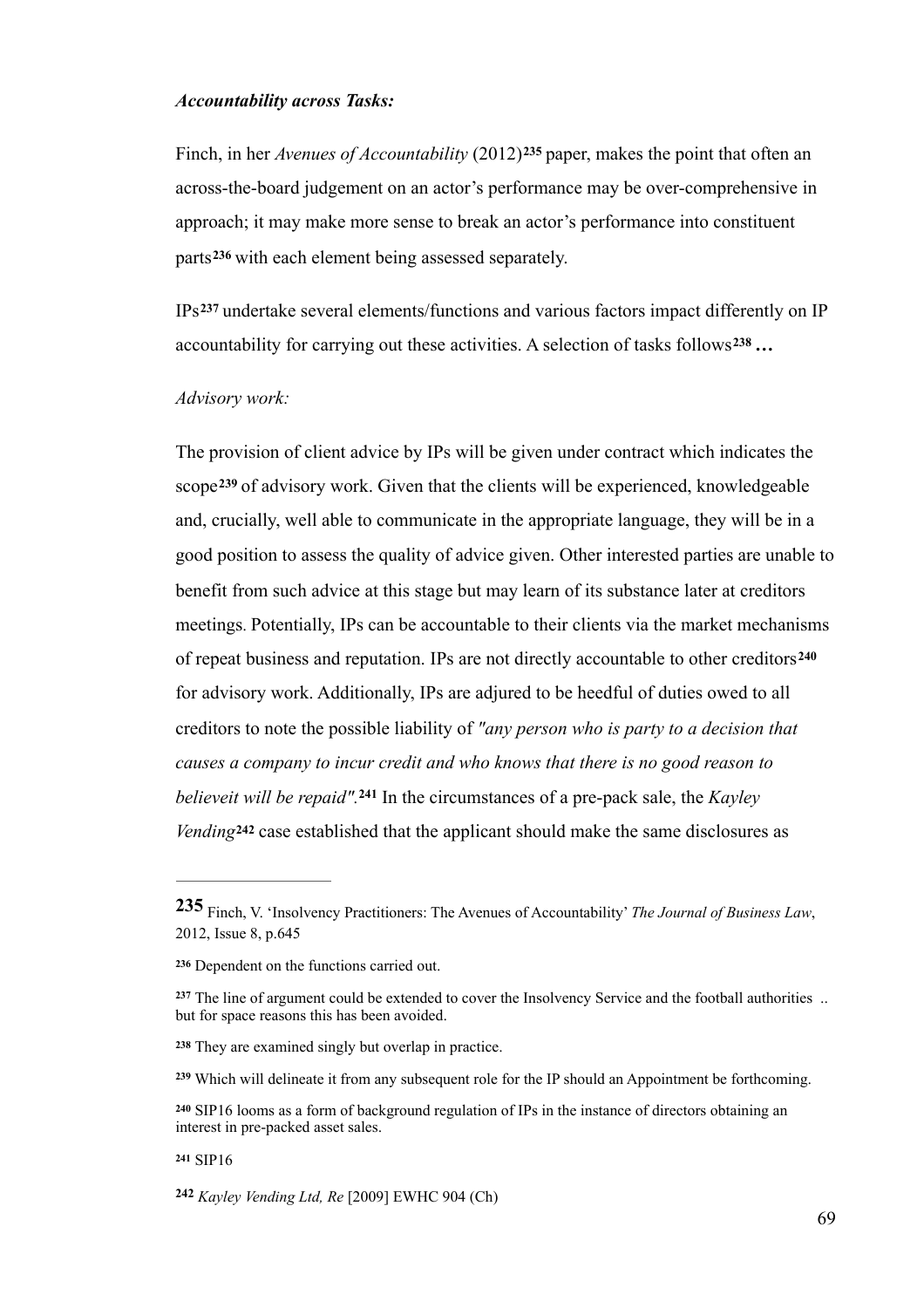#### outlined in SIP16

### *Collecting Evidence and Data:*

With respect to turnaround<sup>243</sup> IPs need to collect information on entry into administration which needs to be up-to-date, accurate and relevant. Disclosure of information around the area of pre-packs falls within the ambit of the Insolvency Code of Ethics which urges IPs to ensure that decision-making is transparent, understandable and readily identifiable TO ALL affected by the proposed sale. The criterion of relevance expands the information–collection net widely ... in theory to anyone with commentary relating to possible outcomes. SIP16 acknowledges that this may not be practically possible before key decisions are made when it sets out after the event disclosure requirements that the IP should bring forward to unsecured creditors ...

"*A detailed explanation and justification of why a pre-packaged sale was undertaken, so that they can be satisfied that the administrator has acted with due regard for their interests*."

IPs are accountable under the Insolvency Act<sup>244</sup> for their actions and, as an Officer of the Court,**<sup>245</sup>** must behave rationally and reasonably when exercising discretion. Finch**<sup>246</sup>** comments that the Office of Fair Trading's 2010 report concludes that IPs were wont to supply information to unsecured creditors which *"does not greatly help their understanding of the process"* and she reports that a majority of respondents considered that the information provided under SIP 16 to justify pre-packs "*is insufficient for [them] to make an informed judgement as to whether the sale is in their interests (or does not unfairly harm their interests)*".

Consequently, it is difficult to argue that IPs are held to account by this device.

Not everyone agrees with Finch that this is adequately performed. **<sup>243</sup>**

IA 1986 Sch B para 3. **244**

When acting as an administrator. **245**

**<sup>246</sup>** *OFT, The Market for Corporate Insolvency Practitioners (2010) paras 1.16, 4.70*. See also *IS, Improving the Transparency (2011), p.12*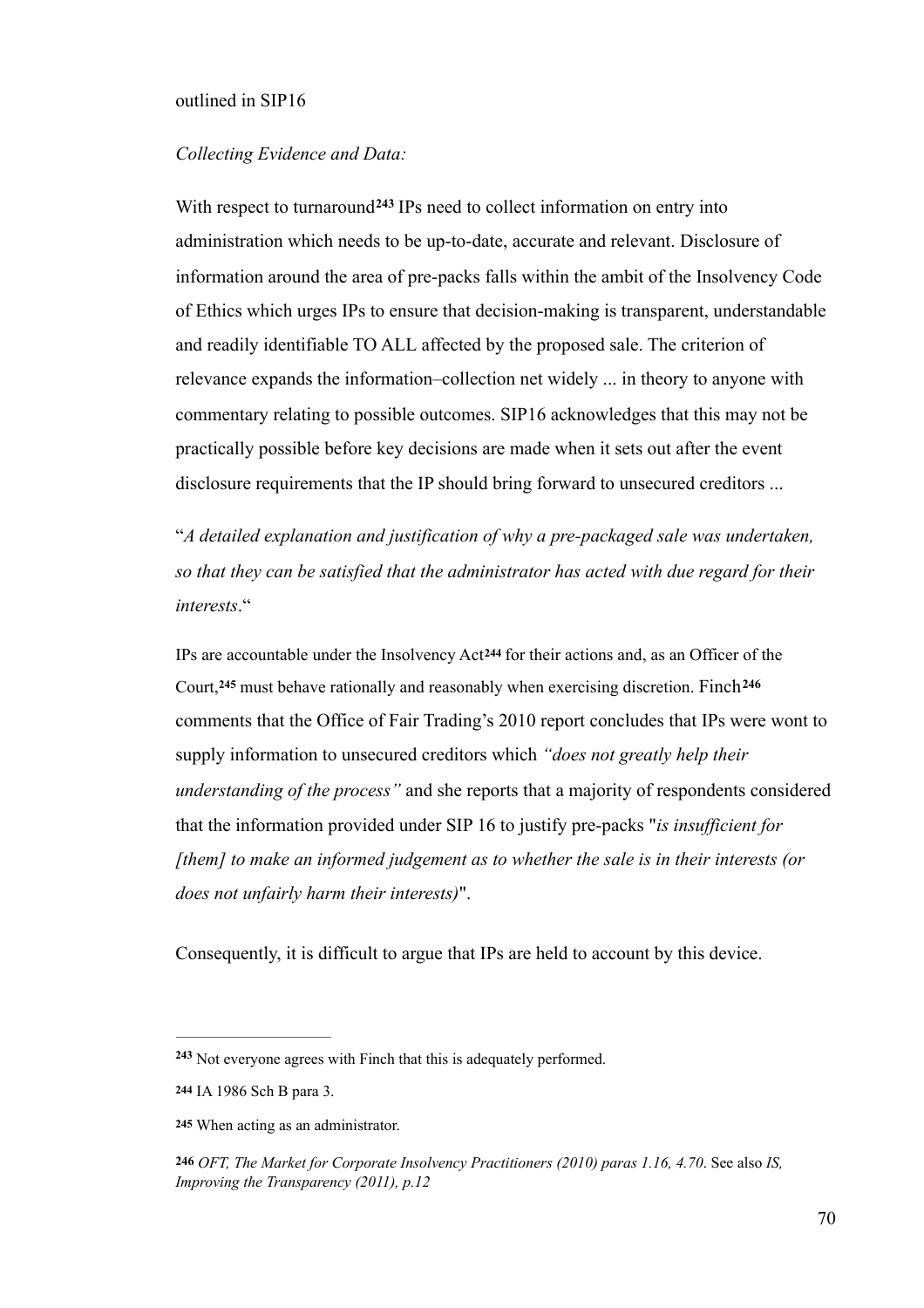### *Managing the Business:*

IPs conduct a variety  $247$  of operating management activities  $\ldots$  and charge fees for this. As officers of court, they will be responsible to the judiciary for the quality and consequences of their actions. In practice, judges are reluctant to comment on this. Finch suggests that they justify this reticence by observing that they have neither the skill nor the experience needed to make such judgements. Secured creditors are able to exercise oversight as and when IPs make their reports but there appears no substantial mechanism whereby unsecured creditors are '*kept in the loop'* as to ongoing operational activity.

As to the accountability of IPs for the fees<sup>248</sup> charged for managing the business, one notes that this is an area which has received much scrutiny in recent times … thus encouraging comments of the '*no smoke without fire*' type?

Thus, the degree of accountability exhibited by IPs in relation to the task of day-to-day running of the troubled business seems notable only in the case of powerful secured creditors. A similar profile might also obtain in respect of fees charged for this management task.

### *Acting as Go-Between:*

The IP may also be portrayed in *go-between* terms … acting as a 'fixer'. This calls for a high degree of communication and social skills whilst facilitating, manoeuvring and deal making. The display of such attributes in relation to repeat-playing and knowledgeable secured creditors will not encounter many problems as specialist language, norms and susceptibility to the profit motive can be expected to smooth matters. Perhaps IPs are inclined to give substantial weight to the interests of such parties in developing '*solutions*'? The picture differs when communications take place with unsecured creditors whose strengths do not include facility with the relevant

<sup>&</sup>lt;sup>247</sup> including HR decisions about staff retention; financial decisions about funds raising and funds usage; and interacting with suppliers and customers.

Fees may be fixed either by Creditors' Committees or by the court. There were moves in 2010 to **248** obtain greater transparency around the calculation of fees and expenses; and to require more detailed reports to creditors .. and in 2012 a new Practice Direction set out **eight** guiding principles to be followed when preparing fee invoices. The Insolvency Service was also sufficiently aroused in 2011 to engage in consultation as to whether IP fees might be challenged after the event by dissatisfied parties.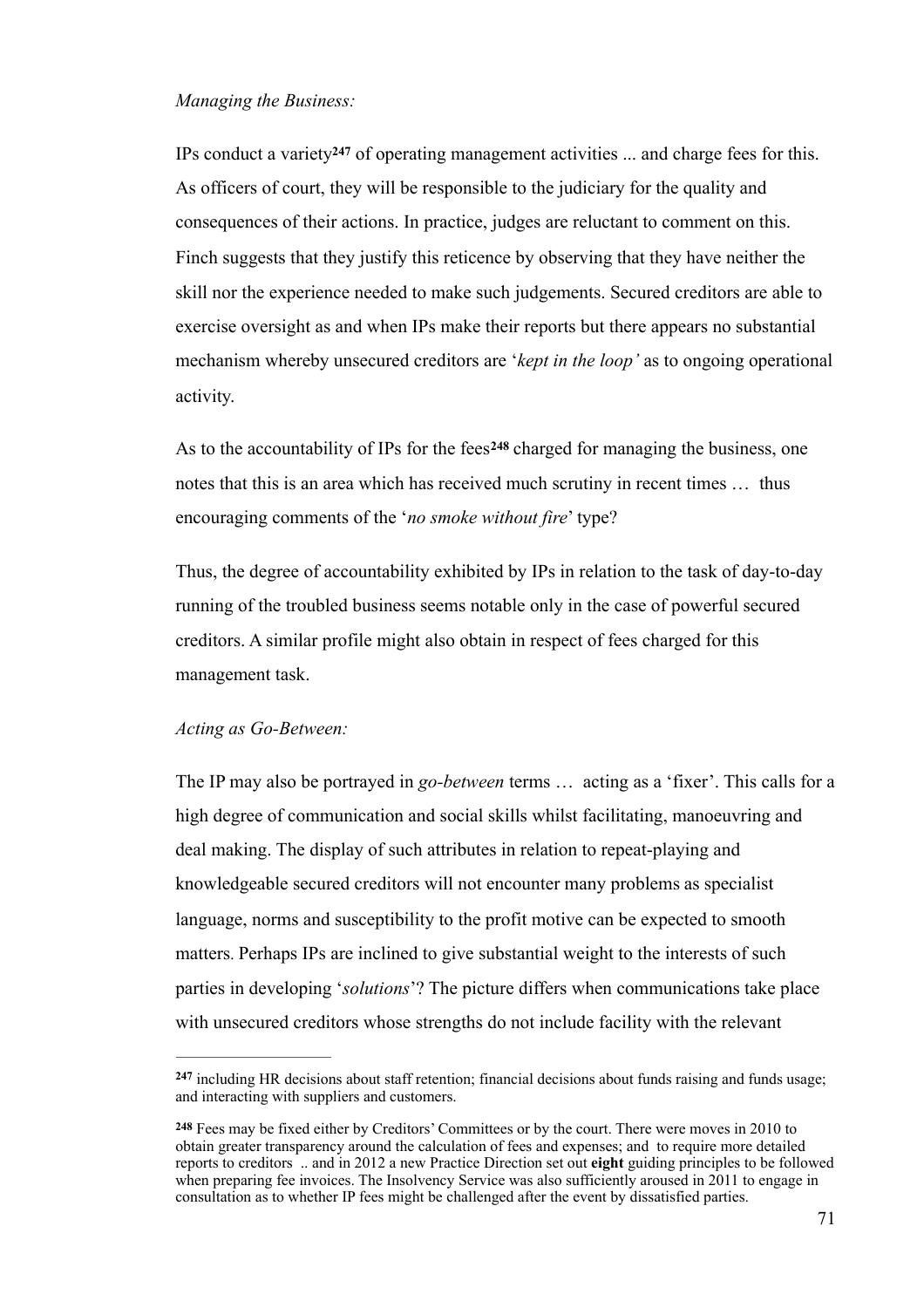concepts and whose inclination to engage with the IP is diminished by their fragmented, unorganized and poorly resourced positions. Thus, unsecured creditors have minimal inclination to hold IPs to account for their actions as a fixer ... and secured creditors have minimal need to do this.**<sup>249</sup>**

IPs are also subject to control by their own regulators (see discussion of SIP 16 above) but this addresses only matters for the Creditors' Meeting and is silent on the exercise of communications skills. In theory, <sup>250</sup> the courts also have a part to play.

#### *Protector of Rights:*

IPs are obliged to conduct the affairs of a troubled company with respect to the rights of all affected parties. Absent this, they can be held to account in three ways. Firstly, by provision of law: there is the provision under the Insolvency Act 1986 for aggrieved actors to obtain remedies for misfeasance/unfairness and the courts can remove IPs if they find conflicts of interest. Surprisingly, the courts do not view a breach of the IP's professional bodies guidance as automatic grounds for removing an IP from an appointment. Secondly, by the internal regulations of their professions: the failure of an IP to protect rights may incur action via the relevant regulatory standards mechanisms of their profession. The reputation of professions for such self-regulation is not high. Or, finally, by references to Codes of Conduct: a third aspect where control may be required relates to questions of conflicts of interests ... which can result in one party's rights being downgraded in favour of another's. The Insolvency Code of Ethics offers clear framework as guidance in this regard and there also exists a Code of Conduct promulgated by the Secretary of State.

But in the effort to hold Insolvency Practitioners to account on the task of Protector of Rights, the conclusion is largely similar to that pertaining to the other tasks explored above, in that ... secured creditors do not really need the controlling devices; unsecured creditors have neither the inclination nor the resource to avail themselves of these

<sup>&</sup>lt;sup>249</sup> They can use informal social power and market power perfectly well to protect their position.

Control of IP's actions might be via the courts where it is open to an aggrieved creditor to bring an **<sup>250</sup>** action in respect of an IP's failure to discharge the obligation to take all relevant factors into account when arriving at decisions. This seems excessively costly for any likely returns and may be discounted as an everyday source of control.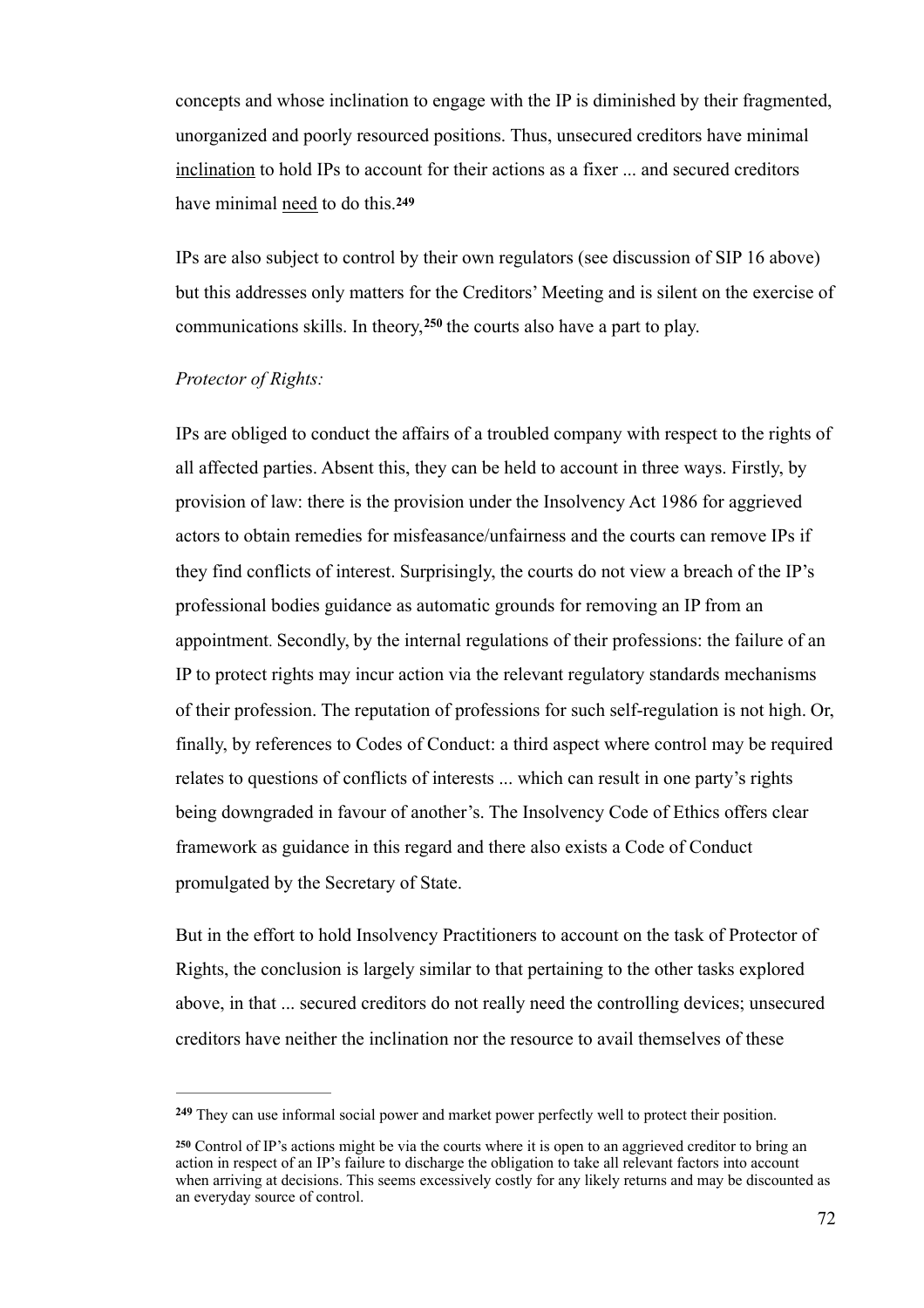devices; professional bodies apparently have other priorities; and, as the administration of justice requires very deep pockets, the courts rarely become involved.

### *Accountability Supports:*

To ensure that accountability succeeds, supporting mechanisms are needed. Although three<sup>251</sup> separate support mechanisms are explored below, there is no suggestion that these supports stand on their own. Tripod-like they serve to complement each other<sup>252</sup> in real-life use.

### *Reports* ...

Regulators may call for reports by regulatees on their performance and use these reports to assess any need to hold the regulatee to account. The hope, here, is that the preparation of reports will counteract the self-interest and cognitive biases which may influence any decision-making. The ensuing dialogue may be informal and designed to inform/persuade or to guide behaviour back to the expected standard. Alternatively, the assessment may result in sanction-imposition when the non-compliance is more serious. The IP Code of Practice is an example of a mechanism of this type.<sup>253</sup> Whether this mechanism will support accountability is questionable. Calls to account may be resisted by actors who sense that the attempt to control<sup>254</sup> lacks legitimacy.<sup>255</sup> This could imply *intra-systemic*<sup>256</sup> control by this method may be more successful than *inter-systemic*<sup>257</sup>

**254** - or the controller - or the mechanism of control?

<sup>251</sup> To wit: reports; dialogue; and sanctions.

Each is suggested to be able in some way to help in the process of bringing actors to account for their **<sup>252</sup>** behaviour and actions.

Possibly there may exist an expectation that larger, more sophisticated actors will develop internal **<sup>253</sup>** systems which encourage self-checking of performance against Code of Practice standards before such reports are provided. This will be so for IPs who work for larger groups of accountants or solicitors who will have further professional codes to consider and with which compliance will be required.

Naturally if all these elements are perceived to be legitimate then the converse will apply. **<sup>255</sup>**

**<sup>256</sup>** As when IPs are invited to report on their performance by their own RPBs.

<sup>257</sup> eg the legal system's attempts to influence the behaviour of company directors.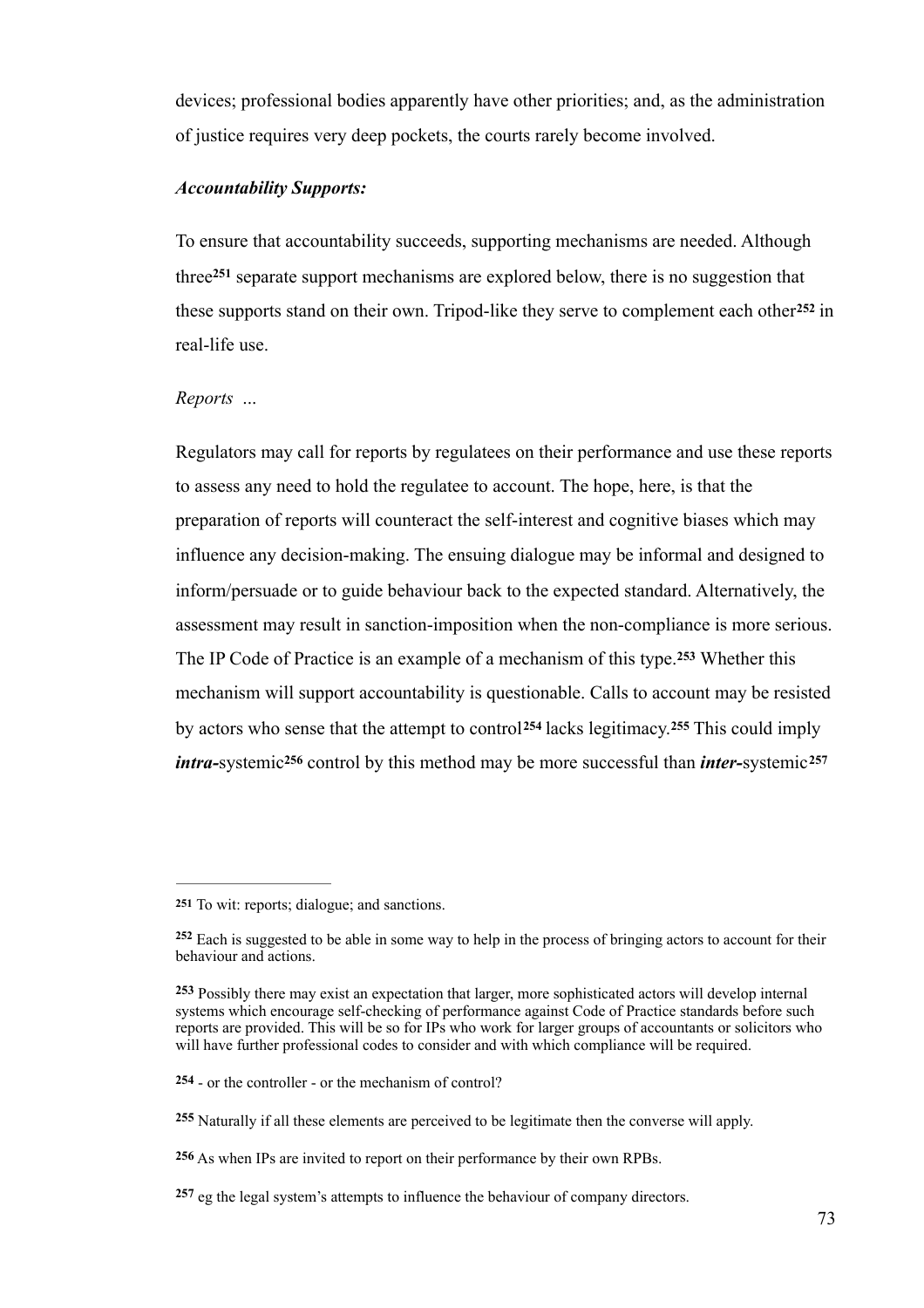attempts.<sup>258</sup> Nevertheless, the publicity effects associated with the use of this mechanism may reassure public confidence.

## *Dialogue ...*

Associated with reporting, dialogue<sup>259</sup> may further accountability via the guidance effect. The Insolvency Service is renowned for its "Dear IP" letters**260** which may be prone to regulatory capture <sup>261</sup> (see earlier). A sophisticated, yet real, problem highlighted by Lerner and Tetlock(1999)<sup>262</sup> is whether the views of the regulator are known in advance to the regulatee. If **not**, they suggest regulated actors will be more self-critical and more ready to explore alternative perspectives in anticipation of the regulator's response. If the regulator's views **are** known then the only effort needed may be for crude/ unthinking conformance.<sup>263</sup> Thus, there is every chance that regulated actors will press for indications as to what compliance looks like.<sup>264</sup> If paradigm change**265** featured in the objectives of the regulators, then allowing predictability may not be the best route to adopt.

#### *Effective sanctioning ...*

Greater accountability arguably will follow more effective use of sanctions whereby the deterrent effect of being sanctioned will influence actor behaviour. The deterrent stands to legitimate behaviour of actors who behave within bounds and to punish behaviour

263 Such as unreflective box-ticking.

Or perhaps exchange 'war stories' amongst fellow actors so that some predictability can be achieved. **<sup>264</sup>**

**<sup>258</sup>** However, this does not discount the possibility that, within an actor-subsystem, there may be disquiet as to differential treatment between large and small actors

Formal or otherwise. **259**

And also from other sources. **<sup>260</sup>**

At least solicitors (aka The Law Society) are aware of this and have suggested ways of dealing with **<sup>261</sup>** the issue.

Lerner. J. and P. Tetlock, (1999) 'Accounting for the Effects of Accountability' *Psychological* **<sup>262</sup>** *Bulletin* 255, 258–259.

Paradigms are organisational 'mind-sets' driving organisational behaviour: if an organisation **<sup>265</sup>** consistently behaves in a way counter to regulation then a regulator may wish to alter this paradigm.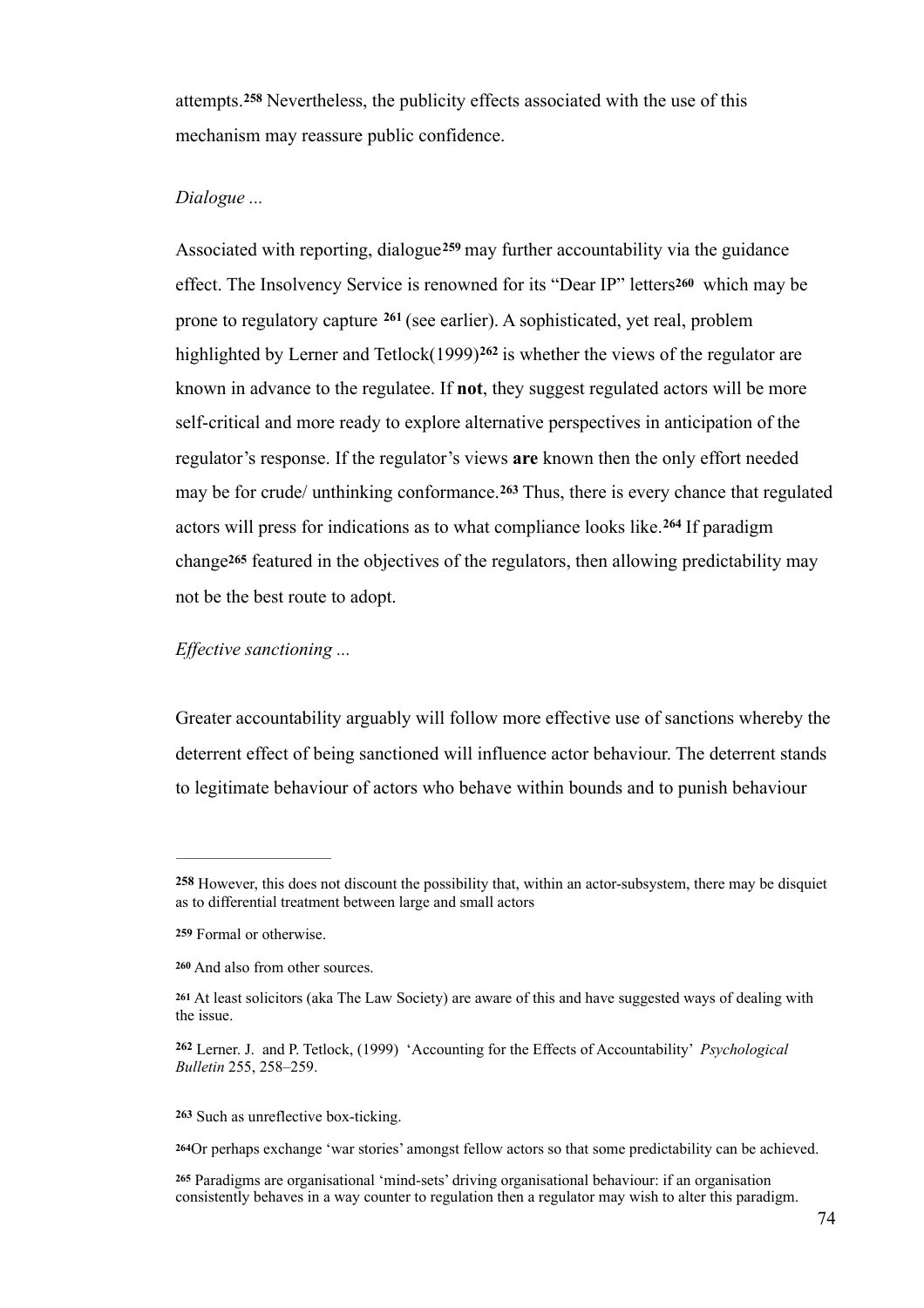which is outwith these bounds. It also fulfills a Public Relations function by demonstrating to Society that the regulator has legitimate power over relevant actors

The behaviour of actors will be strongly influenced by the norms held by the actor These norms will have a combination of origins; strongly held norms are deeply internalized, weakly held norms are unlikely to influence behaviour beyond the short term. Thus, sanctions are likely to link only to weakly-held norms as to "appropriate" behaviour. As Jones (2006)**266** and Blair and Stout (2001)**267** note, key factors in deep normalization include whether the regulated actors consider the norm to be fair, whether they understand that compliance is expected and whether they sense that their peers also comply. There exists also concern<sup>268</sup> that over-frequent sanctioning leads to a culture of resistance and/or denial as actors attempt sanction avoidance rather than behaviour modification.

The nature of the sanction may also have effect. '*Let the punishment fit the crime*' **269** oversimplifies matters but the regulating bodies**270** have an arsenal of graded sanctions which are deployable to fit different levels of misdemeanour ... and they have additional reference powers to recommend striking off professionals in the most serious cases.

The above does not dwell on the resource implications for regulators when using sanctions<sup>271</sup> but it is probable that 'the powerful' will defend themselves; and so the regulator may choose to save ammunition for less resourceful targets. The use of

Gilbert, W.S. and A. Sullivan *The Mikado* 1889 **<sup>269</sup>**

**270** Those associated with corporate insolvency.

<sup>266</sup> Jones, R. (2006) 'Law, Norms and the Breakdown of the Board: Promoting Accountability in **Corporate** 

Governance' 92 *Iowa Law Review* 105, 129.

Blair, M. and L. Stout. 'Trust, Trustworthiness and the Behavioral Foundations of Corporate **<sup>267</sup>** Law' (2001) 149 *University of Pennsylvania Law Review* 1735, 1796–1798.

**<sup>268</sup>** As expressed in general by Ayres, I. and J. Braithwaite, *Responsive Regulation: Transcending the Deregulation Debate* (Oxford: OUP, 1992) 20.

Engaging with regulated actors who will defend themselves vigorously in the courts will exhaust the **<sup>271</sup>** budgets of all but the most well-endowed of regulators.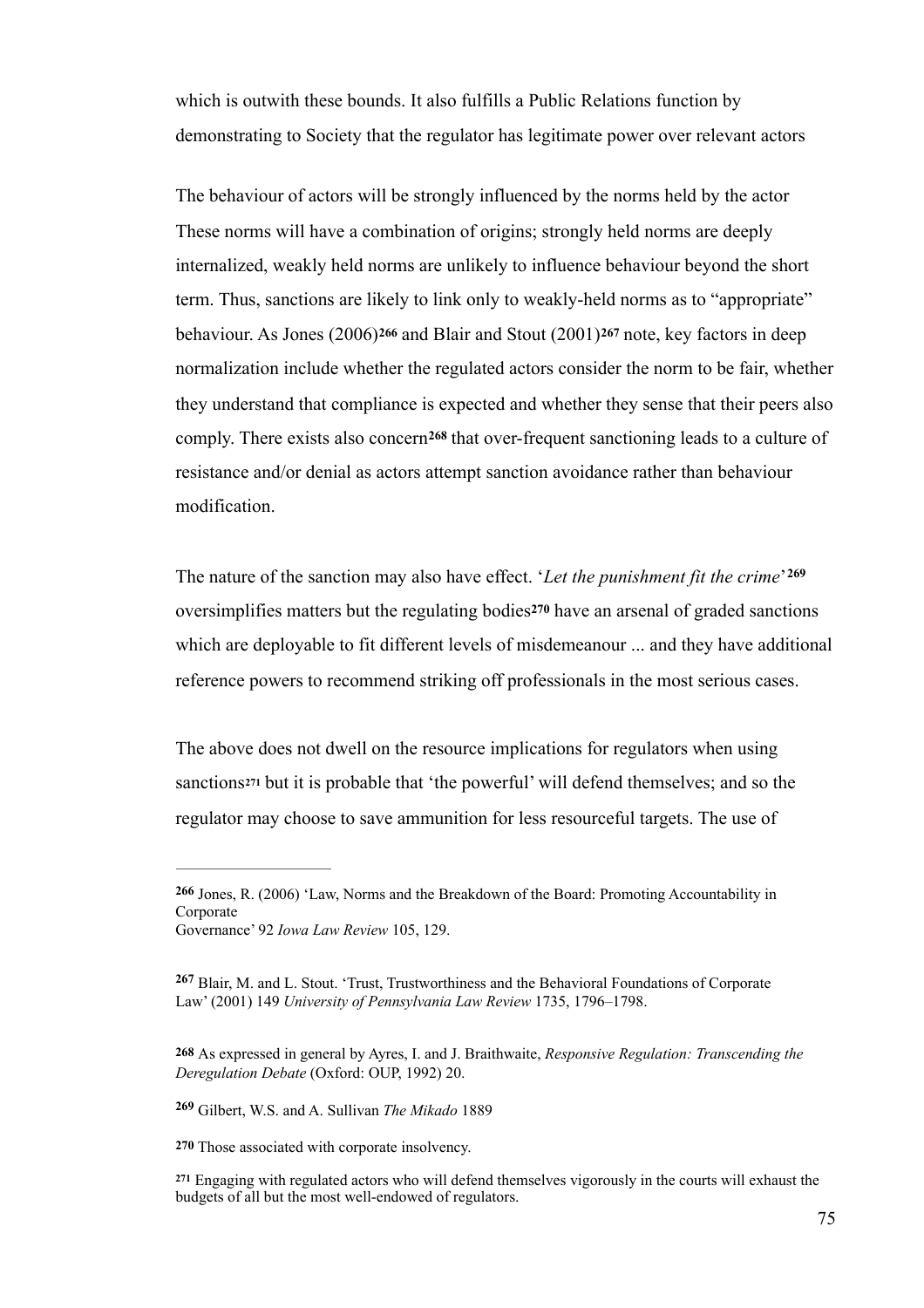sanctions may not do much to hold the powerful to account ... but may well be useful when dealing with smaller actors or those whose norms are broadly consistent with those of the rule-setter and of the regulator. Parker  $(1997)$  <sup>272</sup> observes that what is missing with holding powerful professional firms**273** to account is some practical "*framework of accountability and responsiveness to dialogue with the community*" in which they might be obliged to justify their actions to the community.**<sup>274</sup>**

## *Recent developments for IPs:*

There have been recent changes**275** in the structure of the IPs Regulatory Regime. Some are noted here ...

Authorisation  $276$  to practice as an IP must be received from (now  $277$ ) one of five RPBs, each monitored by The Insolvency Service. An augmented Complaints System for receiving complaints against IPs**<sup>278</sup>** has also been introduced.**<sup>279</sup>** For our purposes, the main area of complaint explored is IP's remuneration<sup>280</sup> (and expenses)  $\ldots$ 

*RPBs are now expected to encourage IPs to charge fees that are "fair and reasonable." In addition, new rules (which apply in bankruptcy, administration and most liquidation cases) require IPs to provide upfront estimates of their fees for creditors' approval. They will not be allowed to take extra fees unless agreed by creditors*."**<sup>281</sup>**

Upholding of a complaint means that IPs may face a range of sanctions from their RPB; currently the ultimate sanction being withdrawal of authorisation to practice ... tough on

Parker, C. (1997) 'Competing Images of the Legal Profession: Competing Regulatory Strategies' 25 **272** *International Journal of the Sociology of Law* 385, 401.

and their employees ! **<sup>273</sup>**

Echoing Ayres and Braithwaite's PIGs ? ( public interest groups ). **274**

**<sup>275</sup>** Source : Commons Library Briefing 28 September 2016 ; changes effective as from September 2016

**<sup>276</sup>** As per Small Business, Enterprise and Employment Act 2015

Originally there were eight RPBs regulating IPs. **<sup>277</sup>**

Note ... not about specific legislation nor public policy **<sup>278</sup>**

**<sup>279</sup>** June 2013

Recall that IPs may have a coincidental (!!) interest in prolonging the extent of an Administration if **<sup>280</sup>** they are being remunerated on a per diem basis or some derivative thereof.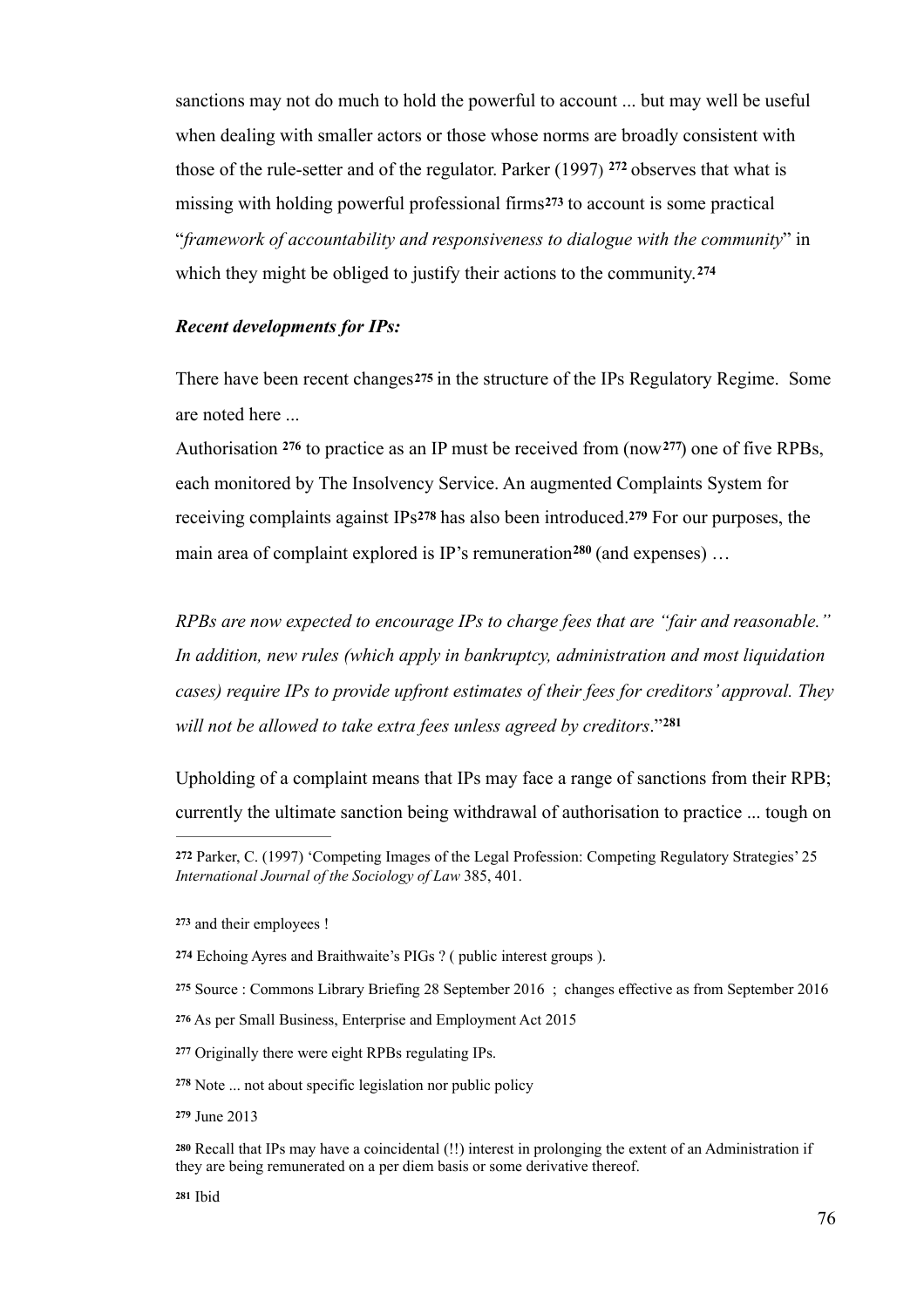the IP concerned as this activity is very well remunerated  $282$  but of no great help to the complainant? The Insolvency Service reported<sup>283</sup> in September 2016 that ...

*"The RPBs should enter into discussions with the Insolvency Service to consider the feasibility of a mechanism whereby compensation can be paid to the complainant by the IP* **<sup>284</sup>where they have suffered inconvenience, loss or distress as a result of their** *actions.* 

This puts the holding to account of IPs on a commensurate level with that to which directors of financially distressed football clubs may be held to account both by 'public law and by private law'.

#### **4.3 A Coda on Accountability.<sup>285</sup>**

As a sizable thrust of this thesis involves the activities of IPs, the analysis continues and briefly attempts to pick up some of the themes touched on in the preceding sketch of the area ... and to travel with these themes just a little further. In a way, this is a coda which points to the changing nature of the work of the IP.

#### *Administrative Accountability:*

Ab initio, IP practice might be surmised to have been dominated by small groups of solo or loosely connected practitioners devoid of managerial expertise or oversight.**<sup>286</sup>** However, this seems to have changed over time (at least in part). The inexorable increase in size of IP assignments and their requirement to be serviced by increased resource quite possibly drove an increase in size in the firms which employed IPs ...

See Finch. V. (2009) *Company Insolvency Law*, 2nd Ed. (2009) Cambridge University Press … **286** generally 202-221

Cooper, C. and Y. Joyce. (2013) "Insolvency practice in the field of football " *Accounting,* **<sup>282</sup>** *Organisations and Society* 38 108-129

CLB Sept 2016 op. cit. **<sup>283</sup>**

Author's emphasis. **<sup>284</sup>**

Much of the thinking in what follows is suggested by the work of Friedson and Dingwall who both **<sup>285</sup>** principally write in relation to medicine. See later and in references for specific citations.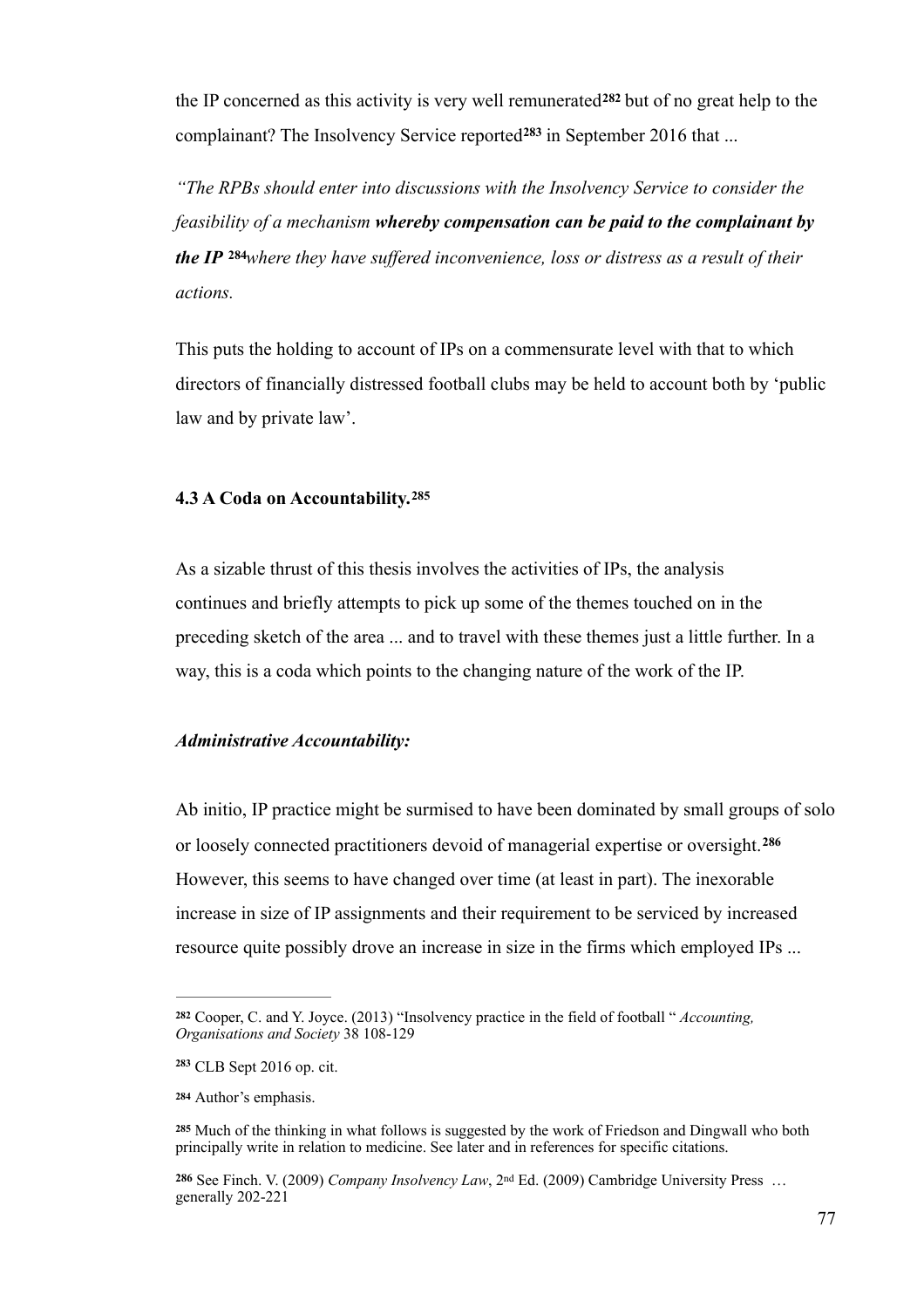mainly large accounting practices with some concomitant growth in legal practice too. Inevitably this began to constrain the dominance of the IP as an independent practitioner as manager-administrators exerted control. The ways in which control developed could be examined elsewhere (perhaps under '*developments in practice structure*') but most of these focus on financial outcomes at the possible expense of more value-driven approach (see norms of profession above).

An intriguing second difficulty arises with the notion of '*client resistance*.' Friedson (1983)**<sup>287</sup>** points to (in the medical context) the apparent readiness of patients to seek alternative advice from unlicenced sources<sup>288</sup> (perhaps the homeopathy movement ?) in preference to "managerialist medicine ". This implies a faceless approach to medicine based on large-population-generalities rather than careful examination of the specifics of a presenting individual. One might speculate that the continuing (and expanding ?) existence of the '*Turnround Consultancy* 'echoes a similar trend in Corporate Insolvency ?

### *Client Accountability:*

The term 'client' sits awkwardly in the current discussion. If there is to be a payment nexus then in very many cases, the unsecured creditor is in fact the payor; if the appointing arrangement is held to be key, then the secured creditor (banker, bond-holder and so on) might be argued to be the real client (especially in the instance of repeatplaying) ; but if some parallel is made to the medical profession, then the distressed company might be inferred to be the client/patient. This might be seen as hair-splitting but is meaningful in the context of accountability.

Arguably, Friedson's early work does not really take account of evolving social and market issues in at least four dimensions …

 $\geq$  The demise of paternalism: Asymmetrical possession and use of information, knowledge and expertise might have been more acceptable in an era in

In the '*The Reorganization of the Professions by Regulation'*, Friedson. E (1983**)** Law and Human **287** Behavior, Vol. 7, Nos. 2/3,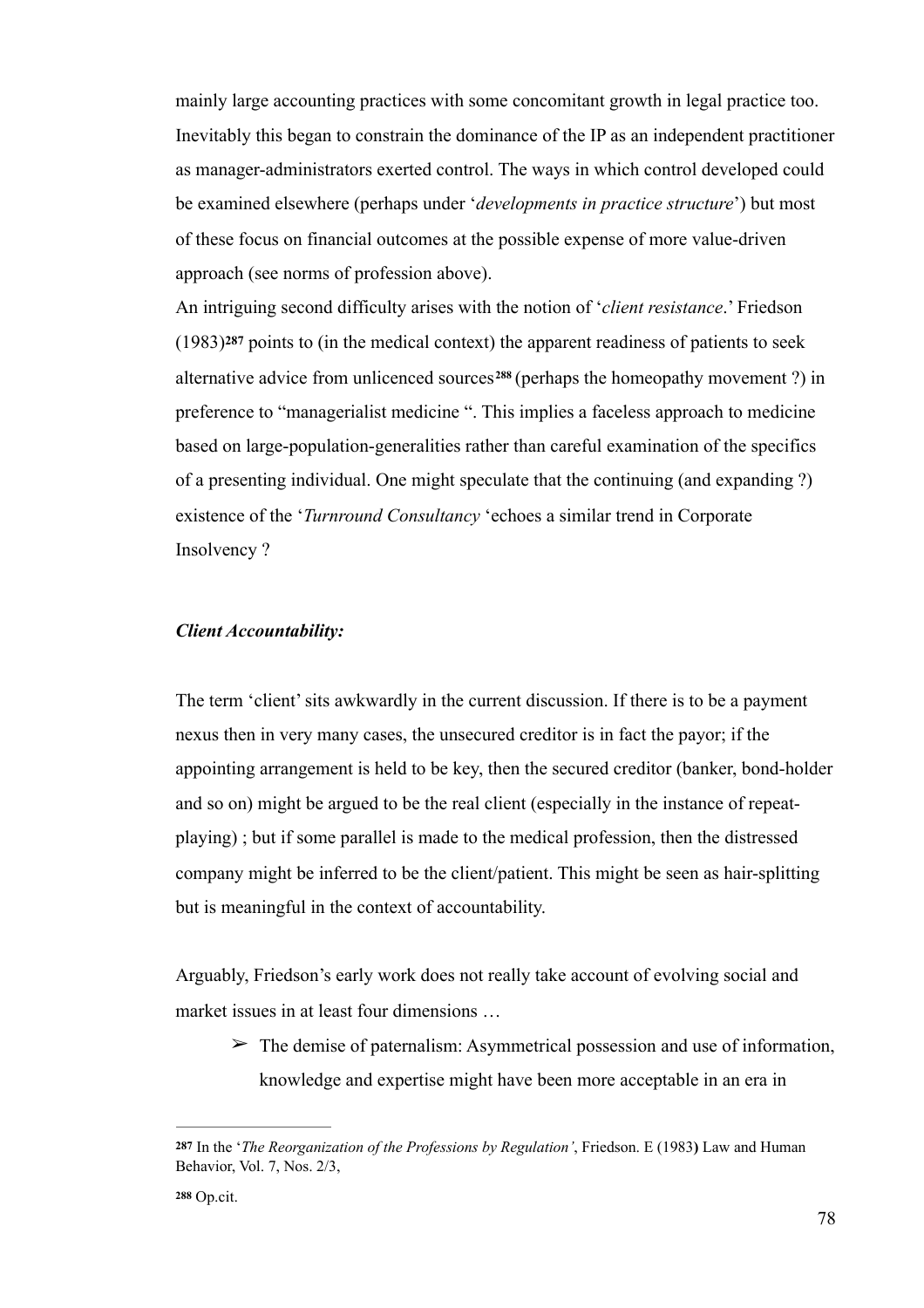which "the professional knows best" but perhaps this approach is less justifiable when even the novitiate unsecured creditor may expect some sense of meaningful communication and involvement in the insolvency process. It is acknowledged that this factor does not apply in respect of others in the community of practice. That this may drive a superficial attempt by IPs to "onside" unsecured creditors by the formulaic communication of information might possibly be expected?

 $\triangleright$  The rise of negligence litigation:

This has been discussed elsewhere in the literature<sup>289</sup> in relation to other professions; as yet, this may be somewhat insignificant in the UK .. yet, UK practice often appears to evolve slowly but surely behind that in the US. Whether this will constitute a threat to the current professional dominance of the IP is questionable as, presumably, matters in such actions would feature expert testimony by one IP against another IP... but it is a factor worth continuing observation and perhaps some State "wing-clipping" of IPs powers and practices can not be ruled out?

 $\triangleright$  The emergence of competition:

That IPs still control activity within the formal process of corporate insolvency is not held to the main issue here. It is more a question of what transpires "upstream" of that formal process. IPs themselves agree to by-pass much of the formal process when they become involved in "pre-packing" yet there seems evidence of rather more action then heretofore by individuals / firms acting as 'Turnround Specialists.' Such turnaround activity may, of course, come after the IP appointment but the thought persists that they are approached as an alternative to engaging with the formal process. When one adds the comment that the Restructuring Market activity is ten times that of the Corporate Insolvency market,<sup>290</sup> one might speculate that Bond-holders / sophisticated international lenders are perfectly aware of and supportive of alternatives to

<sup>289</sup>eg In Friedson op.cit. but in a variety of other articles also.

Private communication with a family member responsible for business affairs in a very large **<sup>290</sup>** international law firm.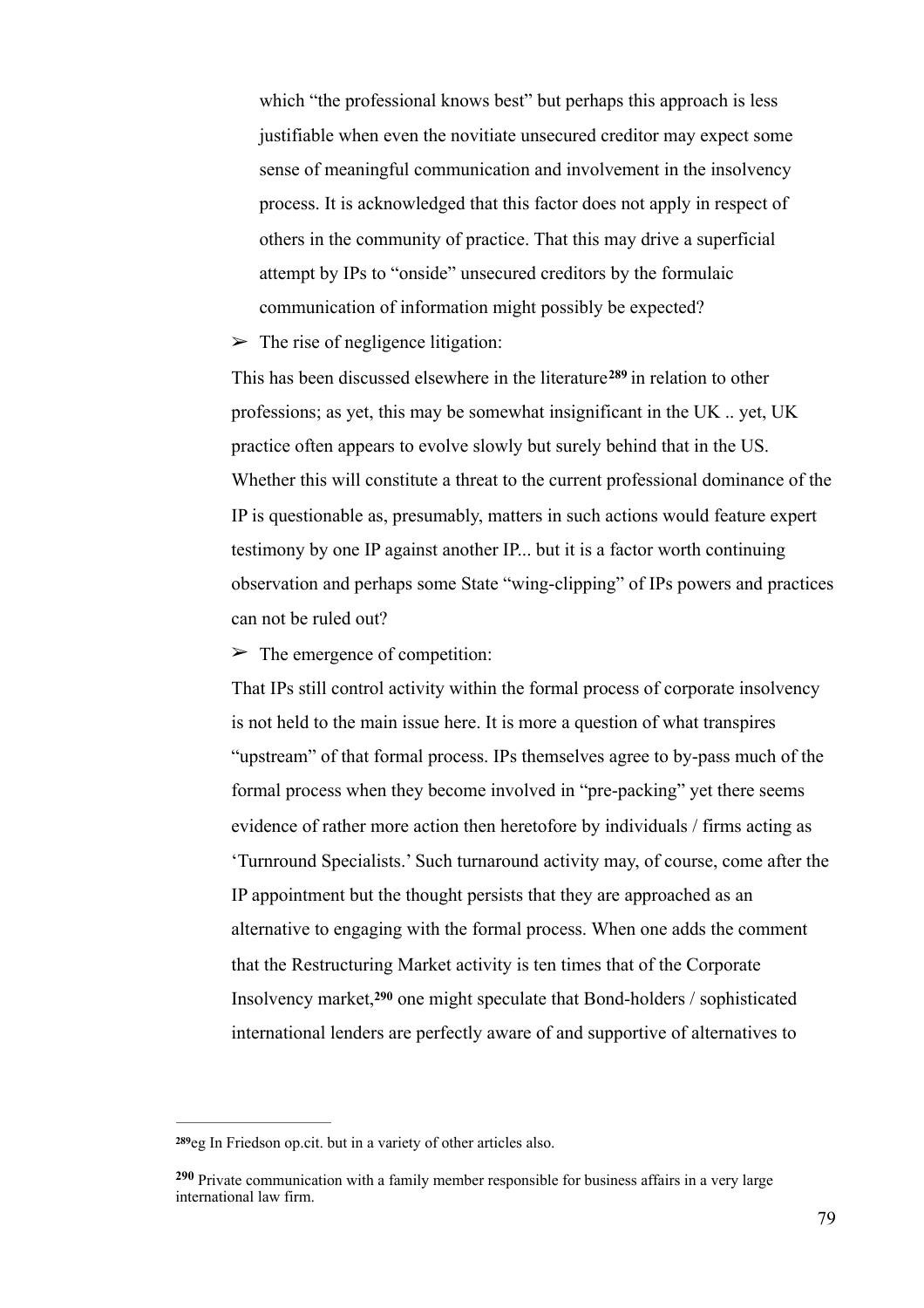using the formal legal process ... at least in the context of high-value entities and possibly those with cross-border operations and/or ownership.

➢ The changing nature of 'Gate-keeping'**<sup>291</sup>**

That professionals control access by others to desired states/resources/processes is almost trite. Nevertheless, the opportunity to misuse this control is probably incontrovertible ... which is not at all to say that all professionals DO become involved in such abuse. However, there has been an abundance of recent examples**292** which highlight the dangers in this regard. It takes only a moment to recall the widespread use and acceptance of 'bribes' in relation to the prescription of pharmaceuticals or the continuing question-marks in relation to UK audit practices. It is hardly likely that the State will not attempt to introduce mechanisms to deal with such abuse.

Reviewing Friedson through Dingwallian<sup>293</sup> spectacles gives rise to the following Endnote ....

*"a monopoly such as that enjoyed by IPs is given in response to their manifest expertise AND to their role as societal control agents .. in other words insolvency is something requiring social management. The claims of creditors (particularly of unsecured ones) need to be rationed to accord with the capacity of Society to deal with them; IPs are the main tools in this rationing process. "* 

See for instance the Zacharias article "Lawyers as Gatekeepers ". This article makes a simple, and **<sup>291</sup>** ultimately uncontroversial, point that professionals such as IPs are gatekeepers, and always have been. Whatever one's position on the merits of the specific reforms currently being proposed, it is important to avoid the misconception that IPs have no role to play in preventing client misconduct. Zacharias, F. C. "Lawyers as gatekeepers", *San Diego Law Review* Sept 2004

**<sup>292</sup>** Of which, the current criminal proceedings for fraud against three IPs involved in various aspects of the insolvency of Glasgow Rangers FC is possibly merely a current manifestation of an on-going problem within this profession. The fact that no Scottish firm was inclined to accept this case may indicate some locally widespread sense that all was not right at that club? Duff and Phelps, for whom the accused IPs worked, are not Scottish.

As suggested by reading Dingwall R (2008) *Essays on Professions*. Ashgate Classics in Sociology. **<sup>293</sup>** Aldershot: Ashgate.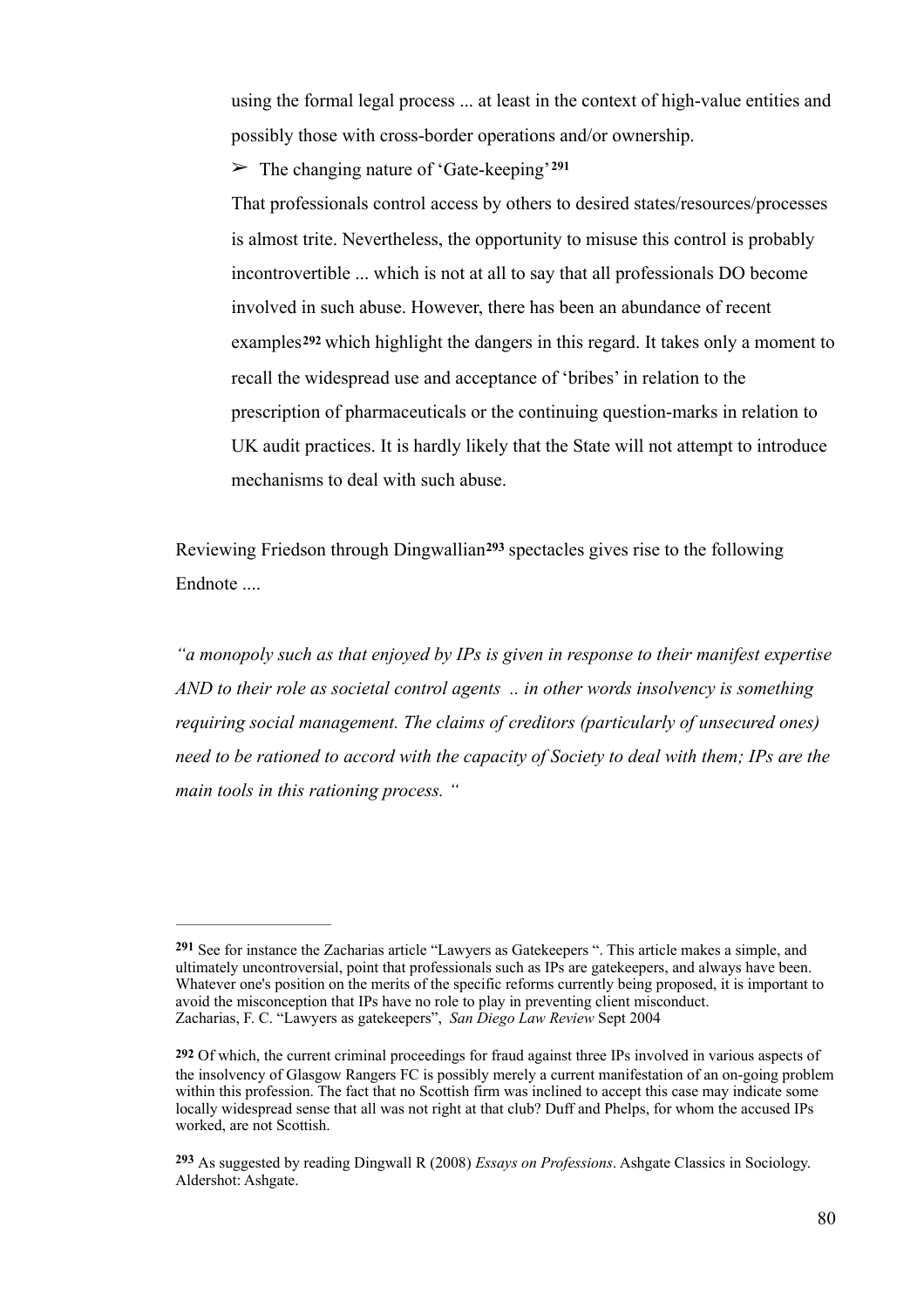Underlying this view lie two factors ... an economic one relating to the scarcity of resource and a moral one in that Society has a responsibility to meet the claims resulting from corporate insolvency.

Notwithstanding the events of 2007-2009, the notion of scarce societal resource may be over-played. But, what may happen if/when Society reviews it's labelling of the corporately insolvent role from that of unmotivated deviance (whereby claims such as discussed above are justifiable) to some other label, like motivated deviance ... still deviant but different. Would Society then expect different actions from creditors (and other parties)?... and would Society continue to require IPs to perform their current function?

In short, would the emphasis move from social control to social protection ... with the policy objective shifting to that of ensuring that people get what they pay for? And how would this be done?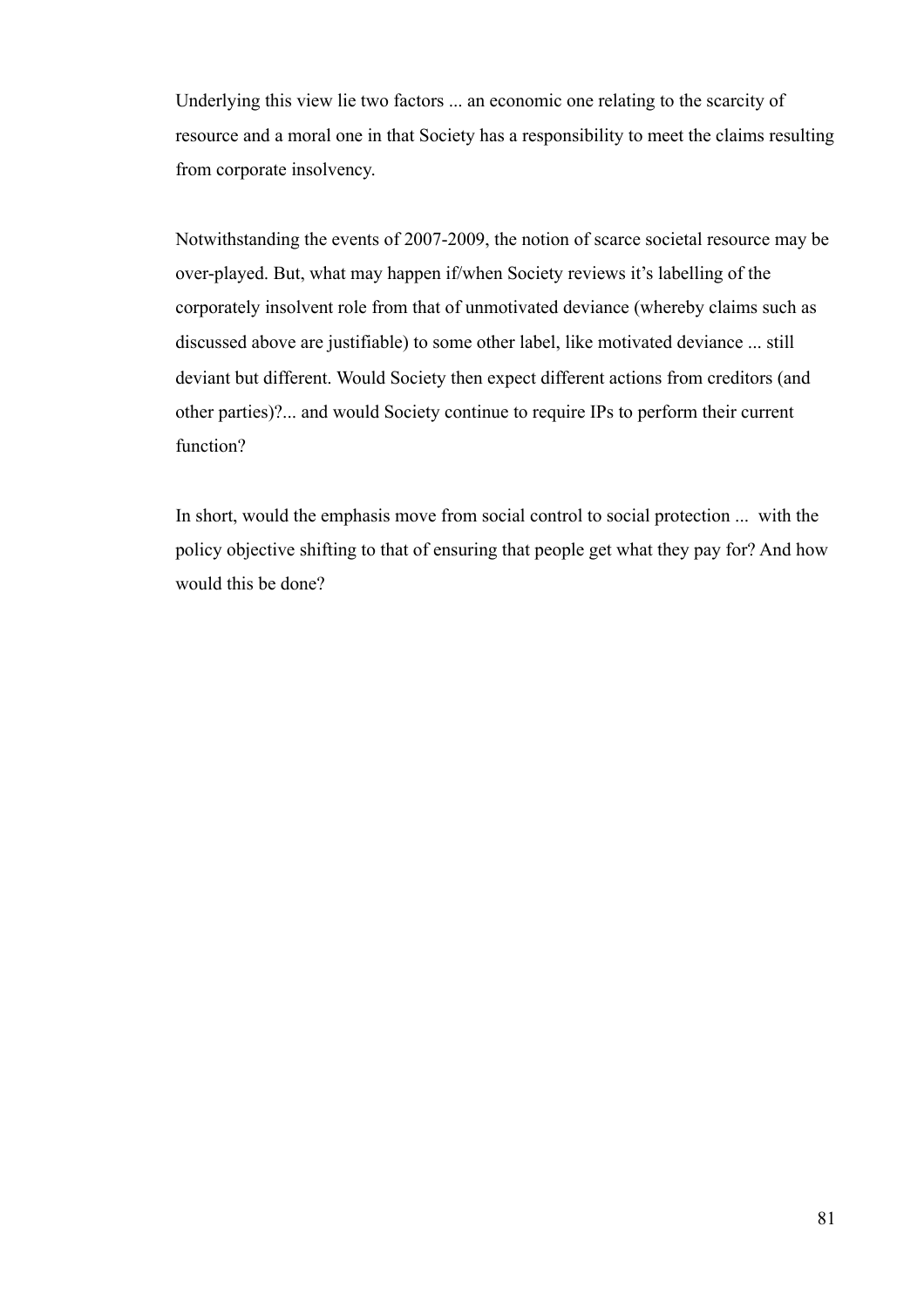# **Chapter 5: An Overview of the Context of Corporate Insolvency ( via the metaphor of The Insolvency Casino )**

Even superficial examinations of corporate life within capitalist economic systems cannot fail to note that the bright side of success is mirrored by the dark side of failure. This is inevitable when competition throws up winners and losers. This chapter looks at what happens to these losers.

Patterns of behaviour can be discerned in those involved in their appetites for risk; their experience/knowledge of both business life in general and of failure in particular; and their dispositions to individual/collective action. The ways in which English law constrains, guides and ameliorates these patterns will be indicated ... and this will take place against an almost hidden backdrop of tensions created by 'new' capitalism; by post 2008 economic turmoil; and by ever-increasing internationalization of social, economic and political structures.

The metaphor of the modern gambling casino is here used to structure the discussion and in turn we look at 'The Players'; at 'The Rules of the Game'; at 'The Set Plays' and, finally, at 'The Awkward Cases'. In each instance, key features are explored before ending with conclusions in an Epilogue with links to other chapters being offered. We start with a short exploration of the back story behind what goes on 'in the casino' … the roots of UK Corporate Insolvency.

# **5.1 The Roots of UK Corporate Insolvency Legislation.**

The oft-considered start to reviewing English Corporate Insolvency Law is the so-called Cork Report of 1982 which laid the founds for the major legislation of the 1986 Insolvency Act. There were actually two Reports by Kenneth Cork-chaired committees; Cork 1 (of 1976) which was established as a consequence of the UK joining the European Community and looked at how English law on bankruptcy / insolvency might sit with other European jurisdictions ... and the more substantial Cork 2 which is the principal focus here. This report pushed the notion of 'rescue' of distressed companies centre-stage and made many proposals aimed at facilitating the saving of businesses and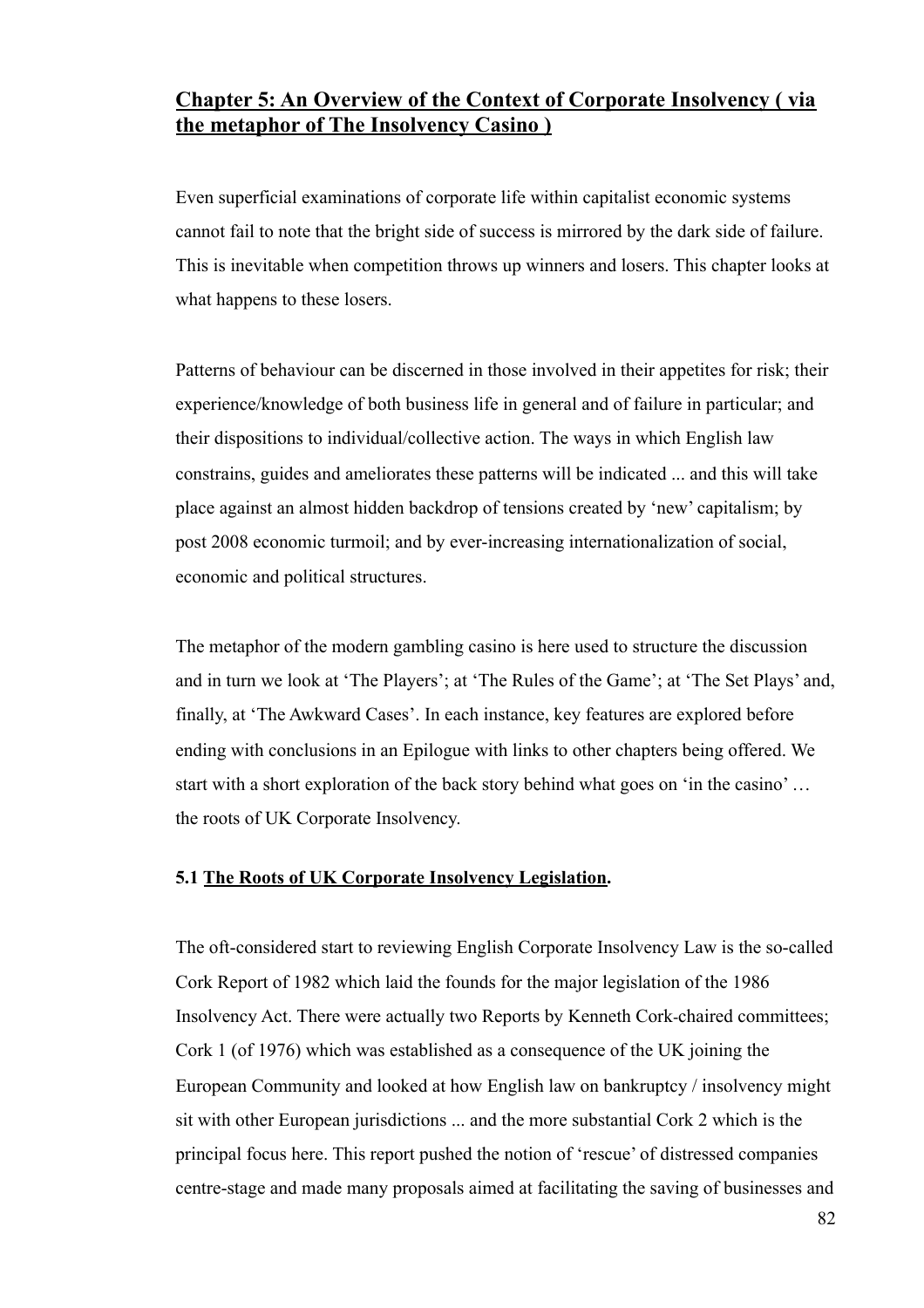jobs which under the existing legal regime might well have been lost. For Cork, business rescue needed talent and time. Talent was required to develop and execute plans aiding the ailing firm and time was required for the firm to find its feet and for the rescue plan to run its course. Where providers of capital had been granted a floating charge, there was ample opportunity to insert an experienced receiver to potentially provide the talent to achieve more than might be derived for creditors from a straightforward winding-up. Prior to Cork's proposals a formal<sup>294</sup> moratorium<sup>295</sup> was not available.

In the event, the 1986 legislation did not provide for a moratorium; this had to wait till the Insolvency Act of 2000 wherein such a facility was enacted for small companies. However, the 1986 Act did introduce the new Company Voluntary Arrangement procedure (CVA) which enabled the distressed company to enter into a formal contract of composition with creditors and thus give that company an opportunity for a fresh start. It also created a new Administration process. The first set of Insolvency Rules also grows from Cork 2 and were implemented in 1986.

Both Cork 2 and the following legislation attempted to address the tension between allowing entrepreneurs to do what they do best (developing new ideas for profit) and making those entrepreneurs who behaved recklessly or dishonestly**296** face the consequences of their actions. Since 1986, there have been a number of further amendments to both the law and practice of corporate insolvency; some, specific and narrow (such as legislation relating to banks<sup>297</sup> and to insurance companies<sup>298</sup>) and some with rather wider implications (eg. The Human Rights Act 1998, (HRA)). For instance, there were two Insolvency Acts passed in 1994; the first**<sup>299</sup>** dealing with the liability of

<sup>&</sup>lt;sup>294</sup> Notwithstanding the use of *the London Approach* for larger firms whereby an informal stay might be arranged.

Of the type prevalent in US legislation; see later comments re 'Chapter 11.' **<sup>295</sup>**

Curiously, little attention seems to have been given to incompetent entrepreneurs! **<sup>296</sup>**

**<sup>297</sup>** eg. The Banking Act1989

**<sup>298</sup>** eg. The Financial Services and Markets Act 2000

**<sup>299</sup>** Insolvency Act 1994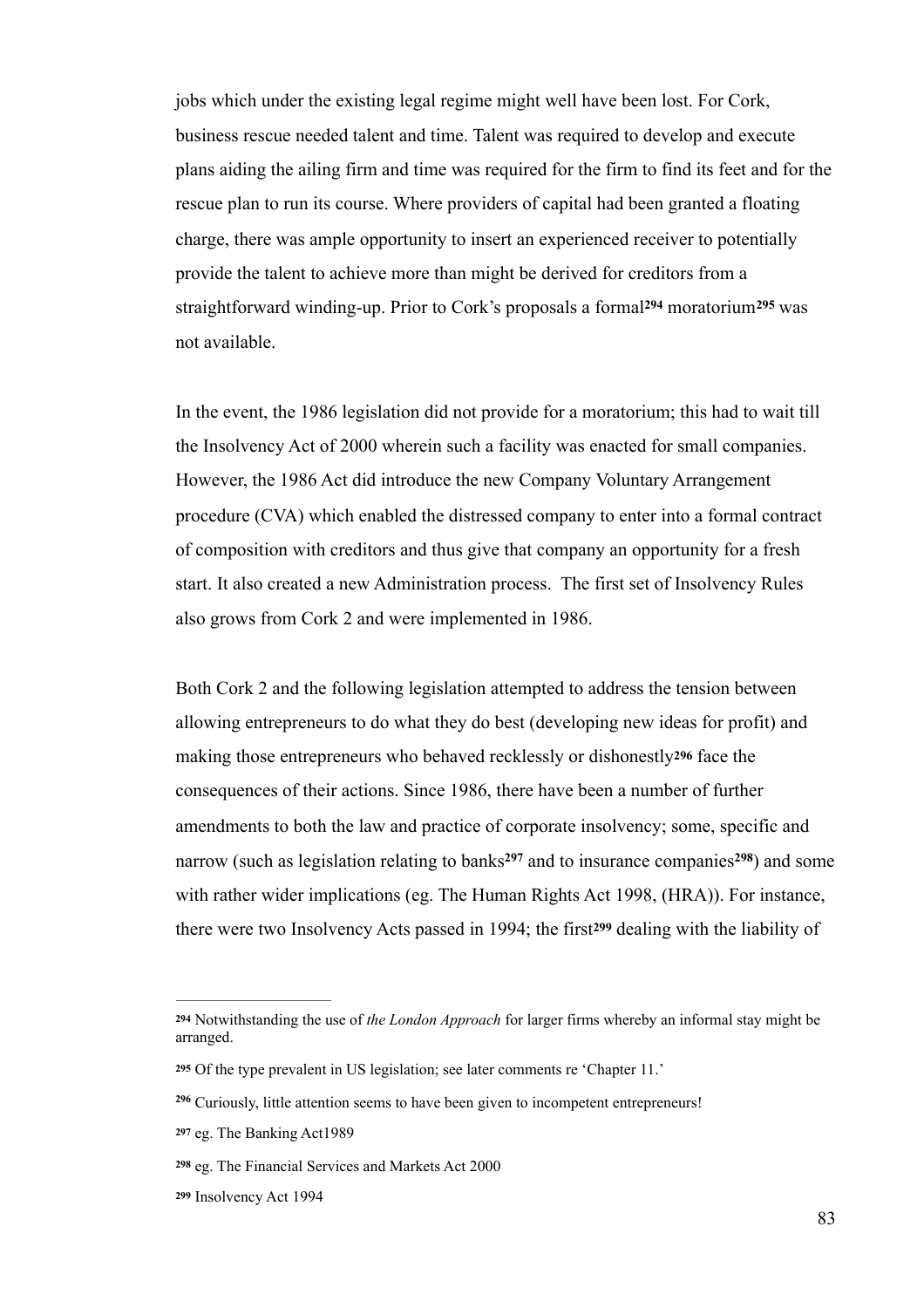office holders to employees and the second<sup>300</sup> clarifying the position of purchasers of land at an impugned undervalue.

In 2000, a further Insolvency Act**<sup>301</sup>** provided that small companies could seek a moratorium in the context of voluntary arrangements; that disqualification undertakings might substitute for court hearings/legal proceedings in connection with director disqualifications; that changes to evidence provisions when criminal proceedings were being undertaken ... in order to comply with the HRA; and finally, the 2000 Act conferred power on the Secretary of State to give effect to the Model Law on Cross-Border Insolvency.<sup>302</sup> This international dimension to UK corporate insolvency law was amplified by the coming into force in 2002 of the EC Insolvency Regulation<sup>303</sup> which established a European Union regime for the handling of cross-border insolvency cases.

The period up to 2002 was one of review ... which culminated in the enactment of the Enterprise Act (EA) of that year. Several notable reforms were thus brought forward ...

- $\geq$  the abolition of the floating charge holder's right to appoint an administrative receiver.
- $\triangleright$  the abolition of the Crown's status as a preferential creditor.
- $\triangleright$  substantial streamlining of the administration procedure.

Subsequently, the Insolvency Service has engaged in a long-running project attempting to review and simplify both the Insolvency Rules and associated statutory instruments and also to lighten the bureaucratic burden connected with the administration of insolvency procedures. This occasioned the Deregulation Act of 2015 (DA). Moreover, the 'Transparency and Trust' review resulted in the Small Business, Enterprise and Employment Act 2015 (SBEEA) which establishes significant changes linked to ..

- $\geq$  the bringing of wrongful and fraudulent trading claims by administrators.
- $\triangleright$  the increase of penalties when directors are disqualified.

Insolvency (No 2) Act 1994 **<sup>300</sup>**

**<sup>301</sup>** Insolvency Act 2000

**<sup>302</sup>** Subsequently incorporated into UK law in 2006

**<sup>303</sup>** The EC Regulation on Insolvency Proceedings 2000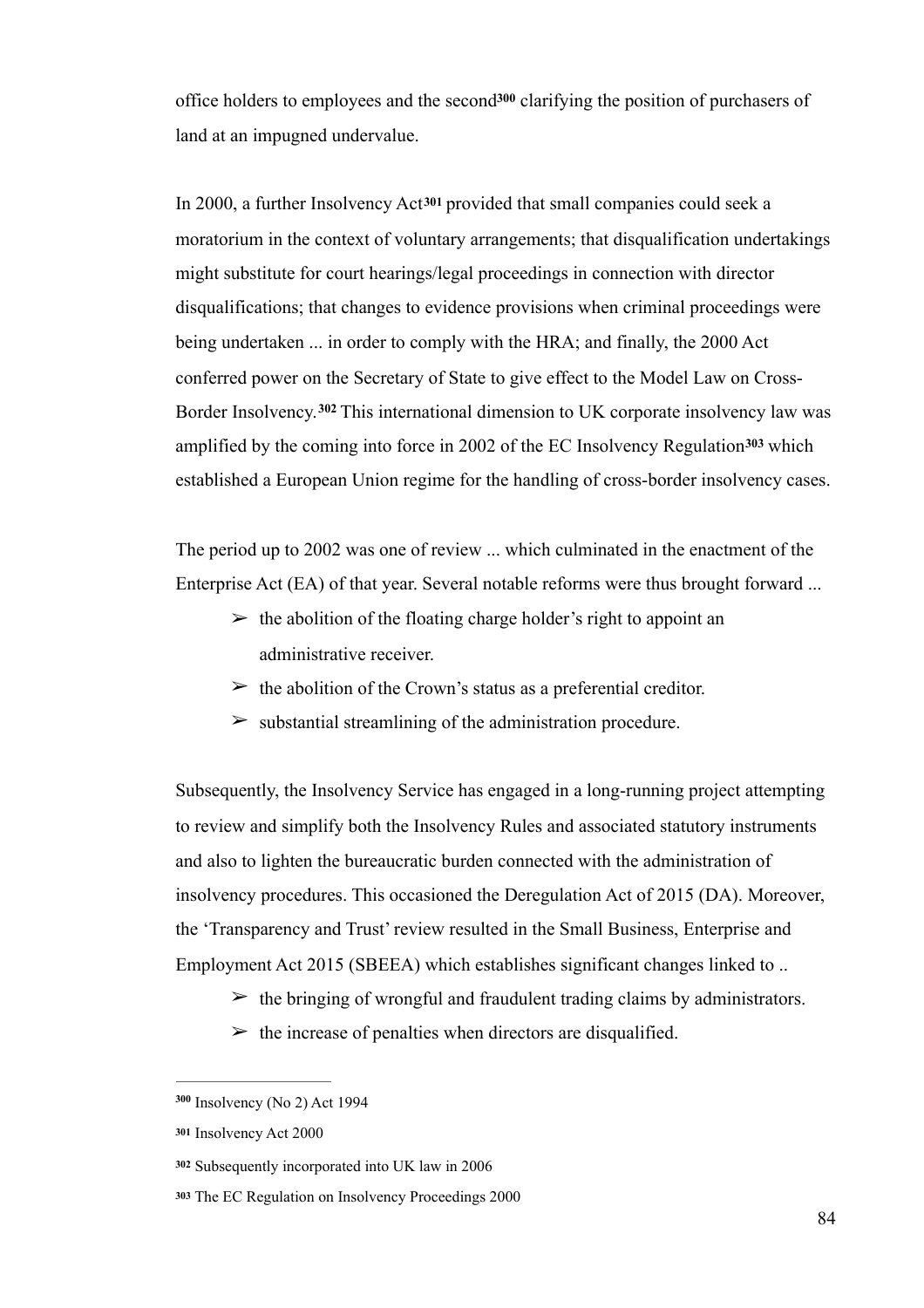$\geq$  changes in sanctions to exercise liquidators' powers. Creditors' meetings and proving of debts.

Certain sectors have somewhat different provisions regarding insolvency, notably Financial Services**304**. This factor will be returned to later, primarily in connection with the development of the Sporting Interest in section 7.3

The UK has historically been open to influence from external sources; and corporate insolvency law is no exception. The most obvious source of influence from the US is 'Chapter 11'.<sup>305</sup> Periodically, both academic commentators and legislators in the UK have contemplated how Chapter 11 might be of benefit in the UK. This procedure has much to offer companies in distress, being both flexible and rescue-aligned and is said to be the usual choice of route for business restructuring. Key elements include the continuation of ownership of its assets by the distressed firm which continues to be operated by the previous managers albeit under court supervision and ostensibly for the benefit of creditors. However, a Trustee may be appointed if the court believes that the existing management is dishonest or ineffective.

Under Chapter 11, the company in question can avail itself of a moratorium during which a Chapter 11 rescue plan/restructuring can be assembled for the approval of the creditors committee.**306** This plan is confirmed only on the affirmative votes of creditors whose votes are both divided into classes and are weighted by the amount owed. In the event of the required majority not been achieved, there lies the possibility <sup>307</sup> of a cramdown to gain approval despite hold-out opposition. UK interest has perhaps focused most on the cram-down, moratorium and emphasis on unsecured creditor involvement technical provisions as well as on the cultural predisposition to offer a '*second chance*'.

That modern commercial life necessitates cross-border trading is clear. Perhaps it thus inevitable that cross-border insolvency may also result. Such events throw up instances

**<sup>304</sup>** The Financial Services and Markets Act 2000 ( Insolvency) Order 2001

**<sup>305</sup>** More precisely …. Chapter 11 of the US Bankruptcy Code / (US) Bankruptcy Reform Act 1978

Appointed from non-insider largest 20 unsecured creditors **<sup>306</sup>**

Certain statutory tests have to be met for this. **<sup>307</sup>**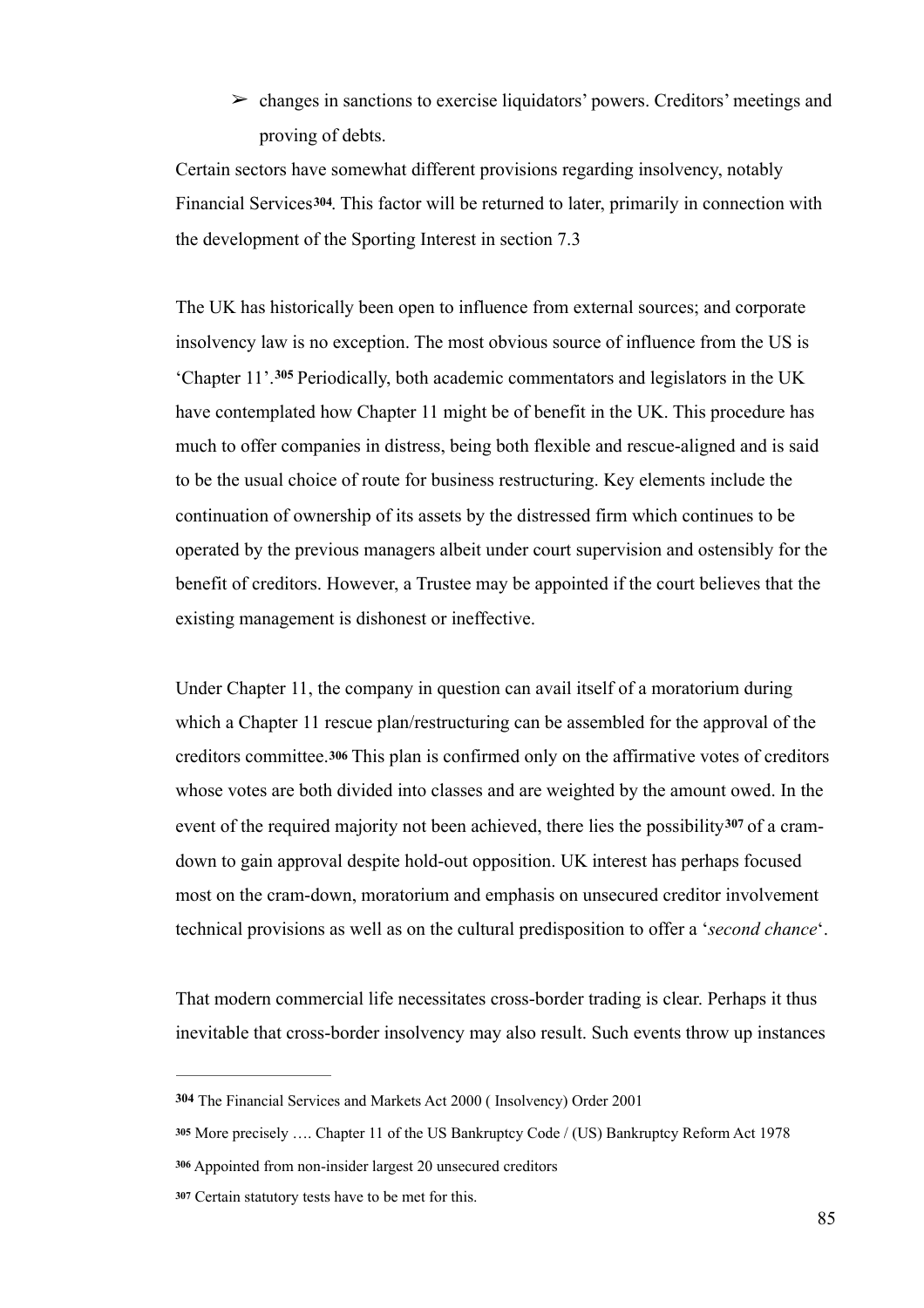of conflict of laws which need to be dealt with in as methodical and predictable way as possible. UK corporate insolvency is not confined to national borders ... and thus influence from outside the English legal regime has to be noted. Here we will the influence of both the United Nations and of the European Community, the latter**<sup>308</sup>** being considered in a more detail later in this chapter and the former being briefly dealt with here.

The United Nations**309** brought forward a 'model law'**310** in 1997 which subsequently has been included in the domestic legislation of many major trading countries. Like the EC legislation which followed, the model law attempts to establish the idea of "main proceedings" to be commenced in the Centre of Main Interest (COMI) in relation to the corporate debtor's activities; imaginatively, all other proceedings linked to the debtor are termed 'non-main'. The purpose of the model law is to encourage signatory states to co-operate with foreign insolvency officials/practitioners in respect of both main and non-main proceedings; and to attempt to limit preferences for local creditors as against foreign creditors.

# **5.2 The Players in The Insolvency Casino.**

In this section, attention will focus on those main players who dominate the play in The Casino. All three types possess varying degrees of skill, power and motivation. All have access to information which they may use to pursue their separate agendas and, for at least two types of player,**<sup>311</sup>** they have substantial repeat-playing experience.

### *Insolvency Practitioners (IPs):*

IPs are said, at least by themselves, to constitute a profession. Not everyone will perceive them to conform to early sociological criteria on this claim and this may be of

This was the impetus for Cork 1 mentioned above. **<sup>308</sup>**

**<sup>309</sup>** In full, The United Nations Commission on International Trade Law

**<sup>310</sup>** UNCITRAL *Model Law on Cross-Border Insolvency 1997*

<sup>311</sup> IPs and lenders.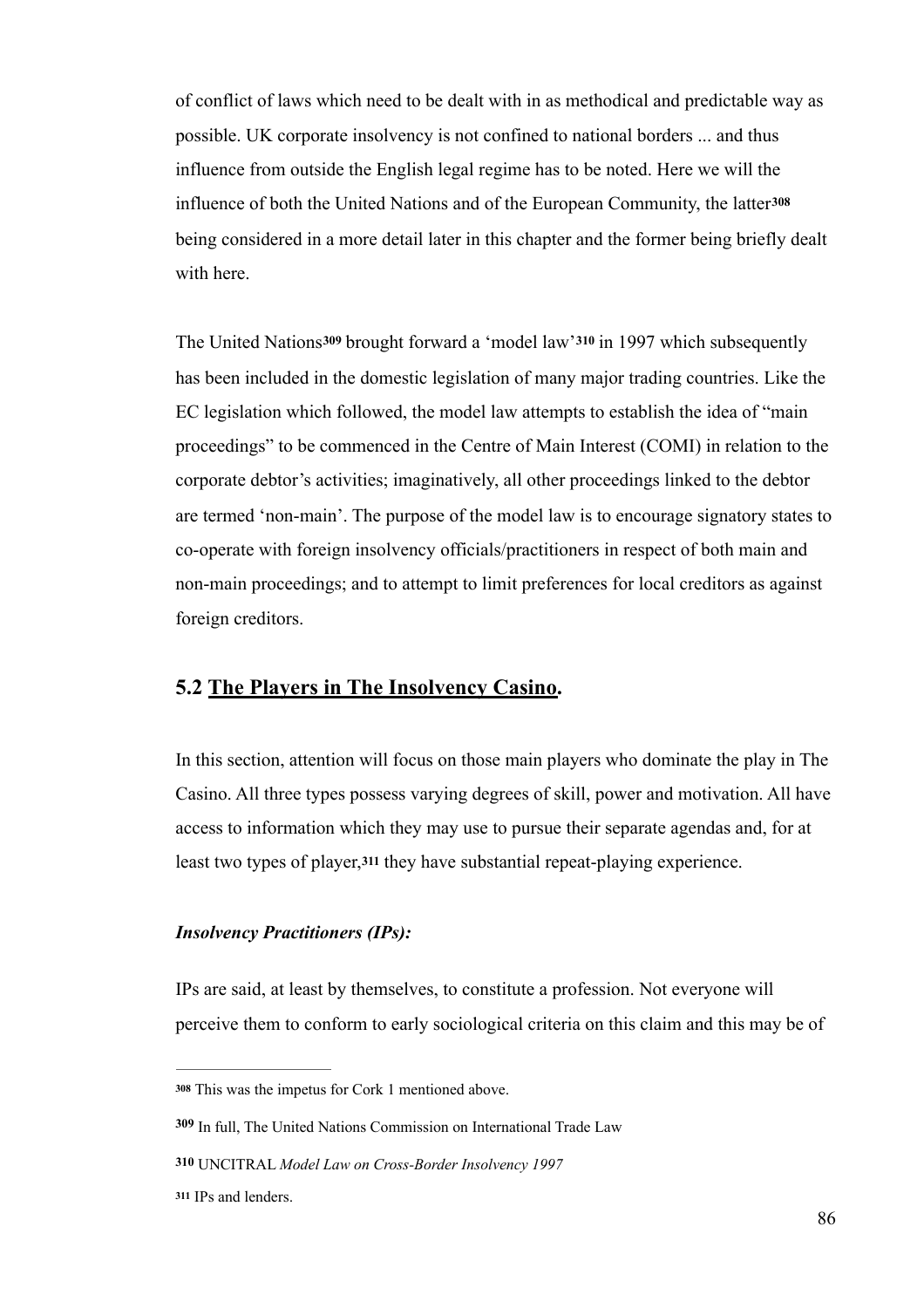significance during our investigations. Being more specific, one of Flexner's**<sup>312</sup>** necessary criteria for a profession is the existence of '*public spiritedness*'; the absence of which disqualifies a group from being truly a profession. Acknowledging some IPs give time without charge to '*professional*' activities and noting that IPs claim that not all of their fees are paid, it still is hard to make a strong case for the existence of this criterion. But, then Flexner wrote three generations ago ... and perhaps the definitional world has moved on?

The examination of the professions in the literature often encompasses issues *of status* (both within and without the profession), *of control* (both of access to the profession and quality of work done) and *of power* (to determine the focus of agendas and the distribution of rewards). Additionally, attention is paid to a profession's propensity *to develop norms and values*. This is central in two ways. Firstly, in the way that this may mesh with the state's usage of IPs as a *Soft Law* mechanism to control the manner in which Capitalism's failures are disposed of; and secondly, as a hidden driver (or motivator) for the way in which IPs conduct business.

IPs practice in corporate insolvency, in personal bankruptcy ... or in both. Some appear to work full-time in their field and others part-time; about two-thirds of IPs accept 'appointments'.**313** Further shadowy areas in connection with IPs link to gender**<sup>314</sup>** and little seems known about other potential areas of within-tribe power and dominance.

Consequent to Cork and ensuing legislation, IPs gained a monopoly licence from the state to conduct most proceedings relating to corporate insolvency. Following the Cork Report in 1982, the Government enacted legislation (Insolvency Act 1986 and then Enterprise Act 2002) giving a monopoly of most of the activity surrounding corporate insolvency to IPs. That this affected the conduct of proceedings in personal bankruptcy

Flexner wrote 90 years ago and pioneered the use of attribute theory in the study of professions. **<sup>312</sup>** Attribute theory has its critics but the idea is helpful here.

**<sup>313</sup>** About two thirds take "appointments" ie conduct cases. It is not known what the remaining third does .. but surely they cannot all work in The Insolvency Service ?

eg.the female President of R3, Liz Bingham, lamented in 2013 that only 20% of the IP profession **<sup>314</sup>** were women. (see Recovery Summer 2013)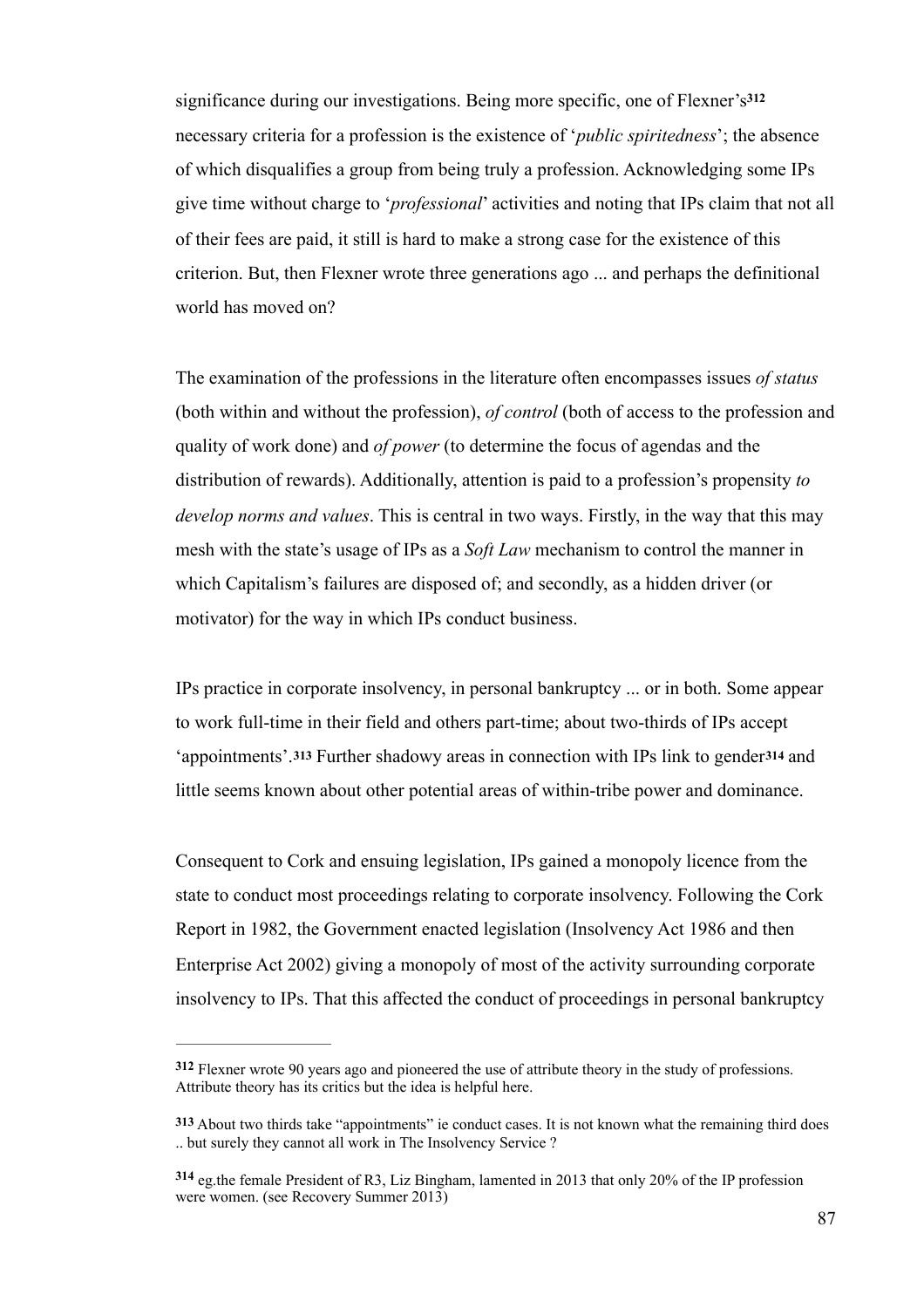is not relevant to this thesis. They are  $f{ew}^{315}$  in number and highly qualified. In effect, IPs hold double qualifications; firstly, as an accountant or solicitor and then by examination and experience to become an IP. Much is made of the difficulty of the exam which is consistent with the idea of professional status-building but little is known about the nature of the mandatory five years' experience required.

The handling of substantial/complex cases is likely to be done by IPs working within one of the Big Four accountancy firms and a de facto ranking system for the profession is discernible with personal bankruptcies being handled mainly by small, provincial IP firms. There is also some sector-speciality formation with insolvency events at football clubs being handled by a group of repeat-playing IPs. IPs generally have prior backgrounds, either in accounting or in law. Leaving aside those IPs who are regulated by the Insolvency Practitioners Association (and whose membership rules are ambiguous), a cursory inspection of R3 membership figures points to the accountant to solicitor ratio being about 4 :1. Interestingly, despite being a small group, they will be licensed by one of several professional bodies**316**... who themselves are monitored by The Insolvency Service.

A neo-Marxist view of IPs offers the thought that IPs have several overlapping functions in modern capitalist society with some IPs being better at one function than another. Three main functions appear evident,**317** viz:

a). "*Sclaffie*" (a Glaswegian term for roadsweeper) whereby the IP cleans up the mess relating to Failed Firms created by the workings of Market Forces. This tedious work demands application but not inspiration. Efficiency of clean-up is valued more than speed in this regard. According to Frisby (see her 2007 report to ABRP, the predecessor of R3), many insolvency procedures take above a year to conclude; possibly as IPs are diligent in their job of maximising the insolvent firm's estate, possibly not?

<sup>315</sup> Perhaps around 1750, according to R3.

**<sup>316</sup>** At the time of writing there were eight bodies (RPBs) who together regulated the activities of the members of this tiny profession ... there now five RPBs. Despite the obvious cost and inefficiency penalties that this attracts, R3 in a recent consultative response to government declared that no change was necessary; hardly the expected response of a forward-looking profession?

These categories and the ensuing exposition are from the author. **<sup>317</sup>**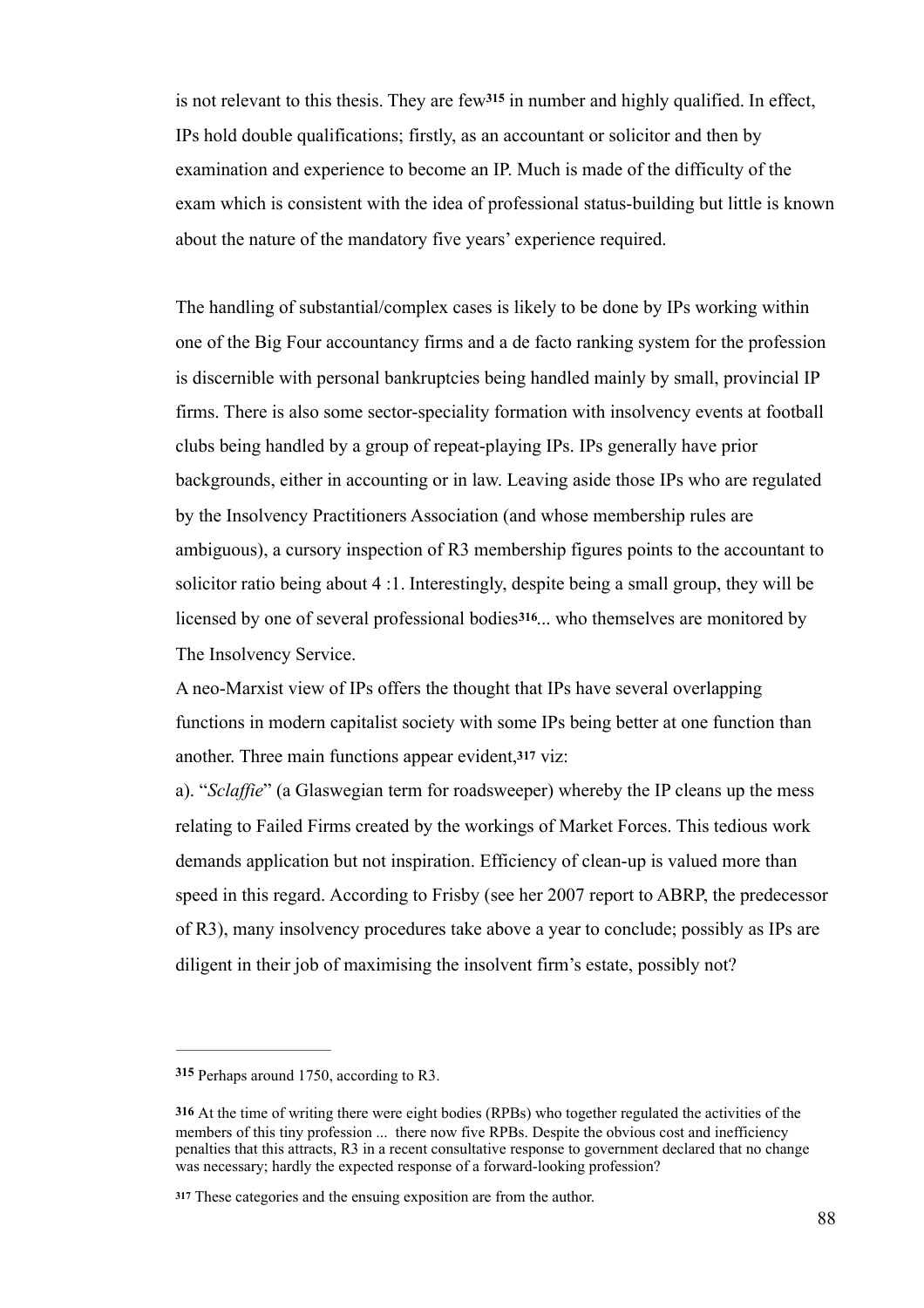b). "*Para-medic*" whereby the IP attempts, perhaps with expert help, to rescue Failing Firms that may still have a viable life left to lead. Here, speed is of the essence and short-cuts are common. A source of continuing concern, felt most keenly by unsecured creditors, is the practice of 'pre-packing' whereby a failing company is sold quickly and without formal advance notice. The suggestion is that speed is of the essence in order to keep key employees and to retain essential supplies; this is countered by unsecured creditors suggesting that such a sale may materially undervalue the firm and thus disadvantage their returns.**<sup>318</sup>** The difficulty in the valuation of knowledge (see later) merely compounds the complexity on this.

c). "*Cherry-picker*" whereby the IP pursues *la Dolce Vita* and, at a pace congenial to the IP, deals only with such dramas resulting from the market as seem to be substantial yet easily financially beneficial to that IP. Occasionally, the State seems concerned**319** about the exercise of this function.

### *Lenders (and Lending):*

With respect to corporate insolvency, there are many players who could be loosely categorized in the Lender category. Arguably, all voluntary<sup>320</sup> lenders might fall to be considered here but perhaps it is more fruitful to exclude trade suppliers $321$  and the tax authorities. Instead, we briefly focus on suppliers of capital and of capital goods.

Historically in the UK, firms raised much of their capital via the debt route**<sup>322</sup>** and the principal suppliers of funds were the banks. Virtually always, this funding was secured either on a fixed or floating charge basis, sometimes both.

Fixed charges were secured on specific assets such as land and equipment which the firm might not dispose of without the prior approval of the lender. This gave the creditor

But also see *Subsequent Events* section in Chapter 6. **<sup>318</sup>**

See the OFT Report on "*The market for corporate insolvency practitioners* "which tries to throw light **<sup>319</sup>** on this and related concerns.

Thereby excluding non-voluntary lenders such as tort claimants and employees. **<sup>320</sup>**

Because these are possibly small scale, frequent and for short time periods .. and, crucially, are very **<sup>321</sup>** often unsecured.

As compared with equity. **<sup>322</sup>**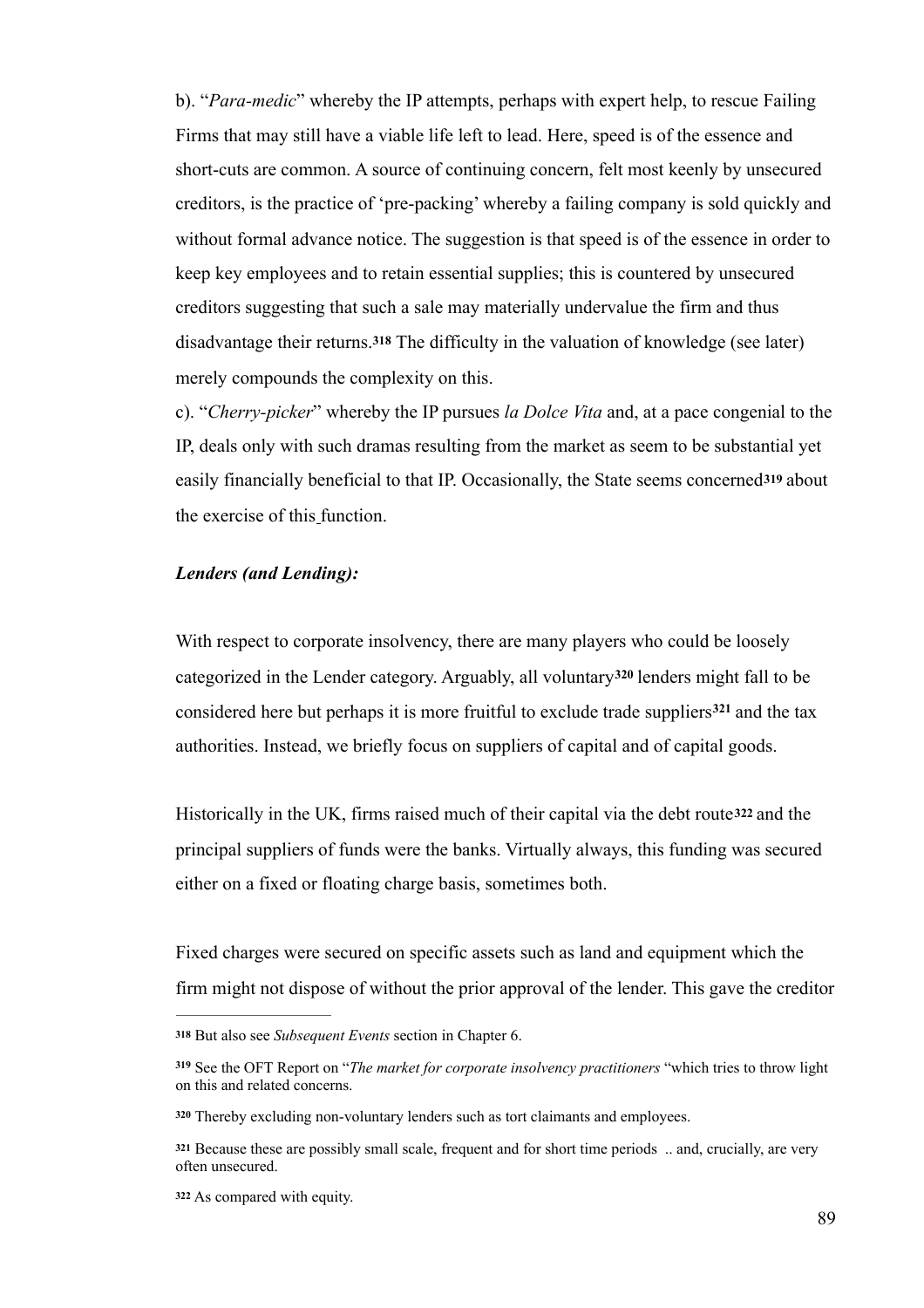substantial protection although there was always the risk of the value of the secured asset falling. In contrast the floating charge was able to be used/disposed of in the usual course of business as the firm saw fit. This freedom could be advantageous to the firm. As the charge floated over all the firm's assets it was possible that the sum covered would appreciate in hypothetical value. However, in corporate insolvency the floating charge crystallized but does not enjoy preferential status (unlike the fixed charge) and became unsecured debt.

Other sources of funds for various uses in the business can include hire purchase, lease and invoice factoring. Normally, these would have some form of Retention of Title clause giving substantial security to the lender if corporate insolvency occurs ... these secured assets are removed from the insolvent company's estate before dealing with any distributions to creditors.

When a company fails, its assets fall to be distributed in a legally determined sequence viz: firstly, comes the secured fixed charges and then the fee and expenses of the office holder; then followed by preferential debts such as 'the prescribed part' and certain employee rights<sup>323</sup> and then, secured floating charge holders; these are subsequently followed by amounts owing to unsecured creditors and finally (if at all), the shareholders of the wound-up firm obtain any residue. The 'prescribed part' included above is an amount which must be set aside by the administrator or liquidator for the benefit of unsecured creditors to a maximum of £600,000.

Depending on the nature of the loan, it's size and the relations between bank and firm, frequently there would be conditions attached to such loans.**324** Banks would take a distant interest in the affairs of the firm if these conditions were met. The onset of distress, however, would trigger an increasing series of requests<sup>325</sup> for information and other business-related items with the ultimate step being the transfer of the firm's banking facilities to '*The Intensive Care Department*' whereby the bank would press the

See later in Section 5.5 for amplification. **<sup>323</sup>**

Frequently termed 'debentures'. **<sup>324</sup>**

<sup>325</sup> Some would say 'threats'.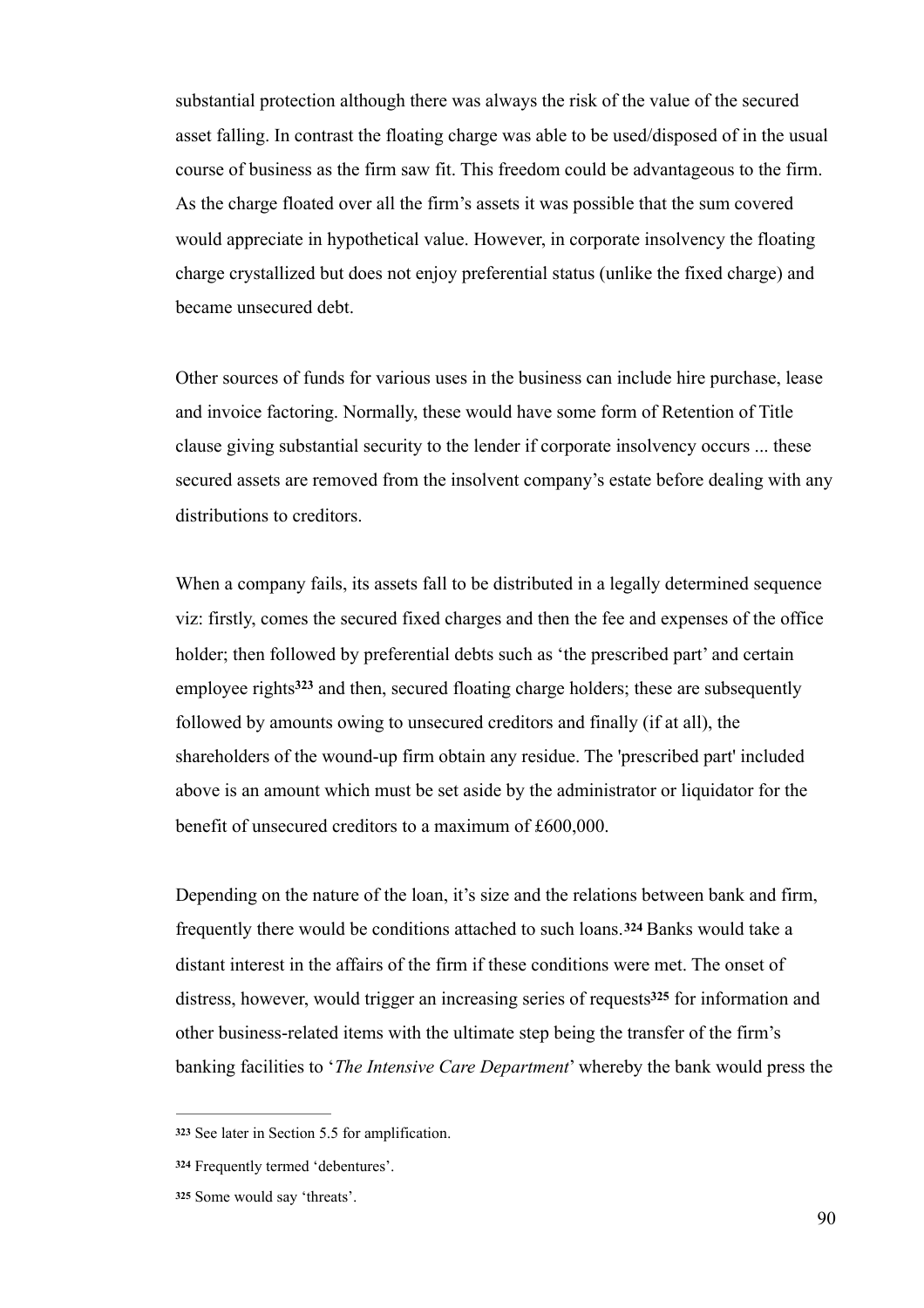distressed firm to take remedial steps<sup>326</sup> or alternatively the route to receivership and winding–up might be selected without further firm-managerial intervention.

In recent times, the role of the banks has begun to change ... noticeably so, for larger companies. Banks are often content to become debt-originators and sell on such debt in a packaged/securitized way to investors who may have differing appetites for packages of different types of risk. There are two immediate consequences with another potentially following later. The first consequence is that having sold the debt, the banks lose interest in monitoring the performance of their debtor clients with knock-on effects for unsecured creditors who previously had a free ride on monitoring the company performance. The second consequence is that dispersed ownership causes co-ordination difficulties between parties if the firm becomes distressed.

The final development of note is germane for bigger firms approaching financial problems … the advent of the market for distressed debt. Traders in this market use sophisticated techniques in order to spot opportunities to purchase debt of distressed companies in the hope/expectation of being able to either to later sell the debt for a profit ... or even to convert the debt into equity of the distressed firm and with judicious actions return the firm to health and then cash in the acquired equity … a form of informal corporate rescue, if you will. This route seems rather less likely for smaller businesses.

## *(Delinquent) Directors:*

In the UK, any registered company has the privilege of limited liability and the directors of such companies are not personally liable for the debts of that company. This situation can invite unscrupulous conduct by directors and the law seeks to address this.

The current provisions in relation to corporate insolvency vis-a-vis directors stem in no large measure from the Cork 2 Report which was concerned by the need to address such mischiefs as *phoenixisation*. Phoenixisation was the (mal-) practice of directors allowing their company to take on trade debts for both supplies and equipment and then,

See remark elsewhere about RBS and its GRG activities. **<sup>326</sup>**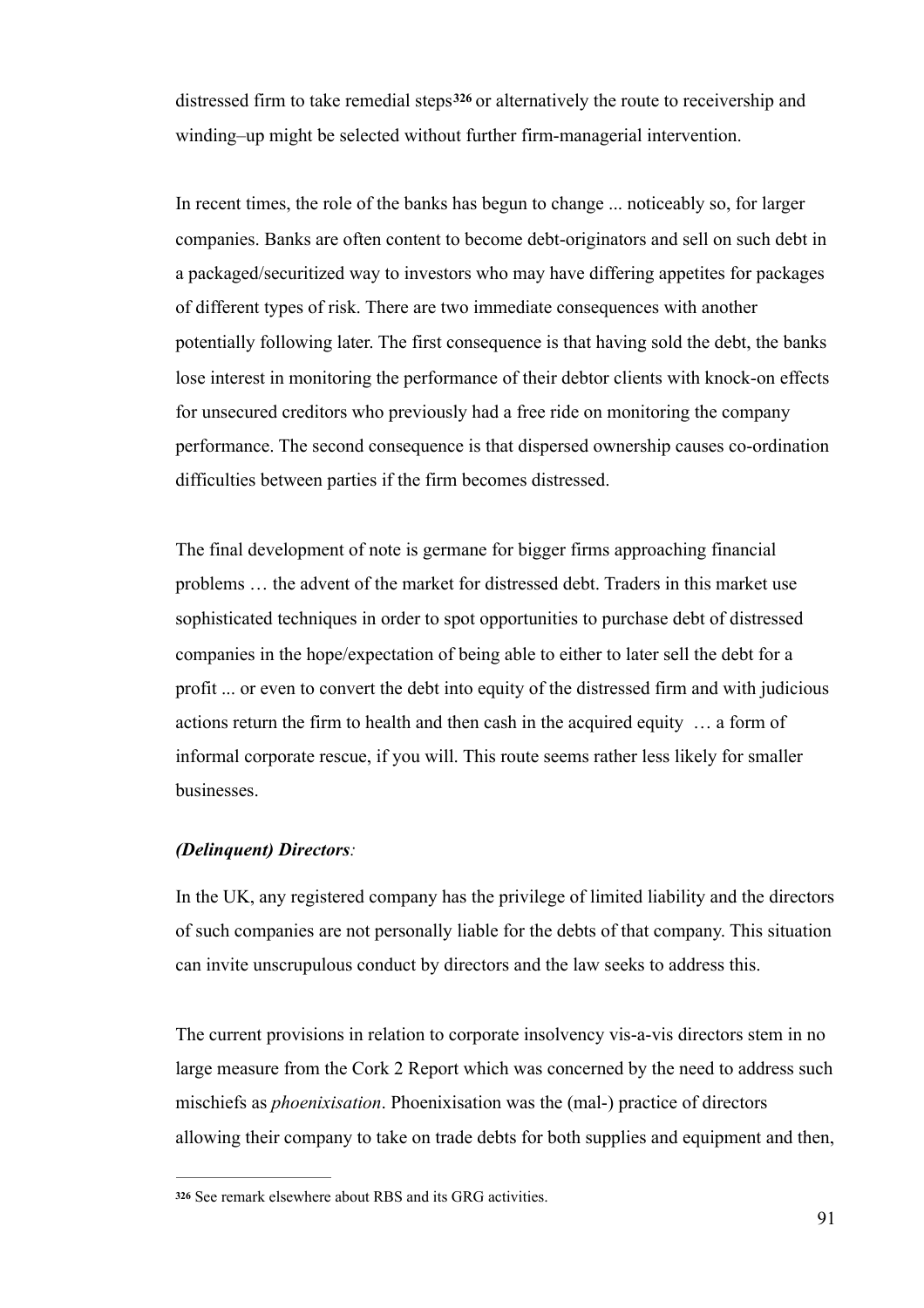possibly whilst extracting substantial sums via remuneration, running the firm down till it was no longer viable. At which, the directors declared the firm insolvent and invited a 'tame' liquidator to deal with the liquidation. The directors then purchased the assets of the old company 'for pennies' and resumed trading under a similar name and using the old company's workers. The creditors of the old company were left to pursue the nowempty shell for satisfaction of its liabilities ... a forlorn pursuit!

The Companies Act (CA) 2006**327** lays out the duties which lie upon a company director and the term director is wide in reach encompassing those who have been formally appointed (de jure); those who assume the role (de facto) and those whose instructions other directors commonly obey (shadow). That these duties lie also to the future as well as the present was confirmed in *Winkworth v Edward Baron.***<sup>328</sup>** Thus, lenders engaged in company management like banks, managers deputed from parent companies<sup>329</sup> and turn-round specialists (but NOT IPs) may all be susceptible to challenge for their actions particularly in respect of duties to avoid interest conflicts; to act within powers; and to take care. The *Produce Marketing Consortium***<sup>330</sup>** case particularly stressed this last point; one which could well trouble some directors of football clubs. Of particular import in the context of impending company failure is the morphing of the focus of such directors' duties ... away from promoting the company for the benefit of its members to having regard for the interests of creditors as a whole. A position which the decisions in *Gwyer* and in *Whalley* did not entirely resolve.**<sup>331</sup>**

Breach of CA duties renders the director concerned liable to an action for misfeasance. Any monies recovered from this source are returned to the company and used to pay creditors in the usual order. Such actions are raised in the name of the failed company

**<sup>327</sup>** CA 2006 s171-177

**<sup>328</sup>** *Winkworth v Edward Baron Development Co Ltd* [1986] 1 WLR 1512

In *Hydrodan (Corby)Ltd, Re* {1994] BCC 161 it was held that such managers had to have specific **<sup>329</sup>** responsibilities in the subsidiary.

**<sup>330</sup>** *Produce Marketing Consortium (in Liquidation), Re* (*No 1)* [1989] 1 WLR 409

*Gwyer* [2003] 2BCLC 153 and *Whalley* [2004] BPIR 75. **<sup>331</sup>**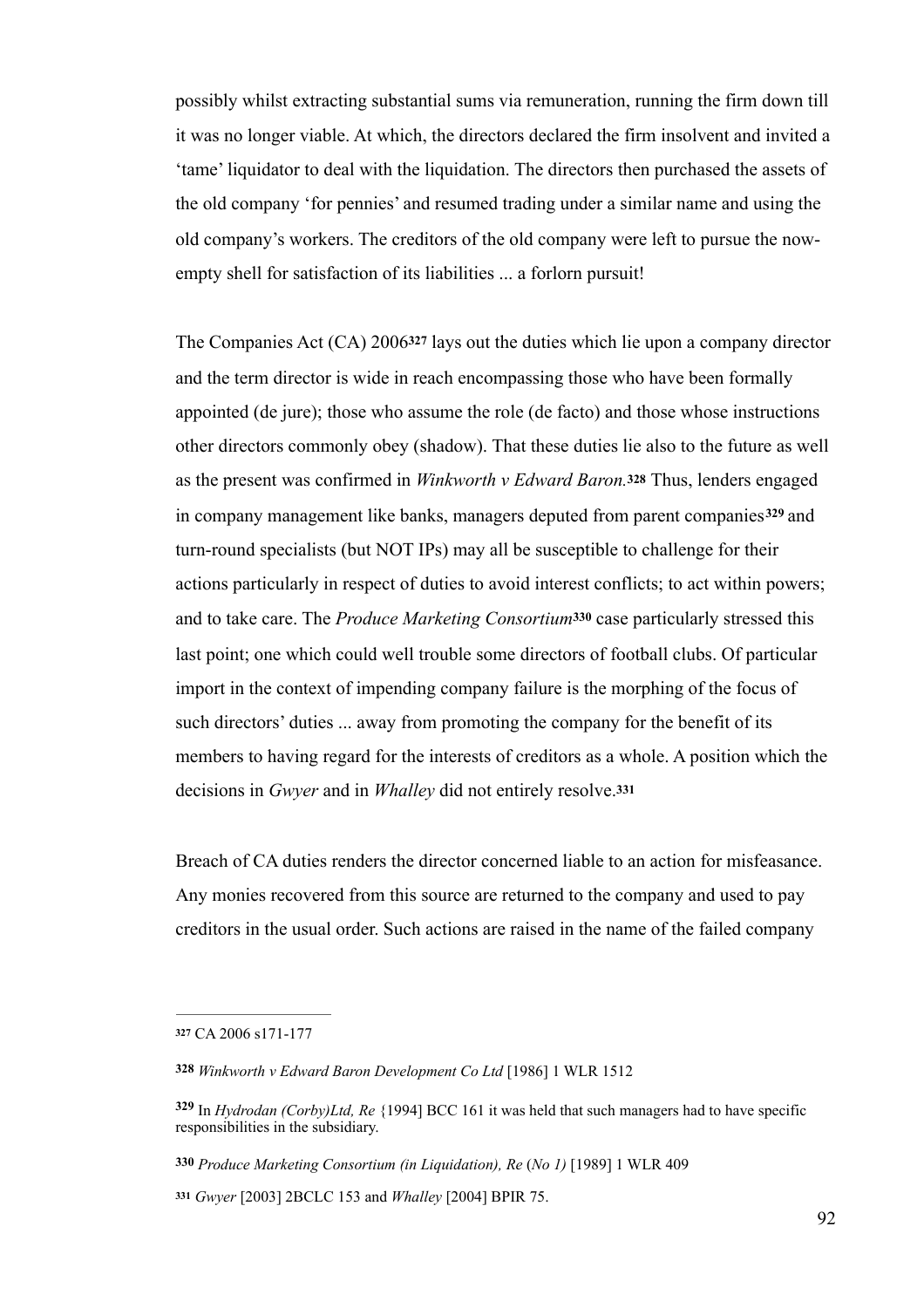by the liquidator/administrator and, are assignable to third parties ... which allows the liquidator some discretion in terms of the risk/reward calculus in respect of litigation.

In addition to the Companies Act provisions in respect of directors, there are also provisions in the Insolvency Act 1986 which attempt to deal with directorial behaviour. These mainly relate to the notions of '*fraudulent trading*' 332 and '*wrongful trading*', 333 both criminal offences. The former offence requires that the director in question has knowingly behaved dishonestly by everyday standards.**334** The well-known "Ghosh" standard on (dis)honesty was disapproved by the verdict in *Ivey v Genting.* Being subjective, it is notoriously difficult to prove that this standard has not been achieved. The wrongful trading offence<sup>335</sup> is one which focuses on the idea of director negligence**<sup>336</sup>** rather than on dishonesty. It is worth noting in this regard that a separate offence of '*fraudulent trading* '337 under the Companies Act still exists. The *BCCI*<sup>338</sup> case merely underlined that the offence needed to be intentional.

Wrongful trading attempts to catch directors (as above) who continue in business if "*at some time before the commencement of the winding up of the company, that person knew or ought to have concluded that there was no reasonable prospect that the company would avoid going into insolvent liquidation*". Here, the director is assessed on the basis of having the skill needed for their job **<sup>339</sup>** (or higher if they possess special qualifications).

As the cause of action in regard to possible s213 /s214 offences lies only with the liquidator/administrator it is not currently possible for third party assignment to take

**<sup>337</sup>** CA 2006 s993

**<sup>332</sup>** IA 1986 s213

**<sup>333</sup>** IA 1986 s214

*R v Ghosh* [1982] EWCA Crim 2 ; *Ivey v Genting Casinos* [2017] UKSC 67 **<sup>334</sup>**

**<sup>335</sup>** s214 IA 1986

Perhaps easier to prove ? **<sup>336</sup>**

**<sup>338</sup>** *Bank of Credit and Commerce International SA, Morris v State Bank of India* [2003] BCC 735

As in *Re Produce Marketing Consortium Ltd (No 2)* which was the first UK case in this area. **<sup>339</sup>**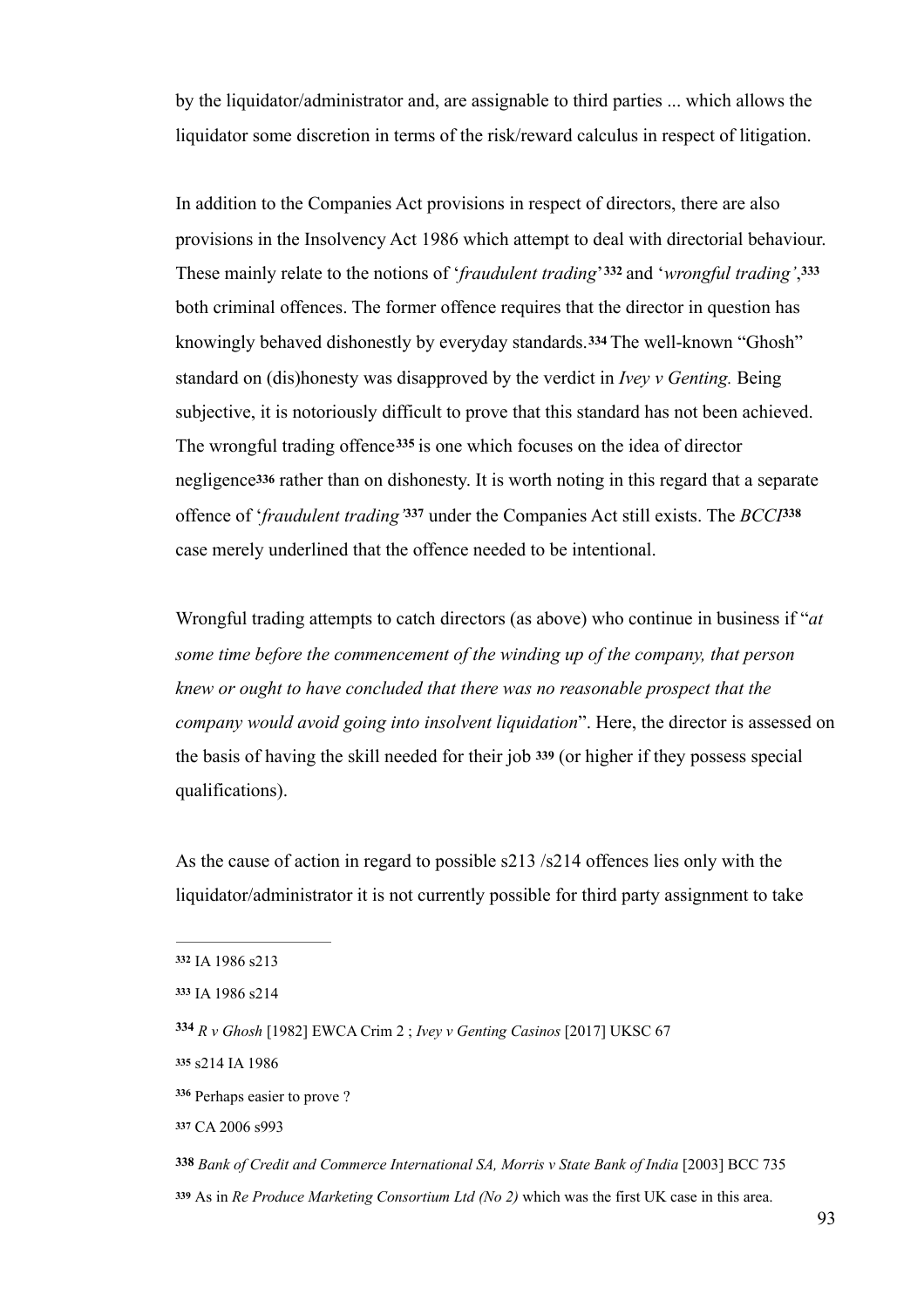place. Thus, there may be reluctance to carry such litigation forward. Awards made on successful proof of offences under the Unlawful Trading provisions are compensatory (thus reflecting company losses in the time period involved) rather than being punitive (as would be under conviction for a CA s993 offence).

The Company Directors Disqualification Act 1986 (CDDA) outlines the procedures used to investigate and disqualify company directors who are suspected of misconduct. The disapproved behaviour included continuing to trade when knowingly insolvent; continuing to take credit when there was no reasonable prospect of the creditor being paid; and misrepresentation of facts about the company. In particular, the Act extended the grounds upon which a court could grant a disqualification order, as well as extending the maximum period of disqualification to 15 years for directors found guilty of wrongful or fraudulent trading.

The CDDA consolidates much legislation related to disqualification orders and implements the new concept of mandatory disqualification. Section 6 states "*that a disqualified director cannot take part in the direction, management, promotion, or formation of a limited liability company in the UK, unless given leave by the court*".

Liquidators or Administrators are required to submit Returns/Reports**<sup>340</sup>** on the directors of any company entering Insolvent Liquidation or Administration to the Insolvency

A return confirms no misconduct whereas a report sets out evidence of misconduct found. **<sup>340</sup>**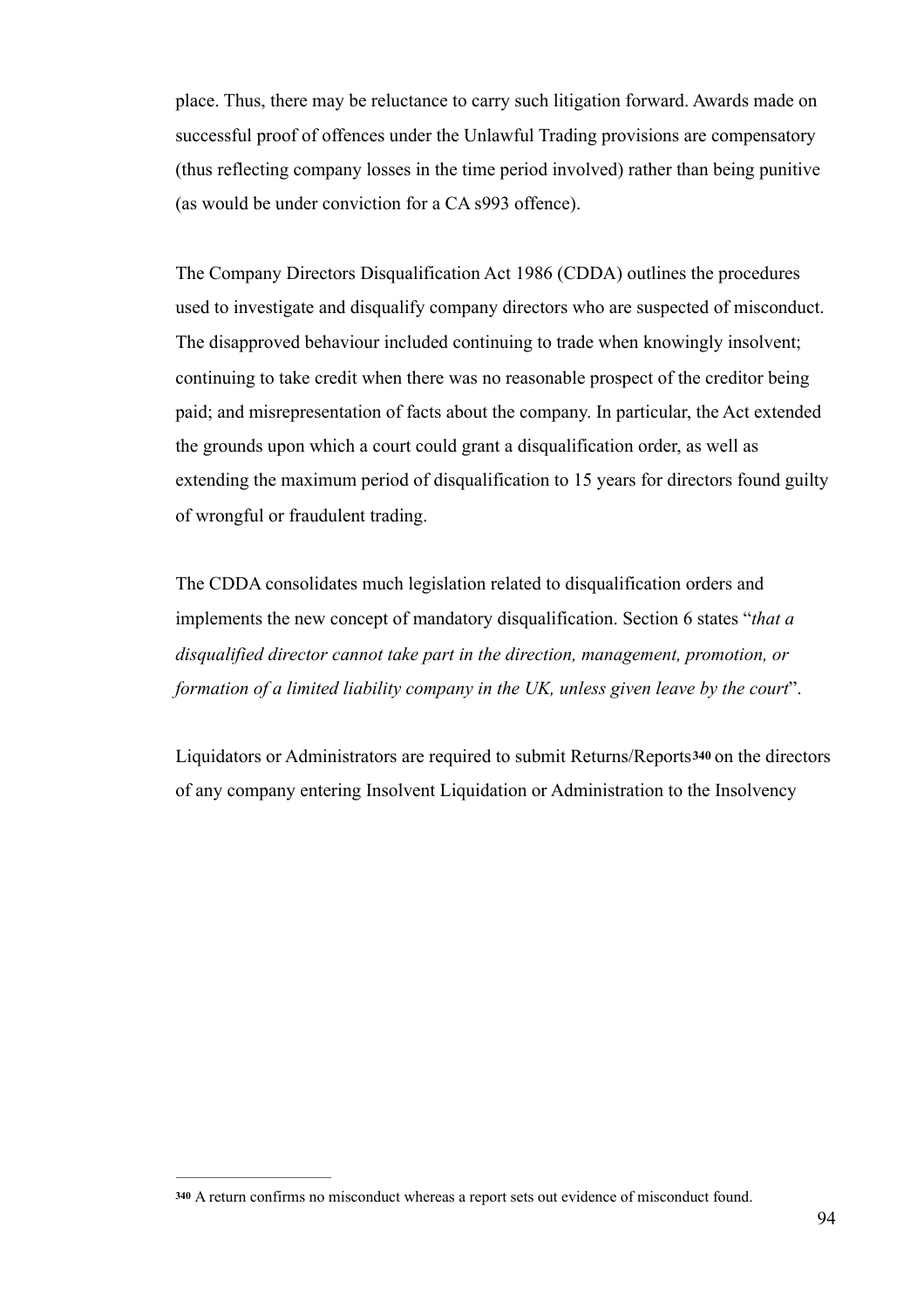Service (IS).<sup>341</sup> These documents are prepared following professional rules<sup>342</sup> <sup>343</sup> and are not shown to the director(s) concerned. Should the IS consider it to be in the public interest, they will open proceedings for director disqualification. In which instance, it is open to such a director to choose to give a 'Disqualification Undertaking' having a similar effect to an order but usually resulting in a shortening of the disqualification period and in cost savings. Someone subject to an order or undertaking in this context**<sup>344</sup>** may not act as a director; nor may they manage, promote nor form a company directly or indirectly.

A director violating the terms of a Disqualification Order is guilty of an offence carrying a sentence of up to 2 years in prison and/or a fine. They may also be held personally liable for some/all of the debts of the failed company.

This act also lays out the standards for assessing unfitness to be used to determine whether a director is fit to serve as the director of another company in the future based on their previous performance and conduct.

Three types of disqualification are covered in the CDDA – *mandatory*, *automatic*, and '*at the Court's discretion'*. It is worth observing that the CDDA only applies when a company has gone into liquidation and that this may incline directors to consider CVAs (where there is no investigation of directorial conduct) rather than liquidation. This is a point of which directors of financially-troubled football clubs are usually acutely aware.

- *• Unexplained disappearance of assets*
- *• Unexplained deficiencies in the balance sheet*
- *• Transferring assets to other companies on terms which are not commercially reasonable*
- *• Preferences (giving unfair priority to the repayment of money owed to themselves, their family, other companies that they control or creditors to whom they have given personal guarantees)*
- *• Loans made to directors*
- *• The occurrence of dishonoured cheques*
- *• The use of stalling tactics with the company's creditors*
- *• Allowing tax arrears to accrue whilst trading continues and, in particular, failing to account for VAT, PAYE and NI whilst trading continues*
- *• Improperly re-starting the business through another company*
- *• Abuse of a factoring or invoice discounting facility*
- *• Taking deposits from customers and failing to deliver the goods or services for which the deposits were taken and cases resulting in criminal conviction*

Of limited companies. **<sup>344</sup>**

The IS will act on behalf of the Sec of State for BIS. **<sup>341</sup>**

SIP 2 (on investigations) and SIP 4 (on reporting misconduct). **<sup>342</sup>**

**<sup>343</sup>** Matters which SIP 4 advises should feature in a D Report are:

*<sup>•</sup> Attempted concealment of assets*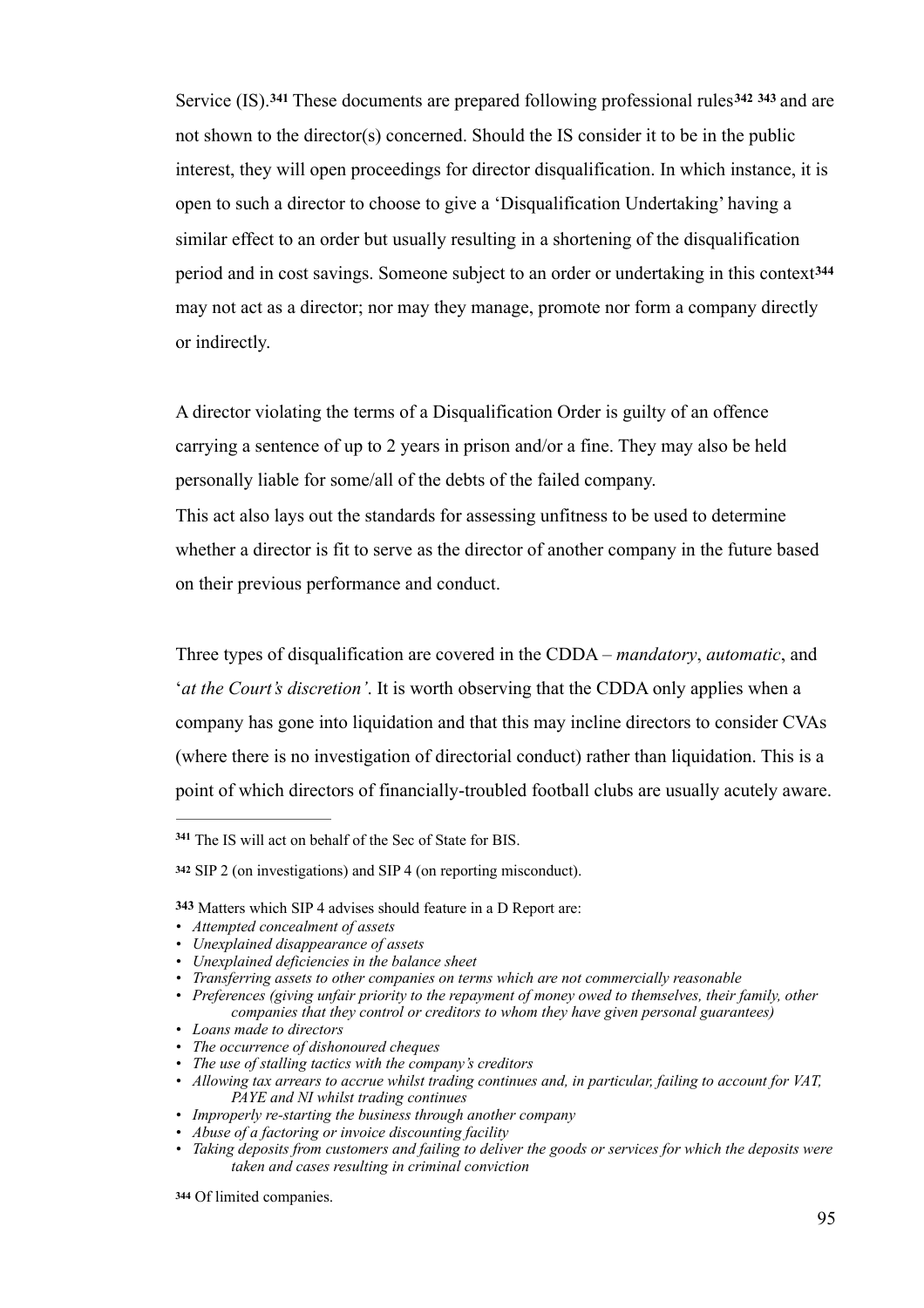Further provisions relating to the CDDA were introduced in 2015**<sup>345</sup>** The new and amended provisions are intended to tighten up the directors' disqualification rules to ...

 "*prevent an individual from acting as a director where that individual through their conduct has shown him or herself to be 'unfit'. The measures introduce new grounds for disqualification, create a new way in which creditors may receive financial redress for loss suffered through director misconduct, make the disqualification regime more efficient and update the matters that courts must take into account when considering a director disqualification."*

It is also significant that, since the Welfab<sup>346</sup> case, it is clear that directors also have a duty to consider their employees in circumstances surrounding corporate distress.

## **5.3 The Casino Rules:**

#### *Liquidation:*

The process of Liquidation brings death to the company, there is no way back. In one form or another, there has been legal provision to wind-up a company's affairs since the mid nineteenth century.<sup>347</sup> The sole aim of liquidation is repay as much as possible to creditors from the sale of such of the wound-up company's assets as can be ascertained and sold. In the unlikely event of there being a surplus after repayment, any outstanding monies are returned to shareholders.

There are several possible routes to company death, each dependent on context

**<sup>345</sup>** As part of the Small Business, Enterprise and Employment Act 2015

*Re Welfab Engineers* (1990) BCC 600 **<sup>346</sup>**

**<sup>347</sup>** Joint Stock Companies Winding-up Act 1844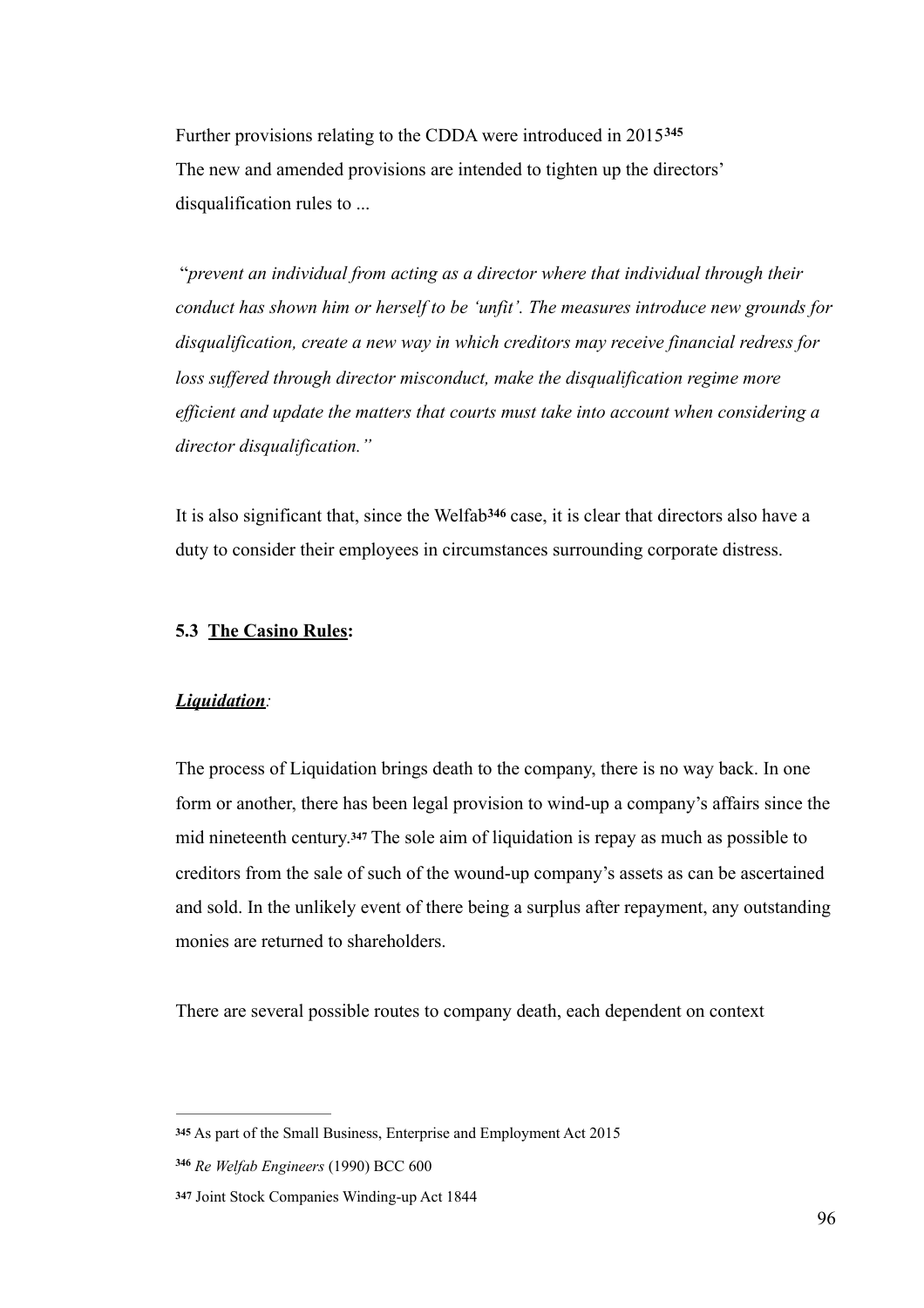- $\triangleright$  The voluntary route, initiated by directors / shareholders. If the directors can declare that the company is solvent, then they will remain in control of the '*last rites*'. If not, then the creditors are in charge of the procedure.
- $\triangleright$  The compulsory route, whereby the court is petitioned for a compulsory winding-up order. This route may be started by one of shareholders/ directors/creditors/the company itself. However, it should be noted that insolvency is only one reason for the petitioning; motives may be mixed as in the *UK-Euro Group***<sup>348</sup>** case.

Additionally, if an Administrator has been unsuccessful in achieving some form of rescue (see later), there also exists a route into Liquidation from Administration.

The Liquidator is there to maximize the value of the company's remaining assets. Thus, sales need not be undertaken immediately and there is much discretion exercisable as to the exact conduct of this value-maximising activity. For instance, action may be taken against outgoing directors for 'a contribution' or attempts may be made to avoid some previous transactions contracted by the company. There also exists a moratorium whereby any disposal of the company's property made after the commencement of winding-up shall be void, unless the court decides otherwise.

Distribution of funds realized by these sales is governed strictly by statute with claims being met in the following sequence … **349**

- $\triangleright$  Fixed security holders
- $\triangleright$  Preference creditors ... such as the liquidator; certain employee claims (see later); the 20% ring-fenced unsecured creditors fund.
- $\triangleright$  Holder of a floating charge
- $\triangleright$  Unsecured creditors
- $\triangleright$  Any deferred debt

**<sup>348</sup>** *UK-Euro Group Plc, Re* [2006] EWHC 2102 (Ch)

IA 1986 ss 176ZA (insolvency practitioner expenses), 175 (preferential creditors: employees and **<sup>349</sup>** pensions) and 175A (ring fence fund)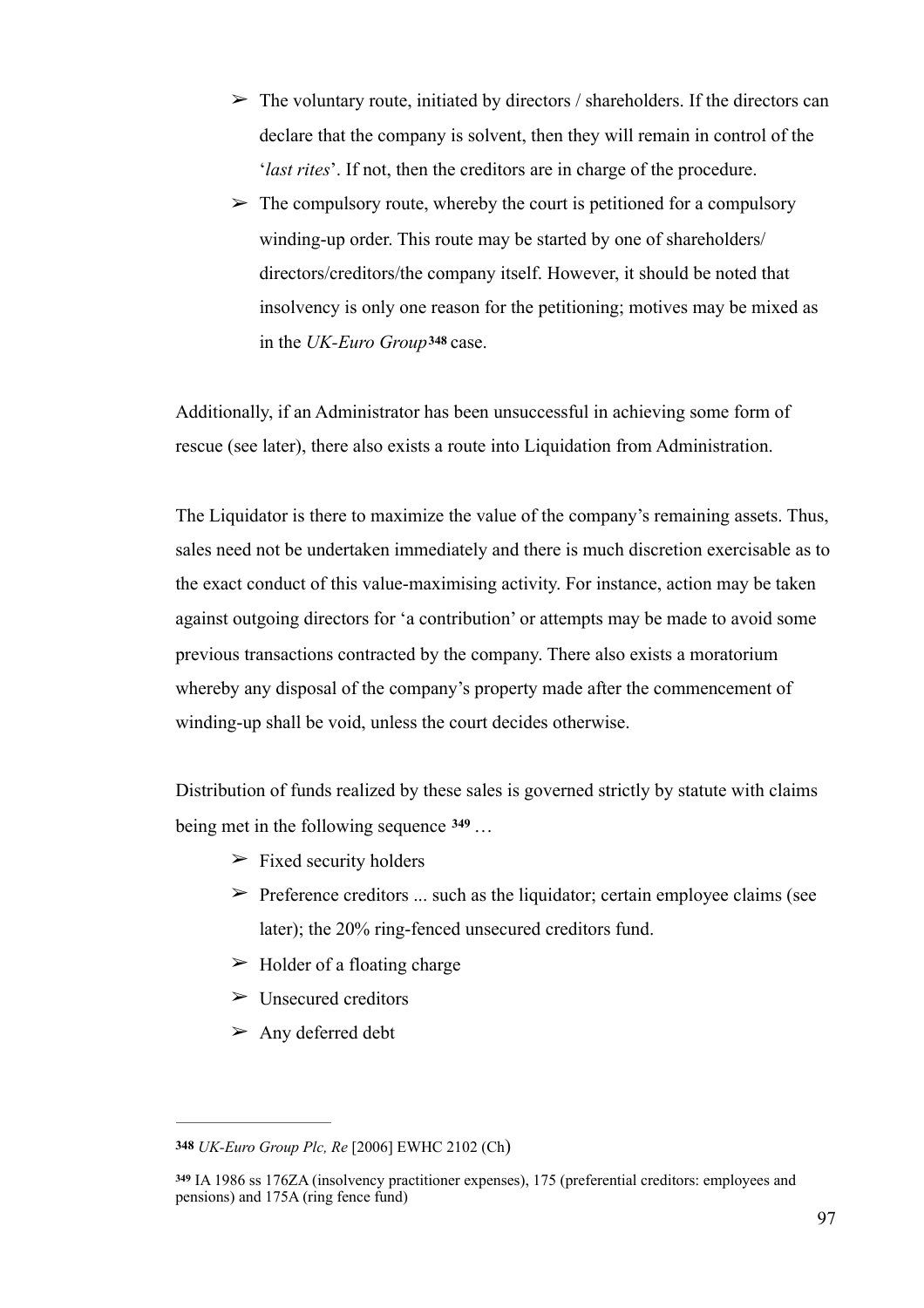Any residue goes to shareholders. In the context of professional football, '*football creditors'* are preferred creditors in that they MUST be paid in full if the club concerned is to survive.

The Liquidator owes duty only to the company and thus may be sued only by the company for such as negligence or improper use of powers. Also as a fiduciary, there is the usual requirement against the making of secret profit and acting in conflict of interest.

The process of appointing a Liquidator can take time ... during which assets and/or records may be lost or delinquent directors may still be able to continue with misconduct such as fraud. In this situation, the court can appoint an emergency Provisional Liquidator to take immediate temporary control of the company thus rendering the directors out of office without further notice. Any application for such an order would be expected to demonstrate that the company is without doubt going to be declared insolvent and that there has been misconduct by one or more directors. This procedure may also be followed on application of the Secretary of State for a 'Liquidation in the Public Interest'.

# *Pari Passu:*

On the engagement of the liquidation procedure, individual creditors**350** are no longer able to pursue the company for debt repayment. Instead, creditors become part of a collective regime which has the objective of equitably distributing the estate of the failed company amongst its creditors. This distribution is performed rateably and is called *pari passu*. However, not all the pool of collected assets are distributed in this manner as certain creditors may be paid from the estate before distribution to ordinary creditors (see secured creditors and preferred creditors above). Additionally, other creditors may have utilized rights in rem to except certain assets from the common pool. Consequently, this pool can well be substantially reduced prior to calculation of distributions.

But see discussion on The Football Creditors' Rule later **<sup>350</sup>**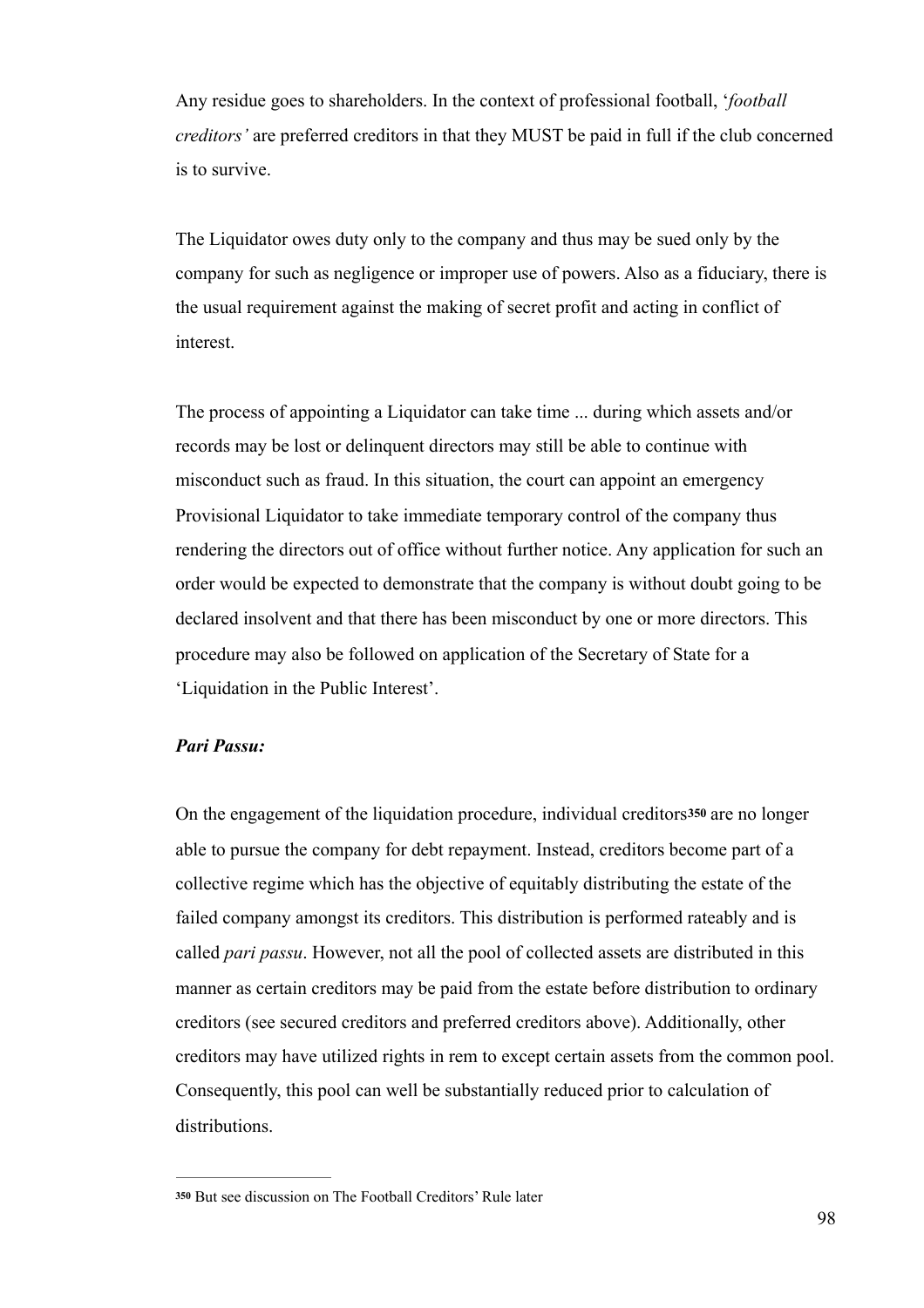Acting to support the *pari passu* distributions, is the common law '*Anti-deprivation*' rule which stipulates that a contract term cannot operate to deprive creditors of an asset which the failed company possessed just before the beginning of insolvency. The landmark case which settled many of the complexities involved in relation to antideprivation was *The Perpetual Trustee*<sup>351</sup>case. This case is is also relevant to the High Court hearing in regard of the Football Creditors' Rule which is the subject of section 6.3 later.

The contract terms are usually one or other of two types viz...

- Contracting out of *pari passu* is not permitted (*British Eagle*<sup>352</sup> being the renowned case) as this would promote one creditor ahead of others. However, there is nothing to prevent a term agreeing a relegation behind others.
- Contracting to remove assets from the insolvent estate on insolvency is not permitted if this is for less than fair value consideration. However, exceptions are made if rights/ obligations are made over time ... so leases and licences commonly are terminable upon insolvency.

Both *pari passu* and the anti-deprivation rule turn out to be central to our Chapter 6 discussion of the Football Creditors' Rule. Interestingly, *pari passu* does not apply to an Administrative Receivership as this is 'not a true collective proceeding'**353** as established by the *HPJ UK* <sup>354</sup> case.

# *Other Rules:*

 $\bullet$ 

The period between serving the petition for winding-up and the appointment of the Liquidator is one in which the assets of the failed company may face a risk of

**<sup>351</sup>** *Perpetual Trustee Co Ltd v BNY Mellon Corporate Trustees Services Ltd* [2009] EWCA Civ 1160

*British Eagle International Limited v Compagnie Nationale Air France* [1975] 1 WLR 758 **<sup>352</sup>**

<sup>353</sup> See Goode, R. (2011) *Principles of Corporate Insolvency Law*, 4<sup>th</sup> Ed. Sweet and Maxwell. 238

*HPJ UK Ltd (in Administration), Re* [2007] B.C.C. 284, Ch D **<sup>354</sup>**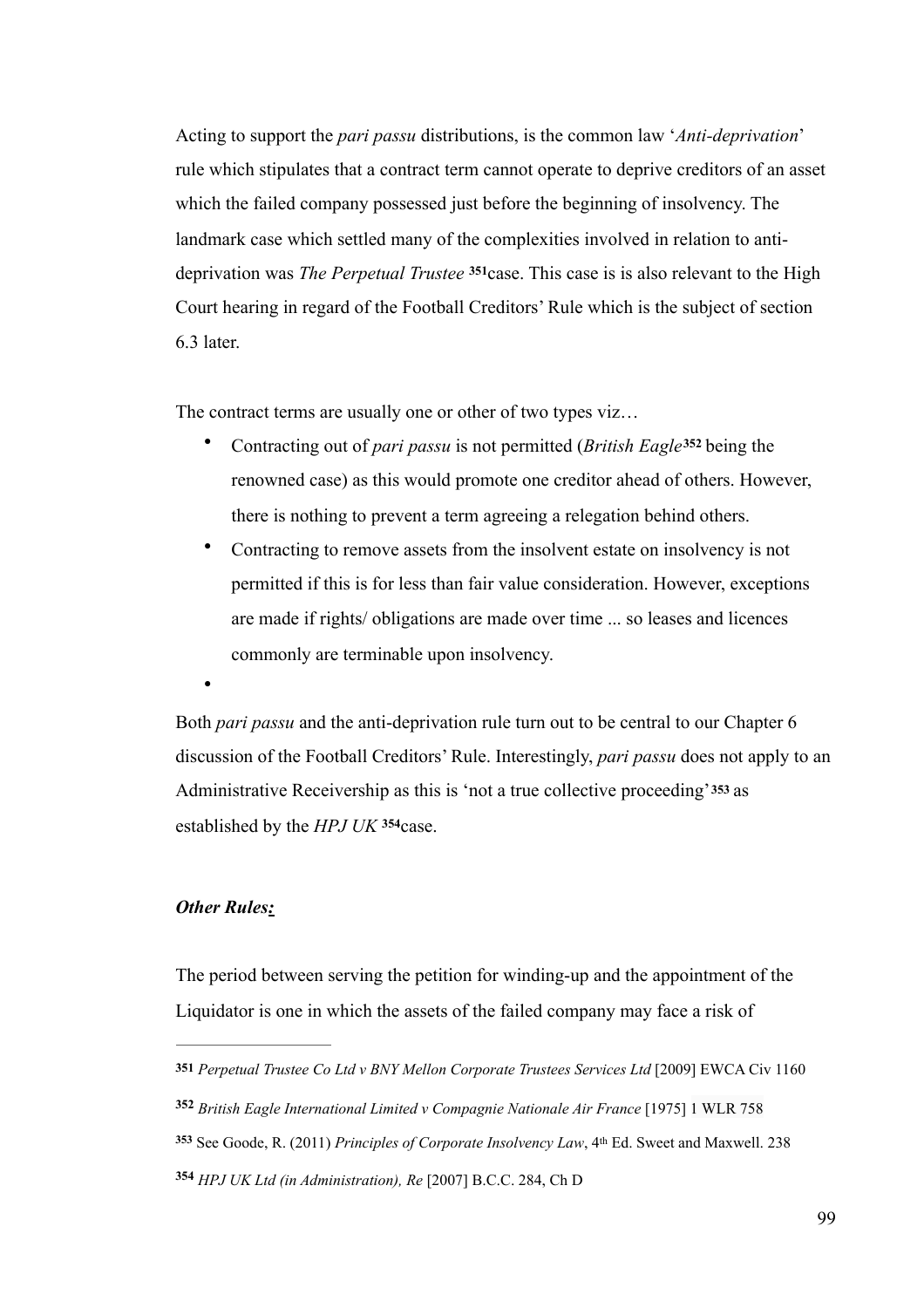dissipation. Thus, there is a general rule that dispositions by the failed company of any property, even if they benefit the company, are void absent approval by the court. Dispositions can be money payments, asset transfers by gift, exchange or sale and granting of mortgages or leases. Transfer of property by prior arranged contract and use by the company of its own assets are not deemed to be dispositions. Avoided dispositions will mean that the property is treated as never having left the company and thus may fall within the scope of an appropriate floating charge. Ward LJ. is cited by Goode**355** as suggesting that avoidance mechanisms under the Insolvency Act …

"*… are integral to and central to the collective nature of bankruptcy and are not merely incidental procedural matters …* "**<sup>356</sup>**

There also exist five main reviewable transactions in which the incoming Liquidator may take an interest in order to swell the failed company's estate by having such transactions set aside and the Liquidator certainly has a duty to investigate prior transactions of the failed company. In no particular order, these are ...

 $\triangleright$  *Transactions at an undervalue*;<sup>357</sup> this occurs when the company makes a gift or enters into some transaction wherein the consideration provided by the purchaser is notably less in money value than the provision by the company. Such transactions may be challenged by the Liquidator if they occurred up to two years before the onset of insolvency and the transaction took place when the company was unable to pay its debts.<sup>358</sup> There is a rebuttable presumption, here, that the transaction was made to a 'connected person.**359** There are defences to the claim to void such transactions if the company can show that it entered the transaction in good faith or if the company had reasonable grounds at the time of the transaction for thinking

Goode, R. (2011) *Principles of Corporate Insolvency Law*, 4th Ed. Sweet and Maxwell. 522 **<sup>355</sup>**

**<sup>356</sup>** *Rubin v Eurofinance SA* [2010] EWCA Civ 895

**<sup>357</sup>** IA 1986 s238

Where the company fails to pay a statutory demand; or proves to the court that it cannot pay its debts **<sup>358</sup>** as they fall due; or has assets less in value than its liabilities (including contingent and prospective).

eg. directors, shadow directors and associates. **<sup>359</sup>**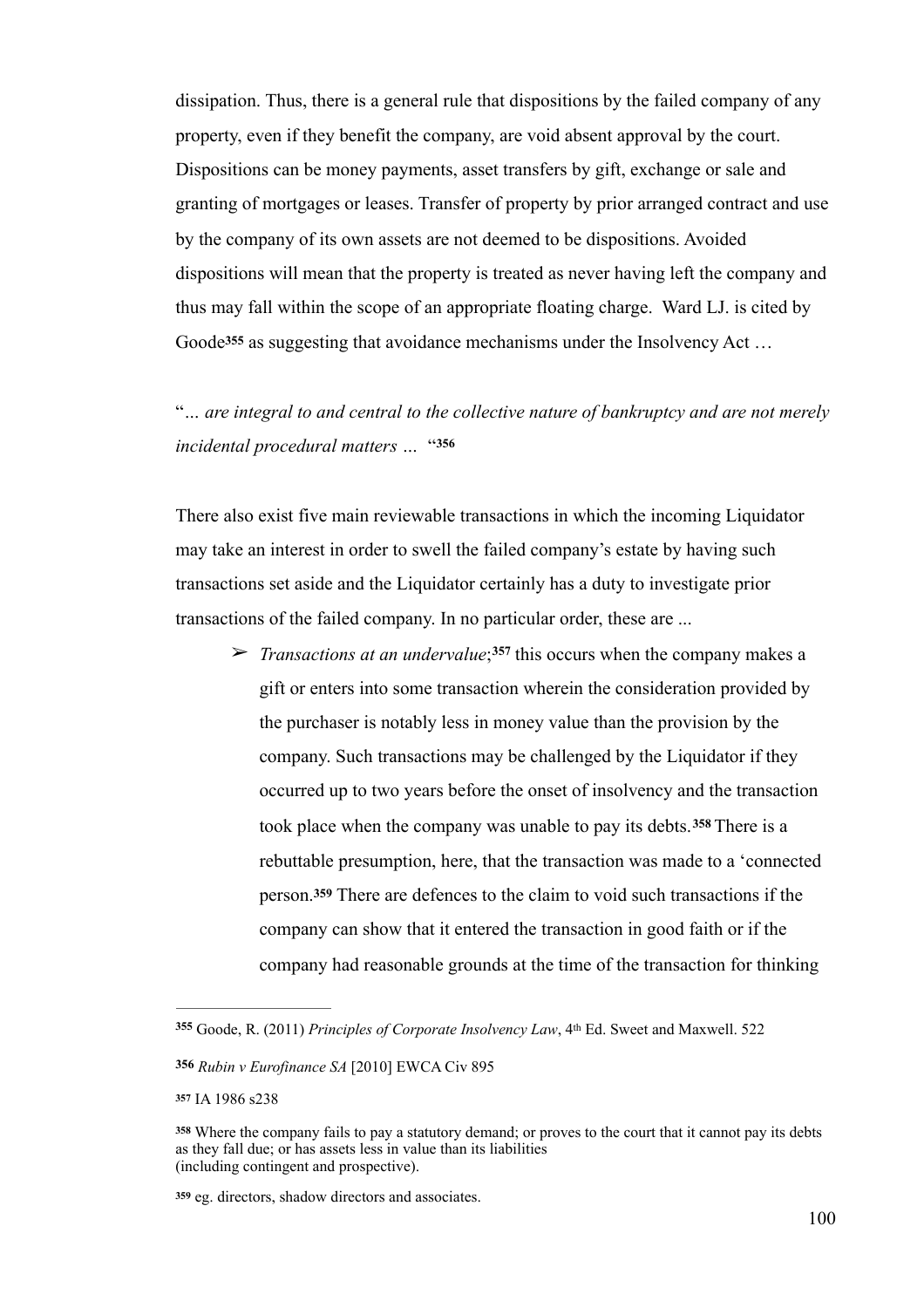that it would benefit the company in some way. It is a matter of doubt that player-transfers are always made at true market value in the context of a financially embarrassed football club seeking to avoid insolvency.

- ➢ *Preferences*;**360** these can be seen as the company doing anything or suffering anything to be done to a person (creditor) which has the effect of putting such a person in a better position if the company enters liquidation than would otherwise have been the case. The key test in this instance is not just '*intention*' but '*desire*'... the company must positively wish the result. The relevant times for preferences are two years for a connected person and six months otherwise.
- $\triangleright$  *Floating charges* ;<sup>361</sup> the avoidance here is to prevent the company granting a floating charge for existing debt where no new consideration is given. If the charge is to a connected party then the two year relevant period applies; if the charge is to an unconnected party then the relevant period is six months with the proviso that the company needs to be insolvent at that time or to become so as a result.
- ➢ *Transactions defrauding creditors* ; this catches transactions which **<sup>362</sup>** attempt to put the company's assets beyond the reach of anyone who might make a claim against the company in the event of insolvency or which otherwise prejudices the interests of creditors. There is no relevant time period in this instance. The popularity in football circles of off-shore accounts to conceal asset ownership and to help avoid tax is oft-reported. Some argue<sup>363</sup> that this defrauds creditors.
- ➢ *Extortionate credit transactions* ;**<sup>364</sup>** the mischief dealt with here is that the company may have entered into a credit arrangement in which the company was required to pay grossly exhorbitant amounts in respect of the risk borne by the credit provider. The relevant review period for this is three years.

**<sup>360</sup>** IA 1986 s239g

IA 1986 s245 and IA1986 Sch B1 paras 3, 51 and 56 **<sup>361</sup>**

**<sup>362</sup>** IA 1986 s423

See media coverage of *The Panama Papers*. **363**

**<sup>364</sup>** IA 1986 s244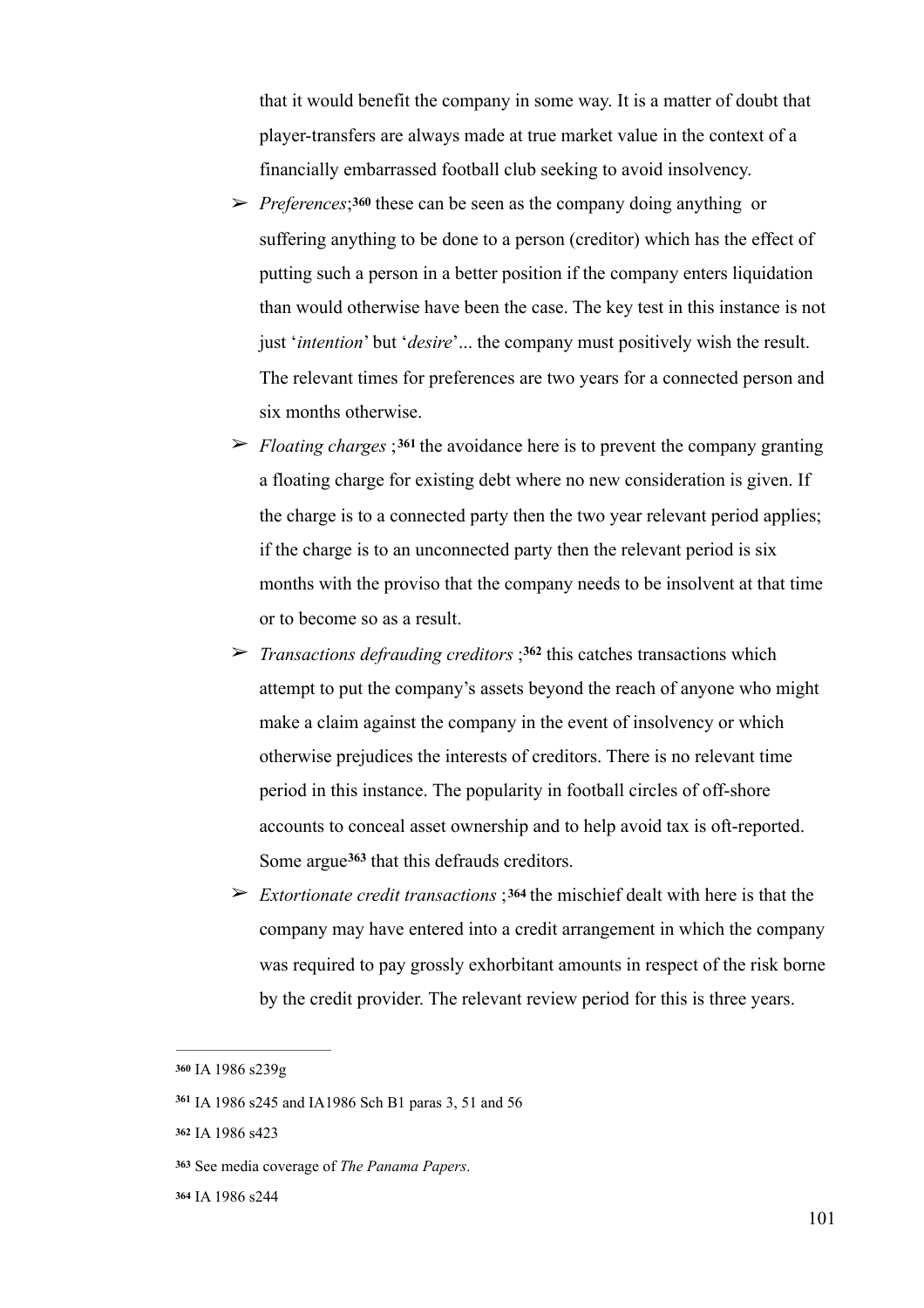The liquidator also has the power of 'disclaimer' which entitles the unilateral repudiation of a prior contract so as to preclude the requirement for future performance of that contract. The disclaiming of unprofitable contracts was an action approved of in the *Nottingham General Cemetery*<sup>365</sup> case.

It should be stressed that the law does not hold a director personally liable solely for any of the above transactions. However, Liquidators do investigate the conduct of directors of insolvent companies and may well cover this in a report under the CDDA.**<sup>366</sup>**

One notable principle affecting the extent of the insolvent company's estate is "*Insolvency Set-off*"**367** as contemplated by the Insolvency Rules.**<sup>368</sup>** Here, set-off acts as a type of netting arrangement in which one of the parties (either the insolvent company or its creditor) applies the sum owed to it by the other to the reduction of any sum owed by the second party to the first. The resultant balance then remains to be paid or claimed as appropriate. The rules for this seem clear …

- $\geq$  The rules are mandatory and the court may not vary them. Authority for this is the *NatWest v Halesowen* case.**<sup>369</sup>**
- $\triangleright$  They take immediate effect upon liquidation.
- $\geq$  They cannot be disapplied by the prior agreement of the parties.

Further to these, may be added the requirement that the set-off be in expressed in monetary terms and that the debts are held mutually.

As Lord Hoffman characterized it, … "*Insolvency set-off enables the creditor to use his indebtedness to the insolvent as a form of security*."**<sup>370</sup>** Thus, the underlying effect of a set-off is to give a preference to one creditor as against the rest of the creditor class; in effect, this creditor gains an unpublished security.

*Nottingham General Cemetery Co, Re* [1955] Ch 683 **<sup>365</sup>**

**<sup>366</sup>** Company Directors' Disqualification Act 1986

<sup>&</sup>lt;sup>367</sup> The other types of set-off are known variously as statutory; equitable; contractual and bankers' setoffs; they will not be pursued further here.

Established in conjunction with IA1986. **<sup>368</sup>**

**<sup>369</sup>** *National Westminster Bank Ltd v Halesowen Presswork and Assemblies Ltd* [1972] A.C.785

**<sup>370</sup>** in *Stein v Blake* [1996] AC 243 at 251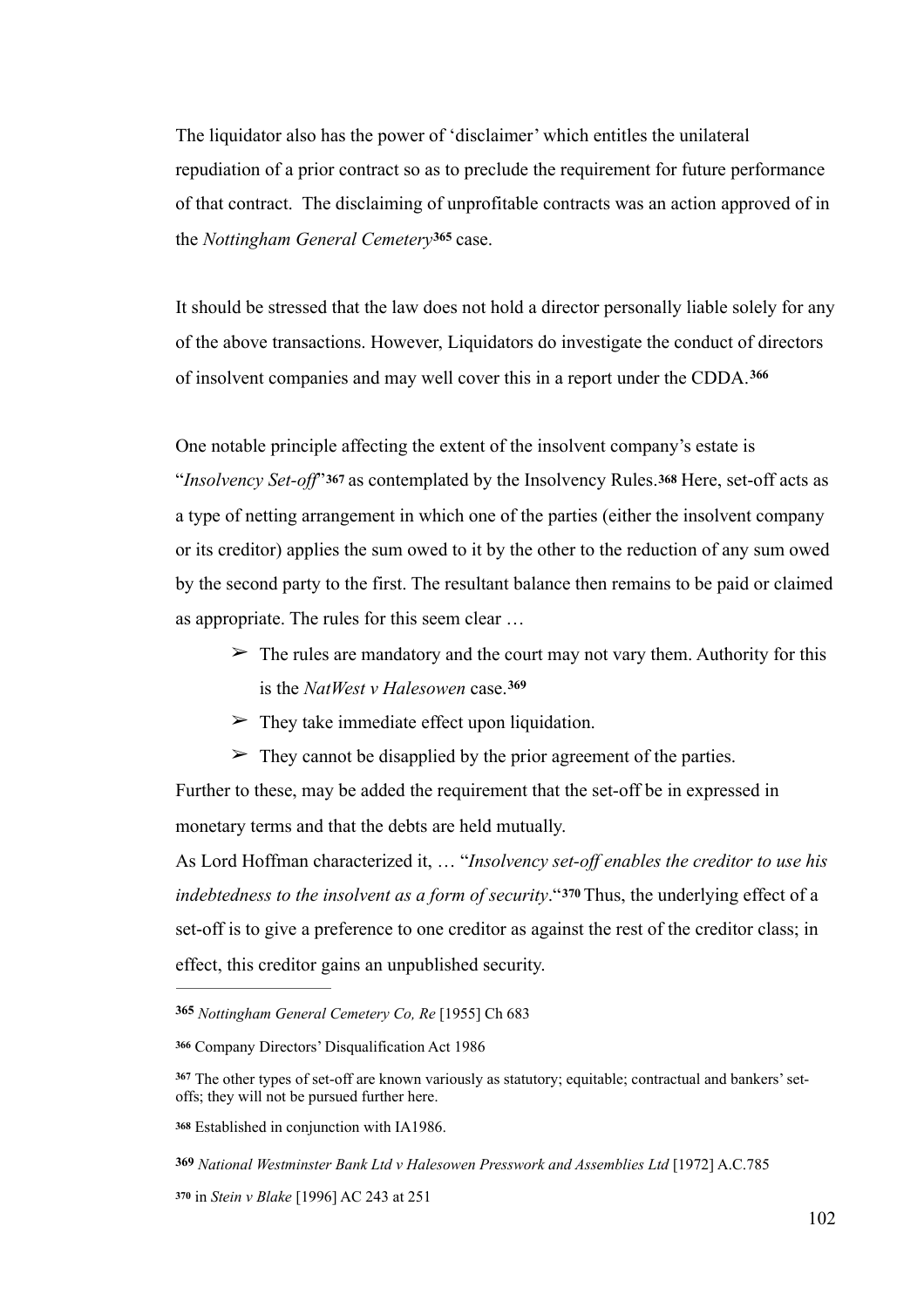# **5.4 Set-plays in the Casino:**

As a preface to the discussion on 'Set-Plays', we might note that warning signals may exist for those interested in the financial affairs of any particular company. In an effort to facilitate transparency, the UK Government has required  $371$  a substantial amount of financial information**372** to be lodged with the Registrar of Companies and this is easily available for scrutiny.**373** Of course, these warning signals may not always be heeded**<sup>374</sup>** by some or all of the key actors.

#### *Administration:*

Administration lies at the heart of the post-Cork Report attempts to establish a 'rescue culture' in UK Corporate Insolvency activities. Its ultimate aim is to offer the prospect that financially distressed companies with the capacity to become viable in the future are able to carry on their business. The administration procedure can be started either by application<sup>375</sup> to the court for an Administration Order or by the out of court route which merely requires the filing of papers with the court indicating that an Administrator has been appointed.**<sup>376</sup>** The current practice for bigger or more complex administrations is to appoint Joint Administrators ... which inevitably helps with the time scales and information processing entailed in this procedure.

Special procedures also exist for financial service companies.**<sup>377</sup>**

Applications for Administration Orders need to be able to show that the company concerned is currently unable to pay its debts or will so become within a very short

Which calls into question issues of motivation and of understanding. **<sup>374</sup>**

Usually made by **<sup>375</sup>**

the company's directors or creditors.

377 eg The Banking Act 2009. For space reasons these will not be followed further here.

With penalties for defaulting. **<sup>371</sup>**

eg Annual Report and Accounts; particulars of charges; particulars of all special and extraordinary **<sup>372</sup>** resolutions.

Although, arguably, only specialists may make complete sense of such material. **<sup>373</sup>**

**<sup>376</sup>** May be made by the company or its directors or by a secured creditor who is the holder of a "qualifying floating charge" ("QFC").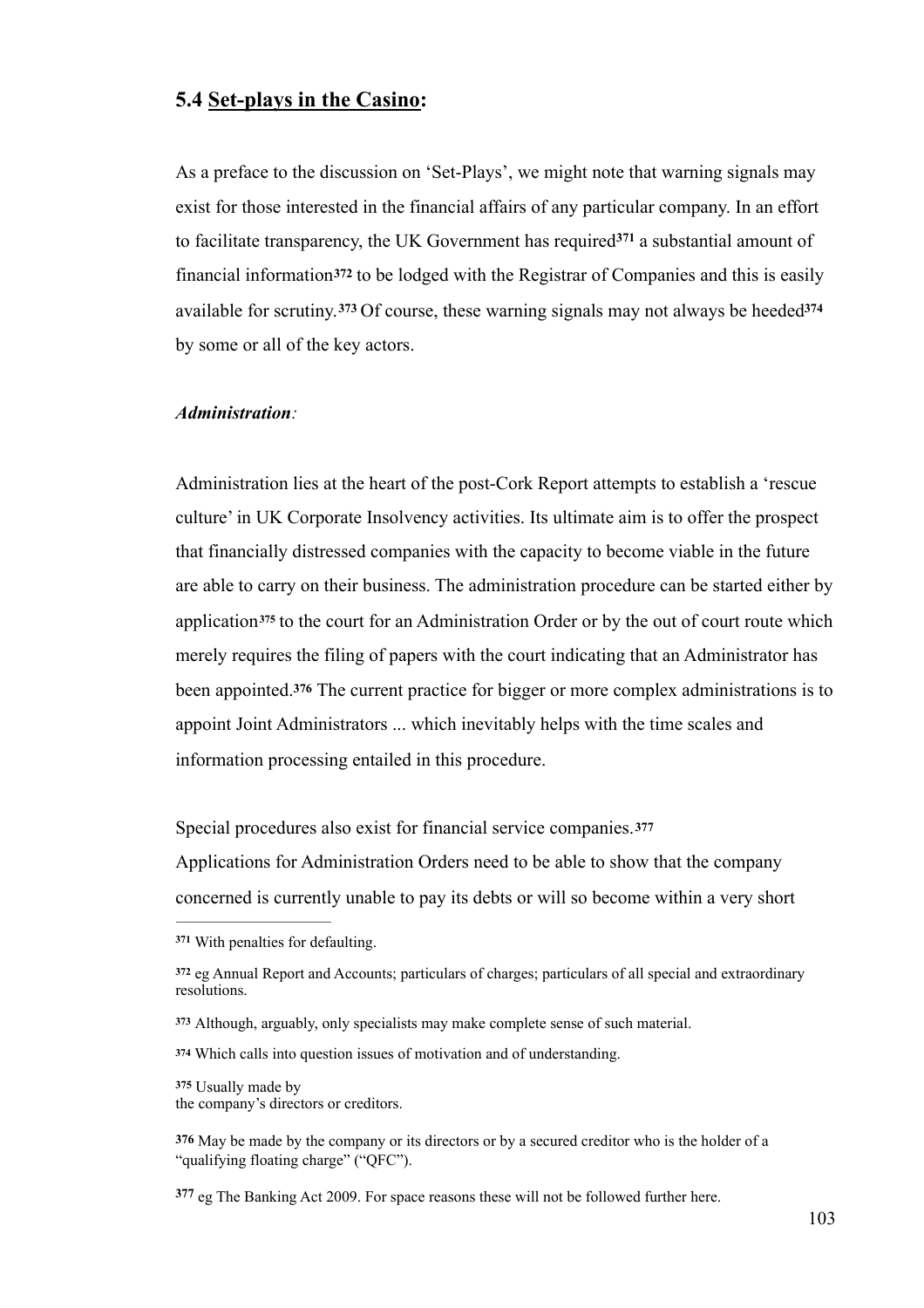period; exception to this rule pertains when the application has been made by the holder of a QFC who is entitled to appoint in the event detailed in the charge document allowing enforcement of that charge.<sup>378</sup> However, the court still retains the discretion not to grant such an application if it sees fit.

Whatever the route followed, the incoming office-holder is required to offer an opinion that the purpose of Administration as set out in the Insolvency Act 1986 is '*reasonably likely to be achieved*'. This purpose is stated in hierarchical form to be, firstly, the rescue of the company as a going concern. If this is not achievable or does not yield the best result for creditors, then the second objective applies viz: the result of gaining a better outcome for creditors as a whole than would be obtained by winding the company up. In the instance of this objective not being practicable, then the third and final objective of realizing property for the benefit of secured and/or preferential creditors obtains.

On the completion of any filing and notice requirements, the distressed company automatically commences the protection of an interim moratorium pending the appointment of the administrator. During this moratorium, the company is protected against being wound up and legal proceedings may not be commenced;  $379$  security may not be enforced and goods held under hire purchase; leasing or retention of title agreements may not be repossessed. Landlords may not regain entry to premises let. However ... a big however ... a QFC holder has the right to appoint their own Administrator who will take precedence over the preferred appointee of others. In some circumstances, the QFC holder can appoint an Administrative Receiver who may then move to wind the company up.

If the out of court route into Administration is selected and there is no one to whom notice giving notice is a requirement, there is no interim moratorium and the filing of the requisite documents triggers a full moratorium. On this, the holder of a QFC loses

Commonly, a default under a Loan Agreement. **<sup>378</sup>**

Except on Public Interest grounds. **<sup>379</sup>**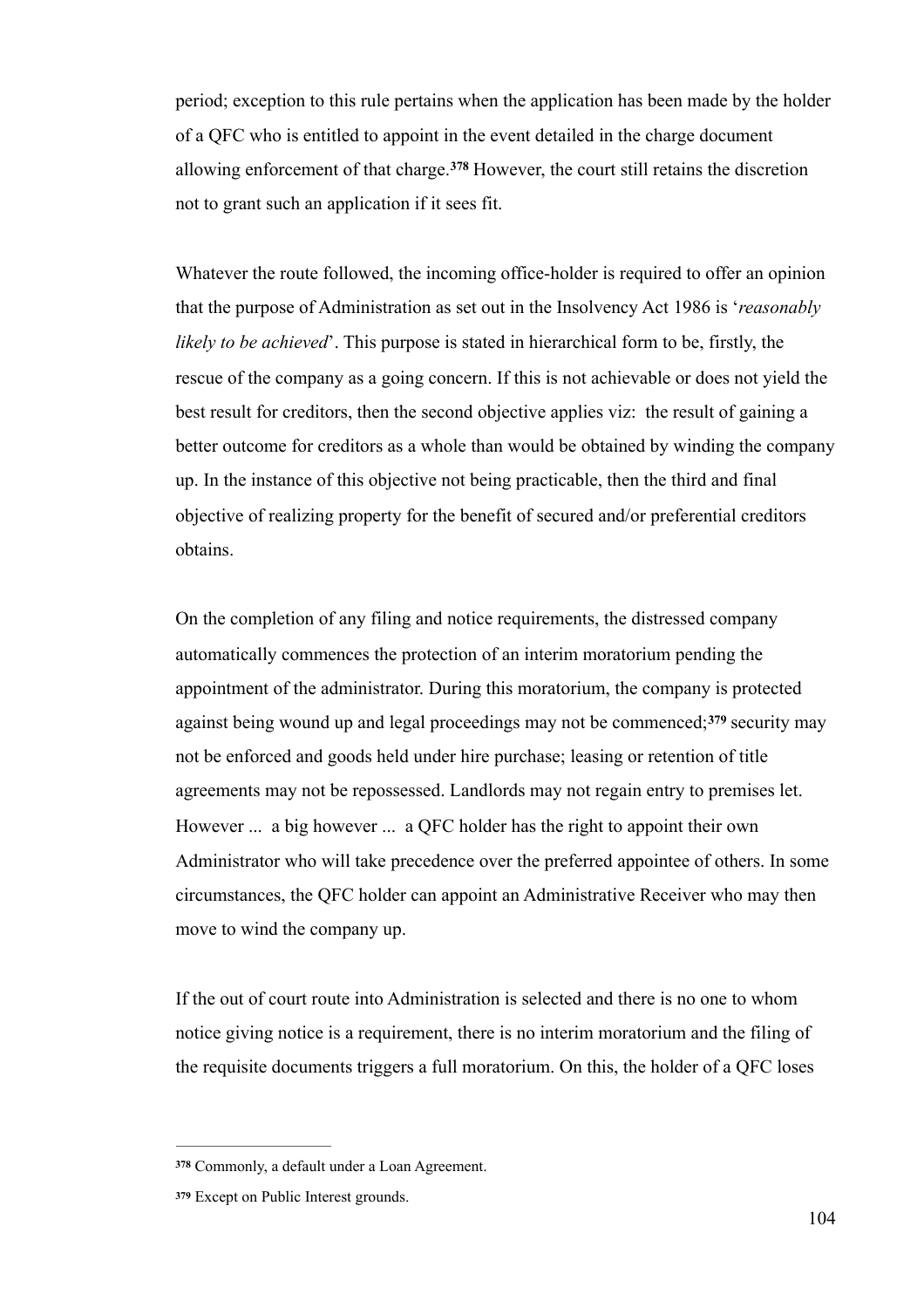the power to appoint an Administrative Receiver<sup>380</sup> and any wind-up proceedings are dismissed.

On appointment, an Administrator takes over the complete responsibility for the management of the distressed company including its property. This is accompanied by the assumption of wide powers which potentially may conflict with those of existing Directors who consequently lose their powers unless specifically consented to by the office-holder. This may be the case if the Administrator wishes the company to continue trading for the time being and is satisfied with adequacy of control of and by these Directors. The office-holder acts as the agent of the company and has a duty to act for the benefit of all<sup>381</sup> <sup>382</sup> creditors.

As soon as possible after appointment the Administrator will need to obtain a Statement of Affairs detailing assets and liabilities; and fixed and floating charges from the Directors of the distressed company. This will help both in the assessment of the current financial situation and in the formulation of proposals which the Administrator is required to submit to all known creditors<sup>383</sup> prior to the initial creditors' meeting. It is a requirement that these proposals are sent within eight weeks of appointment and are discussed within ten weeks.

The requirement to hold an initial creditors' meeting is obviated in the instance of the 'pre-pack' sale whereby the sale of some or all of the company's assets is agreed prior to the Administrator's appointment and the sale then proceeds quickly on appointment. This route does not need the approval of creditors and consequently its use is an ongoing source of concern and disapproval.**384** Those dealing with Administrators in good

See *Downsview Nominees Ltd v First City Corp. Ltd* [1993] AC 295 for relevant authority. **<sup>380</sup>**

**<sup>381</sup>** As compared with an Administrative Receiver whose duty lies solely towards the holder of the Qualifying Floating Charge responsible for the appointment. For a charge to be a QFC it must relate to the whole, or substantially the whole, of the company's property.

Again, see account of FCR which follows in next chapter. **<sup>382</sup>**

**<sup>383</sup>** And also to members of the company.

See comments elsewhere in this chapter on Pre-packing in general. **<sup>384</sup>**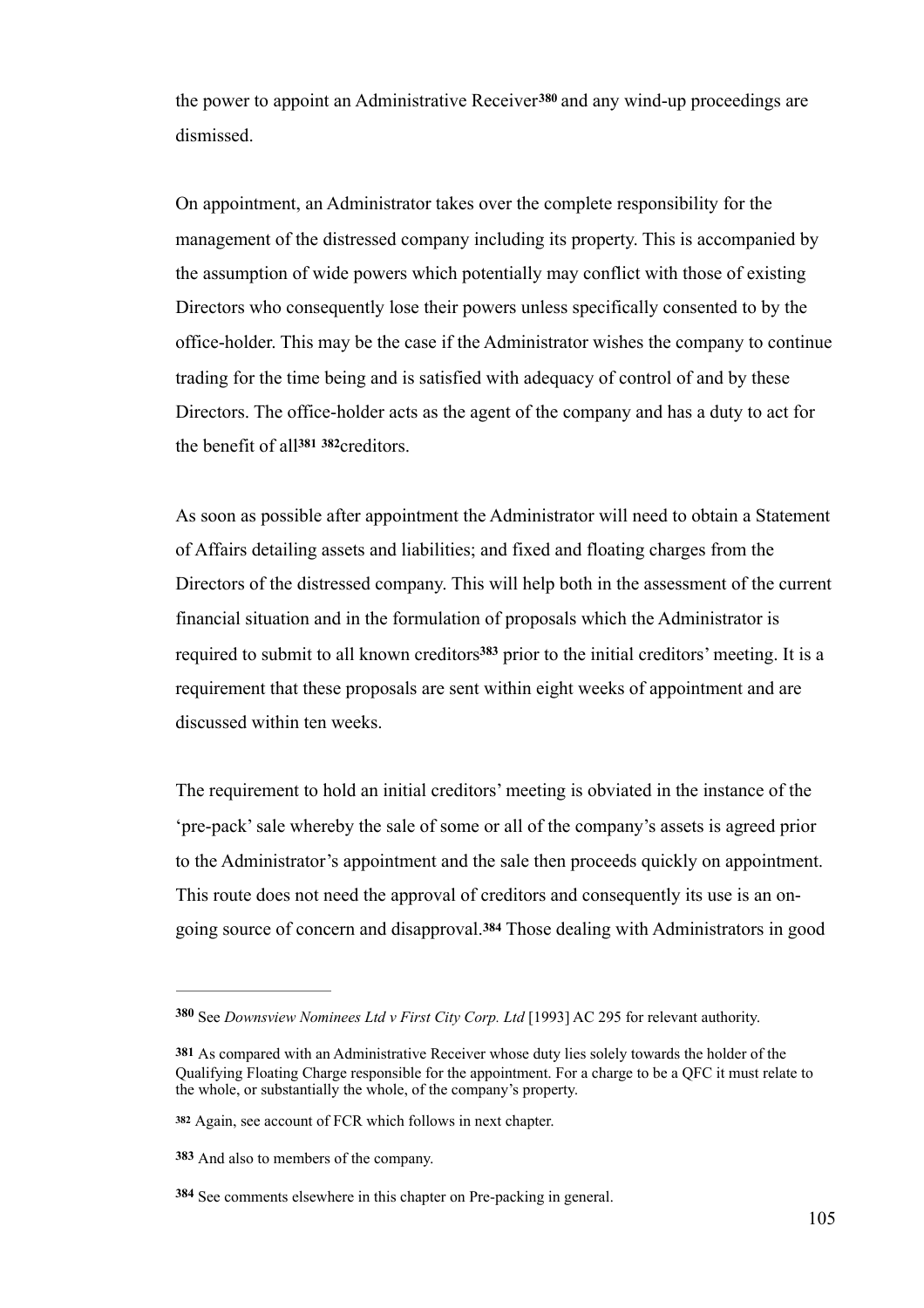faith and providing value in consideration do not need to enquire whether the Administrator is acting within their power.

The administrator also does not need to convene an initial creditors' meeting if there are sufficient funds to pay all creditors in full or, more likely, there are no funds (other than the 'prescribed part'<sup>385</sup>) available at all for a distribution to unsecured creditors. The meeting, however, must be convened in the event of more than  $10\%$ <sup>386</sup> of the creditors so wish.

In respect of the Administrator's sundry powers, these may usefully be compared here with those of a Liquidator. Both may seek court orders for the setting aside of transactions at undervalue; for preferences; and for fraudulent activity. Currently,**<sup>387</sup>** only the Liquidator may seek a court order for a directorial contribution to the company's estate if investigation has uncovered acts of unlawful trading. Both have a duty to provide a report<sup>388</sup> to the Insolvency Service on the conduct of current and previous directors.

After 12 months, 389 the administration of the distressed company ends. The IP concerned may also demit office earlier if it is felt that the purpose of administration has been sufficiently achieved. In the event of sufficient funds having been raised to pay secured creditors in full and there are monies available for a distribution to unsecured creditors, then the administration may be terminated via a Creditors' Voluntary Liquidation.<sup>390</sup> Other possible exit routes from administration are via a CVA; via a Scheme; or via Compulsory Liquidation ... the merits of each approach will be dependent on the prevailing circumstance. In the instance of there being no property or funds available for distribution, the Administrator will usually dissolve the company.

The proportion of the proceeds of the sale of assets subject to any floating charge, currently up to a **<sup>385</sup>** maximum of £600,000, which is set aside for their benefit of unsecured creditors).

By value. **<sup>386</sup>**

About to be changed via the Small Business, Enterprise and Employment Act 2015 **<sup>387</sup>**

See comments elsewhere in this chapter on Directors on general. **<sup>388</sup>**

Extendable in complex cases by court order or by creditor consent. **<sup>389</sup>**

See comments elsewhere in this chapter on Liquidation processes and procedures. **<sup>390</sup>**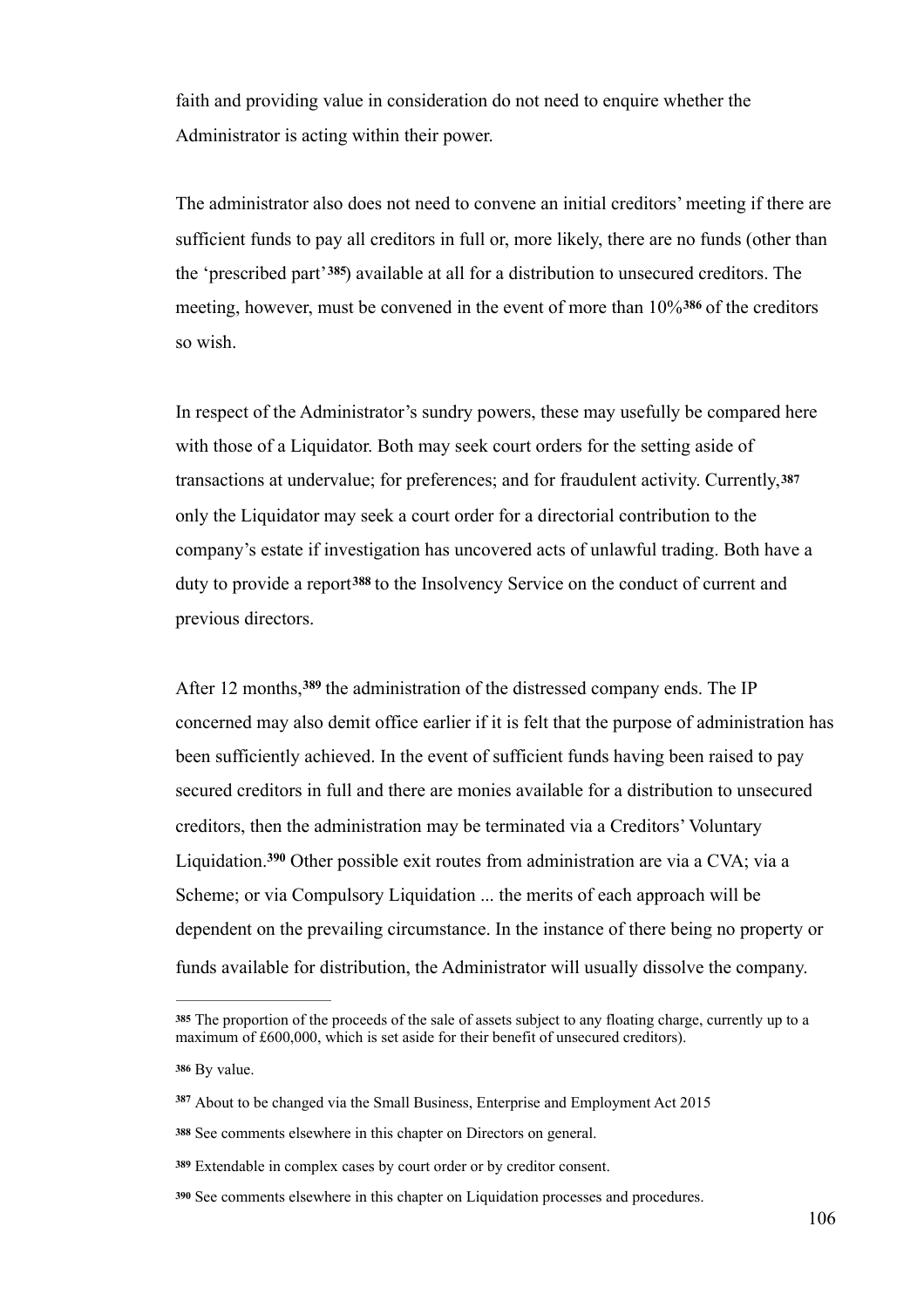#### *Pre-Packs:*

On entering administration, the Directors of the distressed company lose their executive powers and an IP assumes these on behalf of all the company's creditors. Consequently, the IP will wish to deal with the assets of the company in as efficient a way as possible to achieve the best results possible in line with the EA 2002. One avenue for consideration is disposal of the company via a 'pre-pack'. A pre-packaged insolvency sale (pre-pack) is one which has been set up prior to any insolvency procedure begins and an IP is appointed. The sale will then take place on the agreed terms in very quick order. The procedure to be followed is, most often, administration. That such an arrangement could be concluded absent the prior approval of either court or creditors was confirmed in the *Transbus International***<sup>391</sup>** case.

With formal insolvency comes the requirement to give public notice. This may not necessarily be kind to the company's reputation and may thus adversely affect the value of such a business. The 'pre-pack' is a method of dealing with this risk. IPs seek to gain an achieved price for the company which is in excess of that obtainable via other means, thus obtaining a better result for all creditors. This may particularly be so if a purchaser is around who is prepared for strategic or market-share reasons to pay more than the going rate for such a sale IF the reputational damage above has not been severe. However, in many instances, it will be difficult for the IP to adequately market-test for such a sale. Egregious failure in this respect may later render the IP open to challenge and the possibility does exist that the sale may be unravelled.

The decision to pre-pack is a question to be weighed thoughtfully. On the one hand, the benefits of a speedy sale make it difficult for third parties<sup>392</sup> to disrupt matters; make it much easier to maintain harmonious relations with key stakeholders;<sup>393</sup> and it obliges directors to desist from trading when insolvent and so reduces risks of personal liability of their breaching their duty to creditors. On the other hand, downsides do exist.

*Transbus International Ltd (in Liquidation), Re* [2004] EWHC 932 (Ch) **<sup>391</sup>**

Such as suppliers and landlords. **<sup>392</sup>**

eg key employees, customers and suppliers. **<sup>393</sup>**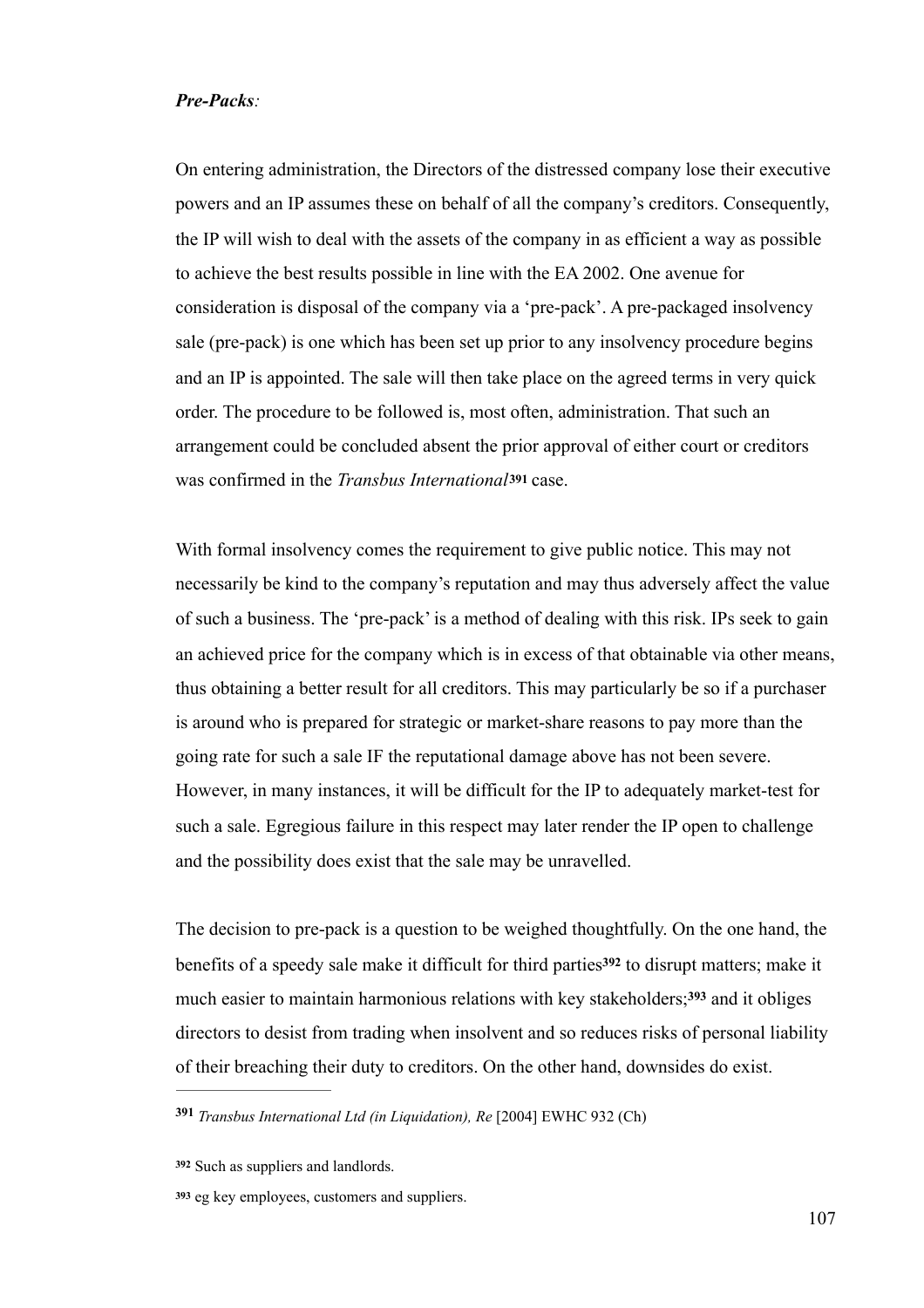Unsecured creditors may feel left out because the speed of events leaves them unconsulted. The commonplace sale to connected parties may also exacerbate fears regarding Phoenixism.<sup>394</sup> Lastly, key contracts held by the insolvent company may be vulnerable to termination by 'insolvency event' clauses being precipitated.

#### *Company Voluntary Arrangements:*

For insolvent companies which have been previously profitable and which consider their trading difficulties may be only temporary, there is a 'solution' which offers a route to a quick and efficient restructuring known as a Company Voluntary Arrangement (CVA). This binding agreement addresses unsecured debt only and seeks to replace existing contractual terms with new ones which result in the repayment of some portion of the current debt over time from profits yet to be earned. The rationale to this is that existing creditors may prefer to support the CVA as a better outcome than would be achieved from the low dividends paid in liquidation ... and those creditors might also retain a valuable trading partner on into the future. CVAs are noted for their flexibility in construction and thus are easily adapted to most trading circumstances. However, some have noted<sup>395</sup> that the CA approach has only one class of creditor thereby increasing the chance that the different agendas of different types of creditors are not expressed in the ensuing CVA ... a circumstance which pertained in the insolvency of Leeds Utd in 2007.**<sup>396</sup>**

The proposed CVA can involve capital restructuring; alteration of the terms of debt; or the disposal of unencumbered assets ... in short, anything which can be agreed with creditors who, naturally, will follow their own separate agendas. The CVA proposal may

<sup>&</sup>lt;sup>394</sup> The practice of allowing a new company run by the old directors in the same field to arise having acquired cheap assets and hived off old liabilities.

eg. Goode, R. (2011) *Principles of Corporate Insolvency Law*, 4th Ed. Sweet and Maxwell. 496 **<sup>395</sup>**

See '*Leeds United: the unanswered questions'* in The Guardian of Friday 27 July 2007 **<sup>396</sup>**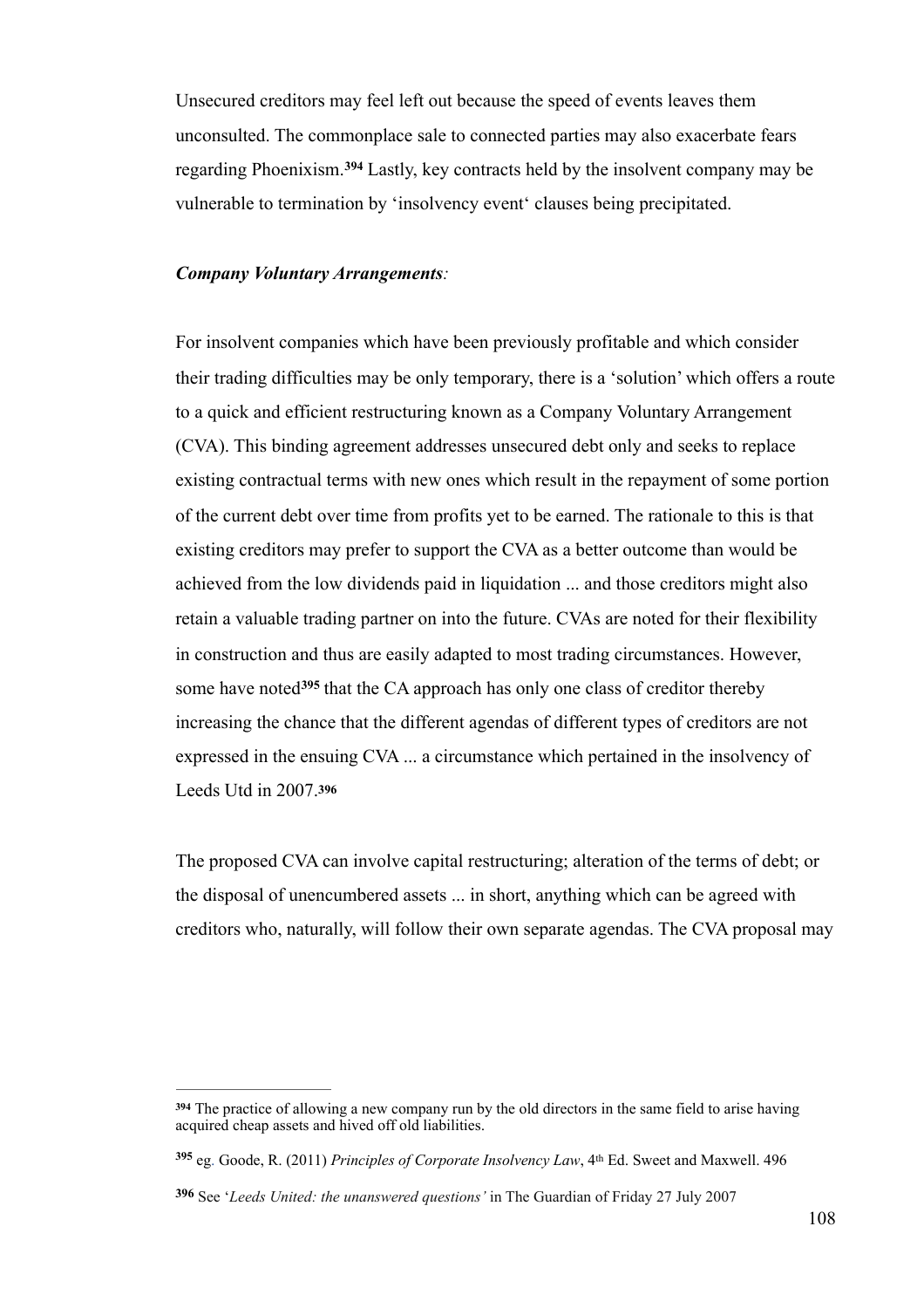be made by directors;<sup>397</sup> by Administrators;<sup>398</sup> or by Liquidators.<sup>399</sup> In practice, IPs are usually retained to draft the initial CVA proposal and to satisfy both directors and themselves that the proposal is realistic. The IP would then file the CVA with the court, communicate with creditors and, as nominee, convene meetings of both creditors and of shareholders. These meetings vote on whether to approve the proposal. If approved,**<sup>400</sup>** any further legal proceedings against the company are stayed ... unless there is default**<sup>401</sup>** on the terms of that CVA.

CVAs are attractive to directors of companies not yet in formal insolvency procedures as they remain in control<sup>402</sup> of their company. Significant benefits also accruing to the company include the potential to write off considerable amounts of debt; to quickly adjust costs by terminating onerous supply and employment contracts; and, perhaps, to relieve pressure from the tax authorities. Directors' conduct is also not a subject for investigation. The procedure is particularly effective when the company is unable to transfer critical contracts or certifications on to another company. Up until recently, **<sup>403</sup>** this was the only route to continued existence open to football clubs which had endured an insolvency event. Notably, the obligation to use this route came not from statute but from the private rules of football's authorities.

If the distressed company is small,**<sup>404</sup>** it may gain protection in the form of a moratorium of 28 days during which the CVA can be developed and implemented without the threat of proceedings from creditors. Thus, there is no enforcement of security nor appointment of office-holders during this moratorium period.

<sup>401</sup> In which case, any creditor may apply for a winding-up order.

Note that the IP supervises the CVA but the directors still run the company. **<sup>402</sup>**

Thus making the "Phoenix" a less attractive option. **<sup>403</sup>**

Where the company is not in administration or liquidation. **<sup>397</sup>**

IPs may seek the protection of the administration moratorium for a 'non-small company' while **<sup>398</sup>** simultaneously proceeding with the CVA.

Where the company is in winding-up and where the liquidator thinks that this would be more **<sup>399</sup>** beneficial to creditors than liquidation of assets.

The key requirement is to gain approval of 75% of the holders of the existing debt. Failure to achieve **<sup>400</sup>** this will usually result in voluntary liquidation.

Small companies are those with fewer than 50 employees; less than £6.5M turnover; or less than **<sup>404</sup>** £3.26M in balance sheet assets.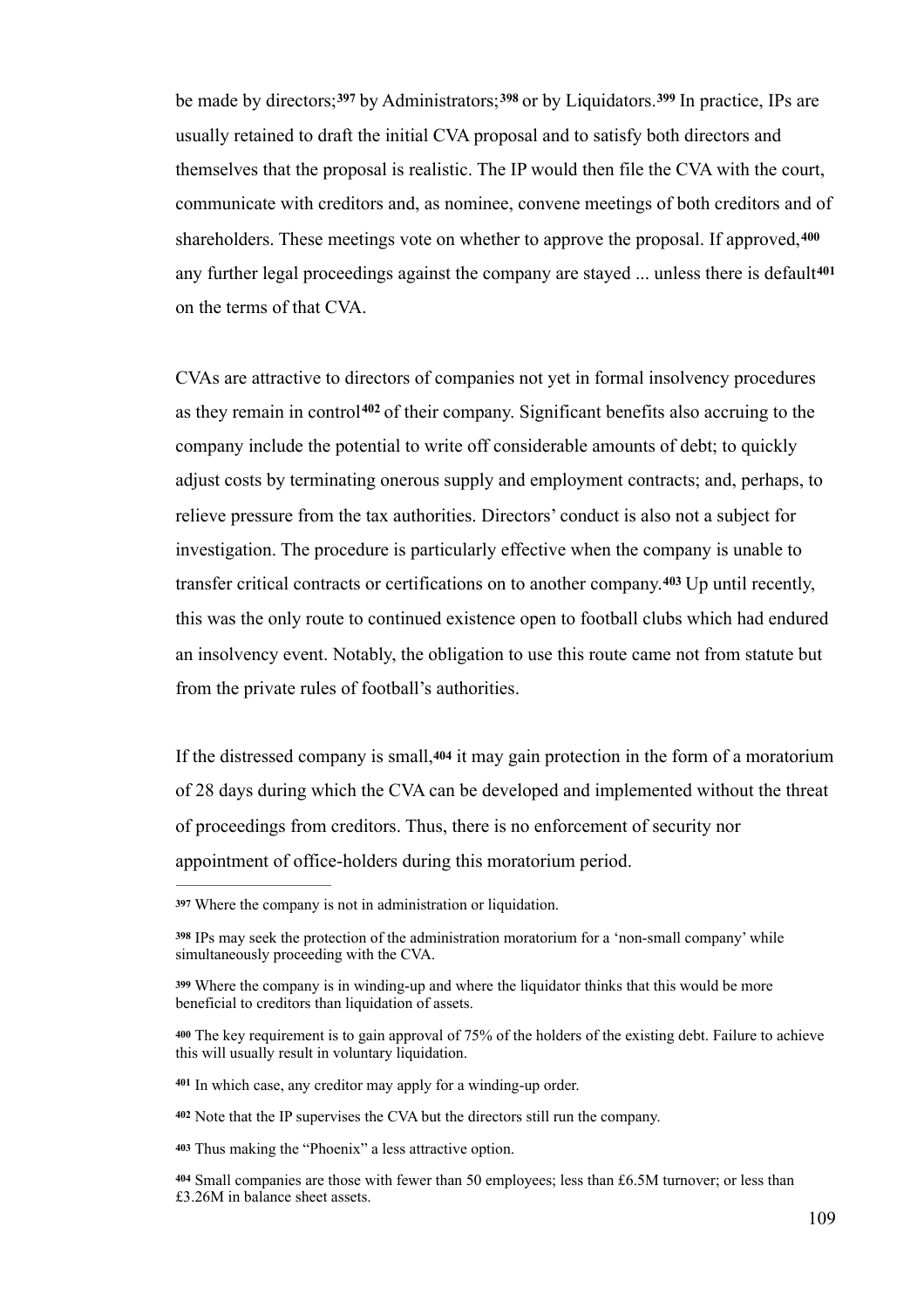The cost of a CVA is mainly in respect of IP fees<sup>405</sup> which derive from money otherwise payable to creditors ... and so the creditors need to agree this at the creditors' meeting. Under the terms of CVAs in general, the nominee will receive a single regular monthly amount which is the consolidated agreed payment by the company to its creditors. After deduction of nominee supervision fees, this money is then disbursed under the terms of the CVA to all unsecured creditors.

Perhaps the most significant advantage of this process in many cases is the absence of any requirement to publicise in the press; discreet and shadowy as is much action in The Casino.

#### *Creditors' Schemes of Arrangement (Schemes):*

Another tool which may be of use to a distressed company is the Creditors' Scheme of Arrangement (a Scheme). This is an agreement**<sup>406</sup>** to reschedule debt between the company and any class or classes of creditor and requires to be approved by court. It differs from other procedures relating to the alleviation of company distress by not being a formal insolvency procedure<sup>407</sup> and by not offering a moratorium<sup>408</sup> when used in standalone format. However, the Scheme can also be used in conjunction with formal insolvency if the protection of a moratorium is desired. At root, the Scheme is an arbitrary method for changing the financial structure (including debts) of a company, quite possibly against the wishes of some creditors and is normally used when a much needed reorganization cannot be achieved by other means. Court acceptance of such schemes can not be taken for granted as the *Prudential v PRG Powerhouse***409**case

*Real Business Rescue* estimate (Aug 2015) that nominee (IP) fees will be in the region of £10k for **<sup>405</sup>** formulating / presenting the CVA with a further agreed amount for supervision to be agreed with creditors.

As provided for by the Companies Act 2006, Part 26 (ss.895-901) **<sup>406</sup>**

<sup>407</sup> Such as administration or liquidation.

As in administration or in Small-company CVAs. **<sup>408</sup>**

*Prudential Assurance Co Ltd v PRG Powerhouse Ltd* [2007] EWHC 1002 **<sup>409</sup>**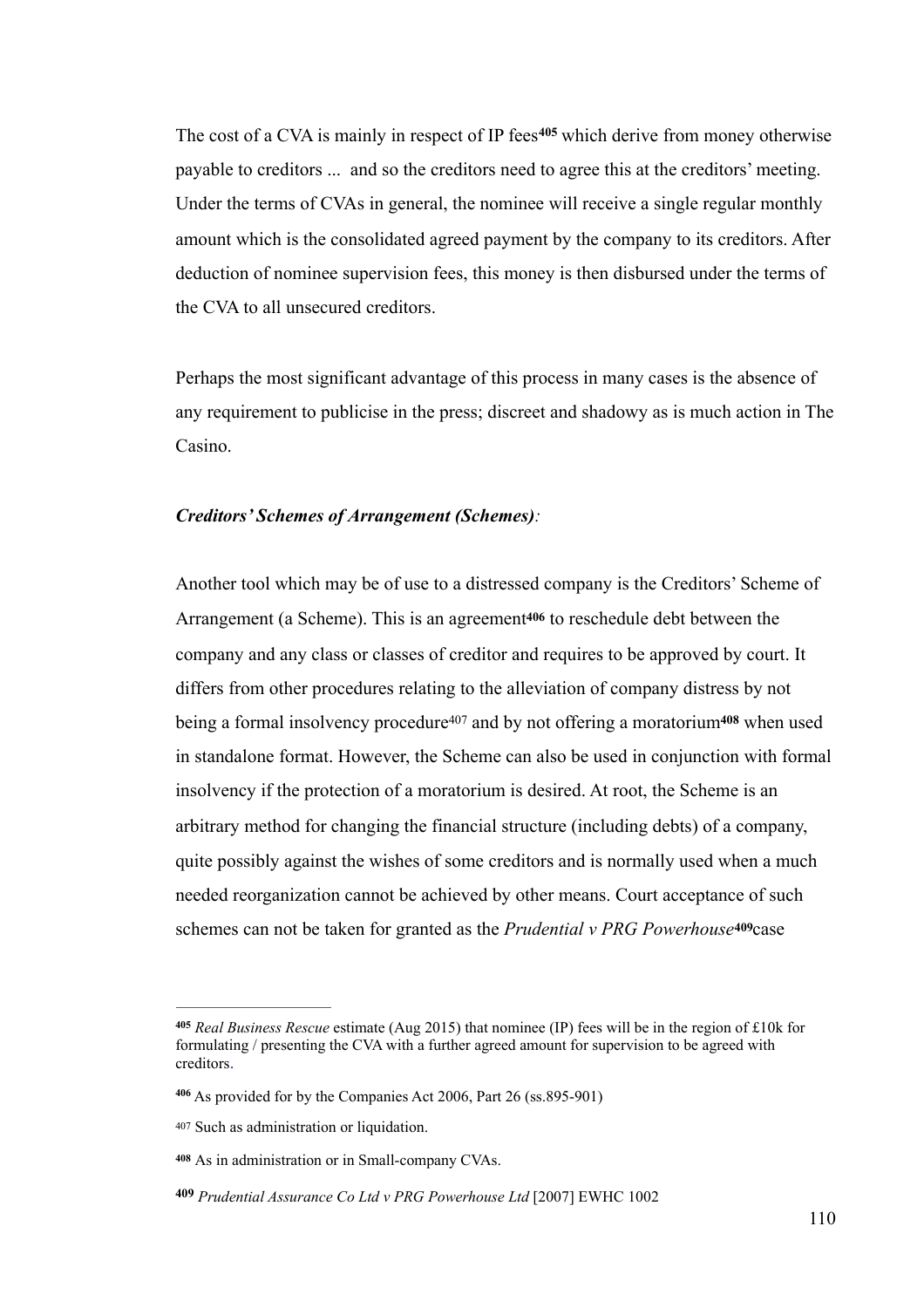indicates. Here Etherton J. rejected a proposed scheme on the grounds of unfairness and illogicality.

Perhaps the main benefits of Schemes are twofold. The first lies in the ability of Schemes to provide an English law form of 'cram down'<sup>410</sup> whereby the rights of minority but dissentient creditors can be dis-applied if the prescribed class/classes majorities in favour of the proposed Scheme are achieved. This is potentially very useful for distressed borrowing companies who face large and diverse lending syndicates. The *Barclays v HHY Luxembourg*<sup>411</sup> case is helpful in dealing with such complexities. The second advantage results from the use of the Scheme to reorganise foreign debt in circumstances where local law is not able to deliver compromises of the required type. All that is required in this event is 'a sufficient connection' with UK jurisdiction ... no COMI<sup>412</sup> nor establishment in the UK is needed.

A Scheme may be initiated at the behest of the company<sup>413</sup> or any creditor by court application for permission for convening a meeting of creditors. This when the class or classes to whom the scheme proposal is to be put is/are identified. Any creditors not affected<sup>414</sup> by the proposed scheme are left out of these deliberations. If the requisite voting levels are met, <sup>415</sup> the court will then make the appropriate order establishing the Scheme. After receipt by the Companies Registrar, the Scheme becomes binding on all creditors in the classes involved in the proposals. The procedure is held to be expensive and, although versatile inasmuch as there are few limits to what may be included, awkward to set up and is likely only to be used when either of the main benefits mentioned above are significant and crucial. As we will see in the discussion to come,**<sup>416</sup>** Schemes are not without their uses in some high profile cases.

Well, closer to 'cram-down lite' in comparison with the US Chapter 11 device. **<sup>410</sup>**

*Barclays Bank Plc v HHY Luxembourg Sarl* [2010] EWCA Civ 1248 **<sup>411</sup>**

 $412$  COMI = centre of main interest; see later discussion.

Or the administrator / liquidator of the company if it is formally insolvent . **<sup>413</sup>**

Because, say, their debts are not affected by the proposals. **<sup>414</sup>**

<sup>415</sup> A simple majority in number of those voting in person or by proxy and a three-quarters majority in value needs to be obtained.

Regarding Cross-Border Insolvency. **<sup>416</sup>**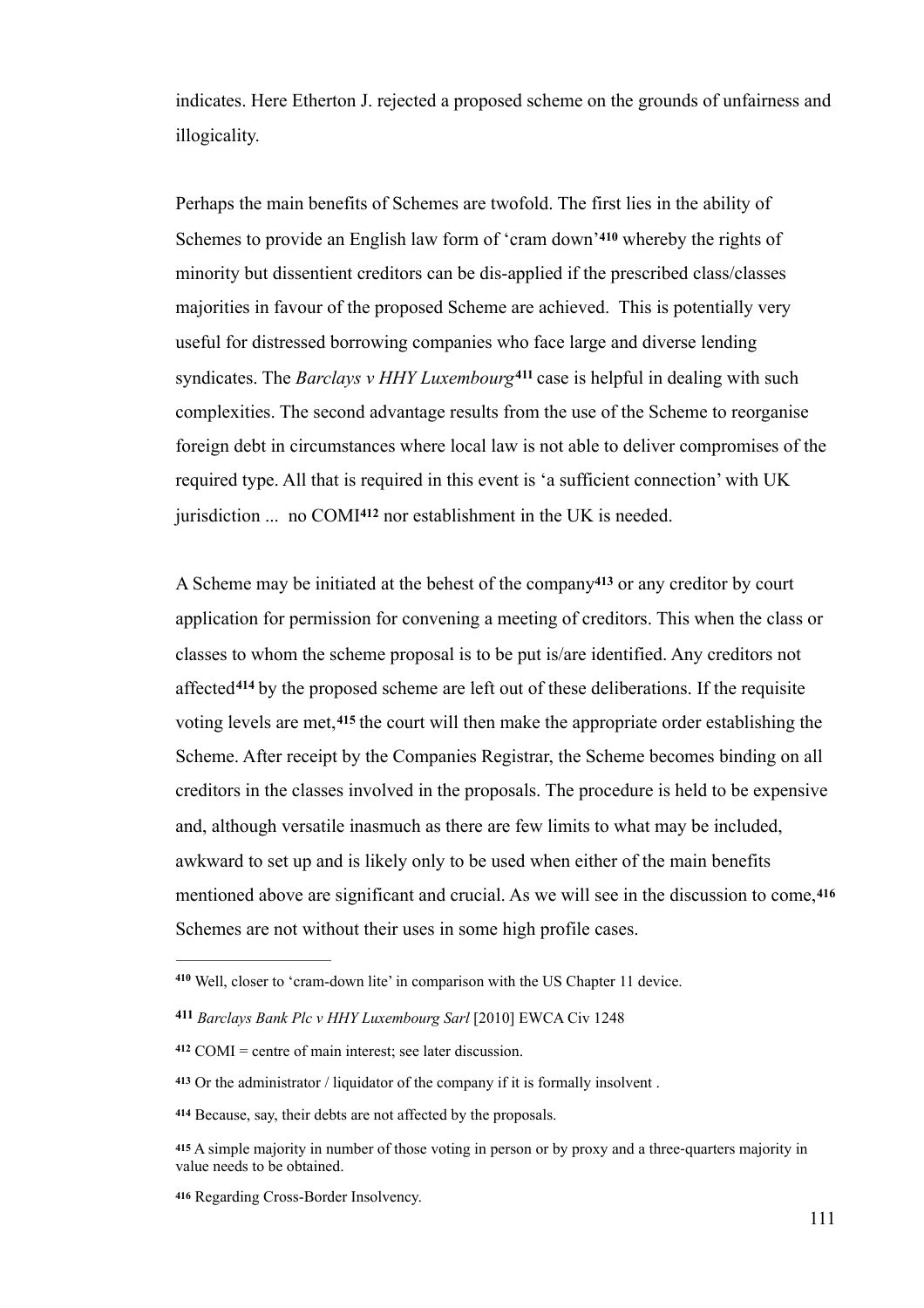#### **5.5 Awkward Cases.**

#### *Cross-Border Insolvency:*

As international trade for UK companies continues to grow both in absolute and in percentage terms and a corresponding growth is also noted in foreign companies doing business in the UK, it becomes vital to consider how to efficiently and effectively deal with corporate insolvency in a cross-border context. International insolvency, therefore, considers the treatment of corporate debtors who have assets and/or creditors in multiple countries. The field is concerned with the three areas of choice of law; of jurisdiction; and of enforcement of judgement.

There are several bodies of theory<sup>417</sup> which are relevant here. Firstly, there is the *territorial* approach which does not accept external interference in domestic law; both debtor's assets and creditors within such a country are dealt with domestically. Secondly, the *universalist* approach purports to adopt a single regime whereby all debtor assets would be administered by a single office-holder regardless of the country in which these assets or the debtor's creditors were situated. Lastly, we note the possibility of some *hybrid* approach in which countries co-operate and facilitate proceedings in whichever is agreed to be the most relevant of the possible jurisdictions involved.

There are currently two sets of rules relating to international insolvency which are of interest to this study. These are the UNCITRAL Model Law on Cross-Border Insolvency and the EC Regulation on Insolvency Proceedings 2000 (hereafter ... the Regulation). The starting point for both sets of rules is the finding of the Centre of Main Interest (COMI) of the debtor company.

The COMI is not defined by the Regulation itself but its preamble indicates "'The *"centre of main interests" should correspond to the place where the debtor conducts the administration of his interests on a regular basis and is therefore ascertainable by third parties"*. Those companies whose COMIs are extra-EU are not covered by the

<sup>417</sup> See for example, Wessels 2008 (Wessels, B. "Cross-Border Insolvency Law in Europe; Present Status and Future Prospects " PER 2008 Vol 11 no1 pp 68-102 )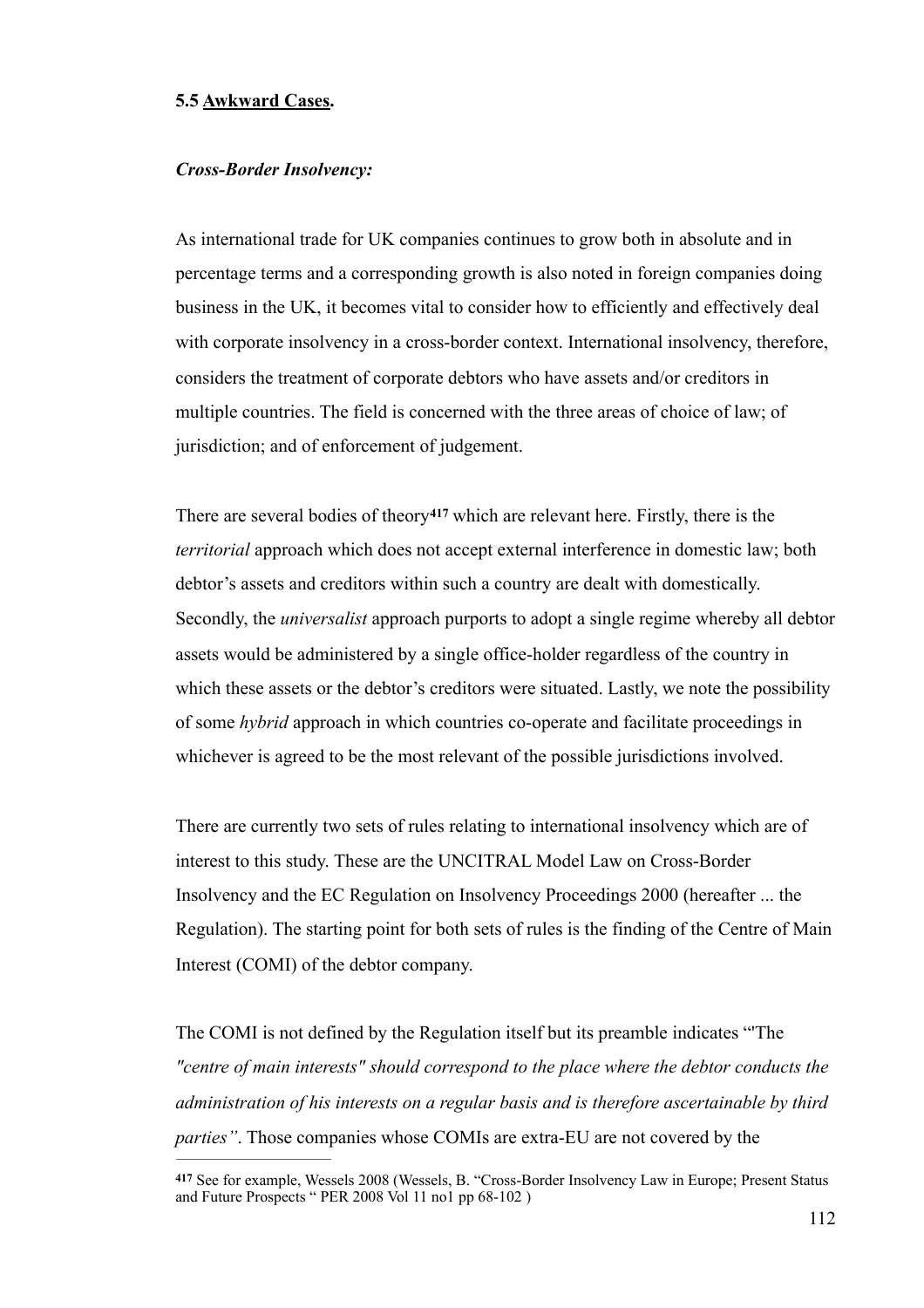Regulation. The determination of COMI has proven to a point fraught with contention as exemplified by the more than 20 different factors from decided cases<sup>418</sup>which have helped determine the location of a company's COMI! The controversial 2004 case of *Eurofood* **<sup>419</sup>**(a Parmalat subsidiary) which caused such a furore in both Ireland and in Italy is indicative of the problems which can arise in this area .. and for fear *Eurofood*  might be dismissed as a sample of one, other celebrated cases suchas *Daisytek*<sup>420</sup> and *Collins and Aikman*<sup>421</sup> might also be cited as exemplars here.

Neither is the term 'insolvency' defined in the Regulation (cf the two UK tests discussed earlier.<sup>422</sup> However, 'insolvency proceedings' are stated to be *"collective insolvency proceedings which entail the partial or total divestment of a debtor and the appointment of a liquidator".* These proceedings can either be main proceedings or territorial proceedings. A potential cause of friction between jurisdictions is the omission of any mechanism for dealing with rival jurisdictional claims that their proceedings constitute main proceedings.

The Regulation is, at root, a conflict of laws measure which allows the EU member states to develop their particular approaches to corporate insolvency. Notwithstanding this freedom, it does clearly establish that one jurisdiction will be deemed to be primary and that any others will be secondary.

One would guess that EU interest in harmonizing laws exhibited in other areas falters in the domain of cross-border insolvency given the great difficulties in gaining agreement from individual states with widely divergent approaches to such matters as …

 $\geq$  the purpose of an insolvency regime; where this might be seen as a choice between rehabilitation/rescue vs liquidation/distribution

**<sup>418</sup>** See Wessels op cit pp75/76

*Re Eurofood IFSC Limited* (Irish company, part of the Parmalat group). **<sup>419</sup>**

*Re Daisytek-ISA Ltd* [2004] BPIR 30. **<sup>420</sup>**

*Re Collins & Aikman Europe SA* [2005] EWCH 1754 (Ch). **<sup>421</sup>**

**<sup>422</sup>** eg As in Fn 57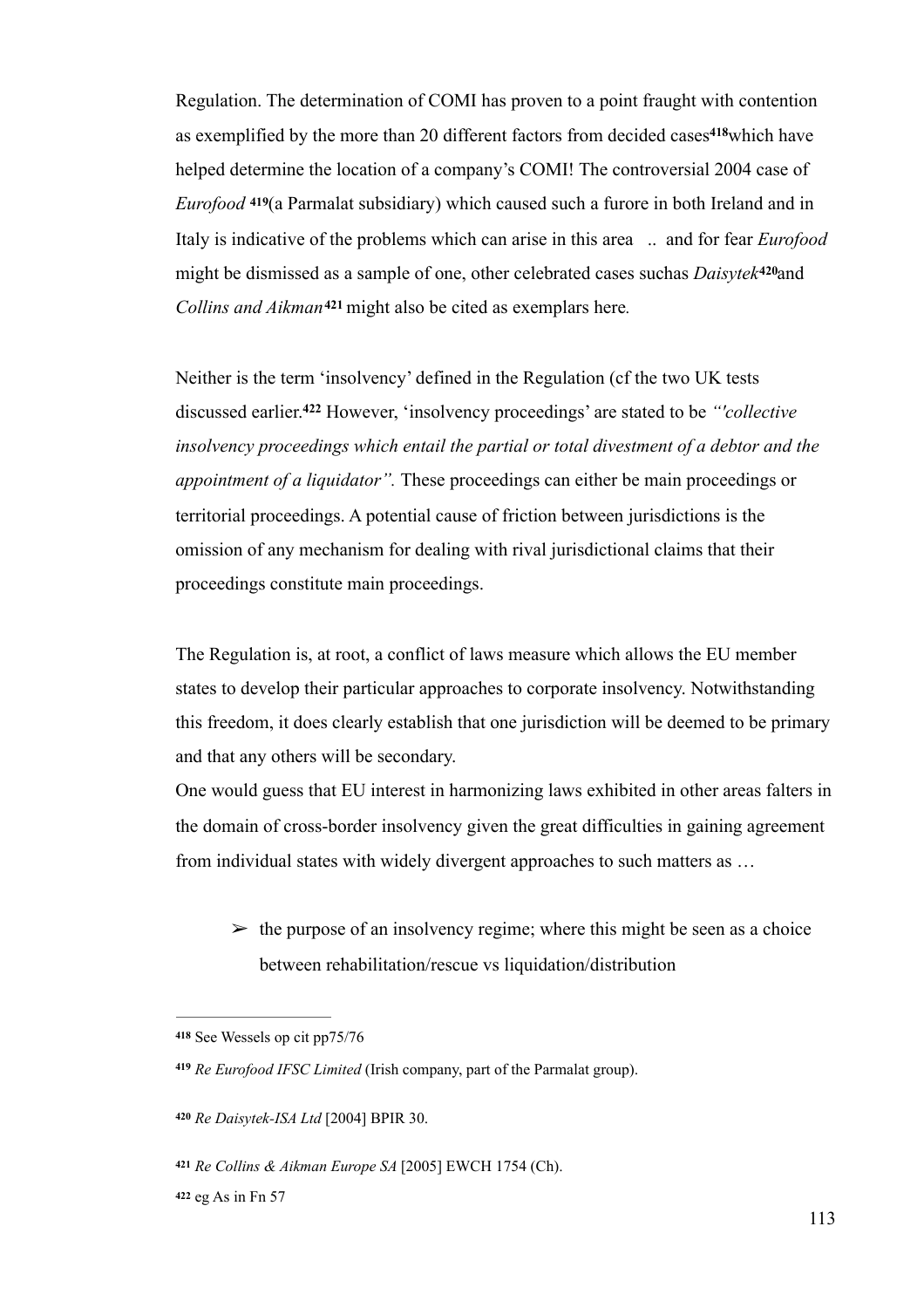- $\geq$  the operation of set-off; where on the one hand, there are jurisdictions where creditors and debtors have mutual debts, the creditor may set-off the claim in its entirety ... whilst on the other hand, some states oblige creditors to pay the debtor in full before then going to make their claim in proceedings
- $\geq$  the question of whether the commencement of insolvency proceedings automatically stay secured creditors from the exercise of their rights.

A revision of the Regulation was in place by 2017. This will address issues arising thus far and, as Marshall (2015)<sup>423</sup> states, "*help to promote an EU rescue culture*".

An important change of emphasis will be the expansion of the existing automatic EUwide recognition of insolvency proceedings whereby a main insolvency proceeding progressed in one member state gains automatic recognition throughout the EU. Currently, this catches only those proceedings in which an office holder has replaced management and thus liquidation is expected. The revisions open up the possibilities that pre-packs and / or other rescue mechanisms may be fall within the regulation ... and also that existing management may, in some instances, become debtors-inpossession.

The new Regulation carries an appendix to clarify the type of proceedings within its scope: evidently the UK does not list 'schemes of arrangement' in this appendix. Schemes are held to be a useful tool in restructuring distressed companies whether they be of UK or non-UK origin. In the latter instance, UK courts will be satisfied by finding a 'sufficient connection' in order to approve such a scheme. Key here is the absence of a requirement that the debtor company has a UK COMI, as would have been necessary if schemes were entered in the appendix.

The Regulation only applies to companies having their COMI in an EU state; and main insolvency proceedings must be opened in the state in which the COMI is located. There exists a rebuttable presumption that the COMI is situated where the Registered Office is to be found. This has enabled companies to move their COMI to a different

Marshall, J. "*Plus ca Change* " *Recovery* Spring 2015 p8 **<sup>423</sup>**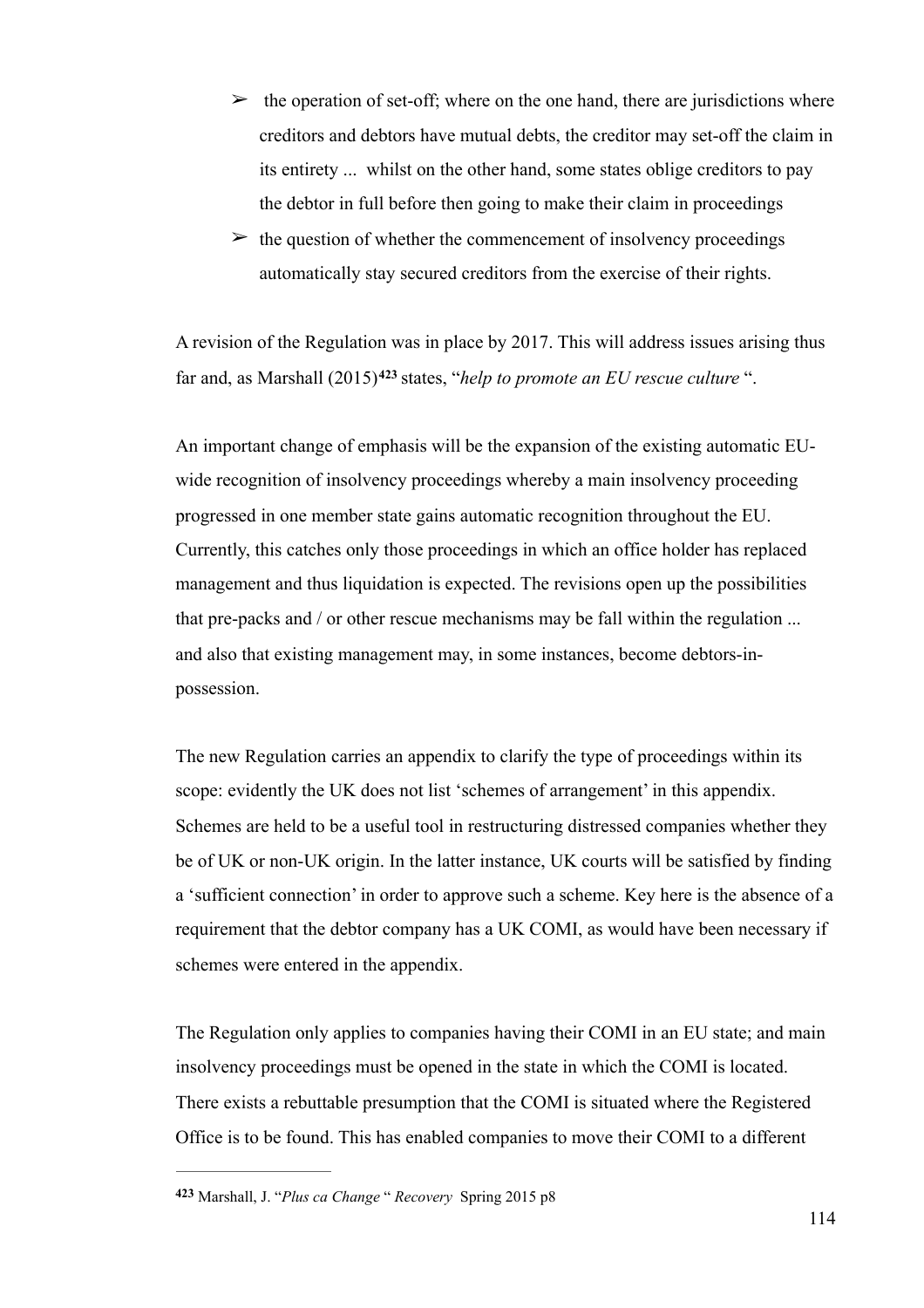country where different insolvency arrangements apply; sometimes known as '*forum shopping* '. The UK has perhaps a more developed and flexible insolvency regime than some other EU member states and shifting COMIs to the UK has resulted in several successful restructurings according to R3.**<sup>424</sup>** This has saved companies from going under, preserved jobs and delivered added values for creditors ... but has still attracted adverse comment from elsewhere in Europe as the lurid, yet memorable tag of the UK being the '*Insolvency Brothel of Europe*' suggests. Amendments to the Regulation will not affect the better outcomes generated by COMI shifts but instead aim to offer more transparency in order to combat 'abusive forum shopping'.

Dealing with group insolvencies in Europe has not always been easy under the Regulation (see *Parmalat* above). Accordingly, attention has been given to this area in the Regulation's revisions; the Commission at first suggesting a flexible, light touch approach to enable better co-ordination of such insolvencies but the European Parliament was more interested in a mandatory framework for co-ordination. Almost inevitably, the solution was a compromise arrangement which will establish a voluntary set-up for co-ordination. This considers appointing a group co-ordinator who may propose a restructuring plan for the distressed group. Individual group companies are able to opt-out of this plan if deemed not in the interests of their particular creditors. Likewise, office holders of participating group companies need only 'consider' recommendations from the group co-ordinator as these recommendations do not bind.

Briefly turning to the UNCITRAL Model Law on Cross-Border Insolvency .. adopted by the United Nations Commission on International Trade Law in 1997. This is an attempt to help states develop a modern framework for dealing with cross-border insolvency proceedings. It makes no attempt to harmonize or unify; instead, it attempts to help build co-operation and co-ordination in the dealings which states have between themselves in relation to corporate insolvency. The Model Law has been a basis for legislation in more than twenty countries such as the UK, the US and Japan. Neither the main EU countries nor the BRICs have, as yet, made moves in this direction. Two aspects of the Model Law are worth highlighting here. Firstly, there is a procedure for a

See R3 website ... https://www.r3.org.uk ... accessed 24 June 2018. **<sup>424</sup>**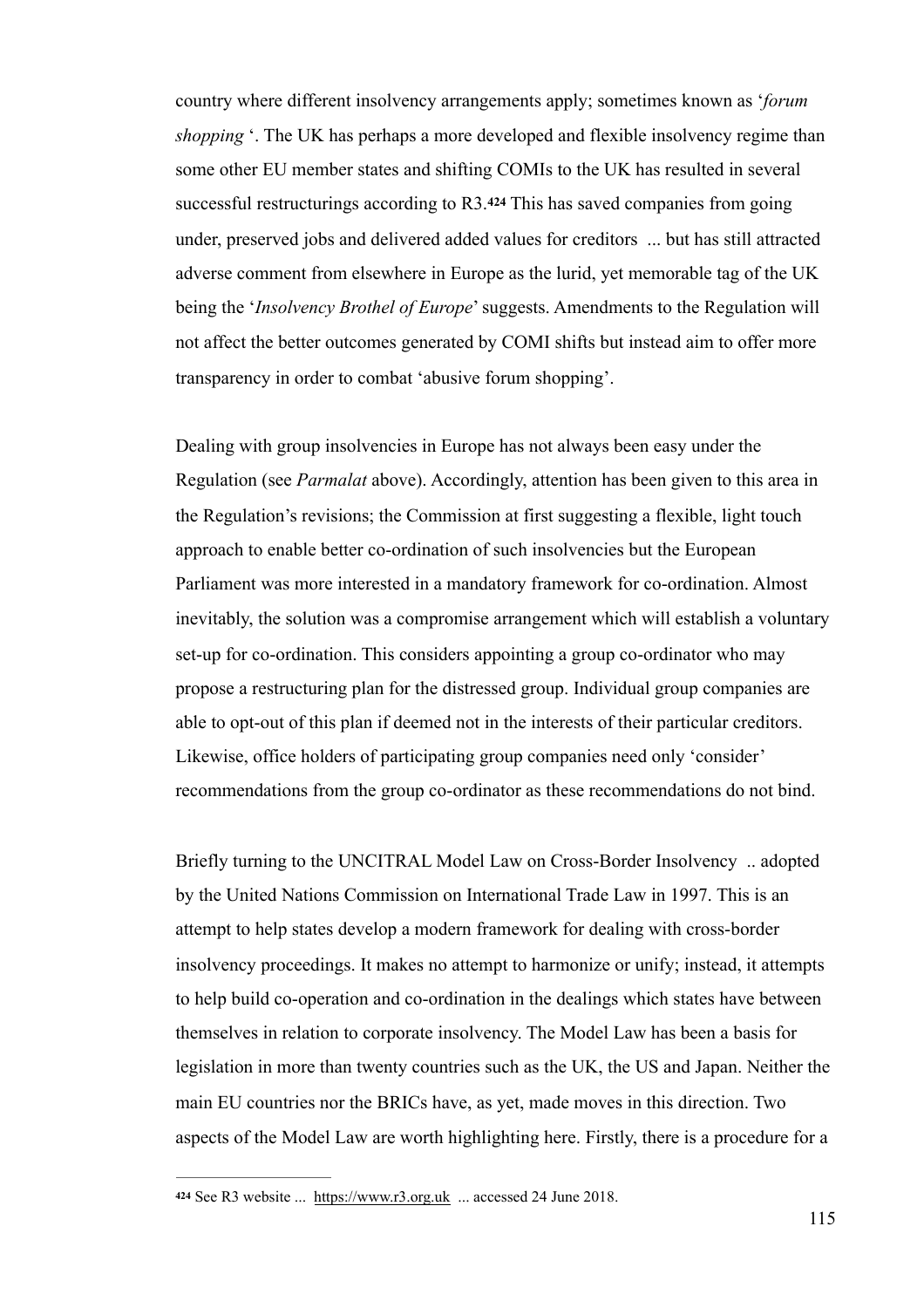'foreign representative' (the representative of a debtor in a foreign proceeding) to have that proceeding recognized and for relief from the domestic court in respect of that proceeding. This can lead to the representative gaining the power to control the disposition of assets located in the domestic location, provided that sufficient safeguards are in place for local creditor protection. This can be also be used co-ordinate sales of debtor's assets in more than one foreign country. The second aspect of note is the requirement that courts within enacting countries should 'co-operate to the maximum extent possible' with foreign courts and office-holders.

The increasing practice of English elite football clubs having part or full ownership of clubs in other European countries makes the above commentary potentially relevant in the future but, as yet, no actions have developed from that source. However, there is also the practice, said only to be nascent, of player-registrations being part-owned by clubs and part-owned by third parties. These third parties are said to non-UK entities and in the West Ham case<sup>425</sup> were thought to be of South American background. How these interests might dealt with in a football club insolvency is not yet known.

#### *Employees in Insolvent Companies:*

The rights of employees of a company which is financially distressed emanate from two sources ... employment law and corporate insolvency law. These sources sometimes do not engage too efficiently and the position for individual employees is often complex and thus an additional source of stress for an already vulnerable stakeholder. What follows is the broadest of overviews only.

One way to clarify matters is to start by considering the type of insolvency procedure which pertains to the employee's company. If the company is in Liquidation, the company closes and the job ends. This, at least, has the virtue of clarity. However, if the company is in administration, then things become less clear-cut.

*Sheffield United Football Club Limited v West Ham United Football Club Plc* [2008] EWHC 2855 **425** (Comm) aka The Carlos Tevez case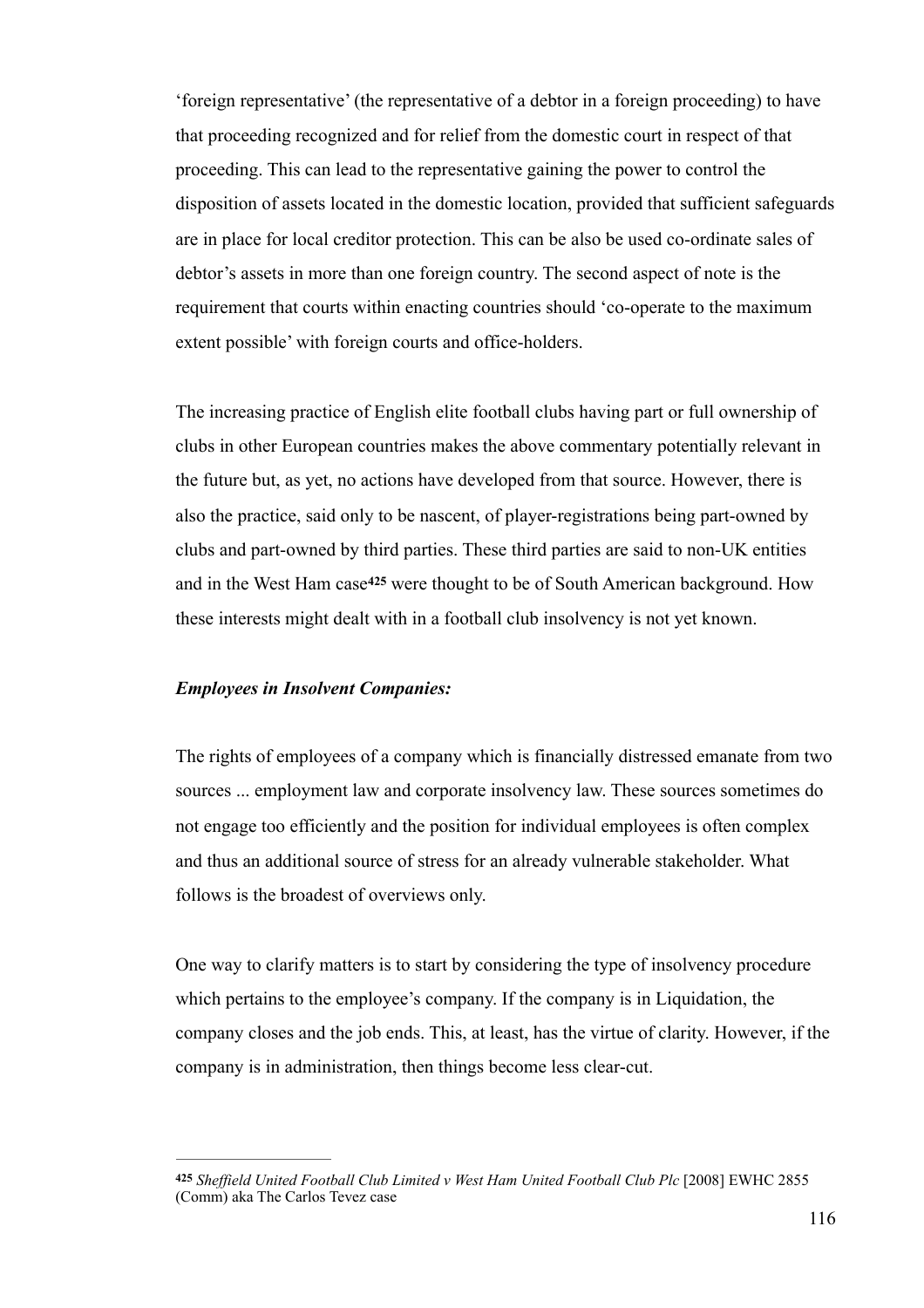Employees' rights appear under a variety of headings, many of which are hedged around with service period and earnings cap restrictions,<sup>426</sup> some of which are reviewed annually. Those rights generally accruing from Corporate Insolvency legislation bestow preferential creditor status whereas those coming from Employment legislation generally only offer ordinary unsecured status. Dividends payable in the latter case are unlikely to be high. The bundle of rights due to include that they should be paid for work they have done (outstanding wages), receive any accrued Holiday Pay owing; and have their outstanding pension contributions paid. In addition, the usual Employment Protection rights in respect of Statutory Notice; Unfair Dismissal; and Protective Awards may well be place for qualifying employees.

Thus, at first sight, the employee who loses a position due to his company going into Liquidation seems to be somewhat well placed, especially by comparison with other involuntary creditors. However, as indicated above, in Liquidations there is often little left for ordinary creditors and not necessarily too much, either, for preferential creditors. The nature of the cap results in those who have high skill or a managerial position finding only limited protection. The ability of employees to directly apply to the Redundancy Payments Office<sup>427</sup> (RPO) for relatively quick payment of certain monies due albeit on a capped basis is useful. The excess over the cap may be claimed from the company as part of the Liquidation and the NIF then subrogates against the insolvent company for these payments. Employees will be expected to attempt to mitigate their loss in these circumstances by, for instance, claiming such state benefits as they are entitled; additionally, there may well be income tax implications with regard to certain payments.

In the instance of a sale of the distressed company as part of an administration, employees may be transferred to a new business. Here there are protections for such employees under the TUPE regulations.**<sup>428</sup>**

eg Unfair Dismissal provisions under the Employment Rights Act 1996 ( s184 and elsewhere ) **426**

Which deals with claims on behalf of the National Insurance Fund (NIF) **<sup>427</sup>**

Transfer of Undertaking (Protection from Employment). **<sup>428</sup>**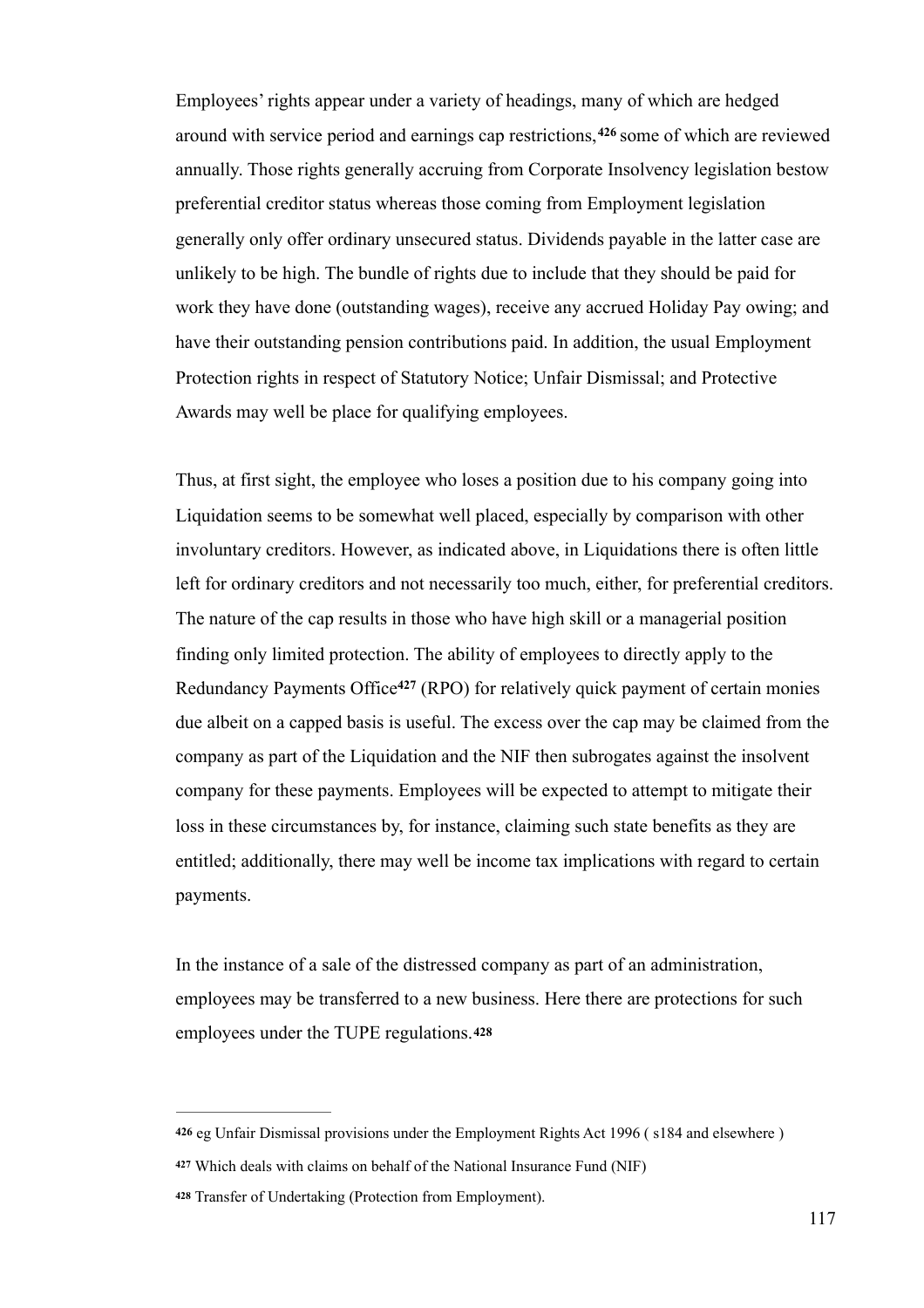We now look briefly at the impact of the Acquired Rights Directive on employees of troubled firms. Specifically, the focus is on situations where all or part of the company is being sold by the office-holder. In such circumstances an employee will either be transferred ... or not. If not, the provisions of employment protection in respect of wrongful dismissal are relevant.<sup>429</sup> It is the position of the transferred employee that we will discuss here.

There is an enduring tension between the purpose of the Acquired Rights Directive**<sup>430</sup>** which attempts to provide protection for a transferred employee from loss of service and other rights built up over time and the understandable enthusiasm of the purchaser (transferee) of the whole or part of the company to acquire the services of such services at least cost. It should be noted that the cost here is rather more than the existing terms and condition of service of the employee concerned; it also includes transferred liabilities which may be considerable.**<sup>431</sup>**

Attempts have been made to lessen the burden of transferred cost to the transferee with the aim of improving rescue prospects. Normally, a transferee will normally assume responsibility for all matters under or connected with the employees' contracts but a limited exception is made in relevant insolvency proceedings (see below) so that certain sums outstanding at the date of a relevant transfer **432** will be met from the National Insurance Fund (NIF), rather than by the purchaser. Timing is key here; the NIF will only pay out if proceedings have been 'opened', if not then the purchaser will be held liable for all debts to employees.

Regrettably, the law is less than lucid in this area and decisions taken by IPs and other parties cannot always be precisely calculated. For instance, a distinction has to be made as to which one of two insolvency routes is being followed. If the process is part of a liquidation then employees may be dismissed without liability for Unfair Dismissal

**<sup>429</sup>** These claims are unsecured debt (not preferential) and stand little chance of being paid.

Enabled in the UK via TUPE (1981) and then amended by TUPE (2006) **<sup>430</sup>**

<sup>&</sup>lt;sup>431</sup> Such as Protective Awards (see below). Transferors/IPs must now give accurate information on these matters prior to transfer (no easy matter!)

DBERR does not deem compulsory liquidation, or creditors' voluntary liquidation as relevant. **<sup>432</sup>**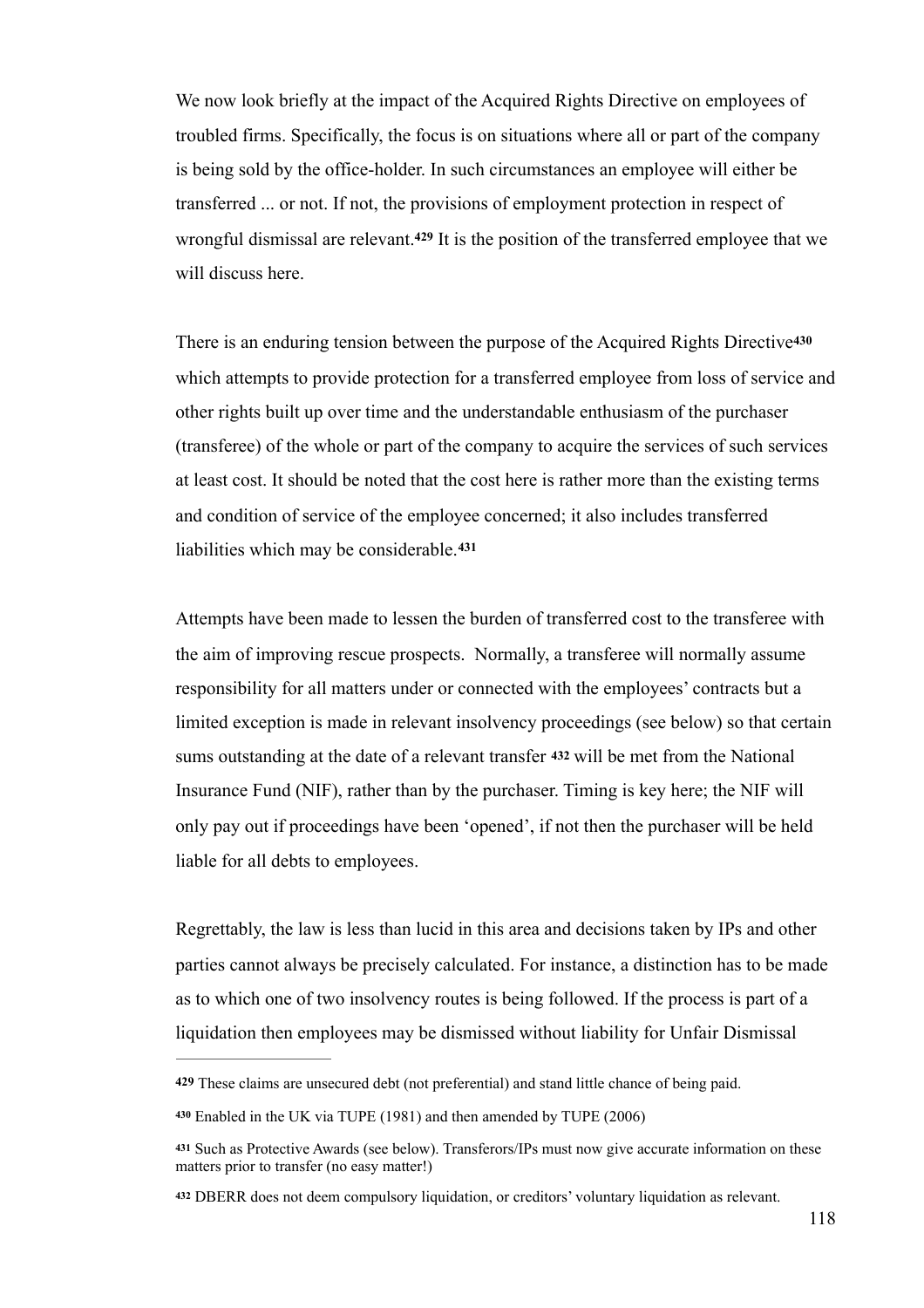accruing. <sup>433</sup> Alternatively, if the process is part of a rescue-oriented sale, then employees gain protection. In the latter instance, dismissal may not necessarily be unfair if for an ETO  $434$  reason.

IPs are allowed to consider varying employees' contract in an effort make a purchase more attractive; however, any such variations do need to be agreed with all parties including employee representatives.<sup>435</sup> If employees' claims are taken to an employment tribunal, an IP will endure careful scrutiny of their actions in order to establish the "Real Reason" for employee dismissal with the fair/unfair argument being in focus. There are also requirements for the office-holder to consult collectively;<sup>436</sup> failure so to do attracts substantial potential liability.<sup>437</sup> IPs will also find it difficult to plead that insolvency as such is a "special circumstance" making consultation impractical. This is clearly an area of concern ... with the difficulties in interpretation of the law and the calculation of risk to IPs, potential purchasers and, above all, to the employees involved.

One might wonder why the above section is necessary when this thesis is exploring insolvency in football … and football creditors have a form of preferential status? Beyond the trite observation that there is no future guarantee that football clubs will continue to avoid insolvency as they have in the past lies a structural point relating to the way companies organise themselves. Many elite clubs structure themselves into divisions with the footballing operation being only part, albeit a very significant one, of the overall company. These other divisions might exploit merchandising, hospitality and other non-football sporting activities. It is submitted that employees in these divisions would be unlikely to fall under the heading of 'football creditors'. However, if the

Perhaps the key case here is *Oakland v Wellswood* (a pre-pack case) where the IP concerned admitted **<sup>433</sup>** that his purpose had not been the rescue of the firm but the maximisation of creditor return

<sup>434</sup> Economic, Technical or Organizational reason; this has not always been easy to justify in court .. see Frisby "*TUPE or not TUPE?"* (2000) 3 CFILR 259

These will be trade unions representatives if a union(s) are recognized. Matters will necessarily be **<sup>435</sup>** more problematic if not. The *Information and Consultation of Employees Regulations 2004* may conceivably be of use in such situations.

**<sup>436</sup>** 20 or more employees at the one establishment over 90days ; key case here is *Woolworths*.

Can be a Protective Award ... up to 90 days UNCAPPED pay per employee affected. **<sup>437</sup>**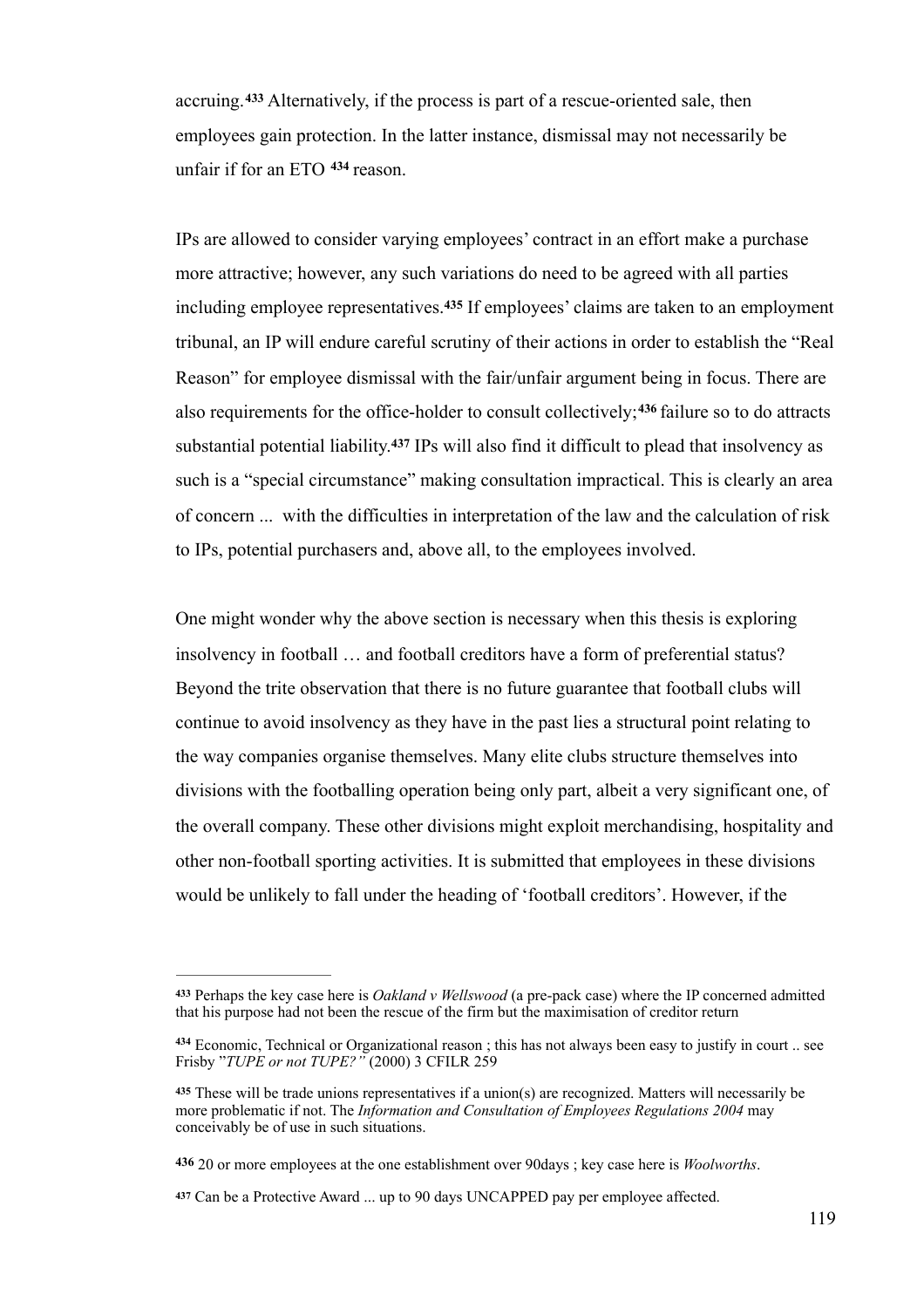football club failed, these employees might be caught up with events in the way any conventional employee would be.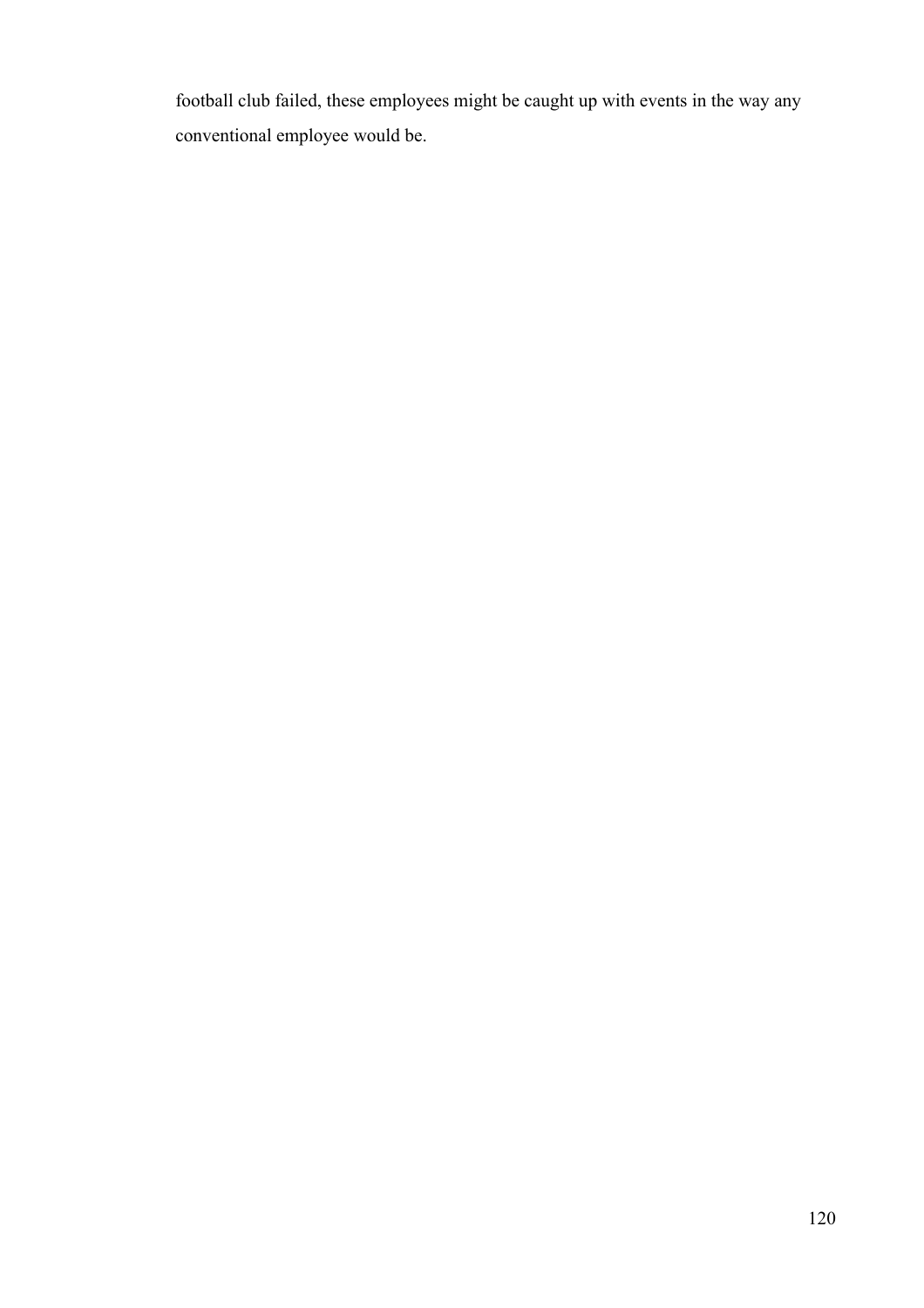### **Chapter 6 : The Football Creditors Rule**

## **6.1 Introduction**

The frequent insolvency events**438** in English football clubs have prompted many to call for changes in insolvency legislation. In particular, what has come to be known as the Football Creditors Rule (FCR) has aroused widespread dissatisfaction. This rule has been held to be a highly significant factor in the way in which clubs have mismanaged their finances and thus resulted in insolvency. A major case in the High Court was brought by HMRC<sup>439</sup> in which a declaration was sought that the FCR contravened key tenets of insolvency law – in particular, that FCR offended both the *pari passu* rule and the anti-deprivation principle.

As an indicator of political concern, a report<sup>440</sup> in 2013 by a House of Commons Select Committee indicated their disquiet with the failure of the footballing authorities to deal with the perceived financial ineptitude of professional football clubs and referred to the then recent insolvency case of Glasgow Rangers in 2012 as being " *a powerful example of the excesses of professional clubs competing with one another, and the consequences for their community when mismanagement leads to financial collapse*".

This committee saw the FCR as being immoral and as being simultaneously a symptom and the cause of financial mismanagement. They called for government action to improve governance in football and to overturn the FCR. Indeed, the then Sports Minister stated <sup>441</sup> "*Football is the worst governed sport in this country, without a shadow of doubt*",

Which, of course, need not ultimately lead to the winding up of the club concerned. **<sup>438</sup>**

*HMRC v The Football League and FA/Premier League* [2012] EWHC 1372 (Ch) **<sup>439</sup>**

**<sup>440</sup>** House of Commons Department of Culture, Media and Sport select committee "DCMSSC"

**<sup>441</sup>** Hugh Robertson, 10 Jan 2011 HoC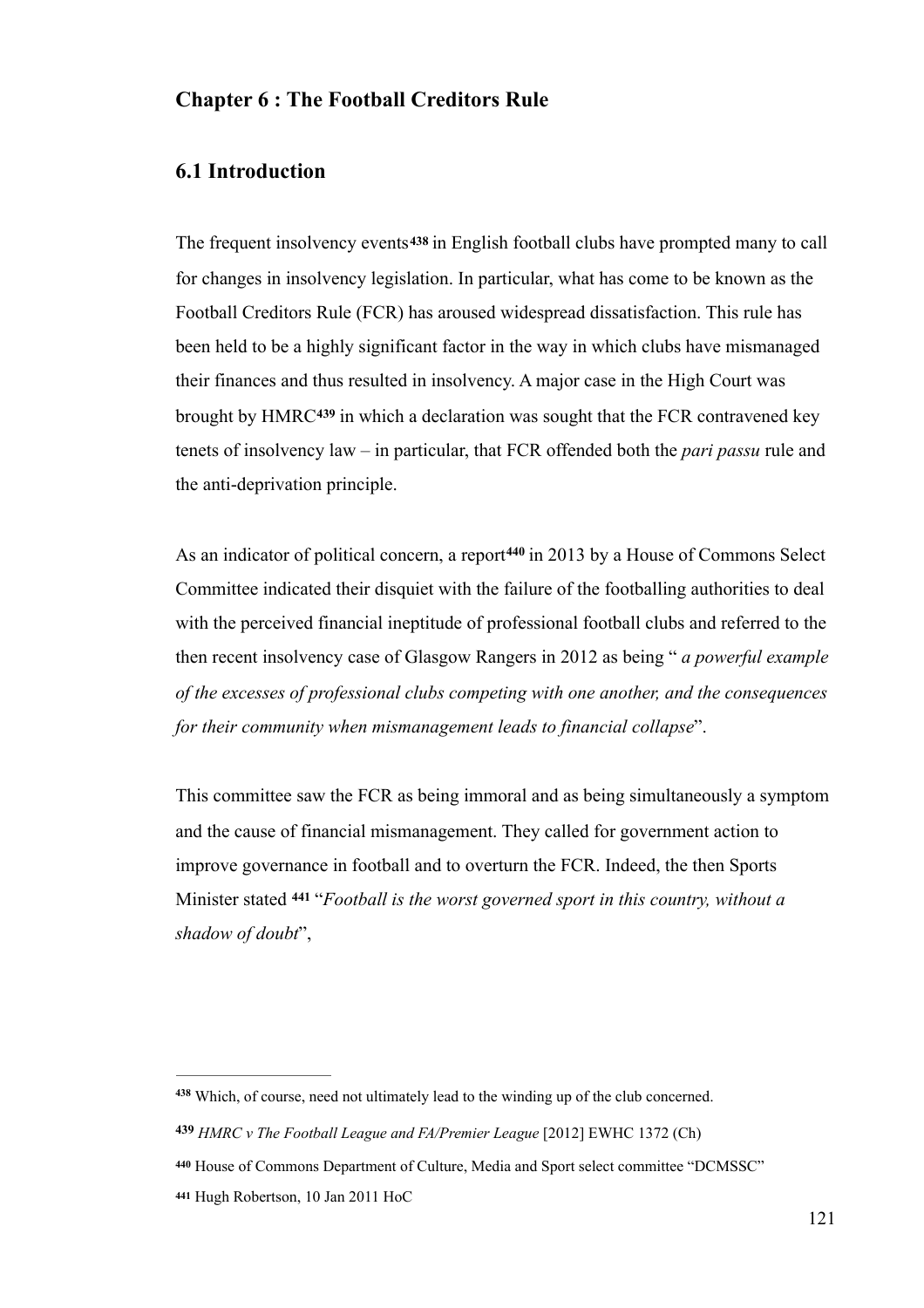In brief, the FCR<sup>442</sup> states that if a club becomes insolvent, then payment must be made firstly and fully to that club's football creditors else that club will be expelled from the Football League (FL). A highly similar provision applies to clubs participating in the English Premier League (EPL) and in the four Scottish Football Leagues. The consequence of this regulation is that players and other clubs get paid in full qua secured creditors ... and other creditors get very little indeed. An oft-quoted example of the imbalance in settlements is the administration of Crystal Palace in 2010 in which football creditors got paid in full (circa £2m) and other creditors (including HMRC) were paid 2p in the £.

# **6.2 The Football League's Employment of the FCR**

All the clubs within the FL<sup>443</sup> have one share; often called the *Golden Share*. On entry to the FL via promotion or exit via demotion, share transfer takes place between the in and out clubs. This Golden Share turns out to be hugely significant in what follows. The FL is a limited liability entity and the individual clubs are its members; governance is via the FL's Articles of Association and by its Regulations. The FL has adopted a clear, written Insolvency Policy which clarifies its position vis-à-vis the insolvency of a member club.

One income stream to football clubs derives from contracts from the televising of football matches. This can be a considerable fraction of total revenue for many teams. The negotiation of television deals and other media rights is done on behalf of clubs by the FL<sup>444</sup> and each club receives it's share from the "*Pool Account*". The right of a club to gain access to its monies is dependent on that club following the rules of the FL mentioned above.

The eventual decision in the HMRC 's case against the FL paid particular attention to five parts of the FL's constitution. These are briefly addressed below ..

Technically, the FCR only applies to clubs in the three Football League divisions but the associated **<sup>442</sup>** arguments are broadly the same both for Premier League and for Scottish clubs.

**<sup>443</sup>** At time of writing (July 2018), there were 72 members of the FL

Again, the arrangements are similar for other UK football clubs in the PL and in Scotland. **<sup>444</sup>**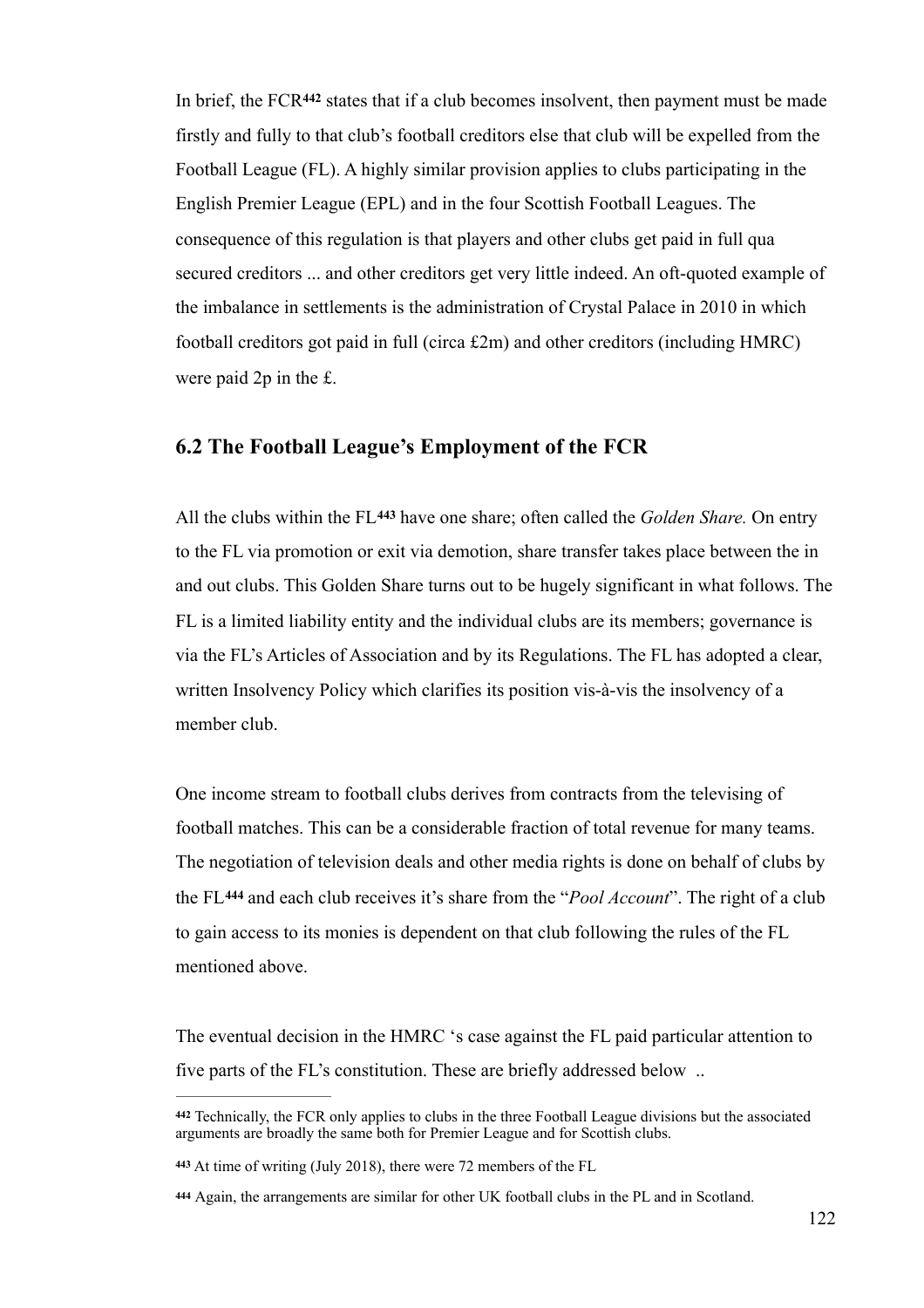- 1. Art.4.7.4 ... which compels a "*club subject to an insolvency event*" to transfer **<sup>445</sup>** its Golden Share.
- 2. Art. 4.8 ... which permits the FL to waive Art. 4.7.4 in the event of Football Creditors**<sup>446</sup>** being fully paid.
- 3. Art. 77.3 ... which indicates that the payment of monies from the Pool Account is conditional on the club in question fulfilling all its fixtures. Although interim payments ARE made these are stipulated to be completely returnable in the event of fixture default.
- 4. Art 80.2 ... which requires that in the event of a club failing to pay a football creditor as per Art.4.7.4 the any residual amounts due to that club from the Pool Account will be forfeited to those unsatisfied football creditors.
- 5. Reg. 61 ... which states that if a club leaves the FL as a result of a share transfer under Art. 4.7.4, then the registrations of footballers contracted to that club will be cancelled and then ownership of their contracts will fall to the FL; thus likely depriving the distressed club of its most important assets.

The consequence of the above is a straightforward choice for a financially distressed club ... it either pays up to its footballing creditors or it self-destructs as a commercial being. In either instance, non-football creditors lose out ... and in the instance of HMRC, that loss can be dramatic. As Serby**<sup>447</sup>** puts it ... the impact of the FCR is to create "*a false market within the world of football; a reason for the spiralling wages of footballers ... which encourages clubs to overreach themselves and ... many*<sup>448</sup> *become insolvent".*

# **6.3 The HMCR's position in respect of the FCR**

That the HMRC should end up as being a substantial non-football creditor follows from two different aspects of the professional football system. Firstly, professional footballers at the level of FL teams are almost exclusively on fixed term contracts (often of several

**<sup>447</sup>** Serby, T. British Football Clubs: 'Regulatory Reform Inevitable ?' *Int Sports Law J* (2014) 14: 12

From 2002 -2012, 36 clubs in the FL became insolvent. **<sup>448</sup>**

See later for a list of these insolvency events. **<sup>445</sup>**

Defined as being the FA, employees of that club and other clubs in the English professional football **<sup>446</sup>** system Interestingly, the position of non-UK football creditors is obscure ... but see later.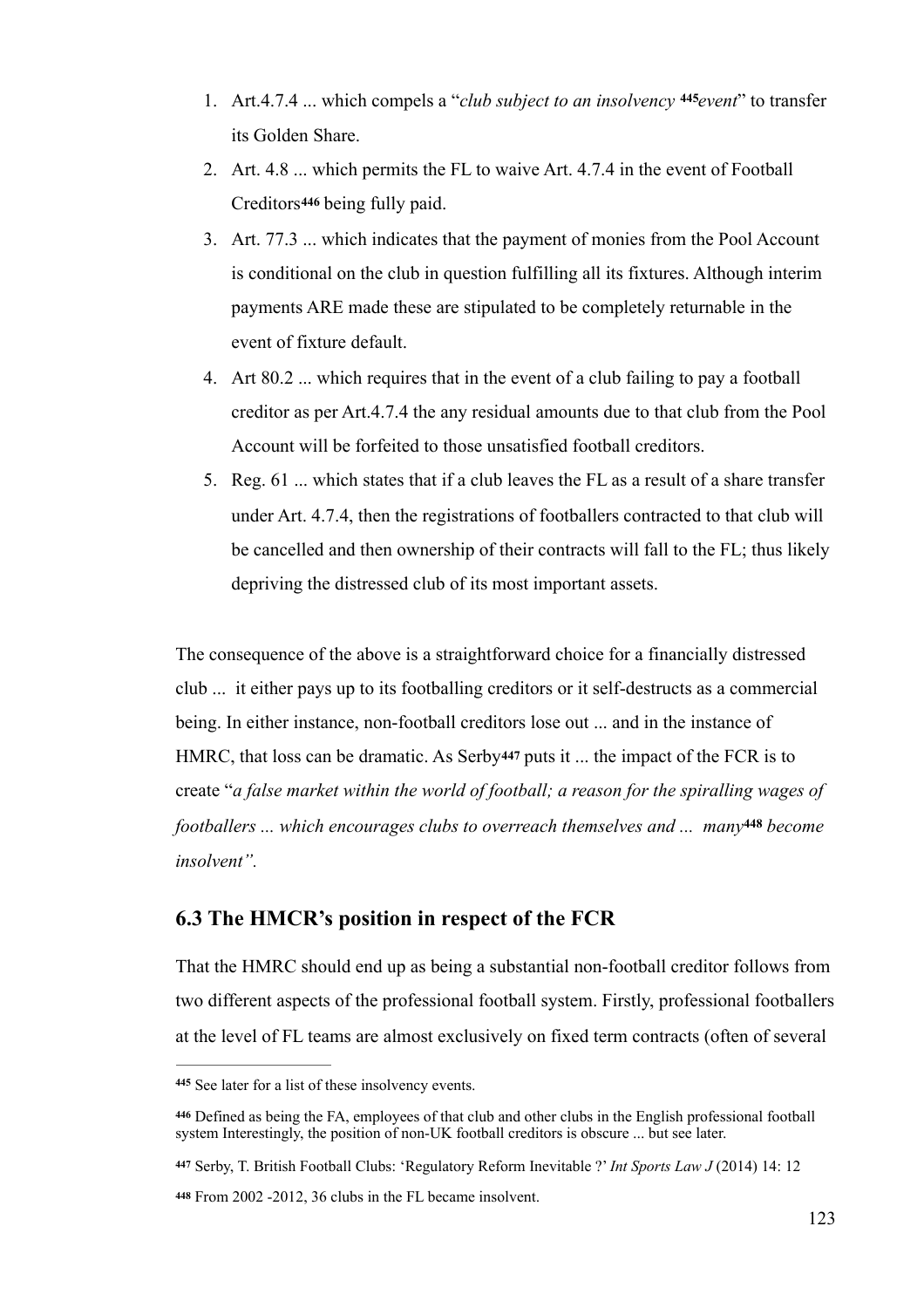years duration). The NIC / PAYE sums due on these contracts are due in arrears ... offering an opportunity for a financially distressed club to accrue significant debt. Secondly, the amendments to the Insolvency Act 1986 brought in by the Enterprise Act of 2003, abolished the HMRC's**449** preferential creditor position; it now has to take its chances with other unsecured creditors in any distribution of an insolvent's estate. Consequently, HMRC was eager to remedy the situation which seemingly resulted in an endless loss of funds<sup>450</sup> to the public purse; hence, its  $451\,2012$  challenge to the FCR.

#### *The High Court Hearing:*

The HMRC pleadings labelled the practice by the FL of paying interim monthly amounts to clubs with the proviso that such payments did not belong to the recipient club till fixture-list completion see Art.77 above) as a sham intended to avoid the basic insolvency principle of *pari-passu* which intends that all creditors receive equal treatment. They argued further that Art. 4.7.4 (see above) was effectively a deprivation in that the Golden Share was removed from the club at the commencement of insolvency. The HMRC thus reasoned that such practices be held to be "*void and unenforceable as a matter of public policy*".**<sup>452</sup>**

Unsurprisingly, the FL offered a detailed response which may be read in five parts ...

- a. Clubs need to be prevented from acquiring advantage unfairly by purchasing (new and better ?) players and then not paying the selling club in full.
- b. The whole point of competition in a league structure depends crucially on total fixture completion; all clubs NEED to play each other in order to make the competition credible.
- c. The risk of domino-defaultation whereby a default in debt by one club leads consequentially to a series of defaults in other clubs has to be minimised.

Or at least its predecessor bodies. **<sup>449</sup>**

Serby (op cit) suggests that in the period 2000-2008, some £30 million was lost in unpaid tax from **<sup>450</sup>** professional football clubs !

The Premier League also became involved in this case. **451**

*HMRC v The Football League and FA/Premier League* [2012] EWHC 1372 (Ch) **452**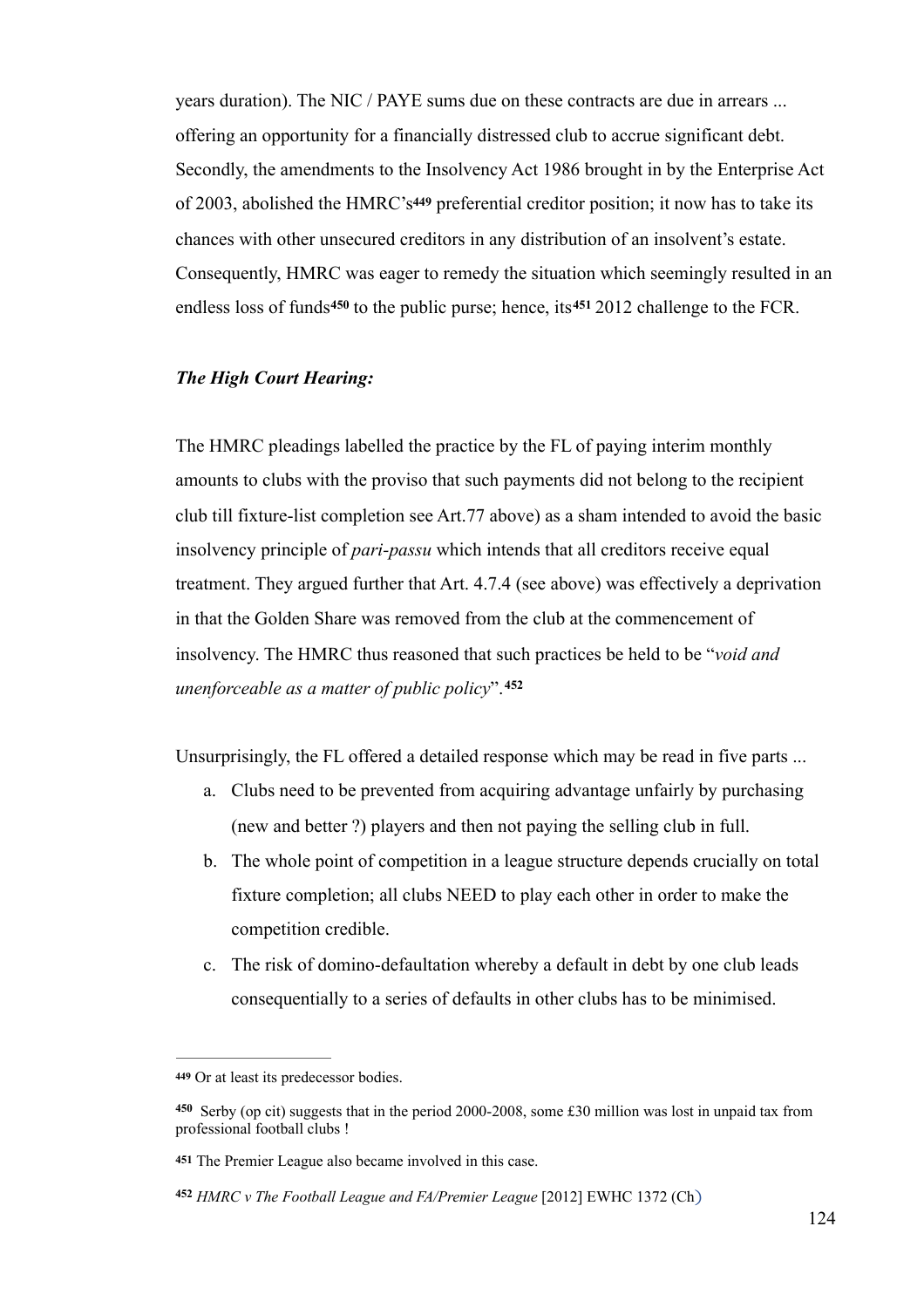- d. The payment of interim monies from the Pool Account did NOT change the position of distressed clubs having no legal right to such monies until complete fixture fulfilment (see Art.77) and the payment of football creditors under Art. 80 was perfectly reasonable as the monies in the Pool Account only become property of the club on finishing the fixtures.
- e. Finally, the FL pointed to the unreasonableness of asking other clubs to entertain as a fellow member of the League a club still owing funds to one or more of their community. The Stock Exchange case involving MMI Stockbrokers**453** was quoted as precedent for the suggestion that the obligation to transfer the Golden Share was NOT a breach of the anti-deprivation principle.

In the event, the Court judgement did not give HMRC the declaration which it looked for the FCR was not unlawful nor did it break the fundamentals of Insolvency Law.

Having said this, the Court<sup>454</sup> felt able to deliver judgement in such strong terms as to make one wonder why there has been no action some six years later. Some of the more emphatic comments are paraphrased below ...

- $\triangleright$  The court accepted that a substantial moral case against the FCR had been made out
- $\geq$  The court concurred that risky decisions in respect of trading valuable players are stimulated by the knowledge that payment will be forthcoming to the footballing party despite non-payment to 'normal' creditors.
- $\triangleright$  The court conceded that the requirement to complete all fixtures before entitlement to money from the Pool Account was a lawful contract term. This opens up discussion of '*The Sporting Exception* ' which is dealt with in more depth later.
- $\geq$  The court commented that the judgement in this occasion had been made on an abstract basis (on a 'paradigm case ') rather than on one with a factual basis ...

Money Markets International Stockbrokers Ltd v London Stock Exchange Ltd. [2002] 1 WLR 1150 **<sup>453</sup>** 454 In the form of Richards, J.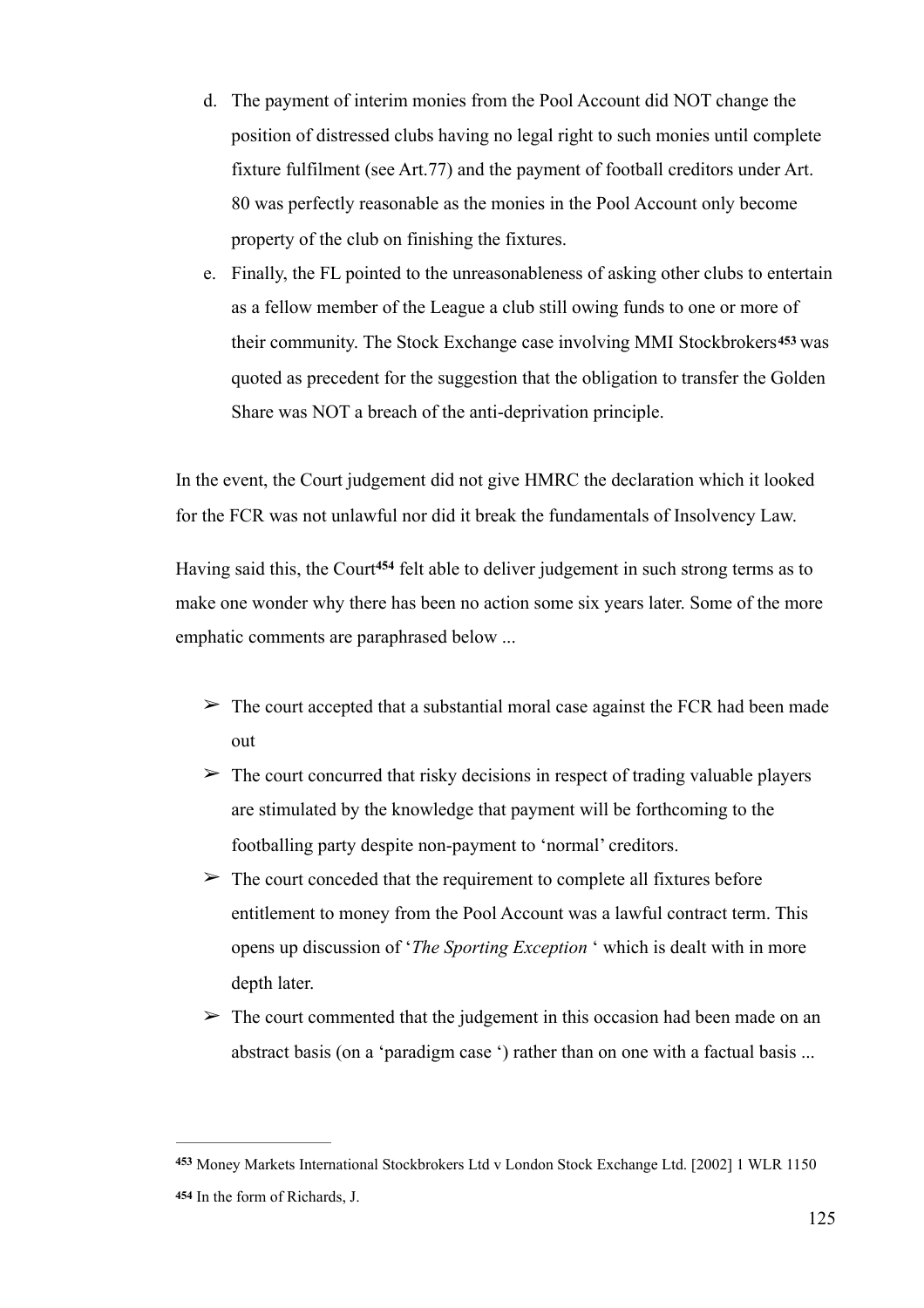this was felt by Roberts<sup>455</sup> to leave the way clear for a further future challenge based on a particular insolvency. It has to be noted that this has not yet happened despite a specific industry targeted amendment<sup>456</sup> to the 1986 Insolvency Act being passed in respect of utility providers having to continue supplies even if existing debt has not been satisfied.

The court's comments merely extend the puzzle that the study of football insolvency has become. The question of the FCR being a symptom of prevailing financial recklessness or a cause thereof will be further investigated in the next section which looks at 'Financial Fair Play' in the context of (major) football clubs.

#### *Subsequent Events*

Accountancy Age reported in 2015<sup>457</sup> that the Football League<sup>458</sup> had amended its regulations in respect of the Football Creditors' Rule from season 2015-16 onwards. For our purposes, the principal change was a new stipulation that in order to exit administration and retain membership of the Football League, the new owners of a financially distressed club would have to pay its unsecured creditors at least 25p in the pound on gaining control.**<sup>459</sup>** This, however, stands alongside the existing requirement to pay all football creditors in full. Sanctions for failure to comply with these new rules revolve around an increased deduction<sup>460</sup> of League points which will almost automatically result in relegation for the club concerned.

Responding to widespread criticism (from R3 and others), the Football League also instituted a new requirement in that the ailing club be marketed by the IP/Administrator

Roberts D (2012) HMRC and the Football creditors Rule-An own goal? Olswang **<sup>455</sup>**

Amendment of s233 Insolvency Act 1986 after *Wellworth Cash & Carry (North Shields) Ltd. v* **<sup>456</sup>** *Northeastern Electricity Board* [1986] BCC 99, 265

Richard Crump in *Accountancy Age*, 9 June 2015. **<sup>457</sup>**

But not the Premier League. **<sup>458</sup>**

Or 35p in the pound if 'paid up' over three years. **<sup>459</sup>**

A 12 point deduction in some circumstance and a 15 point deduction in others. **<sup>460</sup>**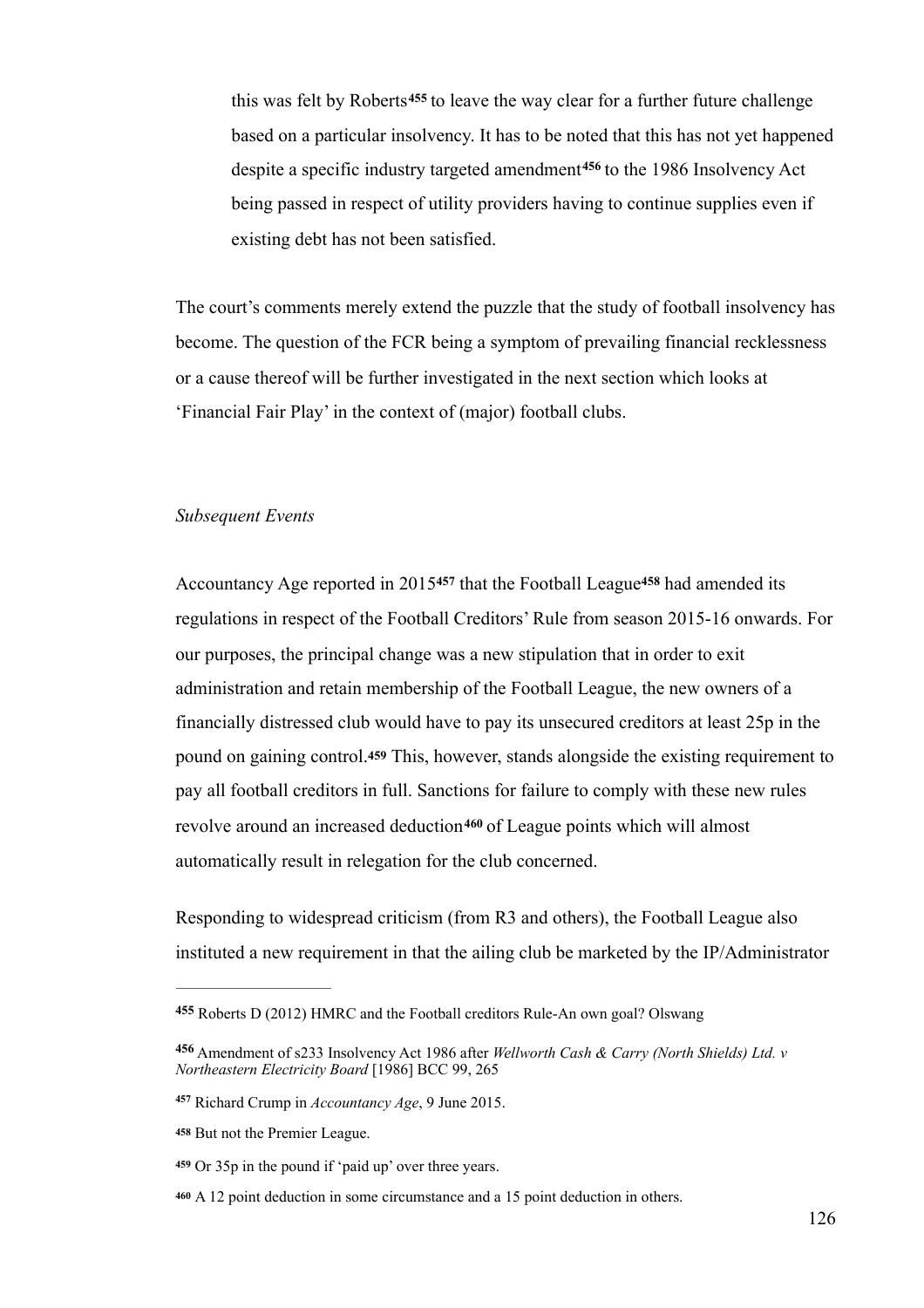for at least three weeks. During this period, any bid from the appropriate Supporters' Trust should be considered.<sup>461</sup> An additional and highly significant change was the removal of the obligation for the insolvent club to exit administration via a CVA: the League would now be happy to transfer the crucial club share in the League to the Administrator's preferred bidder, providing that all the other appropriate League regulations were fully complied with. It was hoped that these changes would reduce (professional) costs, deliver greater returns to creditors and limit the previous owners' ability to control what happened in a CVA.

The Accountancy Age article also reported, without comment, the somewhat triumphalist remarks made by the Football League's CEO as …

*'The League has now gone two full seasons without a club suffering an insolvency event which is an encouraging sign. The use of Financial Fair Play regulations in all three divisions, the requirement for new owners to demonstrate the source and sufficiency of their funding and the ongoing monitoring of club's tax affairs have helped us bring more stability to club finances.'* 

The omission of any justification for continuing to treat unsecured creditors who likely will get 25% of their debt repaid as third-class citizens as compared with their football counterparts who will get 100% of their debt repaid could be seen by some as being self-serving (or worse). Others might argue that it a step in the right direction and rather better than nothing.

**<sup>461</sup>** Echoing the 'In Football we Trust' point made at Fn 95 above?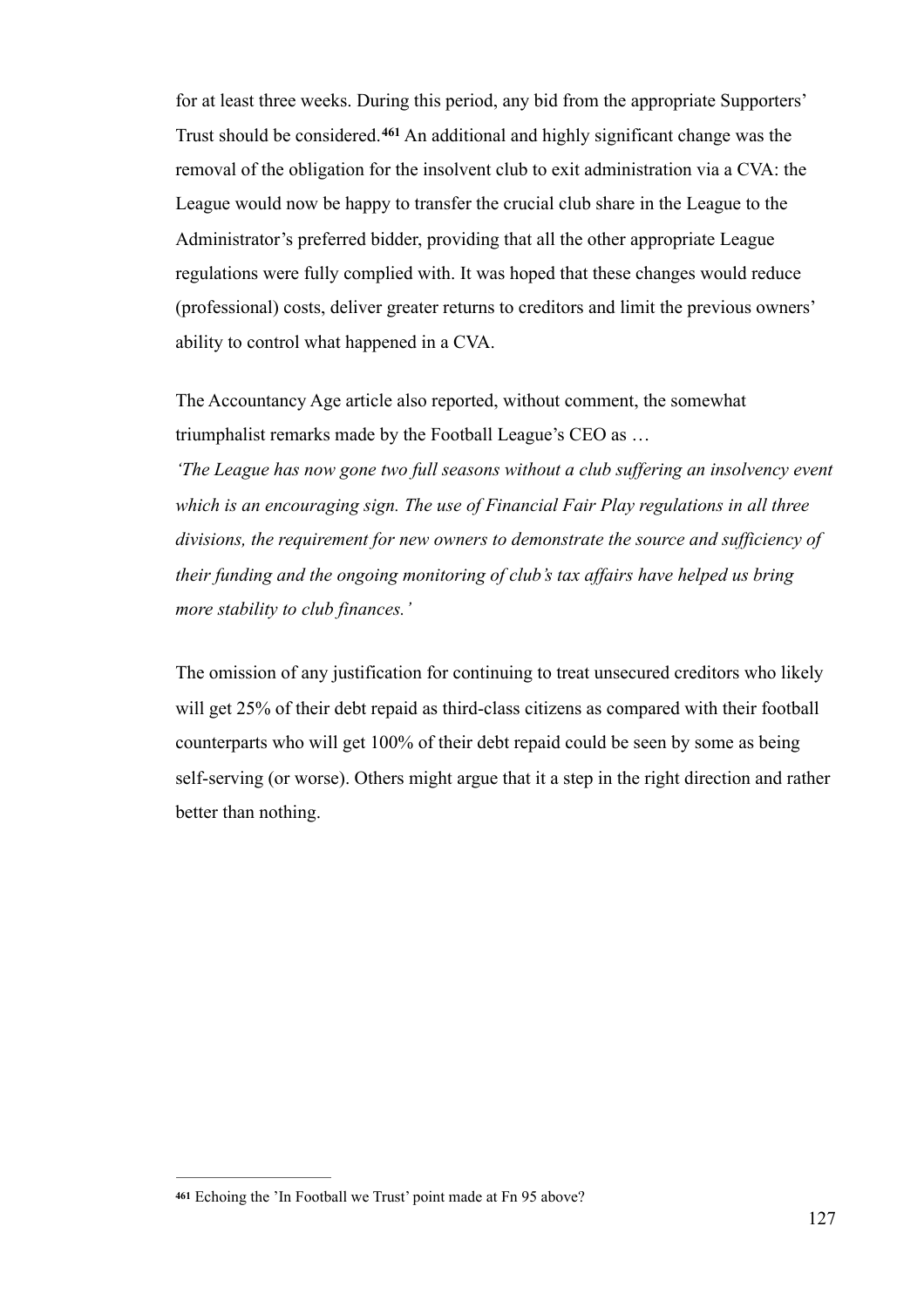## **Chapter 7: Pan-European Developments in the Football Field.**

#### **7.1 The Financial Fair Play Rules:**

The original UEFA FPP rules are outlined here; they also serve as a model for the subsequent English adoption and for ensuing amendments. The key concept is that of 'break-even'. <sup>462</sup> This seen as being *relevant*<sup>463</sup> income less *relevant* expenditure. Here, income is the sum of gate money, broadcasting money, advertising and sponsorship, and any profit from player sales. Interestingly, there seems no mention of prize-money nor of items such as the notion of 'parachute payments' for relegated clubs. Conversely, expenditure is stated to include the expected 'cost of sales' category but also include the writing down of transfer fees for incoming players and the wages paid to all footballingrelated staff. Despite being largely discretionary, finance costs and dividends are said to be relevant expenditure. Significantly, expenditure on stadia building are not included in the break-even calculation; nor, indeed, is expenditure on youth development or on women's football. Presumably, these latter elements may serve an apparent Public Interest purpose?

Departures from break-even as losses are permitted only to a stated limit over a stated period**464** but losses to a maximum**465** are allowable subject to the injection of owner funds to cover the loss … clearly, owning elite clubs is for those with deep pockets and possessed of stout heart! In an attempt to control upwardly spiralling player/coach wage costs, these are restricted unless the club concerned can show commensurate revenue increase. This last point conceivably links to the one made earlier about the favourable expense treatment of building larger capacity stadia. In addition to the break-even stipulation, UEFA also instituted a 'Payables' rule which stopped clubs having 'overdue' creditors ... which links strongly to the corporate insolvency context in English law as discussed in this thesis.

Not defined in precise accounting terms as per the International Accounting Standards Board. **<sup>462</sup>**

Author's emphasis. **<sup>463</sup>**

Currently, a total loss of £15M over three years is permitted in the Premier League (PL) in England. **<sup>464</sup>** Currently, £105M in the PL. **<sup>465</sup>**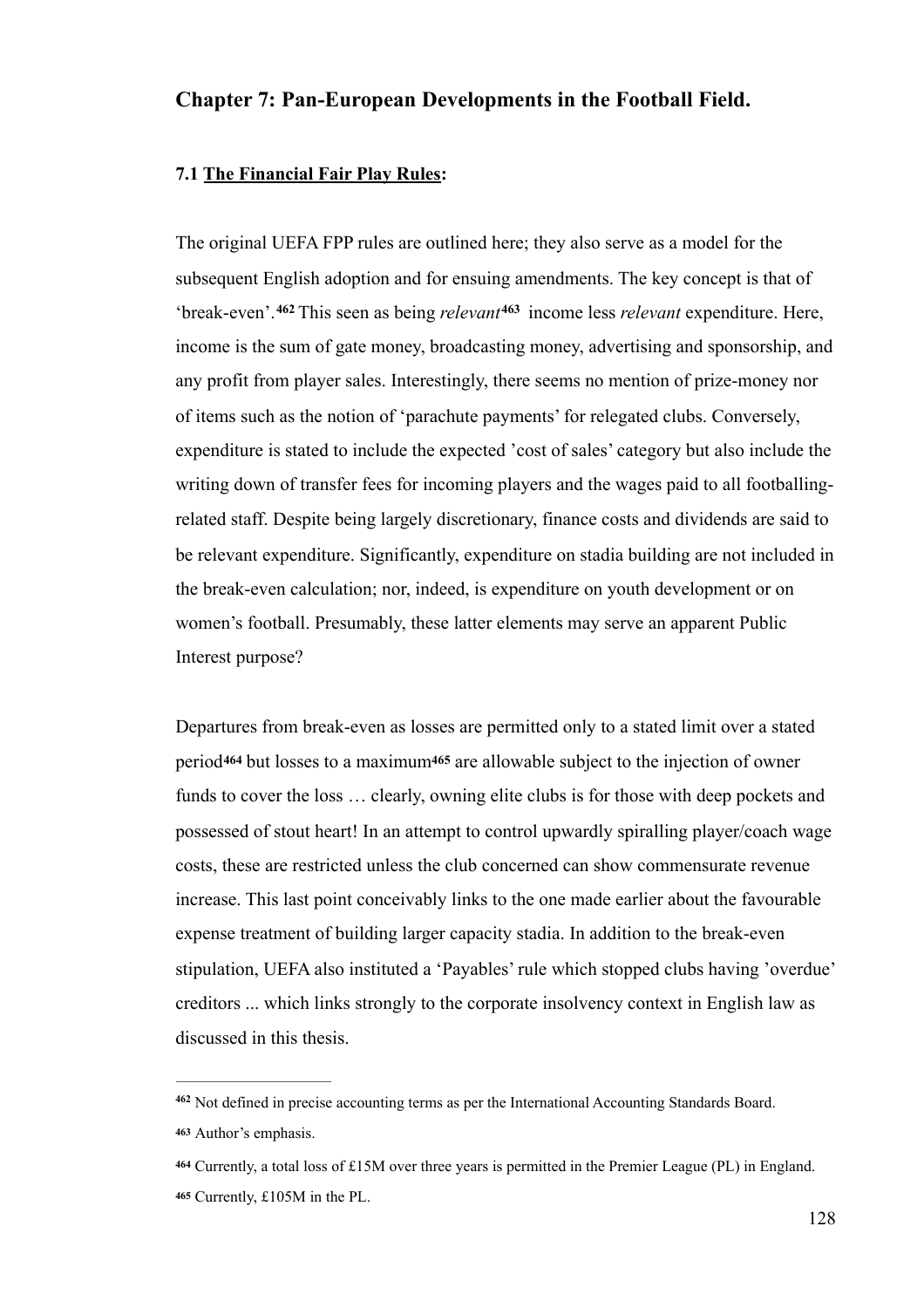It is quite likely that under-performance on the football pitch results in reduced revenues from gate-money and from performance payments. Continuing under-performance may well lead to relegation and further lost income. In such conditions, there must be a temptation to attempt to 'buy success' by acquiring better players who, in turn, demand higher wages. Thus, the goal of cost reduction may be undermined by the pursuit a strategy of short-term survival.

To deal with this, the FL has, over time, brought in regulations focused on limiting overspending. One such rule is the requirement for PAYE reporting called 'HMRC Reporting' which places restrictions on player purchase on those clubs who fail to keep their PAYE situation up to date. An additional development has been the institution of a '*fit and proper person*' hurdle to be jumped by anyone seeking to purchase a football club ... a development which rarely fails to amuse sporting journalists obliged to comment on the football scene who then delightedly point to the insalubrious backgrounds of many recent, would-be purchasers. The footnote**<sup>466</sup>** below provides a topical and colourful example !

But even more activity in this regard has come from outside the UK ... especially from Europe. At roughly the same time as HMRC was bring its High Court case against the FL, the European football authority, UEFA, brought in clear boundaries as to the amount of loss permissible to individual football clubs in any given season.<sup>467</sup> The FL followed UEFA's lead in 2012 and established its clone, also called by a similar name to that of UEFA, viz Financial Fair Play Rules (FFP). The required boundary to losses in the FL version was a mere £8 million per club per season from 2013-14 onwards.

**<sup>466</sup>** The Guardian of 18 May 2017 ( Ed Aarons ) reported that Mr Evangelos Marinakis, a Greek shipping magnate had purchased 100% of the shares of Nottingham Forest FC for £50M. To do this, Marinakis had passed the Football League's 'Owners' and Directors' Test ( formerly The Fit and Proper Person's Test ). Marinakis also owns Athens' premier club, Olympiacos, and lurid photos of him entering the pitch packing a hand gun after a disputed match decision in 2016-7 Greek football season circulated widely in the media. At the time of this purchase Marinakis was being investigated by UEFA for match-fixing. These matters, seemingly, had no bearing on the English Football Authority's decision. Nottingham Forest were reported in The Guardian of 29 August 2018 as having spent more than £30M on transfer fees over the summer of 2018. There is no information on the source of Mr Marinakis's funding.

No more than 45 million Euros per season per club in 2011-12 and 2012-13 seasons !! **<sup>467</sup>**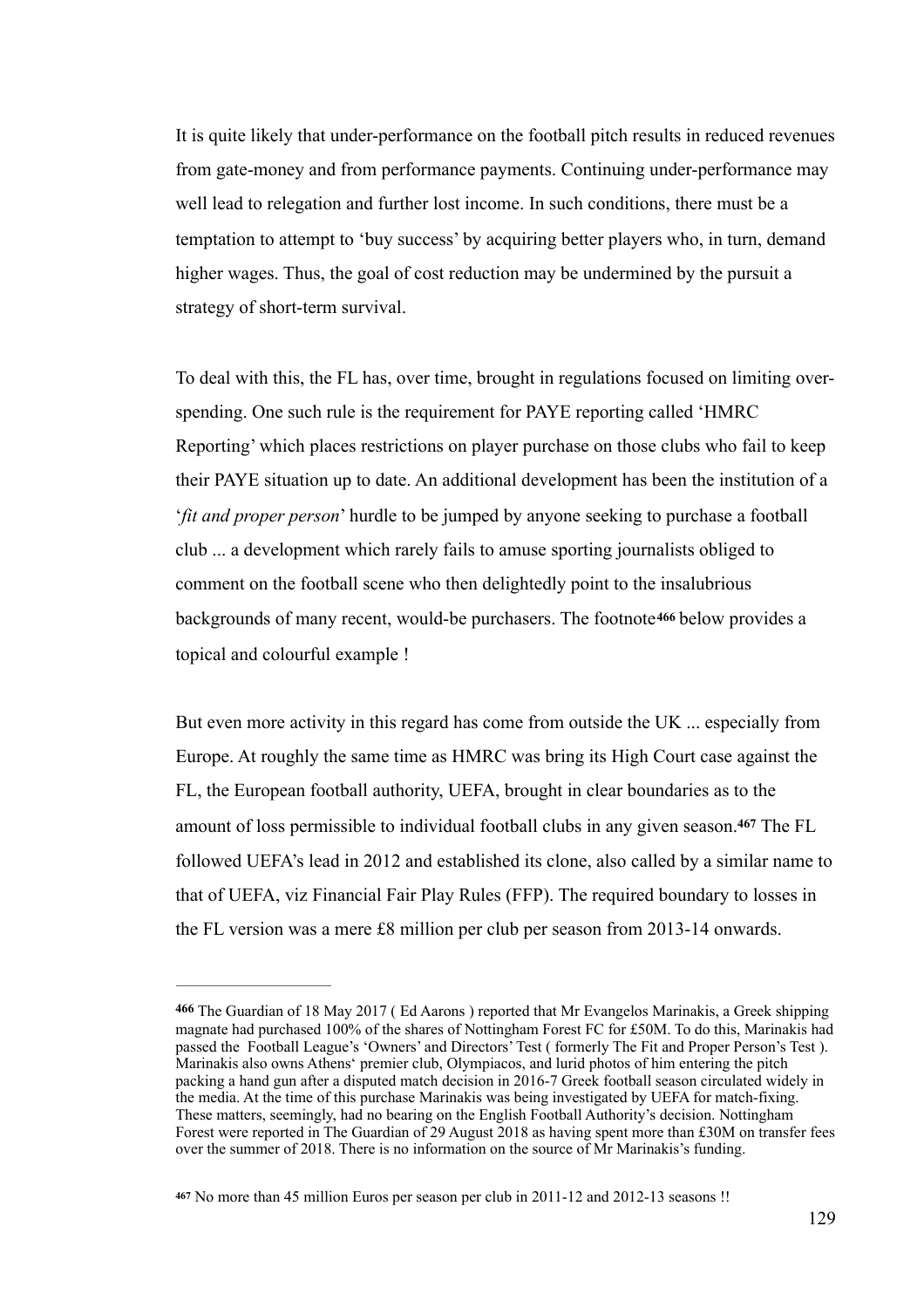Failure to adhere to these figures invited punishment via a transfer embargo on player sales or a fine if the loss ensued from player purchase which gained promotion to the Premier League. Given the financial bonanza consequent on any such promotion, such threats might appear inconsequential in the circumstances. Some commentators **<sup>468</sup>** opined that the FL should get ready to justify these rules as a result of player contestation of the effects of the rule on their earnings. However, the UK Minister for Sport <sup>469</sup> seemed pleased ...

*"The implementation of FFP should gradually lead to clubs reducing their spending, and as a result, see fewer incidents of club insolvencies. I hope that the FFP, should, in turn, negate the need for football to rely on the Football Creditors Rule in cases of club insolvencies."* 

Sanctions levied on clubs vary from competition to competition and sporting regulator to sporting regulator but all include financial penalties, mainly substantial fines, and sporting penalties such as exclusion from the tournament, loss of points or demotion. Thus the sanctions seem severe ... but, in reality, evidence of preparedness to use these sanctions, this far, seems slender.

Gallagher and Quinn (2017)<sup>470</sup> submit that although the FFP regulations have an ultimate and intended goal of nudging clubs to avoid financial distress, this economic aim with an emphasis on finance has an unintended consequence of diminishing sporting achievement. This inevitably will downgrade overall quality within the competitions to which FPP applies and raises the spectre of a further unintended consequence in that the on-going viability of professional soccer competition may not be taken for granted. Arguably the results in this instance may be likely to make the original situation worse rather than to improve it; a perverse outcome. Whether the cause of these unintended consequences can be attributed to difficulties in modelling the interactions between system actors or merely the not-unusual tendency of regulators to attend more to immediate rather than to longer term interests is not entirely clear … quite possibly, both play some part here.

**<sup>468</sup>** eg David Conn in The Guardian of 26/02/14

Hugh Robertson, 2013 30/04/2013 cited in Serby op.cit. **<sup>469</sup>**

Gallagher. R, and Quinn, B. (2017)'*Regulatory Own Goals'* ,unpublished. **<sup>470</sup>**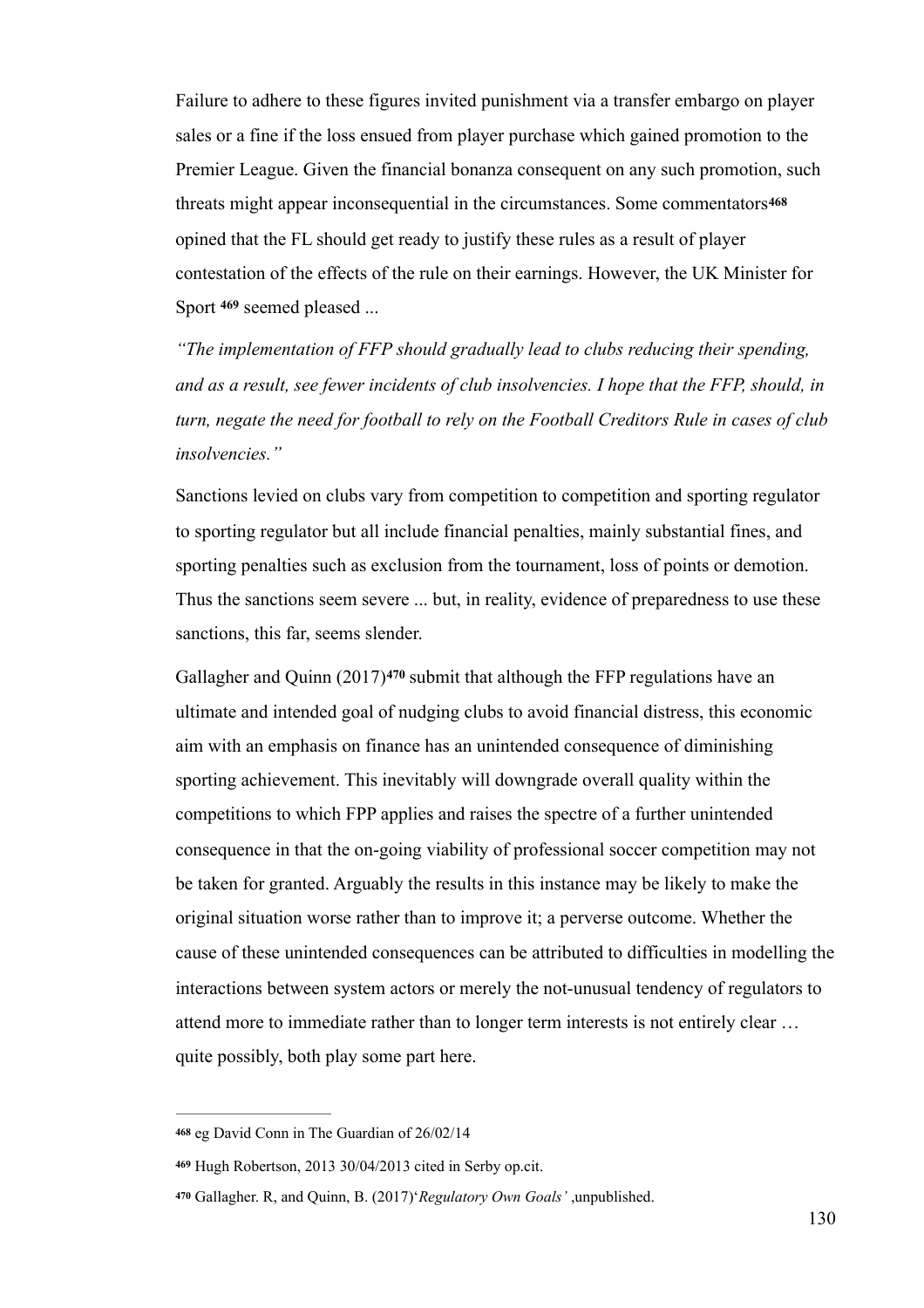The same authors also have concerns that the implementation of FPP rules merely serve to perpetuate the dominance of pre-existing soccer elite clubs.<sup>471</sup> Thus, the perspective of regulation from a Private Interest standpoint seems perfectly well justified here. This mechanism gives this elite group of clubs the ability to extract more than their fair share of monies available to teams engaged in competitions to which FPP meaningfully applies.

### **7.2 The Sporting Interest in Law**

#### *The European Dimension:*

The theme of paradox explored elsewhere in this thesis becomes apparent again when consideration is given to an increasingly unusual acceptance of law-breaking in the context of sport in general and English professional football in particular.

It might be asserted that Football breaks the both English and European law without compunction and does so continuingly. For instance ... although domiciled in England for most of my adult life, I cannot represent England as I am Scottish<sup>472</sup>. If I did pay football at the level discussed in this thesis, I would be unable to move to another employer when I so chose  $473$ ... and quite probably I would have to reveal my whereabouts to the authorities at all times should they institute a random drug-testing regime.<sup>474</sup> Thus, my protection against discrimination on the basis of nationality would be flouted; my rights as to freedom of employment would be ignored; and my entitlement to privacy would be disregarded. Add to these 'aberrations', the practice of football authorities selling media rights on a collective basis, ostensibly so that all participating clubs will share the commercial benefits; many would see this as a cartel ... banned under both English and European anti-trust/fair competition legislation.

The reasons for the evident litany of law-breaking lie with the suggestion that because sport is not a 'normal' area of business, it is not just acceptable but prudent for such

<sup>&</sup>lt;sup>471</sup> One can easily reel off the names here ... Real Madrid, Barcelona, PSG, Bayern, Milan, Juventus, Manchester City, Manchester United, Chelsea ... and so on. That the average ten-year old would have little difficulty with this list merely underlines the point being made.

**<sup>472</sup>** See the Deliege case : Case C-51/96 and C-191/97, *Deliège* [2000] ECR I – 2549

See the Wouters case : Case C-309/99, *Wouters* [2002] ECR I-1577 **<sup>473</sup>**

<sup>474</sup> See the Meca-Medina case in what follows.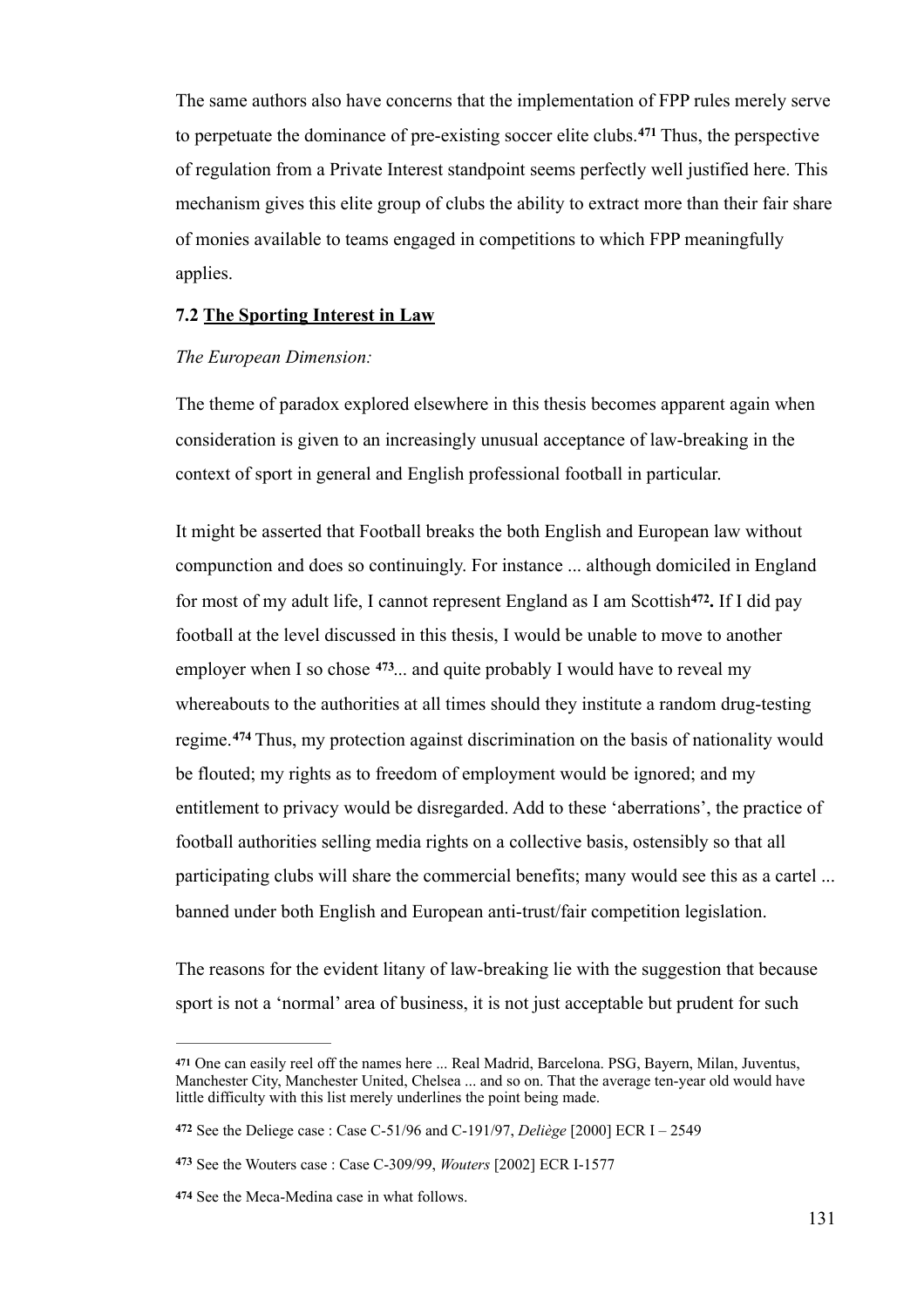apparently illegal practices to be permitted. Thus, the notion of 'sporting specificity'**<sup>475</sup>** has entered the legal lexicon from EU law sources as an indicator of the special and specific nature of sporting activity. In short, Football (and other sport) is to be treated, at times, in ways quite different to usual business practice. Sadly, the term *'specificity of sport'* enjoys a life of ambiguity which the evolution of the law over the last sixty years or so has merely made worse. As an aid to understanding, this phrase may have little more than '*label value*' to commend it ... as will be shown below.

### *The Evolution of 'The Specificity of Sport' in Europe:*

The position of the European Court of Justice (ECJ) for many years after the Treaty of Rome<sup>476</sup> of 1957 was reasonably clear; its rules were of no standing in relation to bodies which regulated sport on the grounds that EU laws were designed for economic life and thus did not apply in sporting contexts.

Perhaps the genesis of the sporting interest is to be found in the Walrave case of 1974**<sup>477</sup>** in which the ECJ stated that '*the practice of sport is subject to Community law only insofar as it constitutes an economic activity within Art 2 of the Treaty.* <sup>478</sup> Hence the Court seemed to be signalling that sport may have different characteristics which set it apart from the norm and which merited different treatment from that norm ... a special case, so to speak. Such an idea, of course, was always likely to be positively received in sporting governance circles such as the football authorities as it seemed to offer the prospect of increased self-regulation and freedom to establish their own rules and to follow their own traditions. Whilst the Court placed heavy emphasis on the detailed knowledge and experience possessed by sporting authorities, it was not clear as to why Sport was singled out as requiring this extraordinary degree of autonomy.

Often referred to as '*the sporting interest'* **475**

<sup>&</sup>lt;sup>476</sup> The Treaty on the Functioning of the European Union (TFEU) 1957 and subsequent consolidations .. aka The Treaty of Rome.

Walrave and Koch Case 36/74) [1974] ECR 1405 **<sup>477</sup>**

Treaty on the Functioning of the European Union (1957) **478**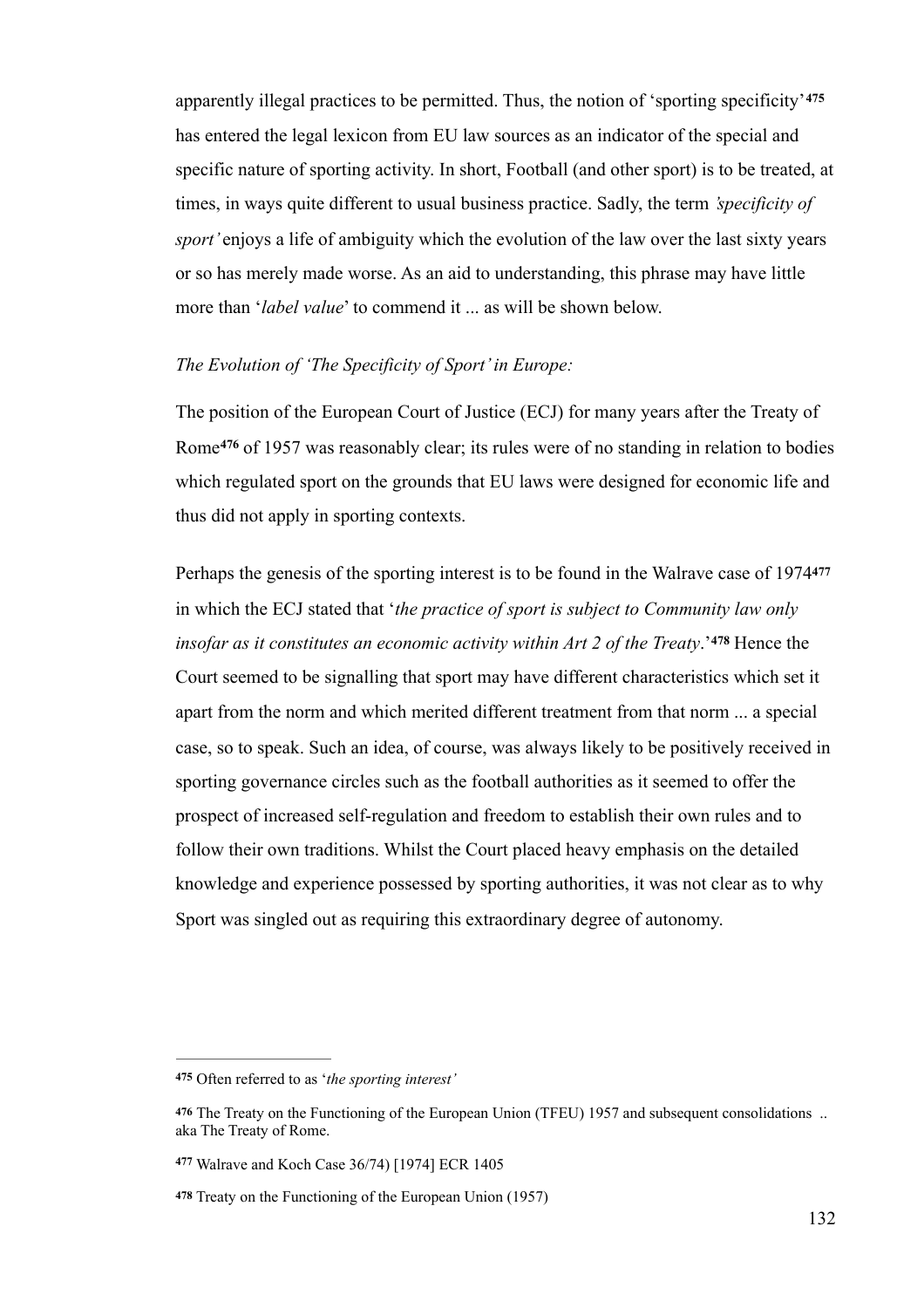Other commentators<sup>479</sup> have suggested that the ECJ's judgement took into account matters such as

- $\geq$  The development of young and emerging talent in terms of recruitment and training.
- $\geq$  The requirement for league competitions to be credibly balanced and unpredictable.
- $\geq$  The mutual dependence of competitors in ensuring that league programmes get completed.

All of the above connect back to the central exploration of this thesis. The first nudges<sup>480</sup> rich clubs away from constantly buying high-priced experienced talented players whose wages might ultimately contribute to financial distress. The second echoes the first and answers a need to maintain audience /crowd interest in the various competitions, without which the vital media funding would be lost ... again jeopardising the financial stability of the participant teams. The final point is arguably even more significant in the context of the Football Creditors Rule alluded to above<sup>481</sup> in that it emphasises the crucial requirement for seasonal fixture lists to be completed in their entirety. This point was made much of in the Football Authorities' arguments, albeit without direct reference to European jurisprudence in relation to the *Sporting Specificity*.

### Legislative evolution

Following the *Bosman* case**482** in 1995, there followed a period of development both of legislative interest in the field of sport and of judicial action in attempting to clarify an increasingly complex field. It was felt by some that the absence of any mention of sport in the founding treaty made matters difficult to deal with in a predictable way. Thus,

Infantino, G. (2006). '*Meca-Medina: a step backwards for the European Sports Model and the* **479** *Specificity of Sport?*' UEFA Report.

In a way reminiscent of Sunstein and Thaler (see Fn 174). **480**

<sup>481</sup> See discussion re FCR in Chapter 6.

Union Royale Belge des Sociétés de Football Association ASBL v Jean-Marc Bosman (1995) **<sup>482</sup>** C-415/93.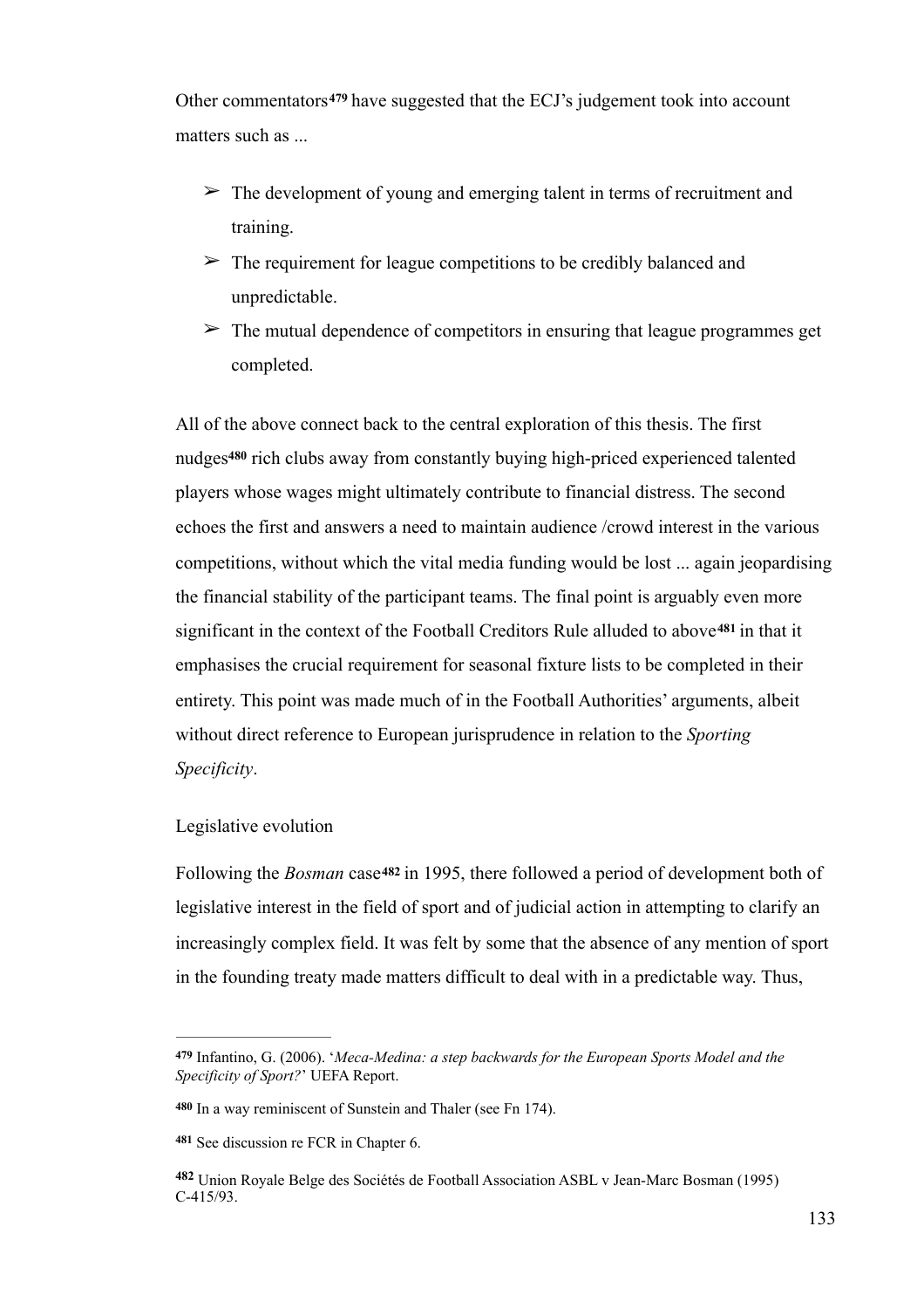over time, action was taken in the form of a non-binding annexe<sup>483</sup> to the Amsterdam Treaty in 1997 and the Helsinki Report on Sport of 1999 recommended a 'new approach framework<sup>'484</sup> for the application of EU rules to sport. The Nice Declaration of 2000 saw the first official usage of the '*specificity of sport'* phrase. This seemed to acknowledge the claims of sporting bodies to operate autonomously <sup>485</sup> and was followed by the EU's 2007 White Paper on Sport.<sup>486</sup> This latter document distinguished the *'specificity of sporting activities and rules'* from '*the specificity of sport structure' .*.. both ideas relevant to the discussion here. The list of suggested and actual amendments to EU law in this context culminates with the Lisbon Treaty of late 2007<sup>487</sup> which made a substantial attempt to remove the confusions built up over the prior years. This appears endorse the specific nature of sport ... and hence, admittedly at long distance, lend some support for the stance of English footballing authorities in respect of their insolvency policy.

#### Judicial evolution

The efforts of judicial action during this period as applied to issues relating to football in particular and sport in general also merit some mention here. The case of *Bosman***<sup>488</sup>** is often perceived to be the catalyst for subsequent cases. Bosman argued that the then prevailing transfer system placed unreasonable restrictions on a football player's ability to change employers.<sup>489</sup> Whilst the verdict went for Bosman, the court indicated that it was prepared to accept that sporting bodies did have a legitimate right to have rules on

Which called on the various EU entities to heed the representations of sporting authorities in the **<sup>483</sup>** context of sporting issues.

Which aimed to maintain sport's traditional values and customs in the face of legal and economic **<sup>484</sup>** change.

Albeit with provisions as transparency and democracy. **<sup>485</sup>**

Which examined the themes of the White Paper on the societal role of sport, the economic dimension **486** of sport, and the organisation of sport, and provided an overview of the follow-up actions planned by the Commission.

Which, inter alia, recognises the rights, freedoms and principles set out in the Charter of Fundamental **487** Rights of the European Union of 7 December 2000

**<sup>488</sup>** Union Royale Belge des Sociétés de Football Association ASBL v Jean-Marc Bosman (1995) EU:C-415/93

**<sup>489</sup>** And in direct conflict with Article 45 TFEU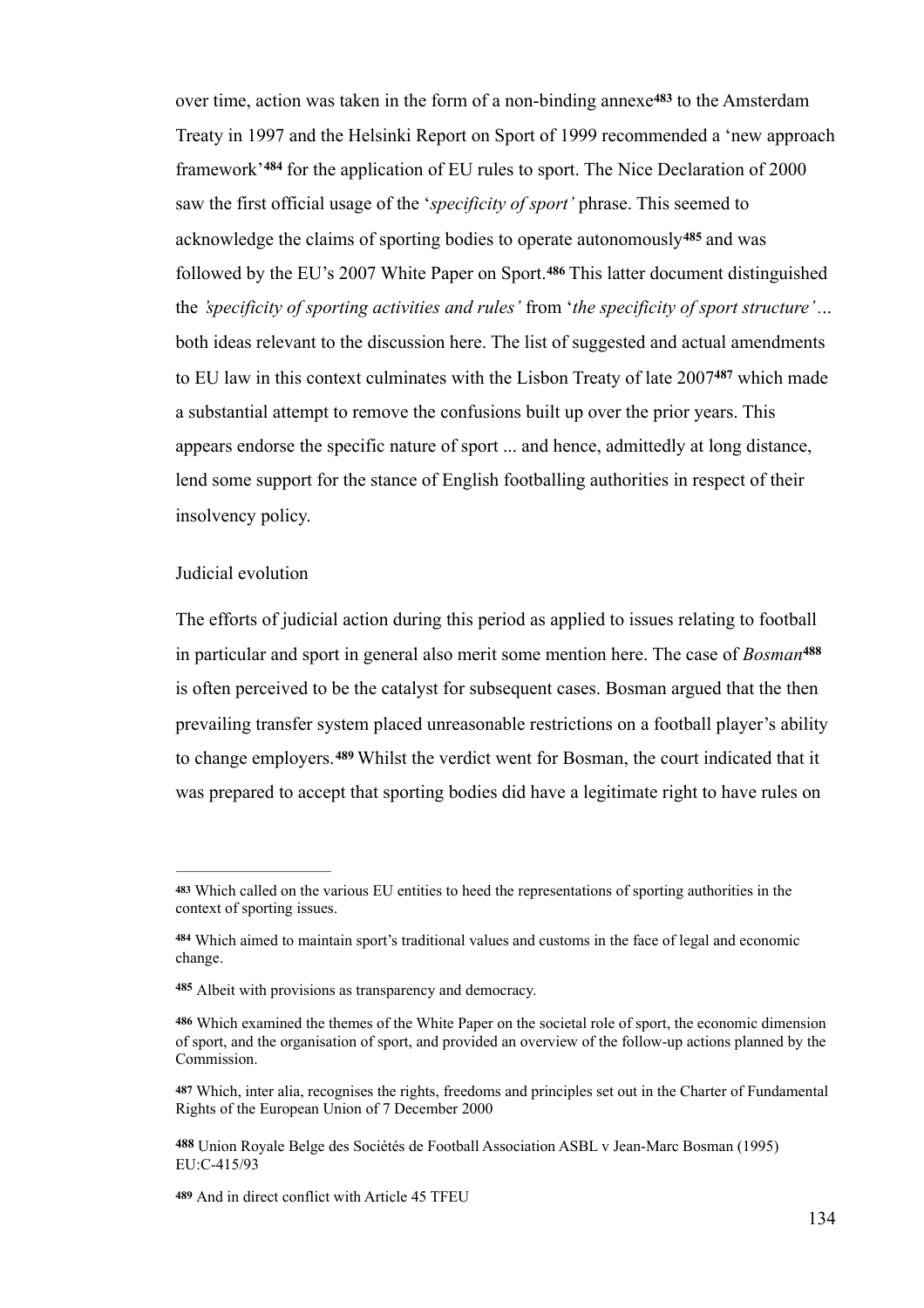restriction of movement as long as these were '*proportionate*,<sup>'490</sup> regrettably the court felt no need to clarify the term! A further significant case was that of *Lehtonen*<sup>491</sup> in 2001which also looked at issues of transfer periods as well as restrictions on alternative employment. Here the court stated that …

*"a transfer period is characteristic of organized competitive sports and is 'inherent' to the sports organization and thereby, in principle, immune from competition law"*

and that transfer deadlines were acceptable as they …

"*ensured the regularity of sporting competitions*"

and so they can be justified on …

"*non-economic grounds concerning only sport as such"*.

Thus, it emerged that the ECJ was comfortable with the notion of the sporting exception if the sports authorities in question developed regulations which were '*justifiable, functional, necessary and proportional* '. Perhaps the final landmark case to be mentioned here is that of *Meca-Medina*,<sup>492</sup> which involved a doping issue. The detail is not in focus here but the judgement is: viz …

*"the mere fact that a rule is purely sporting in nature does not have the effect of removing from the scope of the Treaty"*.

Prior to this case, any sporting specific regulation carrying an economic connection was deemed to be outwith the scope of EU law in the economic and competition areas solely because it was related to sport. The judgement appears to call this into question and, since issues in this area are decided on a case by case basis, this ruling seems to add to

Although it was conceded that, in the case of Bosman, they were NOT proportionate. **490**

Jyri Lehtonen and Castors Canada Dry Namur-Braine ASBL v Fédération royale belge des sociétés de **<sup>491</sup>** basket-ball ASBL (FRBSB) EU:C:2000:201

David Meca-Medina and Igor Majcen v Commission of the European Communities **<sup>492</sup>** EU:C:2006:492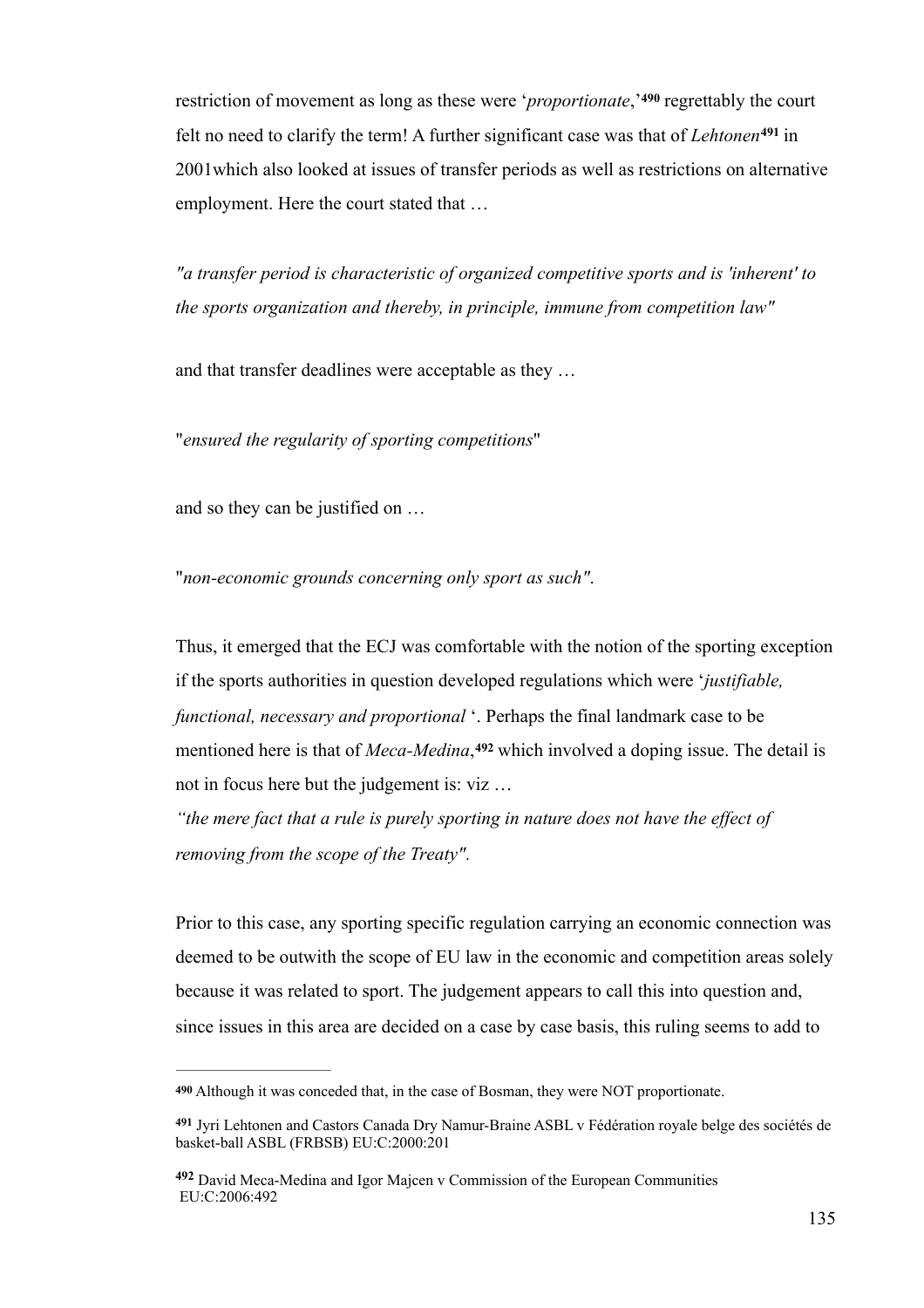complexity rather than reduce it. It should be noted, however, that if the sporting authorities were able to show that their regulations met the legitimacy and proportionacy requirements referred to above then the *Meca-Medina* ruling might have little effect. Nevertheless, the current situation remains opaque.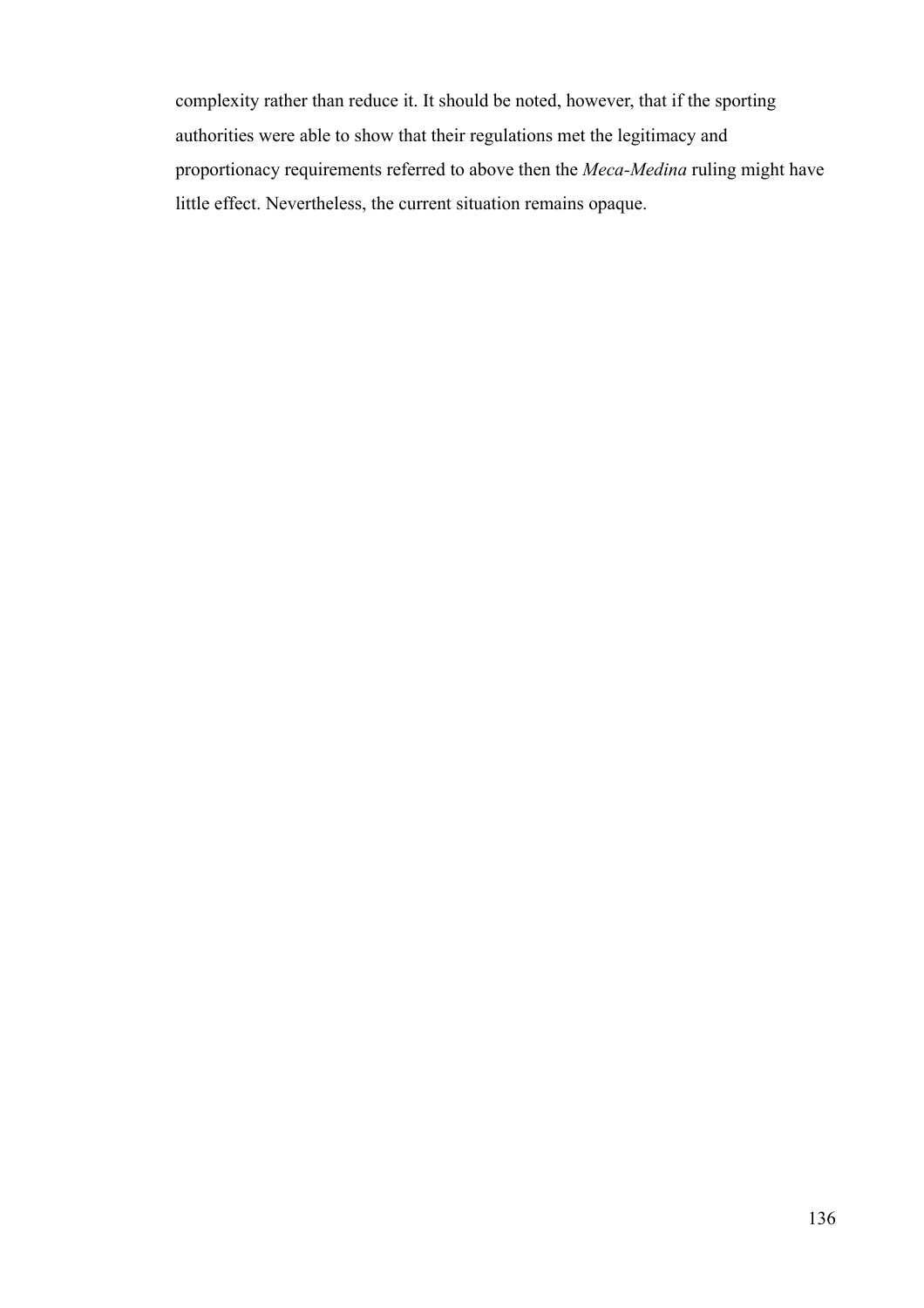# **Chapter 8 : Concluding Discussion A Summary, Analysis and Some Conclusions.**

One of the key features of modern law is the furnishing of an architecture within which acceptable behaviour is displayed; running a professional football club should be no more exempt from that feature than other businesses. Yet it has been demonstrated in this dissertation that this is not the case. The thought thus occurs that unenforced or unenforceable law may not be worth having.

The issue then turns to questions as to what might be done to enforce that law or to make it more enforceable ... which significant parts of this thesis have addressed. That is why we have examined the balance of power and control between the key actors in the system pertaining to dealing with insolvency in English professional football. We have noted the ways in which the actor relationships in relation to power and control are affected by the ebb and flow of professional knowledge, of moral authority and of managerial expertise.

Chapter 2 concluded with the provocative and somewhat simplistic suggestion that rulefollowing is likely to be a question of self-interest, with obedience being more probable if it brings advantages which outweigh any disadvantages. However, matters rarely stay still for long and that chapter also drew attention to the flux of the environment which may alter the balance of what is seen to be advantageous and what is not. Exploration of the values and beliefs held by actors permitted an enlargement of the analysis in terms of what might be seen to be an advantage (not to mention consideration of the moral and ethical issues related to using that advantage). Acceptance of the fact that actors within the systems studied differed both within subsystems and across subsystems sensitised readers to avoid over-simple suggestions such as the one mentioned. The chapter closed by indicating the prevalence of contestation and conflict between those different actors.

Thus, applying the Law of Unintended Consequences in the context of the discussion, there might certainly have delivered a series of unexpected drawbacks and which just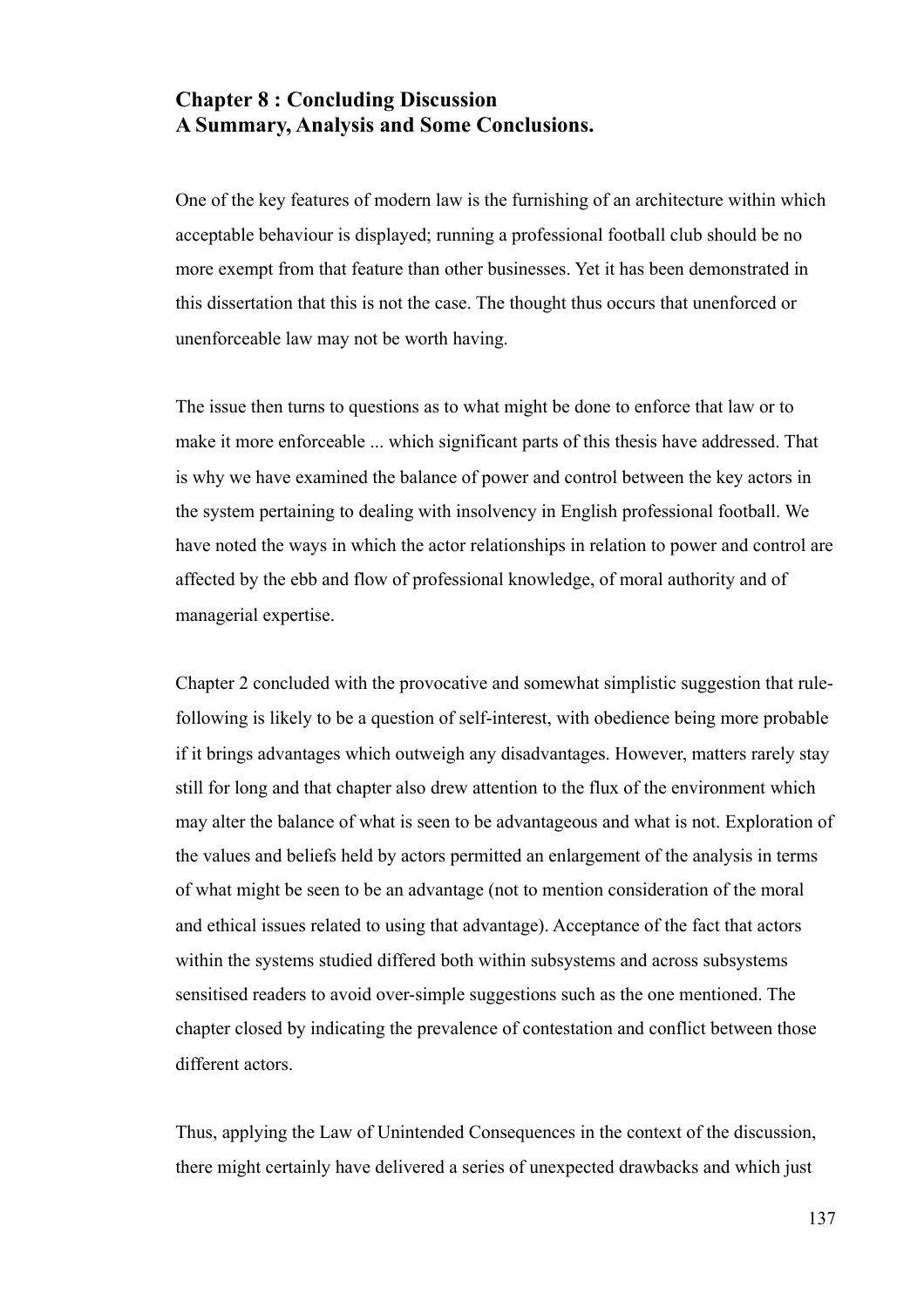possibly may lead to perverse results. Amongst the drawbacks may lie the law's difficulty in keeping its regulations consistent with changing economic and social environments; its awkwardness with dealing with subsystems with wholly different backgrounds in knowledge and expertise; and its struggle when dealing with conflictinducing topics. The perverse results hinted at above might include having regulations which are out of date; are irrelevant to achieving their original purpose; and which are openly flouted. Whether the causes of these are due to poor or incomplete analysis or to the laziness of following old habits which seem to deliver successful regulation in the past is not easy to say.

When reviewing the relevant literature here, one is struck by the continuing emphasis on resource presence or absence yet there is virtually nothing which examines the presence or absence of a capability to utilise this resource. In the context of professional football this might refer to the presence of sufficient financial resource to purchase (and to pay) expensive footballing talent yet fail to perform successfully on the pitch due to an absence of ability to integrate this expensive resource into the playing style of the team. Or, in a different part of the system, the presence of sufficient resource to advise on insolvency manoeuvres does not guarantee that the advice will be accomplished.

In the third chapter, concerns regarding the translation of theory into real world practice were pointed out. Notable among these disquiets were the assumptions that sufficient resource of the appropriate type would be available; that the exercise of regulatory discretion would not give rise to sundry problems, particularly with respect to accountability; and that the environmental context would present few issues for the regulator. Above all, perhaps, was the realisation that decentred systems of the type we study in this thesis result in fragmentation of the regulator's power to ensure that regulation occurs in the anticipated manner.

This chapter examined some causes of regulatory failure with detection (of inappropriate behaviour) difficulties; with enforcement problems; and with operational assessment issues being prominent. Commentary was also offered on the possibility that the regulatee response to activity by regulators might well be conditioned by their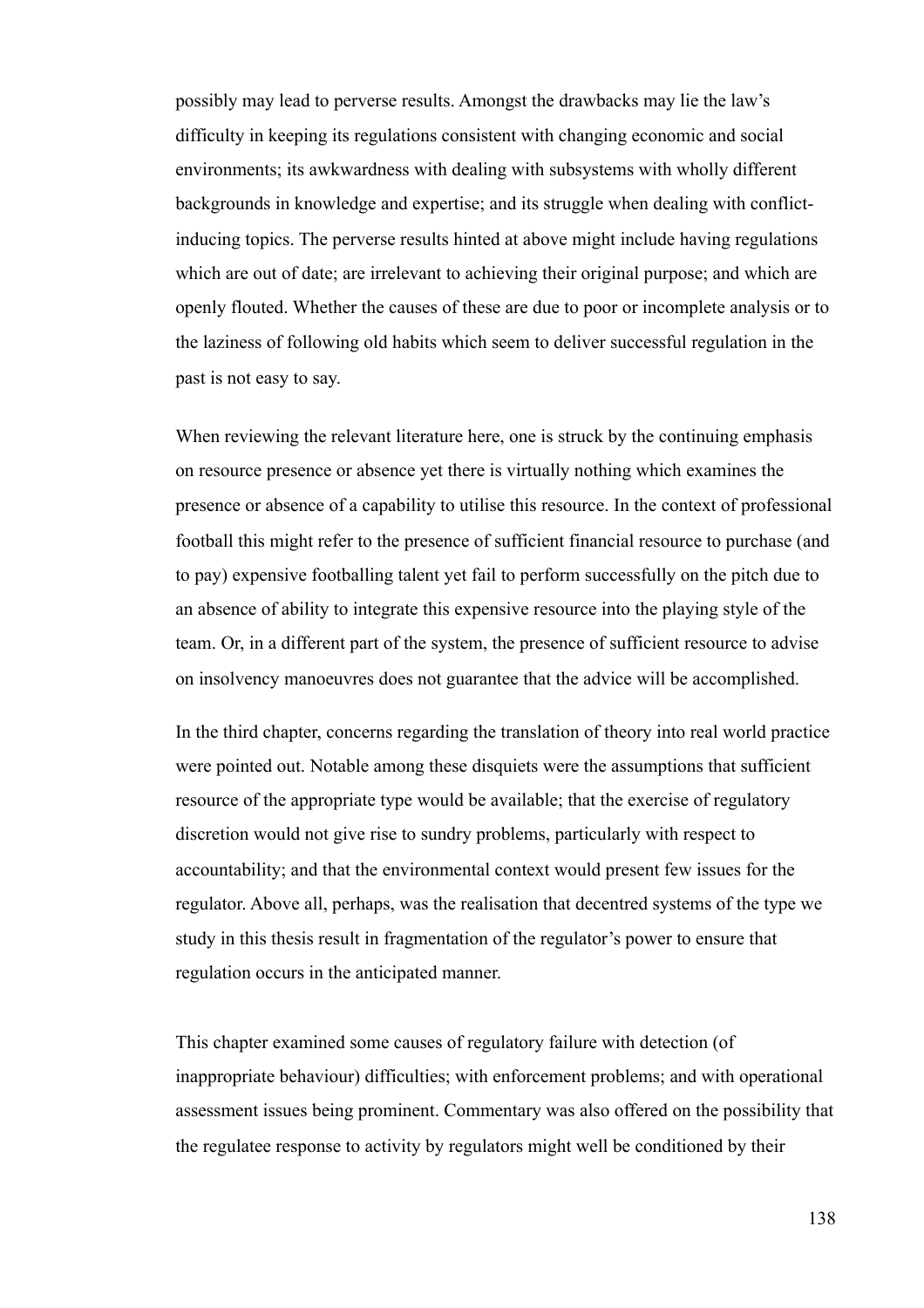adoption of one or more of the futility, jeopardy or perversity positions in respect of any particular regulation.

The discussion of regulatory failure then progressed away from a focus on individual actors towards a more pronounced focus on systemic aspects contributing to lack of regulatory success. The notions of ineffective co-ordination between system elements; of inadequate systemic learning; and of a fondness for simplistic thinking (not only by regulators) were put forward as possible cause of regulatory failure, particularly if these mechanisms interacted one with another. The prospect of our complete system becoming progressively closed to external influence could not be entirely discounted; nor could the likelihood of system drift as a consequence of information asymmetry. This examination of informational inadequacy was associated with the very human propensity to filter out unwelcome communication, even to the extent of setting up unconscious but significant group paradigms which ultimately lead to regulatory failure.

Analysing the synthesis of chapter 3 so far in terms of Merton's ideas again is wholly suggestive of regulatory activities in respect of our Central Puzzle which certainly yield unexpected drawbacks aplenty; which quite possibly deliver some perverse results … and, which, in terms of that chapter's discussion, do not seem to result in any unexpected benefits. Perhaps any of the Merton list of causes other than that of *selfdefeating prophecy* might be said to be in play here?

Notwithstanding the above, the chapter also engages with the concept of regulatory deficit as a means of investigating regulatory shortfalls. Such deficits allegedly may derive from questionable oversight by regulators ( which may well be a factor in relation to the 'revolving doors' between The Insolvency Service and the body of experienced IPs); or from an over-direct participative relationship between regulator and regulatee potentially excluding third party interaction (which almost certainly pertains with that obtaining between RPB and IP in respect of complaints against IPs); or from the intriguingly termed adaptability deficit in which regulators are slow to accommodate to environmental change both within and without the system here being explored. In defence of the regulators here, it might be observed that the terms *fast* and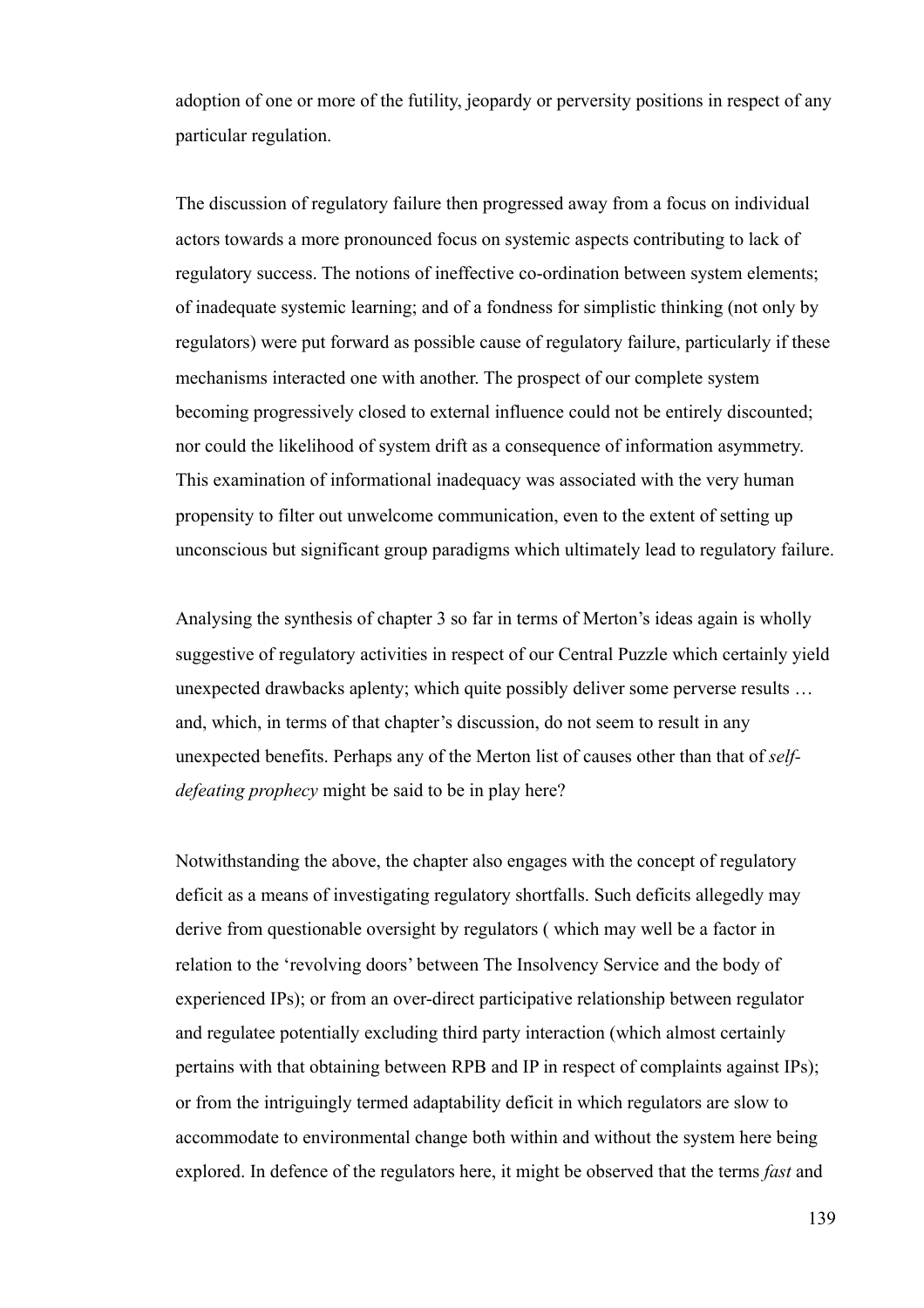*slow* are relative ones: the key point is surely not so much the speed of the change but awareness of the extent and consequences of systemic drift away from the original regulatory purpose. The final deficit, that of a shortfall in incentives for regulatees to conform to regulatory pressure is clearly relevant in our context and will be returned to towards the end of this chapter. Again, all of the above can be considered to a greater or lesser degree to be both unexpected and perverse results.

Finally, Chapter 3 pays attention to aspects of communication. Here, in turn circumstances which result in misunderstanding; which highlight inadequate attempts to achieve understanding; and which survey hidden and indirect communication are each considered. As discussed above in relation to other Chapter 3 ideas, such aspects may be deployed on their own or in conjunction with one another. Examples of these communication issues, in turn, might be the direct conflict between English insolvency law and the rules of the football authorities; the evident disquiet felt by the Hansard Society about how legislation is communicated; and the hidden (and differing) moral stances adopted by the variety of regulators in our observed system, all of whom profess to working in 'the public interest'. Communication activity is of manifest significance when questions of obedience to a rule is expected and thus regulators might be expected to publicise to regulatees one or more of their claims for obedient behaviour and support these with some sensible support for such claims. The Mertonian analysis offered in previous paragraphs is also similarly relevant on these features.

Chapter 3 concludes with this author's MURDER acronym which, in part, points to areas in which Regulation in Practice could profitably improve upon.

Chapter 4 looks at Accountability: who might be held responsible for what … and who should initiate and control motions of account. The discussion accepts that accountability can both be internal and external in character, thus raising questions about norms held by individuals and groups and also about the legitimacy of the regulator, the regulation itself and the mode of regulation. There are many connections to the discussions in previous chapters with the concepts of legitimacy, of inadequate decision-making and of compliance being prominent. The linkage to ideas of corrective or of retributive justice is a fairly easy one to make and can also be related to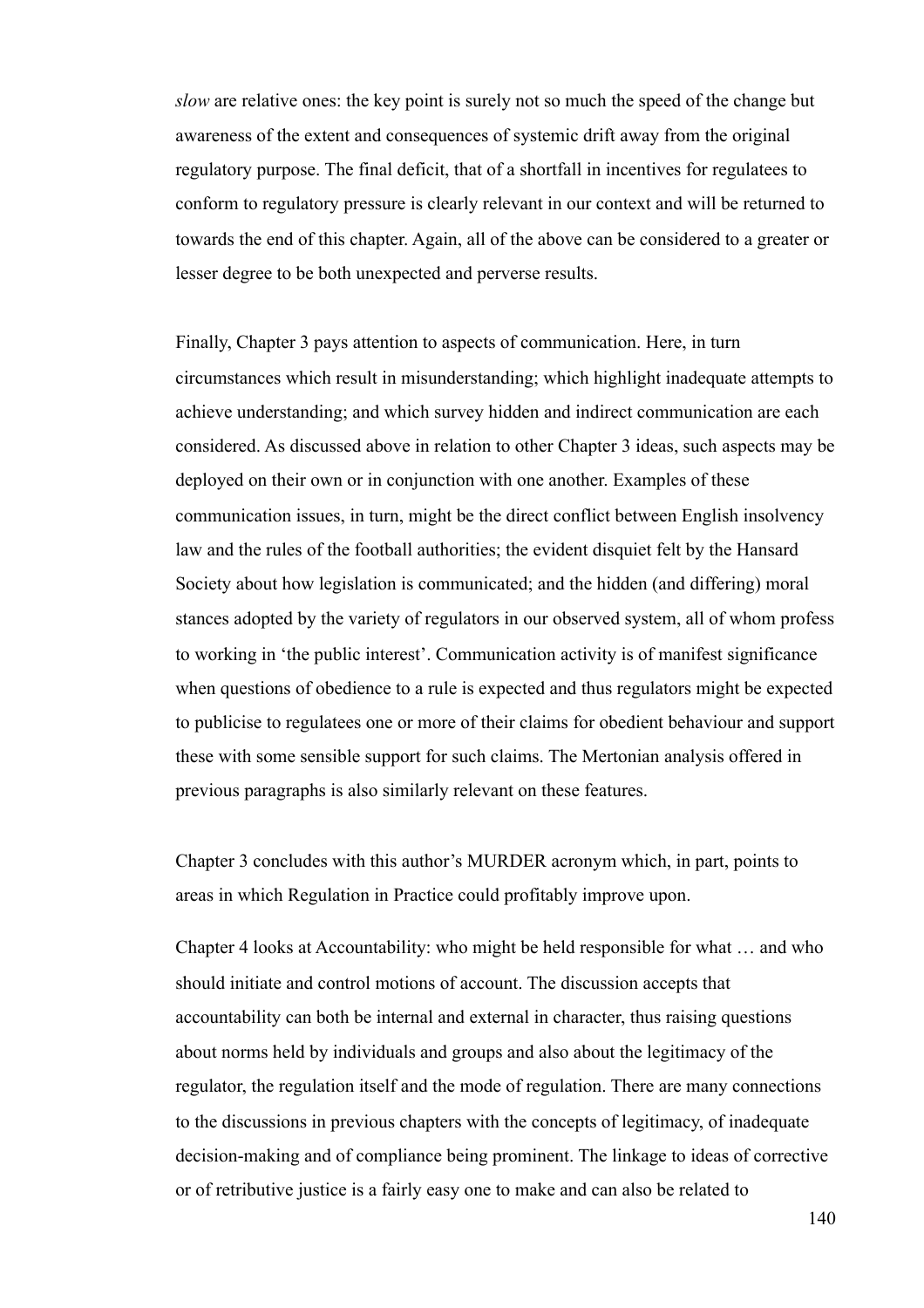appropriate independent codes outlining desired behaviour by key system actors in a variety of circumstances. Such codes may not just suggest the detail of the prescribed action but may also help underline the duty to act in a responsible manner.

The areas in which actors in general and IPs in particular may be held accountable can be usefully distinguished into five areas<sup>493</sup> ... those relating to providing advice; to gaining credible data; to managing the insolvent business; to acting in an intermediary role; and to supporting the rights of all parties concerned. In order for any accountabilities to succeed, the need for one or more accountability supports (reports, dialogue and sanctions) was acknowledged. A somewhat different direction was followed later in the chapter when the specific notion of accountability to 'clients' was explored; the difficulty here in establishing which actor constituted the client was noted as was the unusual position of the IP as being a gatekeeper … as well as being a (within-profession) competitor.

The chapter finishes by asking whether regulation might accomplish more by shifting away (at least in part) from a position of social control to one of social protection.

Chapter 5 notes, early on, that IPs may not have too strong a claim to be always acting in the public interest and there exist concerns that their monopoly of insolvency 'appointments' offers the common opportunities for price (fee) exploitation. They also have choices as to their individual modus operandi … the options being nuanced between 'cleaning up' insolvency problems; performing urgent activity aimed at 'saving corporate lives'; and selectively plucking 'low growing fruit' to make a comfortable living.

The chapter proceeds to examine the role of lenders of funds/resources to firms which consequently become financially distressed. The focus here is mainly on banks and a change in role of the lender is noted. In the time period covered by the thesis, banks have moved their focus from being holders of debt to being more interested in being originators of debt which is then sold on. This has implications for the degree of interest

The examples given here apply specifically to IP activity but could be generalised outside this sphere **<sup>493</sup>** with little difficulty.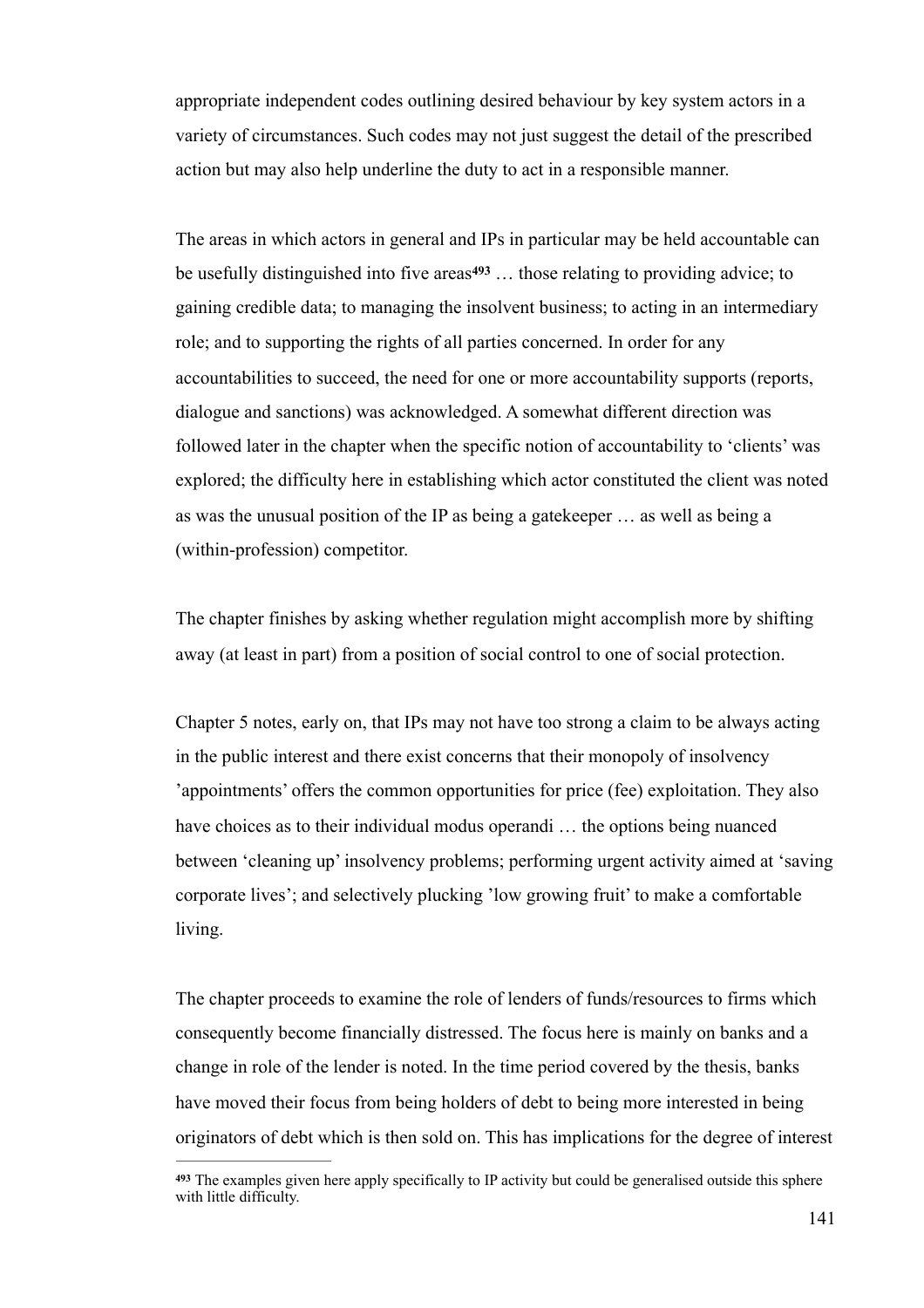which banks, in general, are said to take in the day to day running of the debtor company.

Then the chapter moves to briefly review the regulatory sanctions available against directors who have been involved with offences or undesirable conduct in relation to the insolvency of their company. There has been a recent tightening of the rules relating to director disqualification which supplement the practice of directors giving a Disqualification Undertaking in lieu of being potentially subject to a Disqualification Order. Of particular interest here is that directors conduct is not reviewed if their company exits from administration via the CVA route ... which is commonly the case with financially distressed football clubs.

An exposition of the way in which insolvency is conducted for companies is then offered which starts with the liquidation process and administration, moves through discussions of the *Pari Passu* rule and other rules such as the Anti-deprivation rule and ends with outlines of the methods of exiting administration of which Pre-packs and CVAs are the most relevant to our discussion. The chapter finishes by succinctly discussing the implications for English corporate insolvency of foreign legislation and considering the consequences of insolvency moves for the employees of the distressed company. These open the way for discussion in subsequent chapters relating to the payment of staff and players of football clubs and to the impact of foreign regulators on the financial conduct of English football clubs.

Chapter 6 saw analysis and commentary regarding the unusual instance of the Football Creditors' Rule which seeks to interpose an industry-specific regulation between member clubs of English professional football and the 'law of the land'. The Judge in the High Court hearing left no doubt as to his view in regard of the morality of this regulation but nevertheless his judgement did not alter the FCR in any way. It was left to later self-adjustment by football's authorities to attempt some ameliorisation of the effects of the rule. Even then, that changes could not be viewed as being radical ... and the requirement to pay football creditors in full, with unsecured creditors being paid a small fraction of that, remains the case.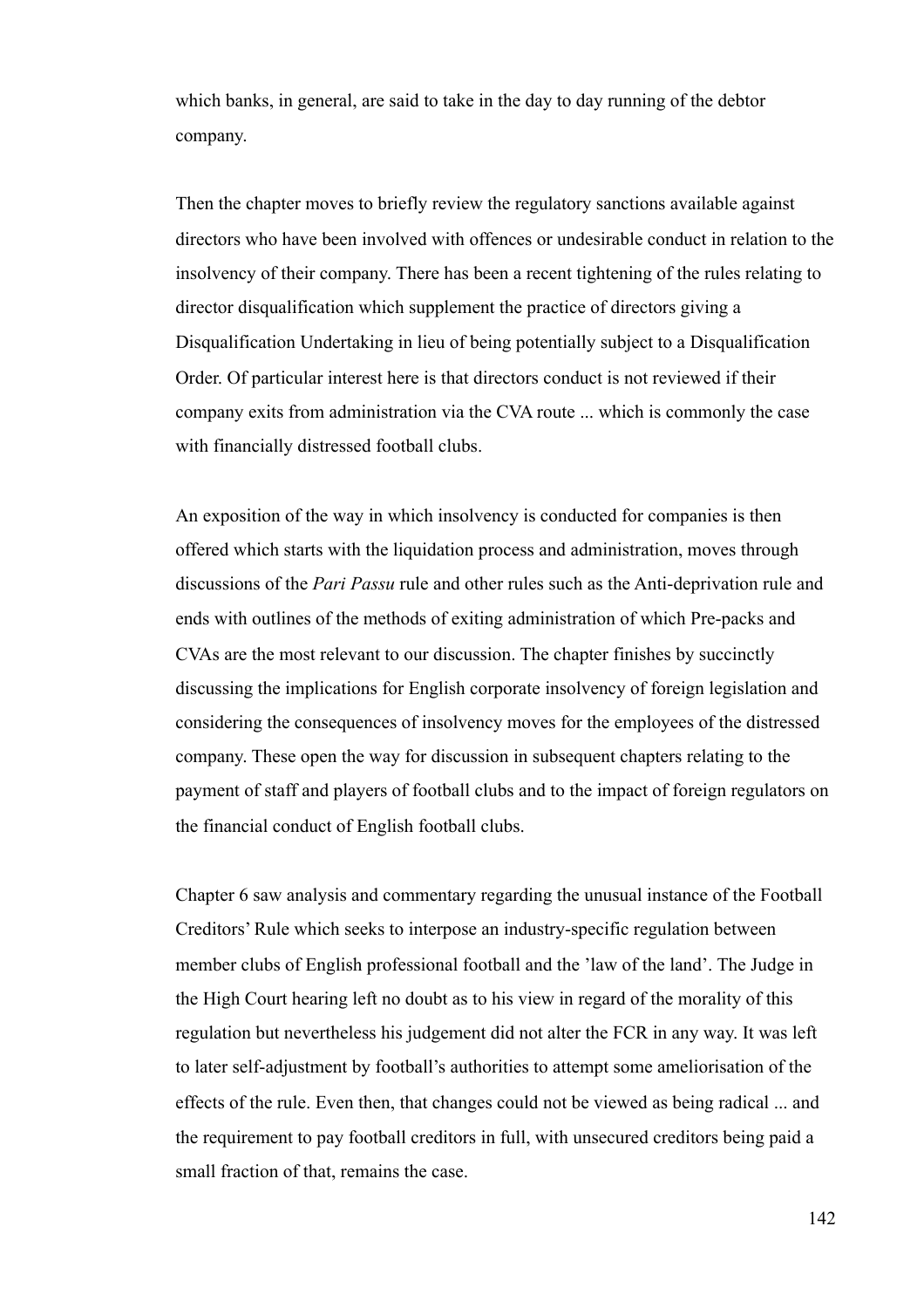The last of the discussion chapters<sup>494</sup> surveyed attempts, initially from outside English football though eventually imitated within, to address what was perceived to be *a* cause if not *the* cause of financial distress in professional football ... that of financial profligacy. It was thought that clubs just spent too much in the pursuit of sporting success and paid insufficient heed to financial prudence whilst running their businesses. Thus was launched a series of regulations collectively entitled The Financial Fair Play rules. Arguably, these have been more sound than fury so far … with little evidence of sanctioning to date. Concurrently with the FPP notions, it was mentioned that the concept of *The Sporting Interest* gained traction in legal thinking, based as it was on the premise that sport is not a normal line of business and thus it should not be subject to normal laws, particularly of an economic character. This approach was seen to be fundamentally European at root and, presently, after the Medina case, not easy to predict in application. The UK's expected exit from the EU will render the sporting interest notion even more problematic.

If judged by the Corkian standard of Business Rescue, then the English professional football sector must be rated an outstanding success. Only one club going into liquidation<sup>495</sup> out of more than a hundred over a period of 30 years or so seems to indicate that English Insolvency law has achieved its purpose very well indeed. Compared with the insolvency rate of companies in the High Street Retail sector, one might well wonder why this has been so.

If, however, a more focused view is taken of this success, it is not difficult to discern a different story; one in which the Public Interest approach to regulation seems thwarted both deliberately and accidentally and in which Private Interest forces appear dominant. That Merton's comments regarding unexpected consequences seem apposite in relation to football insolvency regulation is held to be justified.

Despite recent changes to the industry's own private rules, the position of football's unsecured creditors remains weak as compared with creditors from within football's

Chapter 7 ... Pan-European Developments **<sup>494</sup>**

**<sup>495</sup>** Maidstone Utd in 1992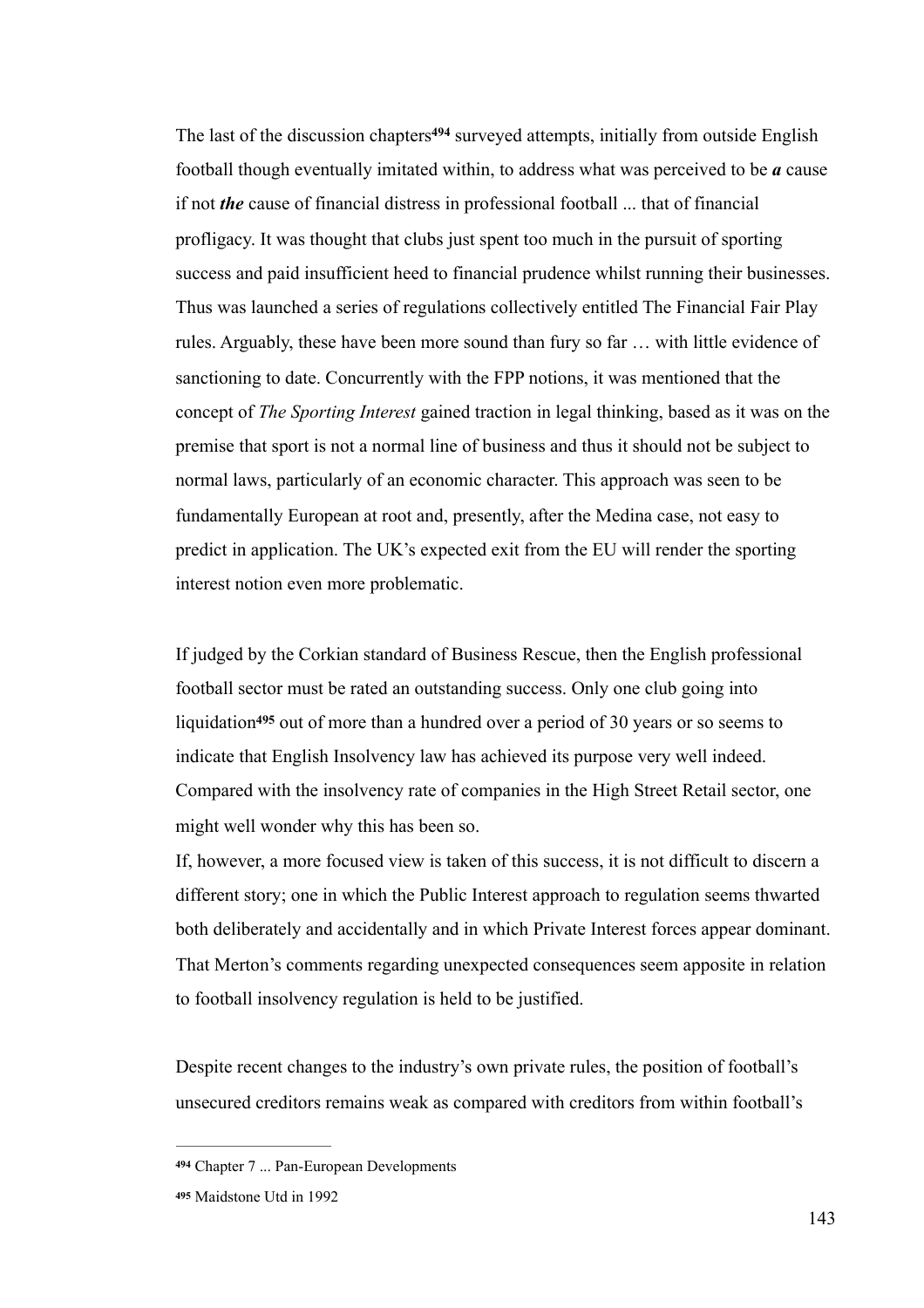own system. The rescue of clubs and their ability to then survive is mainly a function of their ability to reap a harvest of debt owed to the state (in the guise of HMRC) with further contributions from relatively powerless small, unsecured industry suppliers. That this continues appears to be a considerable anomaly in public policy.

The apparent injustice, here, is compounded firstly, by inadequate communication to and from participant clubs and appointment-holding IPs<sup>496</sup> and secondly, by the difficulties of holding individual IPs to account in any individual insolvency case. Again, as previous discussion has shown, these inadequacies are well enough known but appropriate remedial action has yet to be taken.

Based on the analysis provided above it is hard to forcefully refute the overall assessment of this sector/system as being one in which some of the more significant entities/actors seem to be, if not outside the control of the law then outside the current interest of the state to bring them under the law's control. The proposition that the Sporting Interest is, in practical terms, above the law (at least vis-a-vis Corporate Insolvency) seems a strong case to make.

#### **Put differently** *..."Matters are not quite as expected" !*

Usually acting as Administrators **<sup>496</sup>**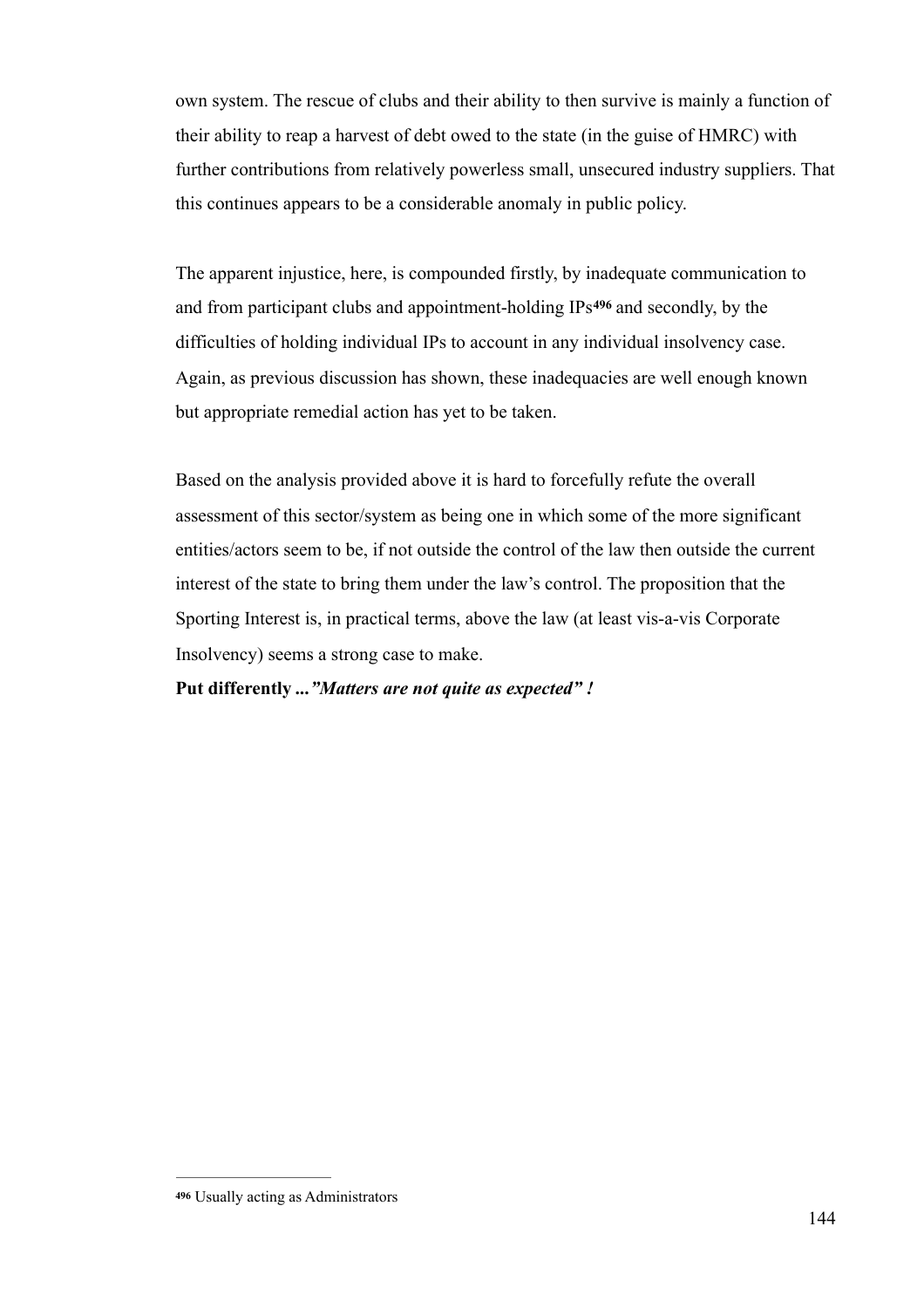### **Epilogue**

This piece started with an anecdote about the author's youth in Scotland. It may apt to book-end it with another reference from that youth's schooling. Robert Burns is often quoted as saying in his poem, "*To a Mouse*",**<sup>497</sup>** ".*.. the best laid schemes o' mice and men gang aft agley ..."*  Here, Burns pithily draws attention to the disconnect between plan and outcome. This dissertation provides evidence that this is true in certain applications of Insolvency Law.

But that evidence relates to the *process* of executing the plan and not the overall

*result* ... after all, practically no professional football clubs are ever liquidated.

Perhaps it is to the complete verse from that poem which we should refer …

*"But Mouse, you are not alone, In proving foresight may be vain: The best laid schemes of mice and men Go often askew, And leave us nothing but grief and pain, For promised joy!"* **<sup>498</sup>**

The final two lines are key in the circumstances of Burns' lifelong support for the struggles faced by the underdog. In the context of this thesis these lines highlight the unfortunate exchange … *grief and pain* instead of *promised joy …* which for football's unsecured creditors, sum up the law's pursuit of a rescue culture driven approach to corporate insolvency in respect of English professional football clubs. Those able to control the content of regulation and those carrying out the regulation do seem to have the joy; those who are powerless to affect the course of the regulation are left with the grief and pain.

**<sup>497</sup>** Burns, R. "*To a Mouse, on Turning up her Nest with the Plough*", 1785

This Anglicised version is taken from Wikipedia. **<sup>498</sup>**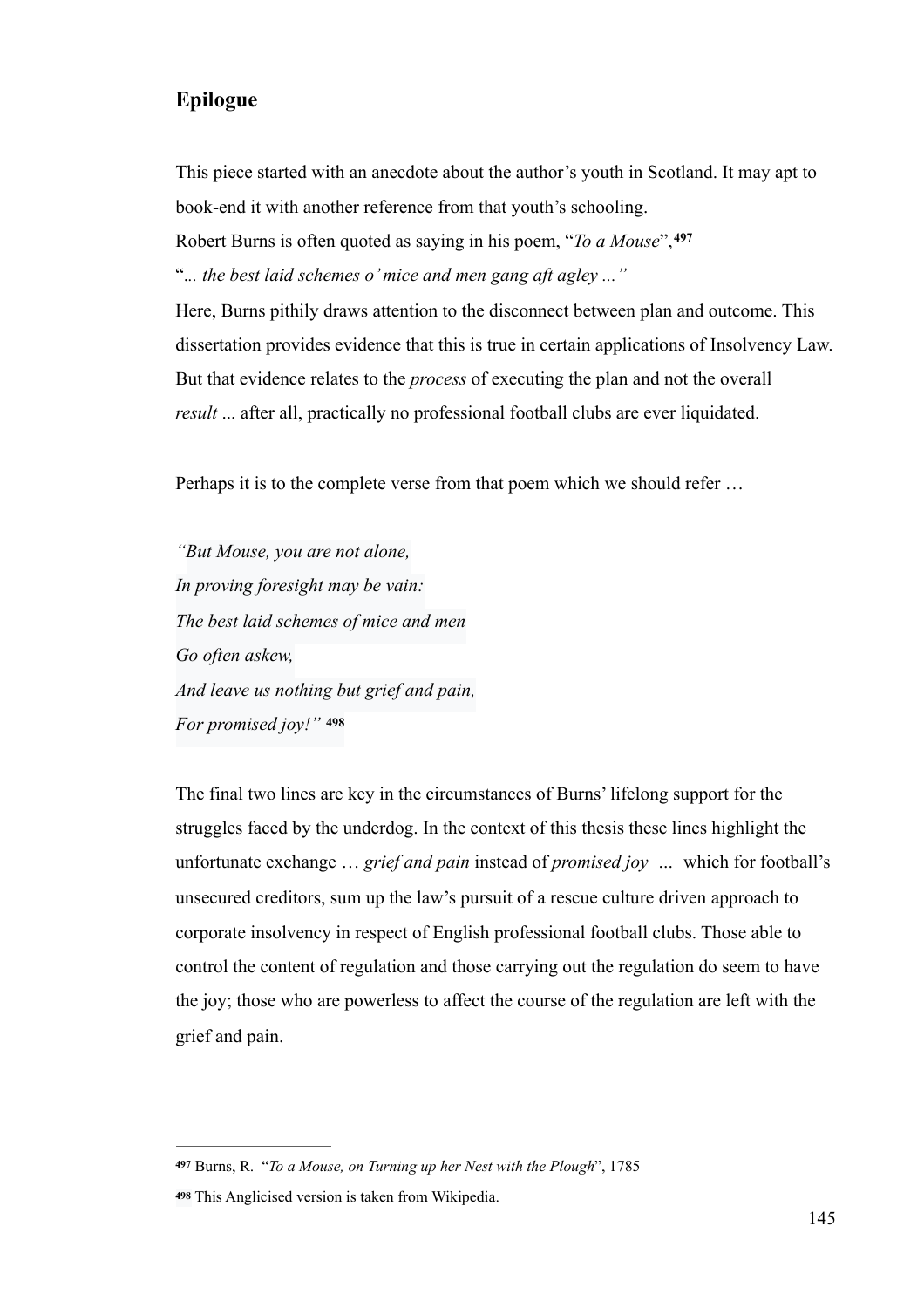But, as a regulatory agent himself in later life, Burns became perfectly aware that the connection between Regulation and Justice is neither clear nor tidy. And so it is now with this author.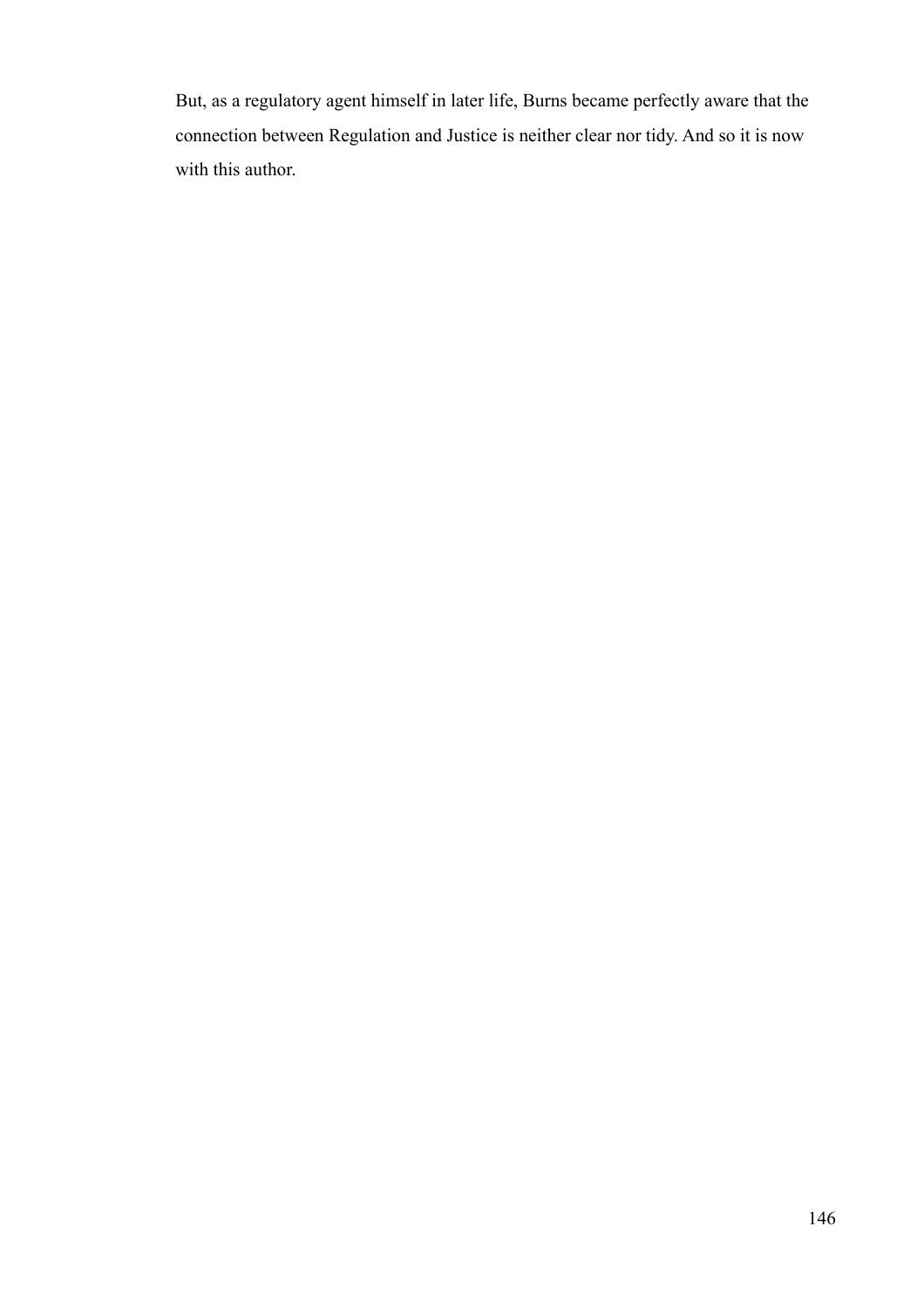# Appendices and References

Appendix 1:

Modified Ayers and Braithwaite 'Responsive Regulation Pyramid' for Risk Differentiation.

Regulatory risk differentiation is the process used by a regulatory authority (the regulator) to systemically treat entities differently based on the regulator's assessment of the risks of the entity's non-compliance.



ENFORCEMENT STRATEGIES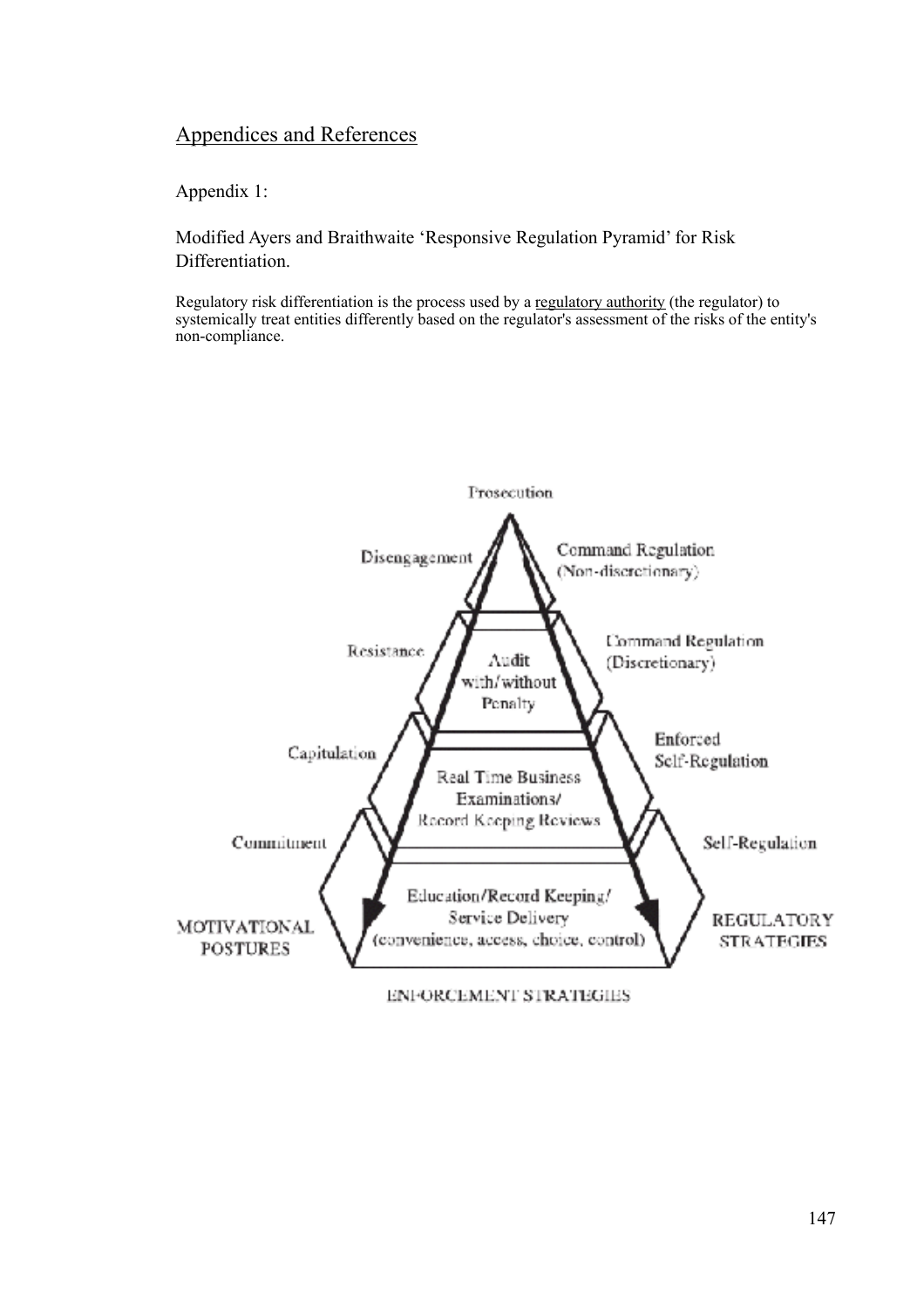Appendix 2 :

An Australian exemplification of the connection between enforcement, motivation, regulatory strategies ... and the environmental context.

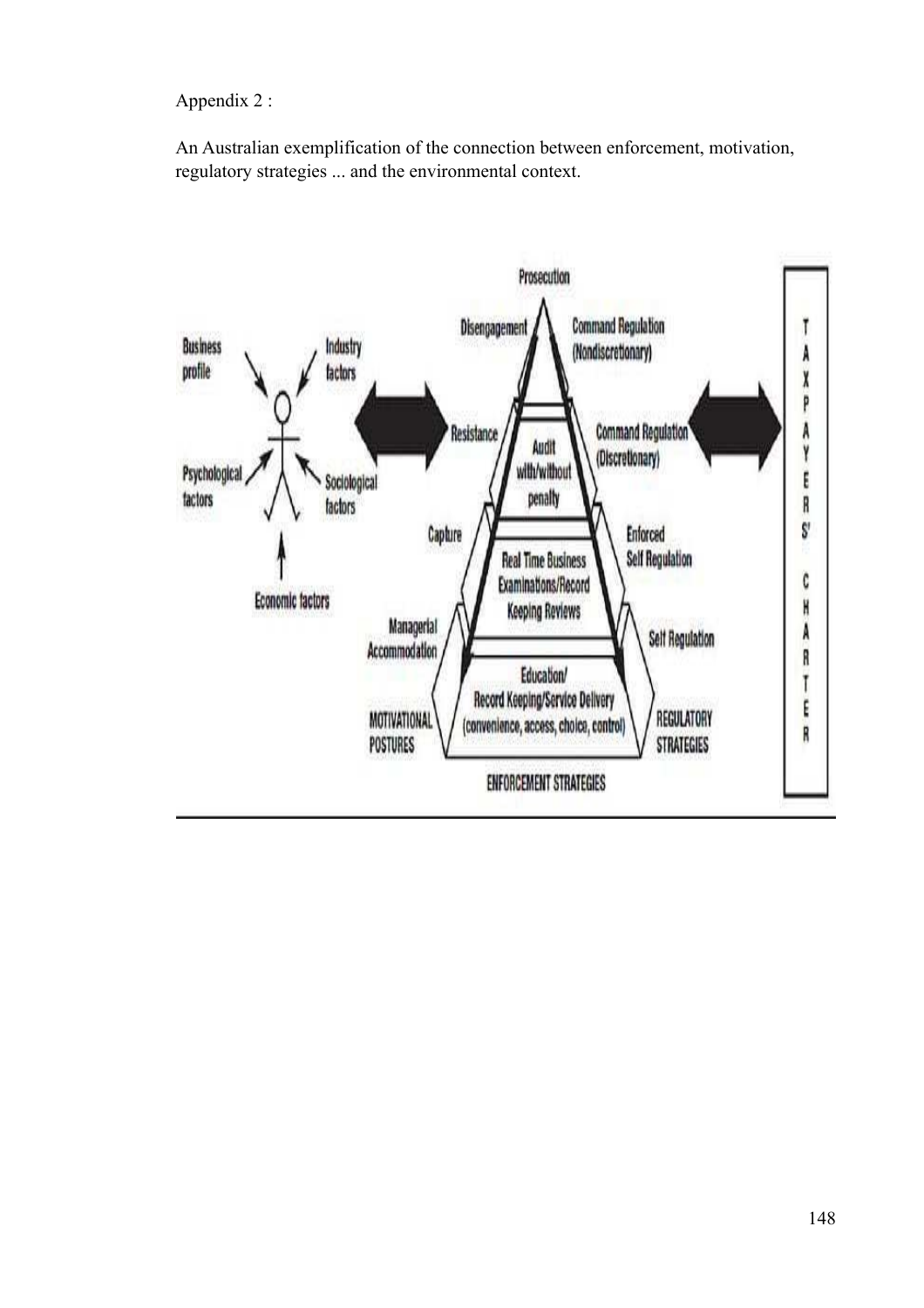## Legislation:

### English Law:

Banking Act1989

Companies Acts of 1985 and 1989 (the Companies Acts)

Company Directors Disqualification Act 1986

Deregulation Act 2015

Deregulation and Contracting Out Act 1993

Employment Rights Act 1996

Enterprise Act 2002

Financial Services and Markets Act 2000

The Financial Services and Markets Act 2000 ( Insolvency) Order 2001

Insolvency Act 1986 (the Insolvency Act)

Insolvency Act 1994

Insolvency Act (No 2) 1994

Insolvency Act 2000

Joint Stock Companies Winding-up Act 1844

Small Business, Enterprise and Employment Act 2015

Transfer of Undertaking (Protection from Employment) 2006

Non-English Law:

Council Regulation 1346/2000/EC on Insolvency Proceedings

The European Convention on Human Rights 1953 (ECHR)

TFEU 1957: Treaty on the Functioning of the European Union (Treaty of Rome)

UNCITRAL Model Law on Cross-Border Insolvency 1997

US Bankruptcy Code / (US) Bankruptcy Reform Act 1978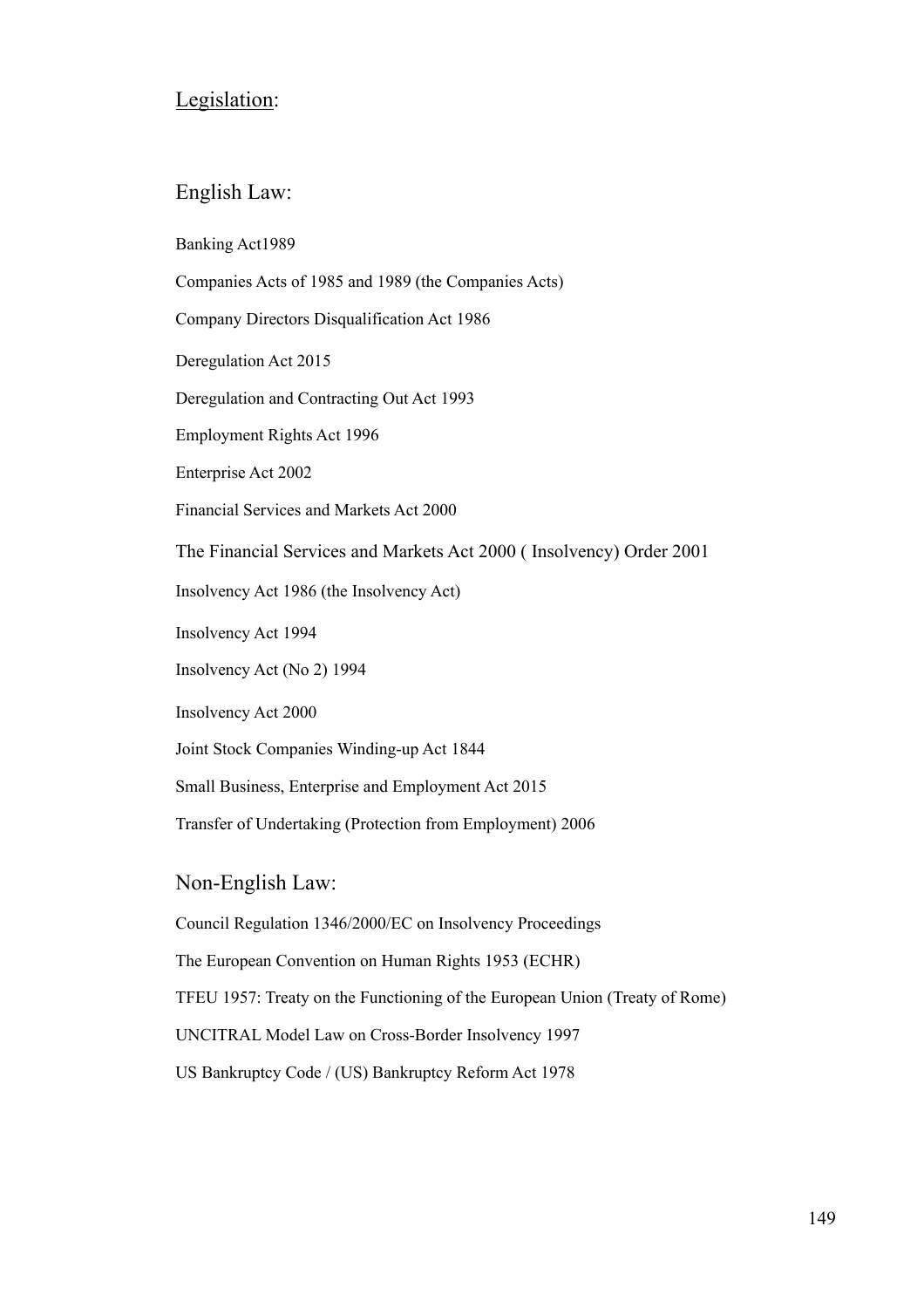English Quasi-legal Regulations, Codes and Reports:

*Cork Report 1: Interim Report of the Insolvency Law Review Committer (1976) Cmnd 6602 Cork Report 2 : Report of the Review Committee on Insolvency Law and Practice (1982) Cmnd 8558*  Information and Consultation of Employees Regulations 2004 (ICE) Insolvency Rules 1986 (the Insolvency Rules). Insolvency Service, Improving Transparency (2011) OFT, The Market for Corporate Insolvency Practitioners (2010) SIP 1 Statement of Insolvency Practice No.2 Investigations in Administrations and Insolvent Liquidations. (valid 2016) SIP 4 Statement of Insolvency Practice No.4 Disqualification of Directors (valid 1988) SIP 16 Statement of Insolvency Practice No.16 Prepackaged Sales in Administrations (valid 2015) UK Code on Corporate Governance 2018

Cases:

UK cases:

*British Eagle International Limited v Compagnie Nationale Air France (1975)* 1 WLR 758

*Gwyer (2003) 2BCLC 153* 

*HMRC v The Football League and FA/Premier League* [2012] EWHC 1372 (Ch)

*IRC v Wimbledon Football Club Ltd [2004] EWCA Civ 655 )* 

*Money Markets International Stockbrokers Ltd v London Stock Exchange Ltd. [2002] 1 WLR 1150* 

*Oakland v Wellswood (Yorkshire) Ltd [2009] EWCA Civ 1094 CA ...* (a pre-pack case)

*Re Collins & Aikman Europe SA [2005] EWCH 1754 (Ch).* 

*Re Daisytek-ISA Ltd [2004] BPIR 30.* 

*Re Eurofood IFSC Limited* 

*Re Hydrodam (Corby)1994* 

*Re Produce Marketing Consortium Ltd (No 2)* 

*Re Welfab Engineers (1990) BCC 600* 

*Sheffield United Football Club Limited v West Ham United Football Club Plc [2008] EWHC 2855 (Comm*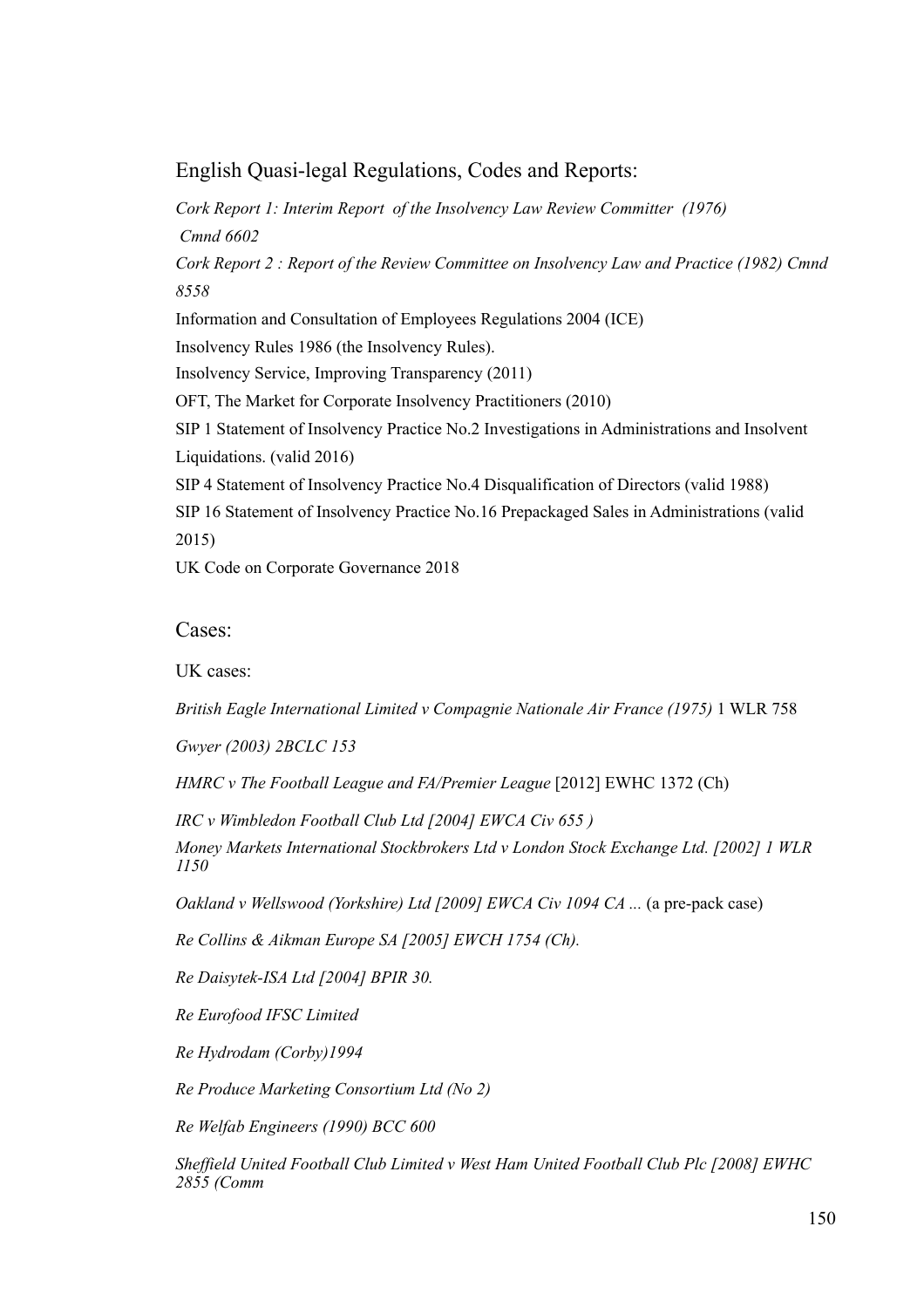*Stein v Blake [1996] AC 243 at 251* 

*Wellworth Cash & Carry (North Shields) Ltd. v Northeastern Electricity Board [1986] BCC 99, 265* 

*Whalley (2004) BPIR 75* 

*Woolworths. USDAW v Ethel Austin (commonly referred to as the Woolworths case) Usdaw and another v WW Realisation 1 Ltd (in liquidation) and others [2015] IRLR 577 ECJ* 

European Cases:

*Deliège* (2000) ECR I – 2549

*Lehtonen and Castors v Fédération royale belge des sociétés de basket-ball ASBL (FRBSB)*  (2000) EU:C:2000:201

Meca-Medina and Majcen v Commission of the European Communities (2001) EU:C:2006:492

*Walrave and Koch*Case 36/74) (1974) ECR 1405 *Wouters* (2002) ECR I-1577

*Union Royale Belge des Sociétés de Football Association ASBL v Jean-Marc Bosman* (1995) EU:C-415/93

References:

Ayres, I and Braithwaite, J. (1992 ) *Responsive Regulation: Transcending the regulation debate*, Oxford University Press, pp19-53.

Ayres, I. and J. Braithwaite, (1992) *Responsive Regulation: Transcending the Deregulation Debate* OUP. p20.

Baldwin, R. and Black, J. (2008) 'Really Responsive Regulation' 71 *MLR,* pp59-94.

Bamberger, K. (2006) 'Regulation as Delegation: Private Firms, Decision-making, and Accountability in the Administrative State' 56 *Duke Law Journal* 377, pp427–429.

Bardach, E. and Kagan, R. (1982) 'Going by the Book' Philadelphia, pp66-77.

Black, J. (2001) 'Decentring regulation ; the role of regulation and self-regulation in a "Post Regulatory" world', *Current Legal Problems* 54, pp103-146.

Black, J. (2002) 'Regulation' *Australian Journal of Legal Philosophy* 27 p8.

Black, J. (2005) 'The Emergence of Risk-based Regulation" *Public Law*, p512.

Black, J. (2007) 'Tensions in the regulatory state, *Public Law*, pp58-73.

Blair, M. and Stout. L. (2001) 'Trust, Trustworthiness and the Behavioral Foundations of Corporate Law' 149 *University of Pennsylvania Law Review, pp*1735, 1796–1798.

Blume, P. (1990) The Communication of Legal Rules 11 *Statute Law Review*, p189.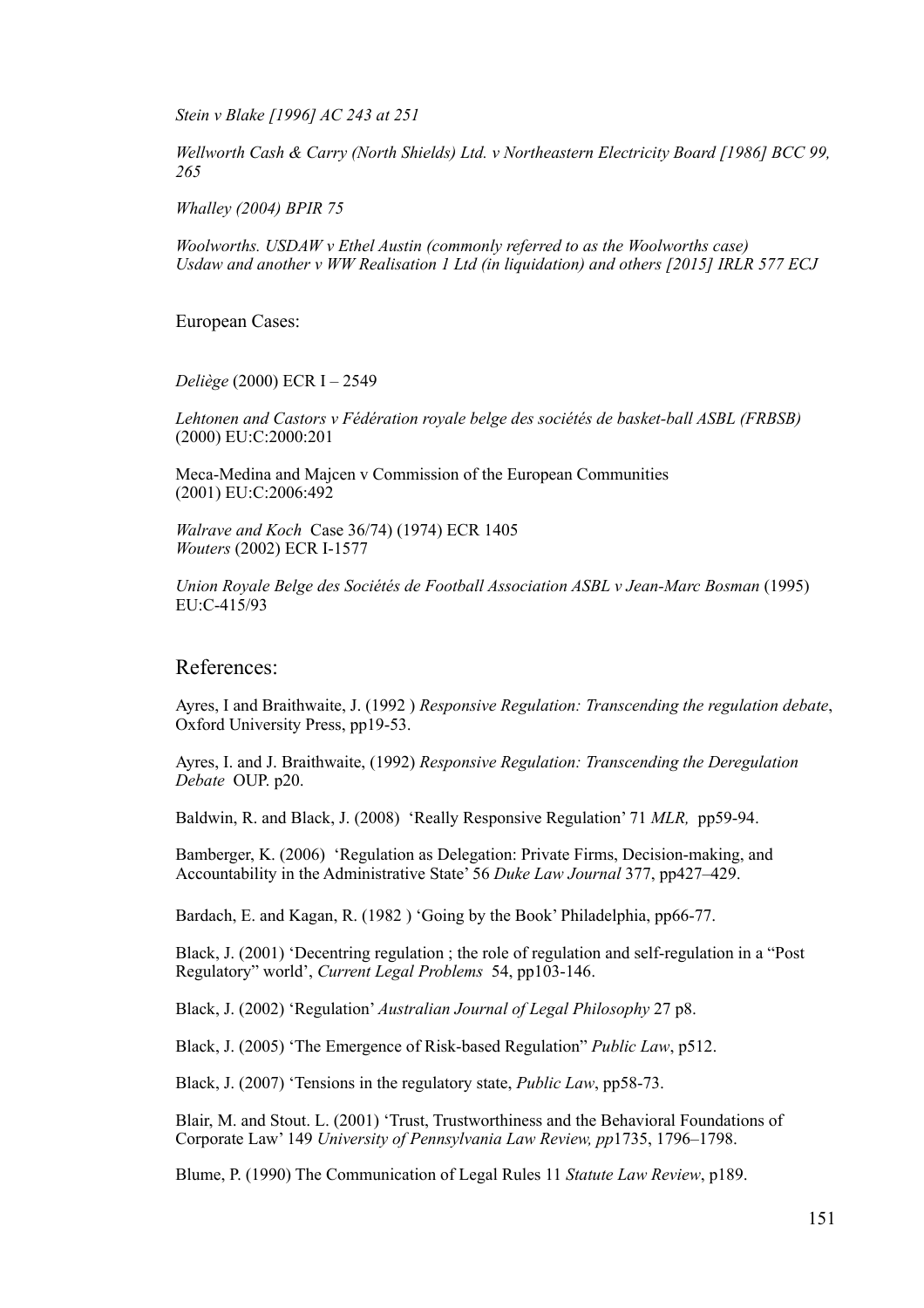Brennan, G, (1991) 'Civil Disaster Management: An Economist's View' *Canberra Bulletin of Public Administration,* pp30-33.

Burns, R. '*To a Mouse, on Turning up her Nest with the Plough*', 1785

Cooper, C. and Y. Joyce. (2013) 'Insolvency practice in the field of football ' *Accounting, Organisations and Society* 38, pp108-129.

Croley, S. (1998) 'Theories of regulation ; Incorporating the administrative process' *Columbia Law Review* 1, pp 56-65.

Dimitropoulos, P. (2014) Capital structure and corporate governance of soccer clubs *Management Research Review*, Vol.37(7), pp.678-658.

Finch, V. (2012) 'Insolvency Practitioners: The Avenues of Accountability' *The Journal of Business Law*, Issue 8, p.645.

Friedson. E (1983) *The Reorganization of the Professions by Regulation, '*Law and Human Behavior, Vol. 7, Nos. 2/3.

Frisby, S. (2000) '*TUPE or not TUPE?'* 3 CFILR 259.

Gallagher. R, and Quinn, B. (2017)'*Regulatory Own Goals'*, unpublished.

Gilbert, W.S. and A. Sullivan (1889) *The Mikado* .

Hamil, S. Holt. M, Michie. J., Oughton. C. and Shailer. L. (2004) 'The corporate governance of professional football clubs' *Corporate Governance*, Vol.4(2), pp.44-51.

Haldane, A. and May, R .(2011) 'Systemic risk in banking eco-sytems', *Nature* 469 ; pp351-5

Infantino, G. (2006). '*Meca-Medina: a step backwards for the European Sports Model and the Specificity of Sport?*' UEFA Report.

Jones, R. (2006) 'Law, Norms and the Breakdown of the Board: Promoting Accountability in **Corporate** 

Governance' 92 *Iowa Law Review* p105, p129.

Kelly. K, Lewis. R, and Mortimer. T (2012) 'In Football We Trust' *International Journal of Business and Social Science Vol. 3 No. 8.*

Kolyperas, D ; S. Morrow ; L. Sparks, (2015) 'Developing CSR in professional football clubs' *Corporate Governance*, , Vol.15(2), pp.177-195.

Lerner. J. and P. Tetlock, (1999) 'Accounting for the Effects of Accountability' 125 *Psychological Bulletin* 255, pp258–259.

Lodge, M. and Wegrich, K. (2012 )*Managing Regulation : Regulatory Analysis, Politics and Policy* Palgrave MacMillan, London pp246-251.

Loughrey, J. (2011) 'Large law firms, sophisticated clients, and the regulation of conflicts of interest in England and Wales', *Legal ethics,* Vol.14(2), pp.215-238.

McBarnet, D. (1988) 'Law, Policy and Legal Avoidance' *Journal of Law and Society* p113.

Marshall, J. (2015) '*Plus ca Change*' *Recovery* Spring p8.

Merton, R.K. (1936), 'The Unanticipated Consequences of Purposive Social Action' *American Sociological Review* Vol. 1, No. 6 Dec., pp. 894-904.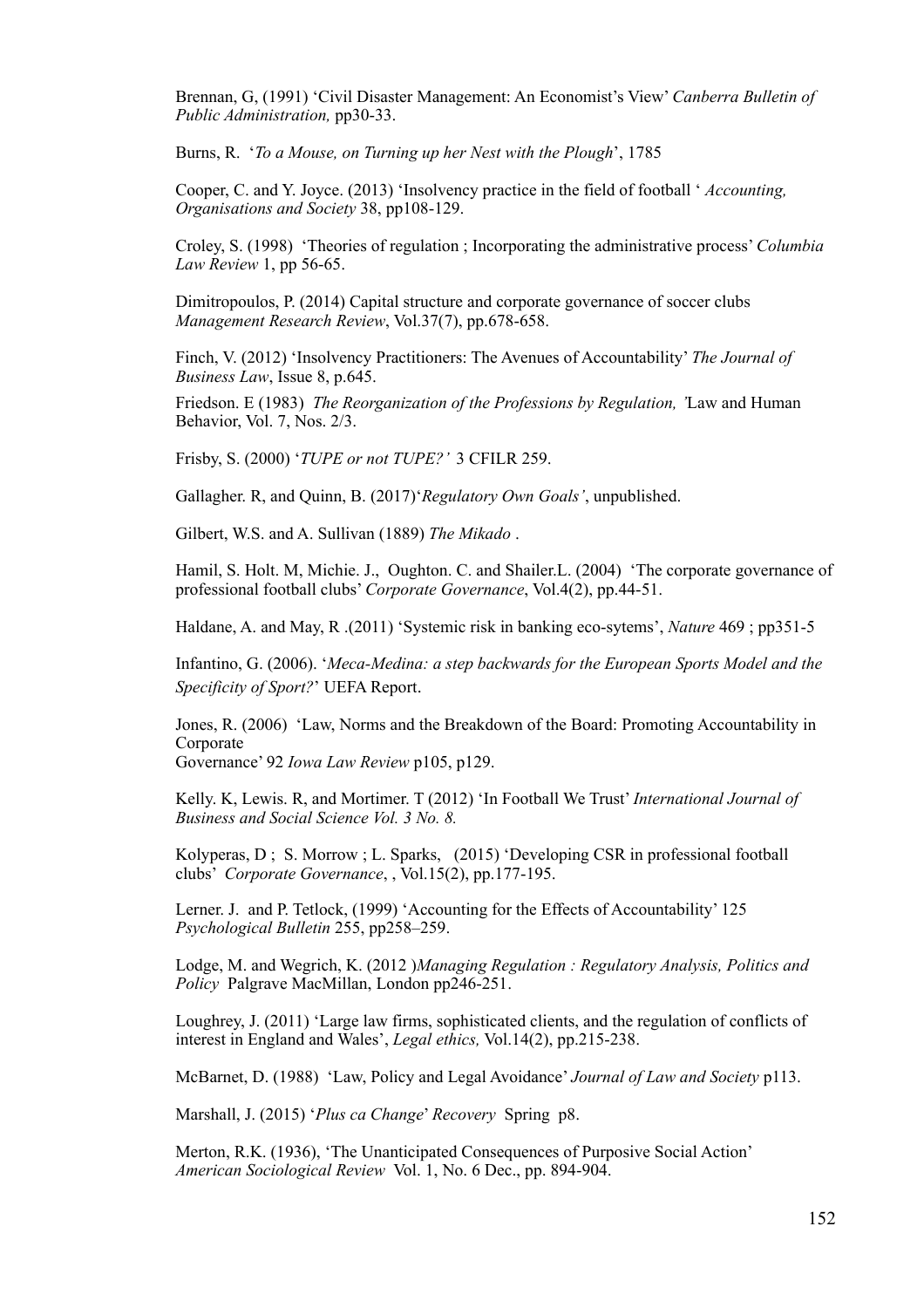Michie, J ; C. Oughton, (2005) 'The Corporate Governance of Professional Football Clubs in England', *Corporate Governance : An International Review*, Vol.13(4) July, pp.517-531.

Mulgan, R. (2000) 'Accountability': An Ever Expanding Concept?' 78 *Public Administration* pp555-556.

Parker, C. (1997) 'Competing Images of the Legal Profession: Competing Regulatory Strategies' 25 *International Journal of the Sociology of Law* p385, p401.

Rhode, D. (2001) 'Opening Remarks: Professionalism' 52 *South Carolina Law Review* 458, 467–470.

Roberts D (2012) HMRC and the Football creditors Rule-An own goal? Olswang.

Sabel, C.F. and W.H Simon. (2016) 'The Duty of Responsible Administration and the Problem of Police Accountability 33 *Yale J of Reg* p165.

Schwartz, M. (1978) 'The Professionalism and Accountability of Lawyers' *California Law Review* p669, p673.

Selznick, P (1985) 'Focusing Operational Research on Regulation', in R.Noll ( ed ), *Regulatory Policy and the Social Sciences* Berkeley, C,A. p363.

Serby, T. (2014) 'British Football Clubs : Regulatory Reform Inevitable ?' Int Sports Law J 14:12.

Sparrow, M.K (2000)*The Regulatory Craft* Ch 10 Washington DC.

Sparrow, M.K. (2008) *The Character of Harms* Ch1 Cambridge .

Ward 2002 *The State of the Game: The corporate governance of football clubs* (pp53-56) Football Governance Research Centre.

Wessels, B. (2008) 'Cross-Border Insolvency Law in Europe; Present Status and Future Prospects', Vol 11 no1 pp 68-102.

Zacharias, F. C. (2004) 'Lawyers as gatekeepers/, *San Diego Law Review,* Sept.

Zanettini, L 'The Regulatory Space of Public Procurement'. source and date unknown.

#### Cited Authorities:

Axelrod, R. (1984). *The Evolution of Cooperation*. Basic Books.

Bastiat F (1850). '*Ce qu'on voit et ce qu'on ne voit pas'* Essay.

Bourdieu, P. (1991). *Language and Symbolic Power* Harvard University Press.

Flexner, A. (1915). Is Social Work A Profession? Address in Baltimore. US

Janis, I.L. (1982). *Groupthink: psychological studies of policy decisions and fiascoes*. Boston: Houghton Mifflin.

Juvenal ... Roman writer thought to have been born circa 55AD.

Nonaka, I. (1991). '*The Knowledge-Creating Company'* Harvard Business Review, (Nov-Dec): 96–104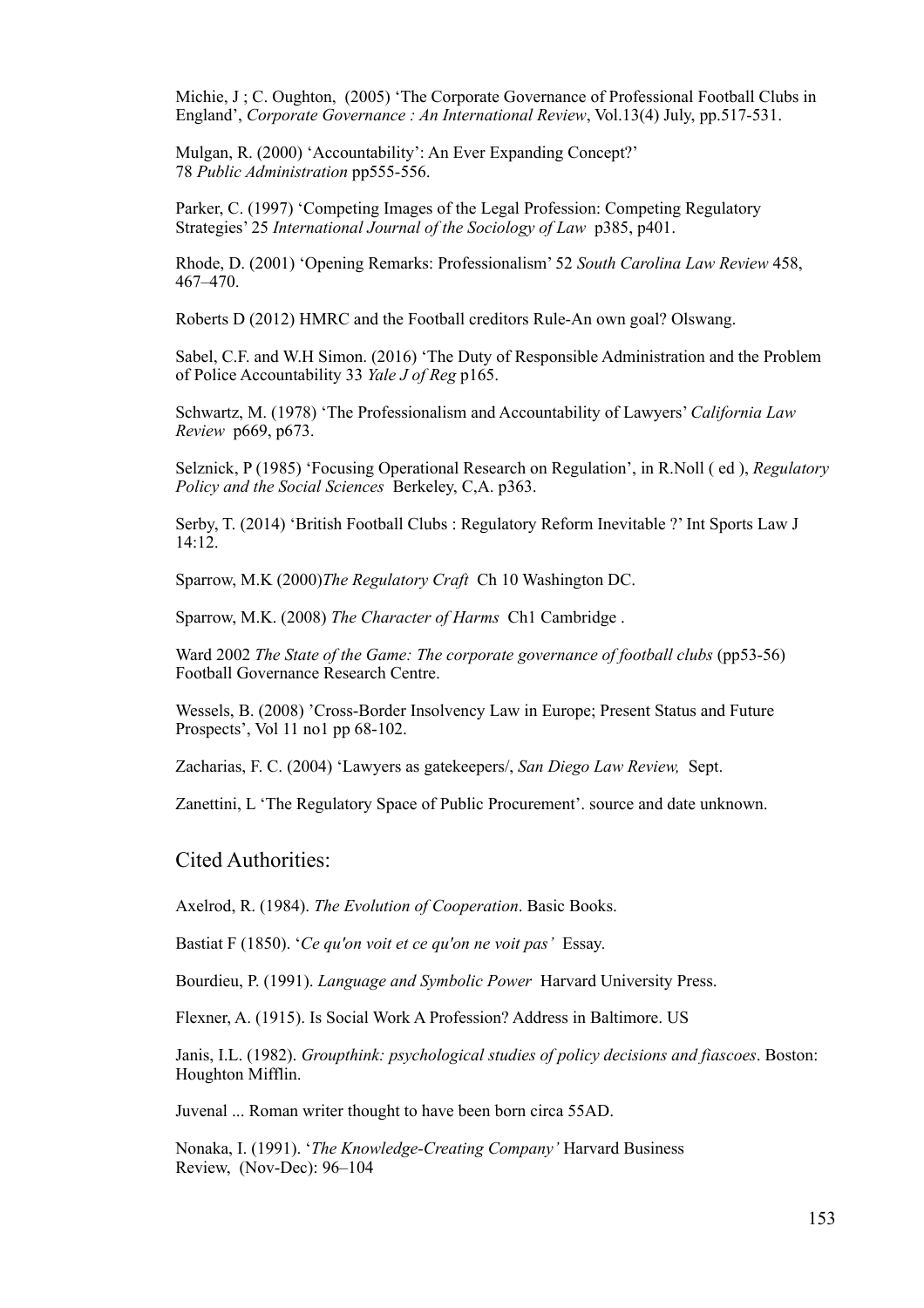Shrader-Frechette, K.S. (1991). *Risk and Rationality*, Berkeley.

Smith. A (1776). *The Wealth of Nations*. Black, Edinburgh

Thaler, R. and C. Sunstein. (2008). *Nudge*. Penguin Books.

Weber, M. cited in Giddens, Anthony (1971). Capitalism and Modern Social Theory: An Analysis of the Writings of Marx, Durkheim and Max Weber. Cambridge University Press.

#### Articles and Commentary from Edited Collections:

Baldwin, R. Scott, C and Hood, C. (1998) '*A Reader on Regulation',* Oxford University Press p3

Beck, U, (1997) 'The Politics of Risk Society' in Franklin, J.(ed) *Politics of Risk Society Chap 1*  Wiley.

Brennan, G, (1991) 'Civil Disaster Management: An Economist's View *Canberra Bulletin of Public Administration* p30-33.

Coglianese, C.(2009) in 'Engaging Business in the Regulation of Nanotechnology' in C.Busso (ed) *Environmental Regulation in the Shadow of Technology* John Hopkins University, Baltimore

Coglianese, C. and Mendelson, E. (2010) "Meta-Regulation and Self-Regulation" in *The Oxford Handbook* ibid p146-151

Diver, C.S. (1998)' The Optimal Precision of Administrative Rules', cited in a Reader on Regulation eds Baldwin, R., Scott,C. and Hood C.

Jordan, A. and O'Riordan, T. (1995)*'*The Precautionary Principle in UK Environmental Law and Policy*'* in Gray,T. (ed) *UK Environmental Policy in the 1990s* Basingstoke.

Kooiman. J (ed), (1993) '*Modern Governance: New Government-Society Interactions'* Sage, London.

Hancher, L and Moran. M. (1989) 'Organising regulatory space' cited in Morgan, B and Yeung, K. 2007 *An Introduction to Law and Regulation*, Cambridge. CUP p61

Nader, L. and Nader, (1985) C.'A Wide Angle on Regulation: An Anthropological Perspective' in R.G. Noll (ed), '*Regulatory Policy and the Social Sciences*' University of California Press, Berkeley, US

Mashaw, J.L.(1983) cited on p252 of Morgan and Yeung, *An introduction to Law and Regulation* (op. cit.)

Rostain, T. (2102) 'Self-regulatory authority, markets and the ideology of professionalism' in *The Oxford Handbook of Regulation* eds Baldwin, R. Cave, M and Lodge M. Oxford Univ. Press p<sub>169-171</sub>

Teubner, G. (Ed) (1986) '*Dilemmas of Law in the Welfare State*' de Gruyter Inc, Berlin.